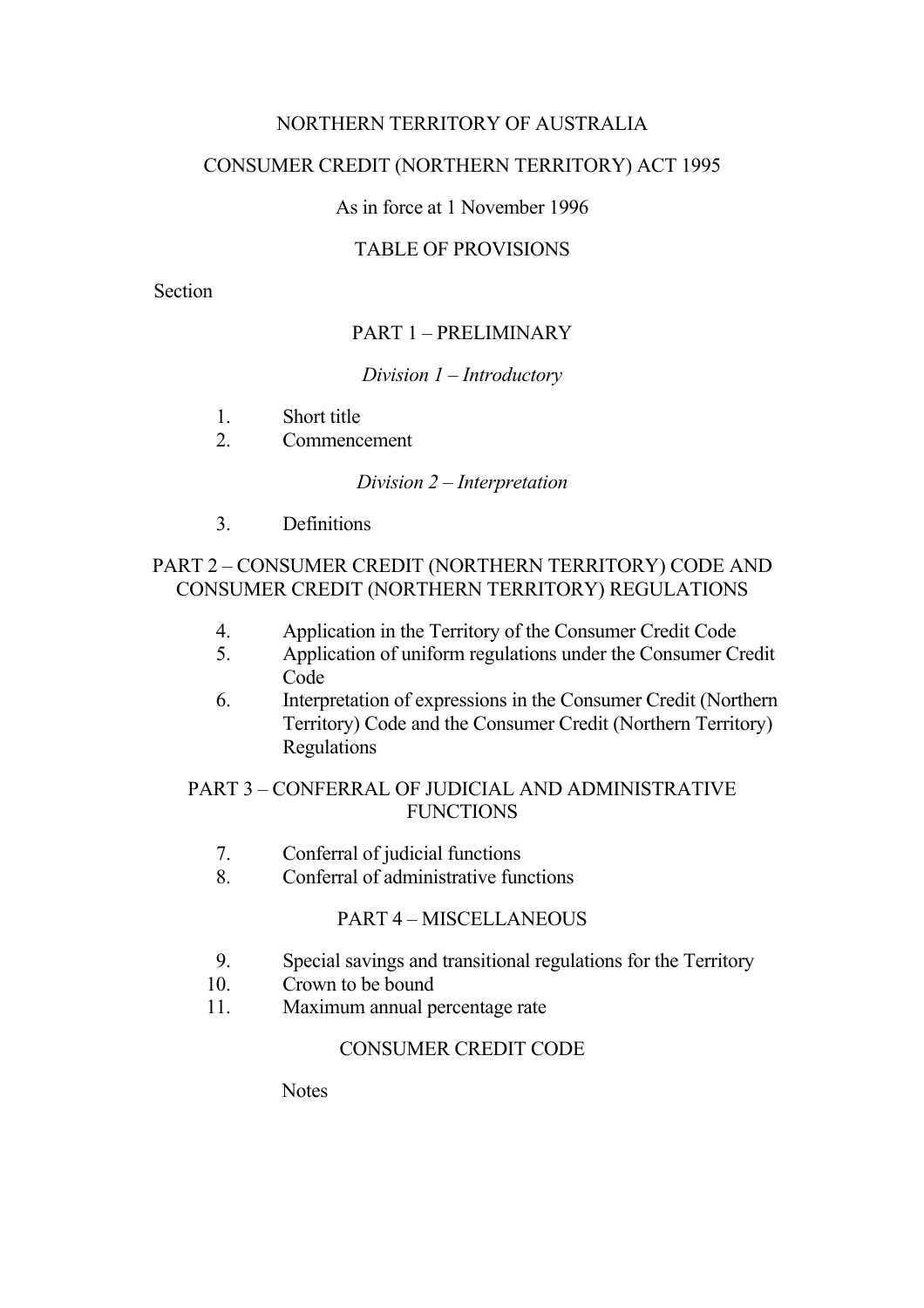# **NORTHERN TERRITORY OF AUSTRALIA**

This reprint shows the Act as in force at 1 November 1996. Any amendments that may come into operation after that date are not included.

## **CONSUMER CREDIT (NORTHERN TERRITORY) ACT 1995**

### **An Act to regulate the provision of consumer credit**

### **PART 1 – PRELIMINARY**

#### *Division 1* **–** *Introductory*

#### **1. Short title**

This Act may be cited as the *Consumer Credit (Northern Territory) Act 1995*. (*See* back note 1)

### **2. Commencement**

(1) This Act shall come into operation on such day or days as are fixed by the Administrator by notice in the *Gazette*. (*See* back note 1)

(2) Different days may be fixed for the commencement of different provisions of the Consumer Credit Code set out in the Appendix to this Act.

### *Division 2* **–** *Interpretation*

### **3. Definitions**

 $(1)$  In this Act –

"*Consumer Credit (Queensland) Act*" means the *Consumer Credit (Queensland) Act 1994* of Queensland;

"*Consumer Credit (Northern Territory) Code*" means the provisions applying because of section 4 of this Act;

"Consumer Credit (Northern Territory) Regulations" means the provisions applying because of section 5 of this Act.

(2) In this Act, a reference to a Queensland Act includes a reference to an Act passed in substitution for the Act.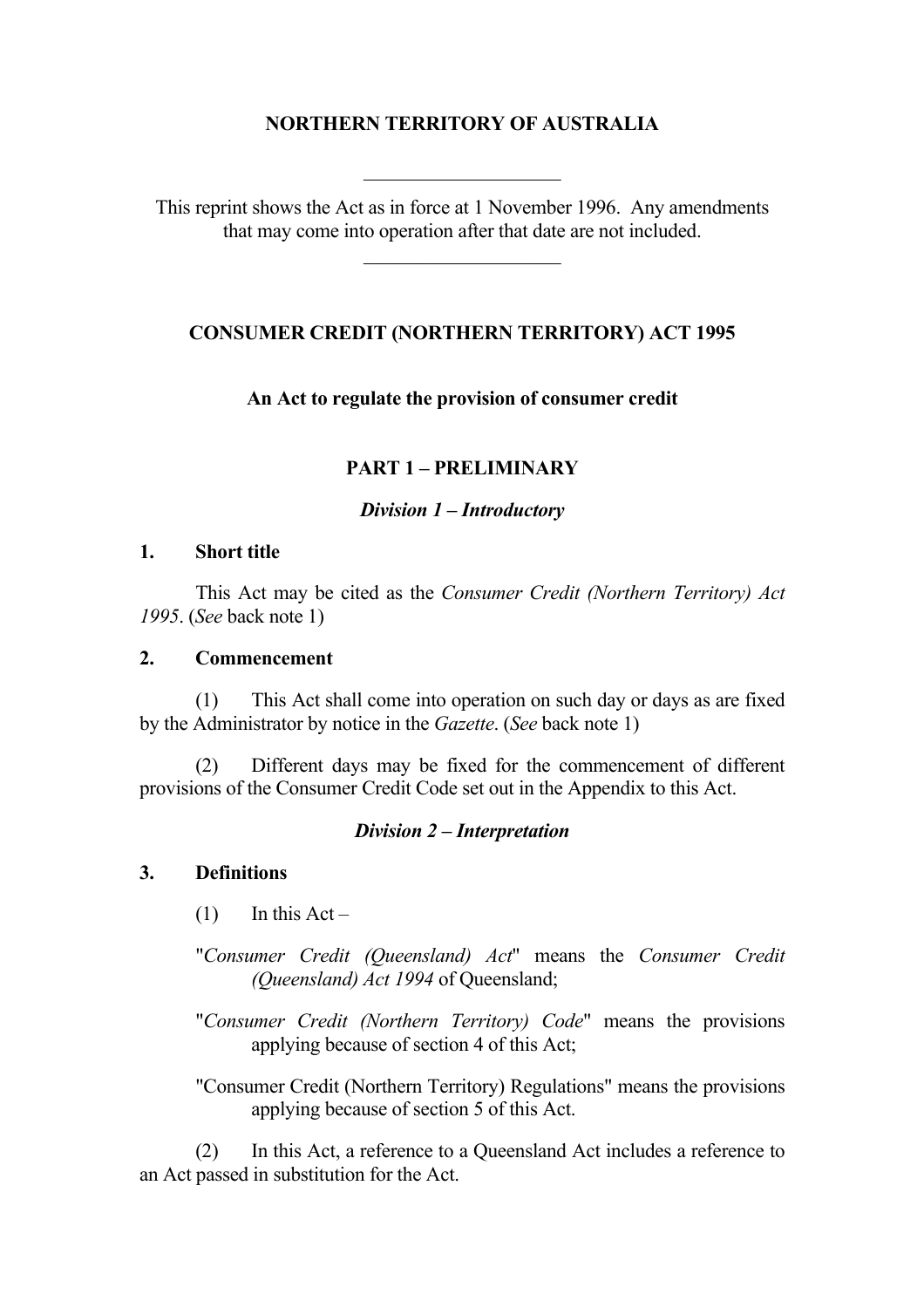## **PART 2 – CONSUMER CREDIT (NORTHERN TERRITORY) CODE AND CONSUMER CREDIT (NORTHERN TERRITORY) REGULATIONS**

## **4. Application in the Territory of the Consumer Credit Code**

The Consumer Credit Code set out in the Appendix to the *Consumer Credit (Queensland) Act*, as in force for the time being –

- (a) applies as a law of the Territory; and
- (b) as so applying may be referred to as the Consumer Credit (Northern Territory) Code.

### **5. Application of uniform regulations under the Consumer Credit Code**

(1) The regulations in force for the time being under Part 4 of the *Consumer Credit (Queensland) Act* –

- (a) apply as regulations in force for the purpose of the Consumer Credit (Northern Territory) Code; and
- (b) as so applying may be referred to as the Consumer Credit (Northern Territory) Regulations.

(2) Schedule 2 to the Consumer Credit (Northern Territory) Code applies in relation to any such regulation.

(3) To the extent to which a provision of any such regulation of a savings or transitional nature takes effect from a day earlier than the day of the regulation's notification in the Government Gazette of Queensland, the provision does not operate in the Territory to the disadvantage of a person (other than the Territory or a Territory authority) by –

- (a) decreasing the person's rights; or
- (b) imposing liabilities on the person.

## **6. Interpretation of expressions in the Consumer Credit (Northern Territory) Code and the Consumer Credit (Northern Territory) Regulations**

(1) In the Consumer Credit (Northern Territory) Code and the Consumer Credit (Northern Territory) Regulations –

"Legislature of this jurisdiction" means the Legislative Assembly;

"the Code" or "this Code" means the Consumer Credit (Northern Territory) Code;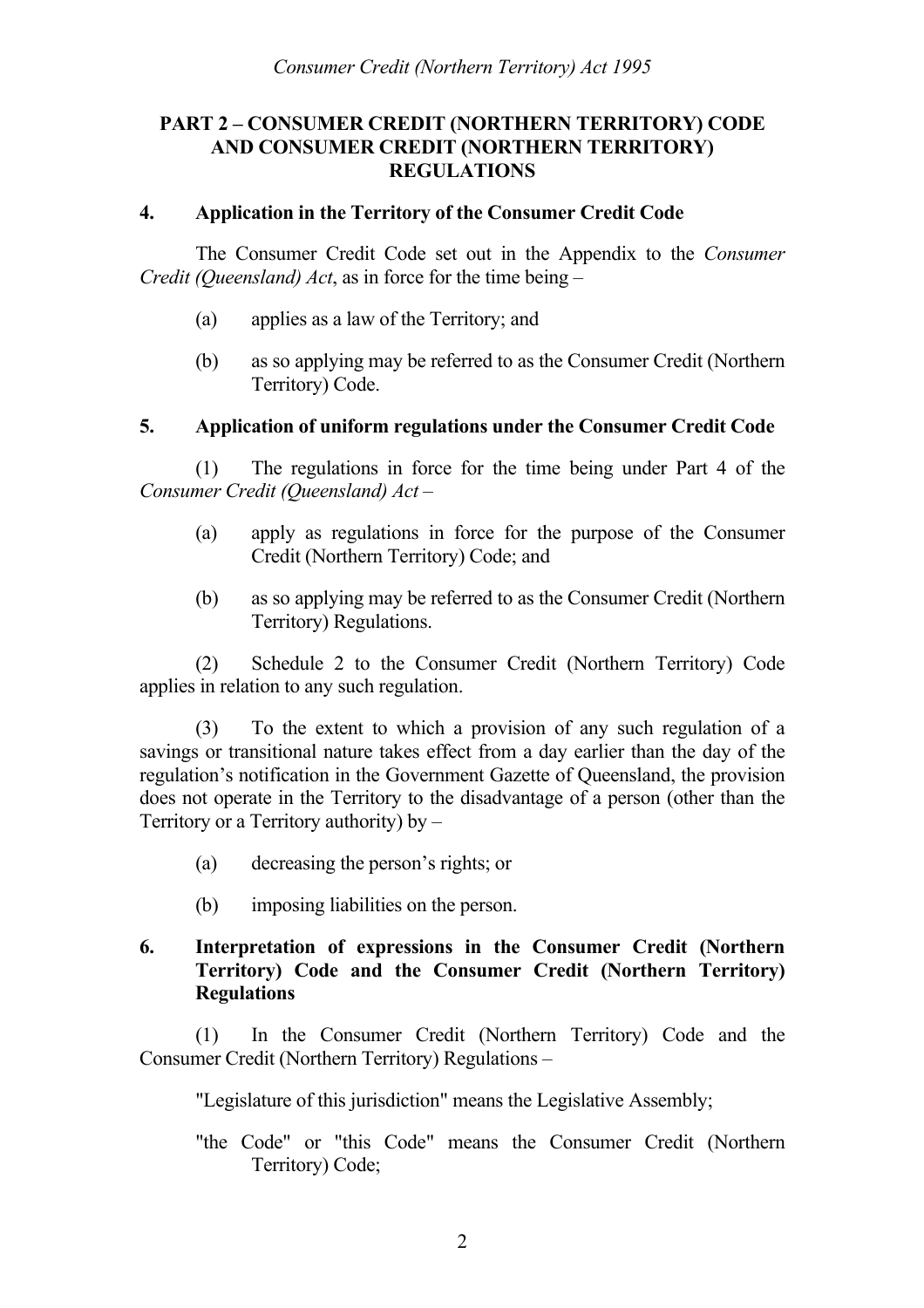"the jurisdiction" or "this jurisdiction" means the Northern Territory.

(2) The Acts Interpretation Act 1954, and other Acts, of Queensland do not apply to –

- (a) the Consumer Credit Code set out in the Appendix to the *Consumer Credit (Queensland) Act* in its application as a law of the Territory; or
- (b) the regulations in force for the time being under Part 4 of the *Consumer Credit (Queensland) Act* in their application as regulations in force for the purposes of the Consumer Credit (Northern Territory) Code.

## **PART 3 – CONFERRAL OF JUDICIAL AND ADMINISTRATIVE FUNCTIONS**

## **7. Conferral of judicial functions**

The jurisdiction that is expressed to be exercisable by the Court under the Consumer Credit (Northern Territory) Code and the Consumer Credit (Northern Territory) Regulations in relation to any contract or other matter is exercisable  $by -$ 

- (a) if proceedings in relation to the contract or other matter have been instituted in, or are before, a court – that court; or
- (b) in any other case the court whose monetary jurisdiction is not exceeded by the total amount in dispute.

## **8. Conferral of administrative functions**

The Commissioner of Consumer Affairs appointed under section 6 of the *Consumer Affairs and Fair Trading Act* has the functions of the Government Consumer Agency under the Consumer Credit (Northern Territory) Code and the Consumer Credit (Northern Territory) Regulations.

## **PART 4 – MISCELLANEOUS**

## **9. Special savings and transitional regulations for the Territory**

(1) The Administrator may make regulations of a savings or transitional nature consequent on the enactment of this Act or of an Act of Queensland amending the Consumer Credit Code set out in the Appendix to the *Consumer Credit (Queensland) Act*.

(2) If such a regulation so provides, it has effect despite any provision of this Act, including the Consumer Credit (Northern Territory) Code.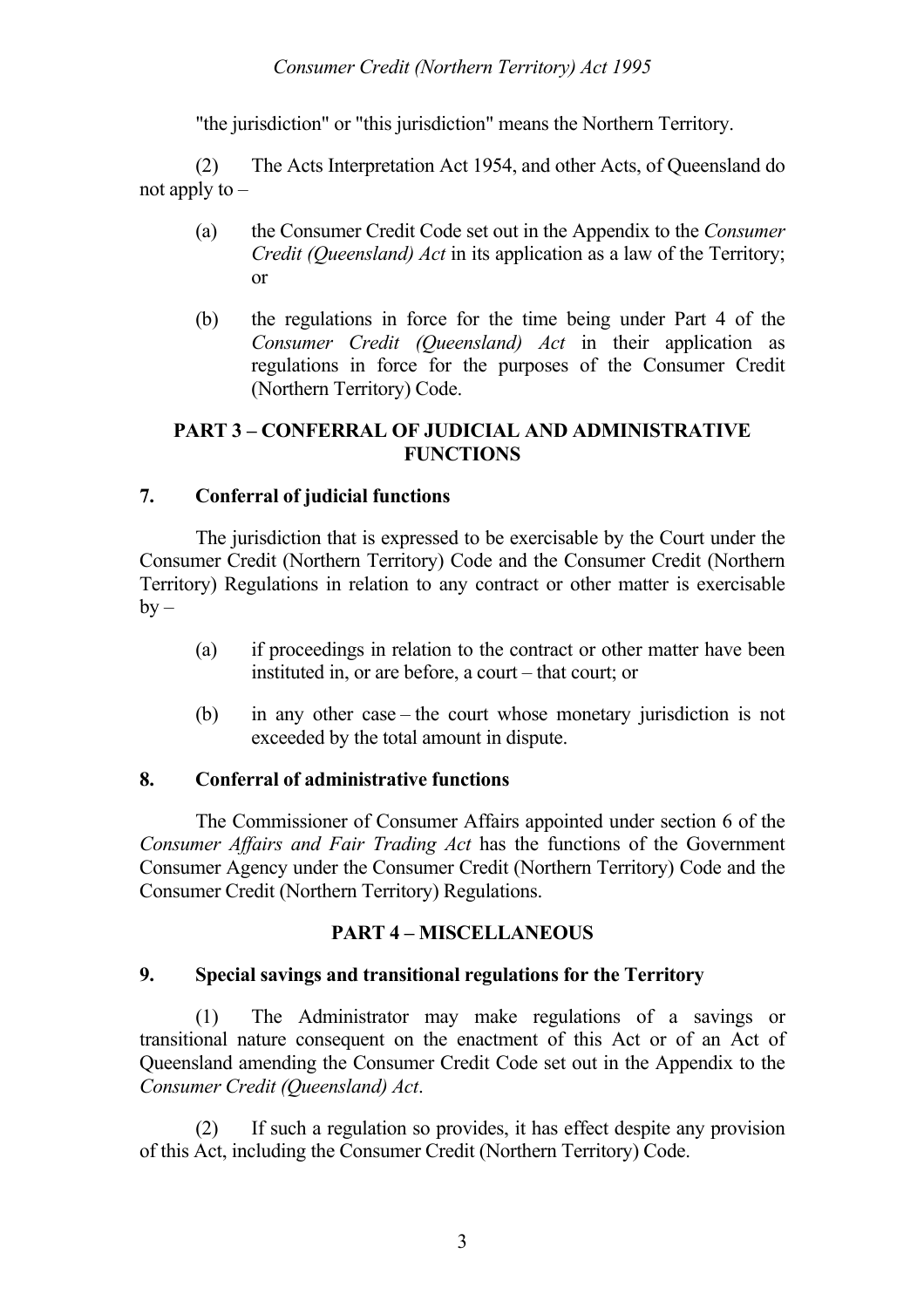## *Consumer Credit (Northern Territory) Act 1995*

(3) A provision of a regulation made under this section may, if the regulation so provides, take effect from the day of assent to the Act concerned or from a later day.

(4) To the extent to which a provision takes effect from a day earlier than the day of the regulation's notification in the *Gazette,* the provision does not operate to the disadvantage of a person (other than the Territory or a Territory authority)  $by -$ 

- (a) decreasing the person's rights; or
- (b) imposing liabilities on the person.

### **10. Crown to be bound**

This Act binds the Crown in right the Territory and, in so far as the legislatives power of the Legislative Assembly permits, the Crown in all its other capacities.

### **11. Maximum annual percentage rate**

(1) The Administrator may make regulations prescribing a maximum annual percentage rate for a credit contract or class of credit contract, within the meaning of the Consumer Credit (Northern Territory) Code.

(2) Division 2 of Part 2 of the Code (which limits the debtor's monetary obligations) applies in relation to a prescribed maximum annual percentage rate as if that rate had been prescribed by the Code.

## **NOTE**

The text of the Consumer Credit Code set out in the Appendix to the *Consumer Credit (Queensland) Act 1994* is as follows:

## **CONSUMER CREDIT CODE**

### **PART 1 – PRELIMINARY**

- 1 Short title
- 2 Commencement
- 3 Interpretation generally
- 4 Meaning of "credit" and "amount of credit"
- 5 Meaning of "credit contract"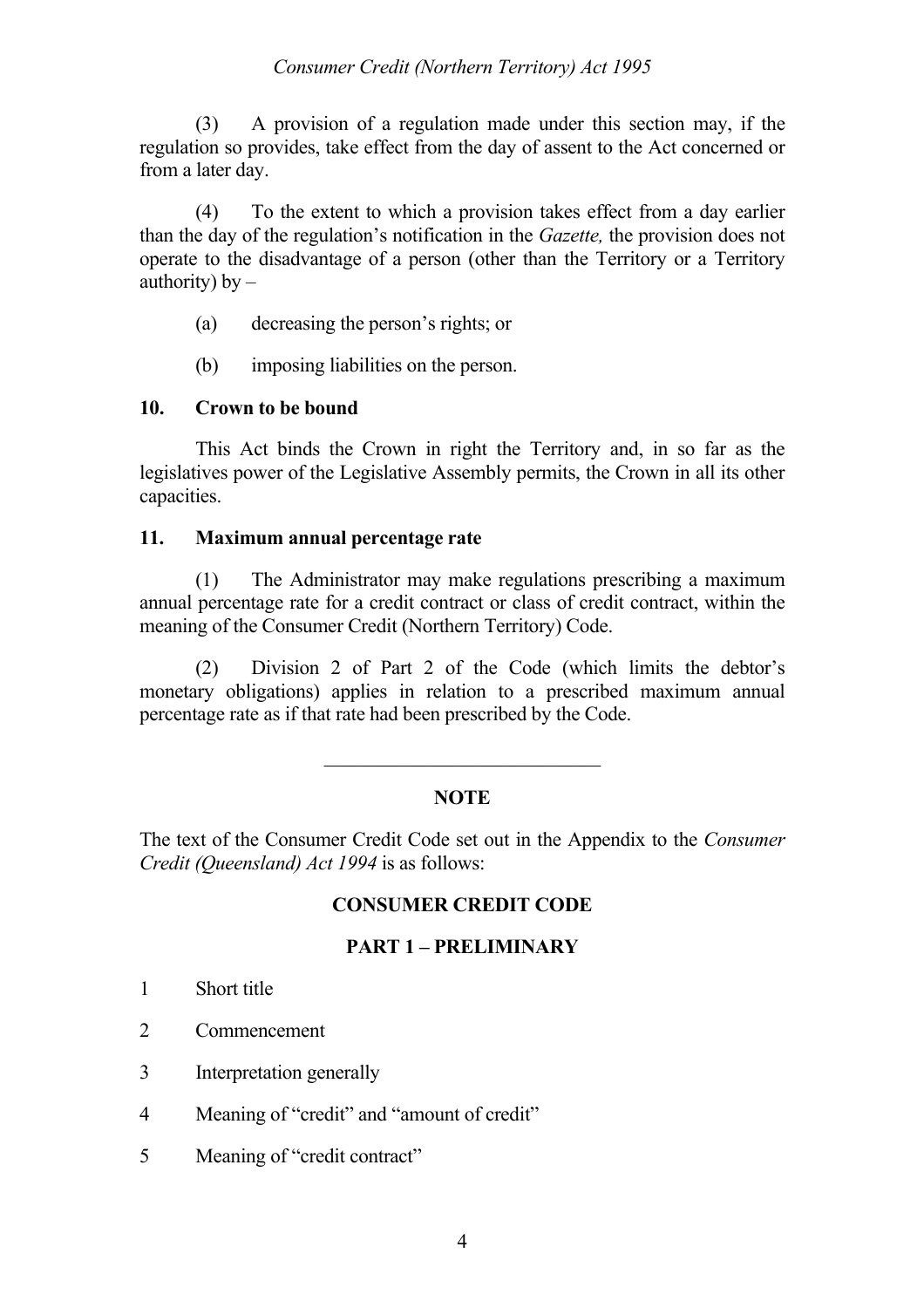## *Consumer Credit (Northern Territory) Act 1995*

- 6 Provision of credit to which this Code applies
- 7 Provision of credit to which this Code does not apply
- 8 Mortgages to which this Code applies
- 9 Guarantees to which this Code applies
- 10 Goods leases with option to purchase to be regarded as sale by instalments
- 11 Presumptions relating to application of Code

## **PART 2 – CREDIT CONTRACTS**

#### *Division 1 – Negotiating and making credit contracts*

- 12 Credit contract to be in form of written contract document
- 13 Other forms of contract
- 14 Precontractual disclosure
- 15 Matters that must be in contract document
- 16 Form and expression of contract document
- 17 Alteration of contract document
- 18 Copy of contract for debtor
- 19 When debtor may terminate contract
- 20 Offence for noncompliance

#### *Division 2 – Debtor's monetary obligations*

- 21 Prohibited monetary obligations
- 22 Offences related to prohibited monetary obligations
- 23 Loan to be in money or equivalent
- 24 Early payments and crediting of payments

## *Division 3 – Interest charges*

- 25 Definitions relating to interest
- 26 Limit on interest charges
- 27 Early debit or payment of interest charges prohibited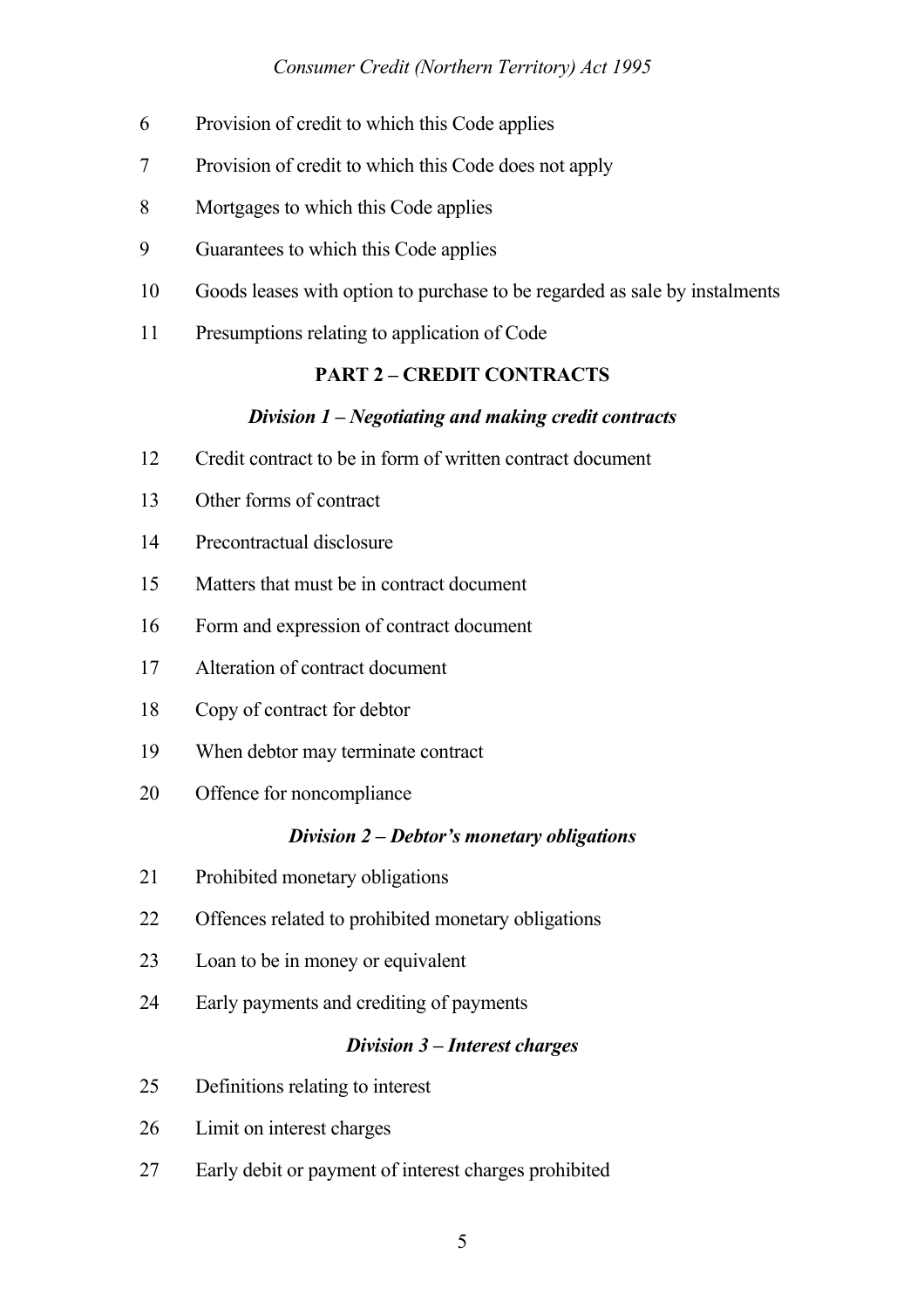28 Default interest

## *Division 4 – Fees and charges*

- 29 Prohibited credit fees or charges
- 30 Fees or charges passed on to other parties

## *Division 5 – Credit provider's obligation to account*

- 31 Statements of account
- 32 Information to be contained in statements of account
- 33 Opening balance must not exceed closing balance of previous statement
- 34 Statement of amount owing and other matters
- 35 Court may order statement to be provided
- 36 Disputed accounts

## *Division 6 – Certain transactions not to be treated as contracts*

37 Deferrals, waivers and changes under contracts

# **PART 3 – RELATED MORTGAGES AND GUARANTEES**

## *Division 1 – Mortgages*

- 38 Form of mortgage
- 39 Copy of mortgage for mortgagor
- 40 Mortgages over all property void
- 41 Restriction on mortgage of future property
- 42 Mortgages and continuing credit contracts
- 43 All accounts mortgages
- 44 Third party mortgages prohibited
- 45 Maximum amount which may be secured
- 46 Prohibited securities
- 47 Assignment or disposal of mortgaged property by mortgagor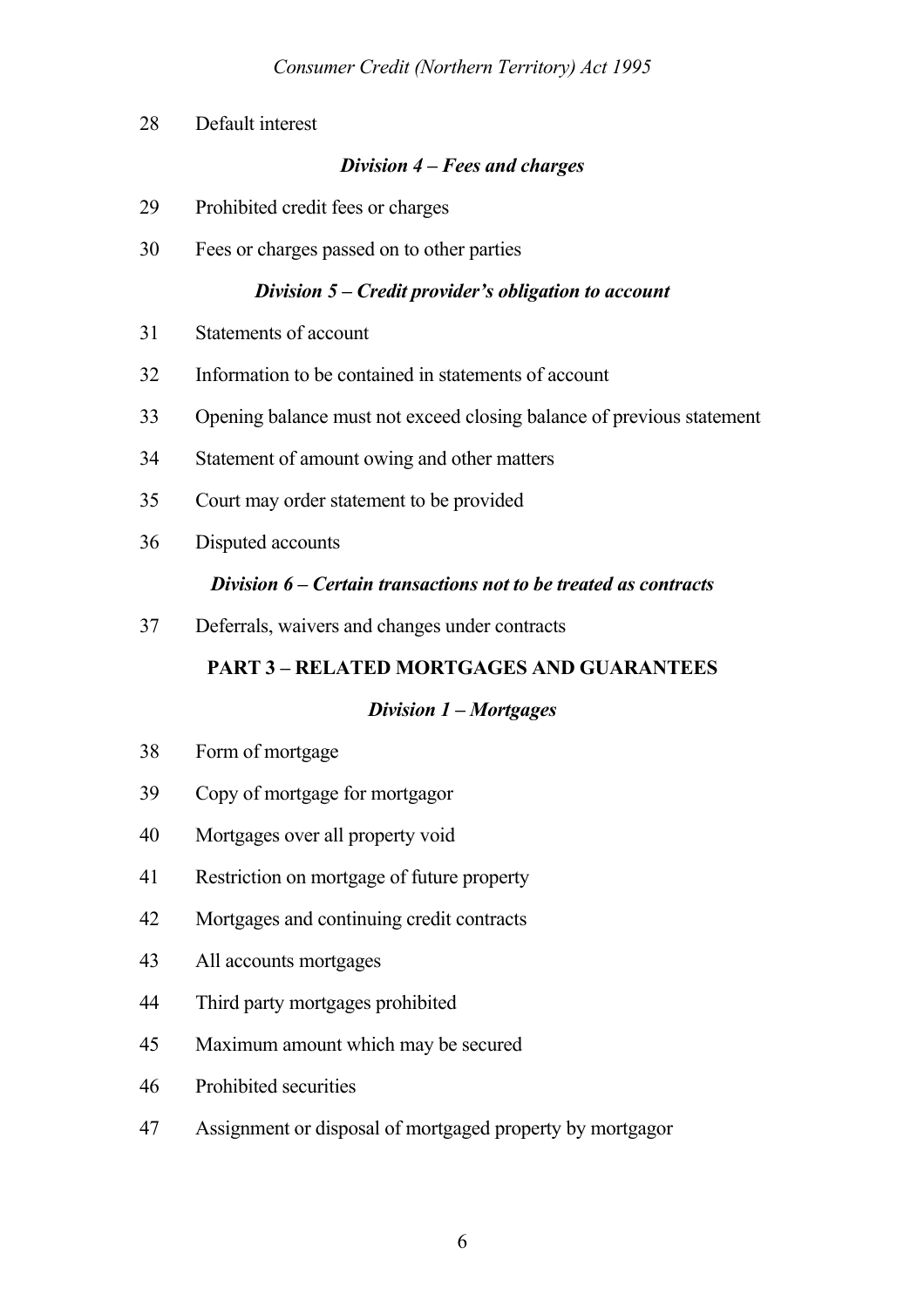- 48 Conditions on consent to assignment or disposal of property subject to mortgage
- 49 Offence for noncompliance

## *Division 2 – Guarantees*

- 50 Form of guarantee
- 51 Disclosure
- 52 Copies of documents for guarantor
- 53 Guarantor may withdraw before credit is provided
- 54 Extension of guarantee
- 55 Limitation of guarantor's liability
- 56 Increase in guarantor's liabilities
- 57 Offence for noncompliance

## **PART 4 – CHANGES TO OBLIGATIONS UNDER CREDIT CONTRACTS, MORTGAGES AND GUARANTEES**

## *Division 1 – Unilateral changes by credit provider*

- 58 Application of Division
- 59 Interest rate changes
- 60 Repayment changes
- 61 Credit fees and charges changes
- 62 Changes to credit limits etc. in continuing credit contracts
- 63 Other unilateral changes by credit provider
- 64 Prohibited increases in liabilities

### *Division 2 – Changes by agreement of parties*

65 Changes by agreement

### *Division 3 – Changes on grounds of hardship and unjust transactions*

- 66 Changes on grounds of hardship
- 67 Notice of change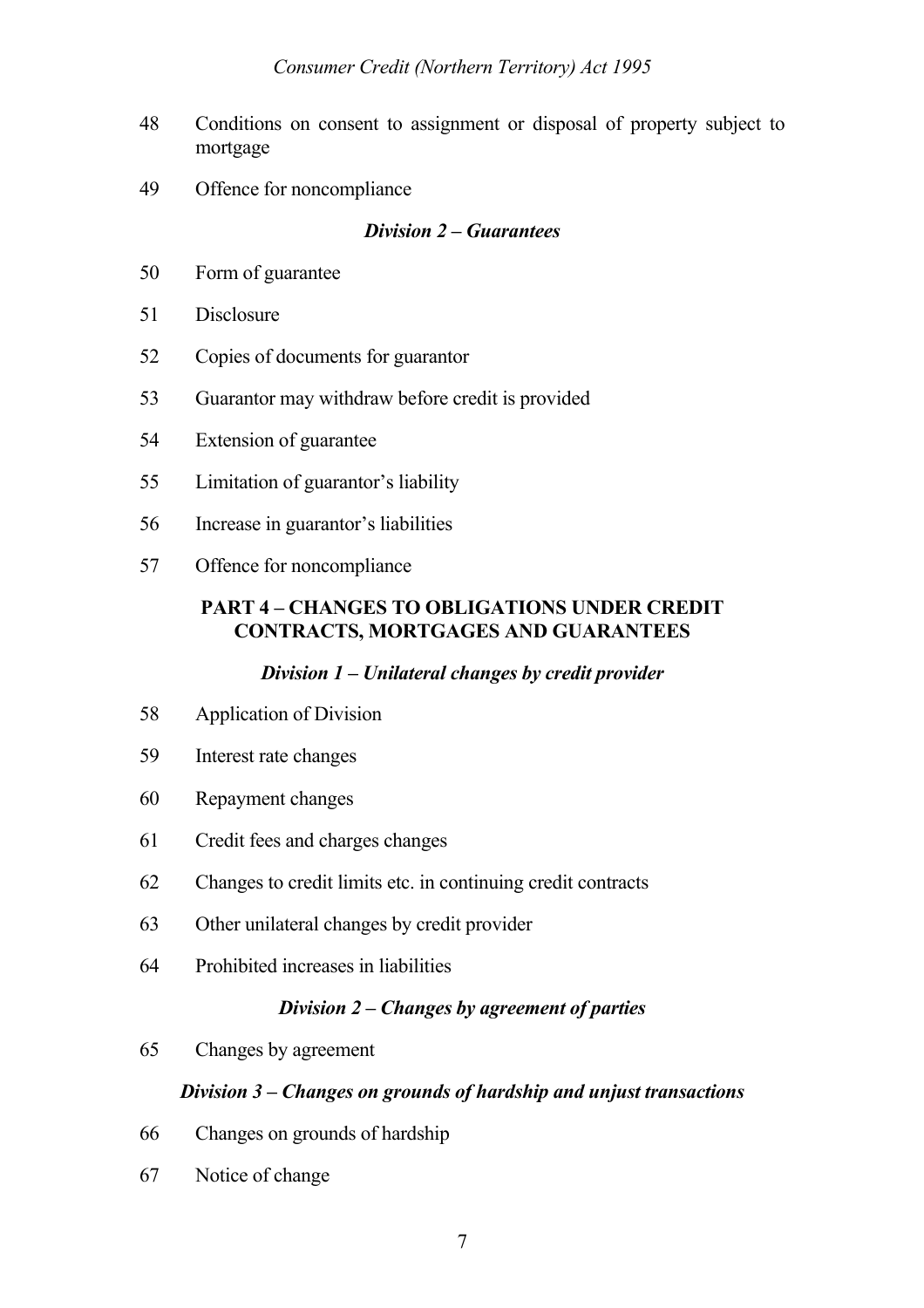- 68 Changes by Court
- 69 Credit provider may apply for variation of change
- 70 Court may reopen unjust transactions
- 71 Orders on reopening of transactions
- 72 Court may review unconscionable interest and other charges
- 73 Time limit
- 74 Joinder of parties

## **PART 5 – ENDING AND ENFORCING CREDIT CONTRACTS, MORTGAGES AND GUARANTEES**

### *Division 1 – Ending of credit contract by debtor*

- 75 Debtor's or guarantor's right to pay out contract
- 76 Statement of pay out figure
- 77 Court may determine pay out figure if credit provider does not provide a pay out figure
- 78 Surrender of mortgaged goods and goods subject to sale by instalments
- 79 Compensation to debtor or mortgagor

### *Division 2 – Enforcement of credit contracts, mortgages and guarantees*

- 80 Requirements to be met before credit provider can enforce credit contract or mortgage against defaulting debtor or mortgagor
- 81 Defaults may be remedied
- 82 Requirements to be met before credit provider can enforce guarantee against guarantor
- 83 Requirements to be met before credit provider can repossess mortgaged goods
- 84 Acceleration clauses
- 85 Requirements to be met before credit provider can enforce an acceleration clause

### *Division 3 – Postponement of enforcement proceedings*

86 Postponement of exercise of rights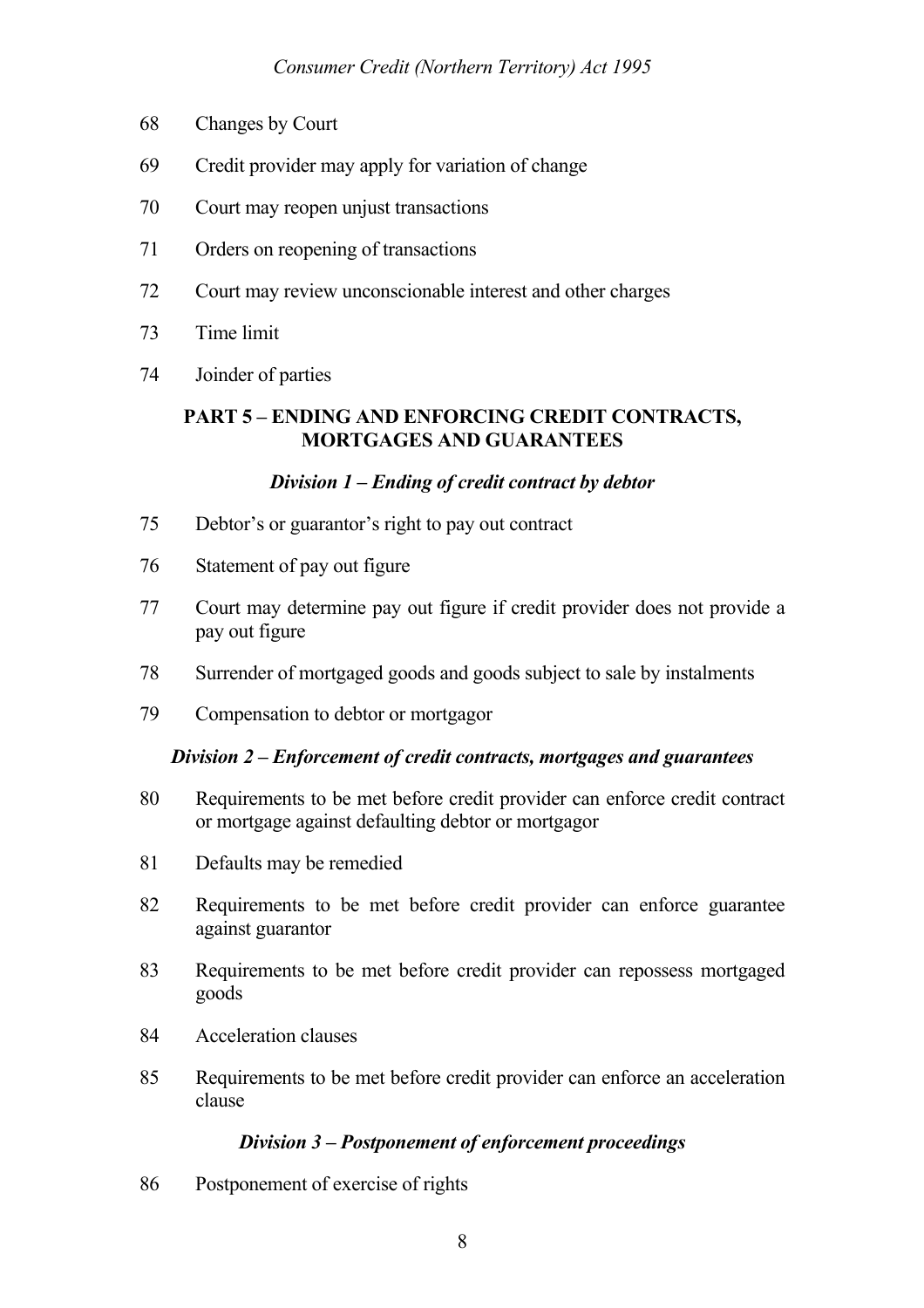## *Consumer Credit (Northern Territory) Act 1995*

- 87 Effect of negotiated postponement
- 88 Postponement by Court
- 89 Credit provider may apply for variation of postponement order

## *Division 4 – Enforcement procedures for goods mortgaged*

- 90 Information as to location of mortgaged goods
- 91 Entry to residential property to take possession of goods
- 92 Court may order entry
- 93 Order for possession
- 94 Procedures to be followed by credit provider after taking possession of goods
- 95 Mortgagor may nominate purchaser of goods taken by credit provider
- 96 Sale of goods by credit provider
- 97 Matters for which account can be debited after mortgagee sale of goods
- 98 Compensation to mortgagor

### *Division 5 – Enforcement expenses*

99 Recovery of enforcement expenses

## **PART 6 – CIVIL PENALTIES FOR DEFAULTS OF CREDIT PROVIDERS**

### *Division 1 – Civil penalties for breach of key disclosure and other requirements*

- 100 Key requirements
- 101 Application for order relating to key requirements
- 102 Civil penalty may be imposed for contravention of key requirement
- 103 Penalty if application made by debtor or guarantor
- 104 Payment of penalty to debtor or guarantor
- 105 Penalty if application made by a credit provider or Government Consumer Agency
- 106 Payment of penalty to fund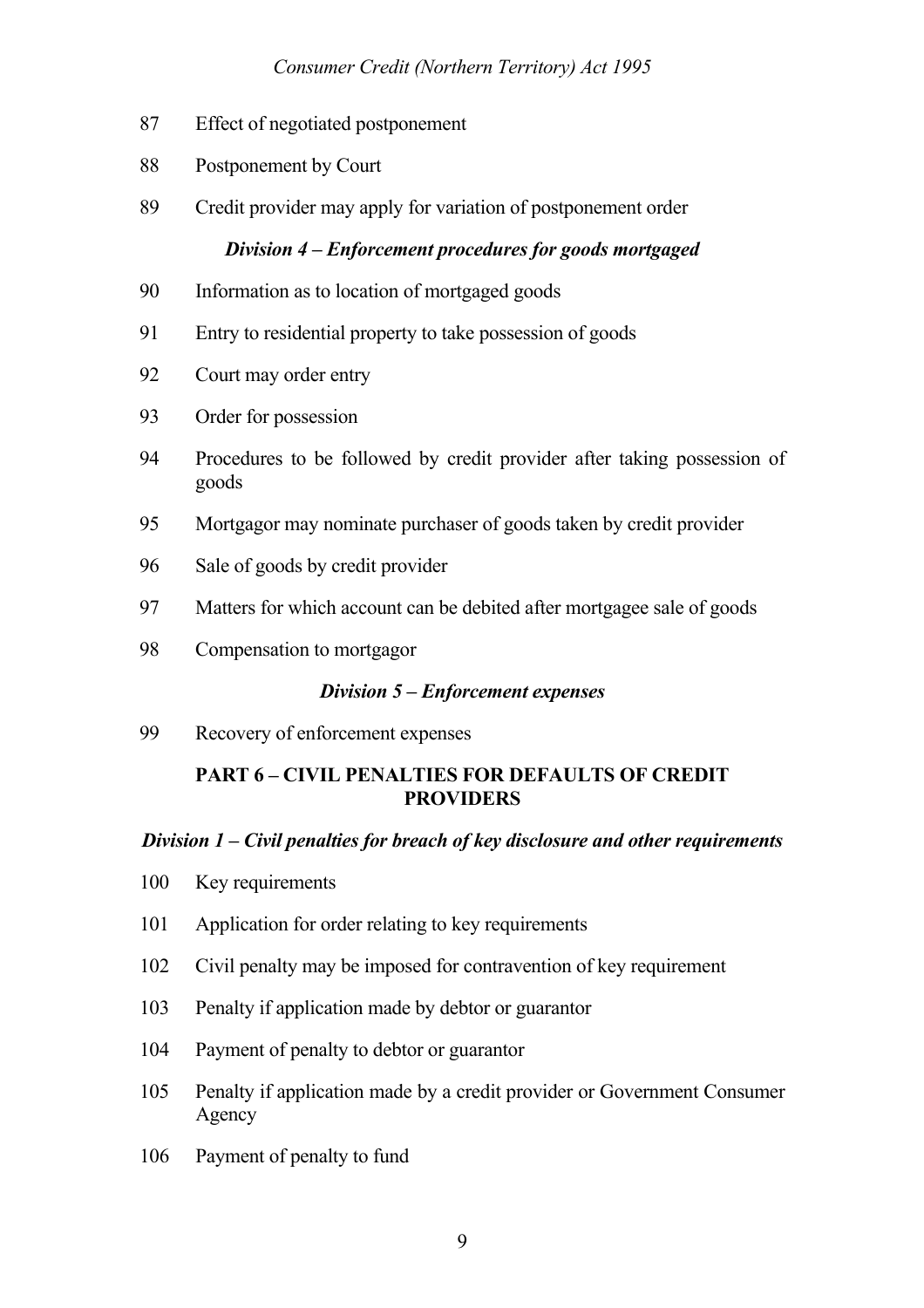- 107 Compensation for debtor or guarantor
- 108 Recognition of civil penalty determined in other jurisdictions
- 109 Other jurisdiction more appropriate
- 110 General provisions relating to applications by credit providers or Government Consumer Agencies
- 111 Government Consumer Agency may represent interests of debtors
- 112 Directions pending Court's decision
- 113 Offences

### *Division 2 – Other civil penalties*

114 Civil effect of other contraventions

## **PART 7 – RELATED SALE CONTRACTS**

### *Division 1 – Interpretation and application*

- 115 Meaning of sale contract
- 116 Sale contracts to which this Part applies
- 117 Linked credit providers and tied credit contracts

### *Division 2 – Liability of credit providers for suppliers' misrepresentations*

118 Credit provider liable with respect to supplier's misrepresentations etc. about tied credit contract

### *Division 3 – Liability of credit providers in relation to goods*

- 119 Right to damages under sale contract against both supplier and linked credit provider (cf. *Trade Practices Act 1974* (Cwlth) s 73)
- 120 Limits on debtor's right of action against linked credit provider (cf. *Trade Practices Act 1974* (Cwlth) s 73)
- 121 Liability of supplier to linked credit provider (cf. *Trade Practices Act 1974* (Cwlth) s 73)
- 122 Interest may be awarded (cf. *Trade Practices Act 1974* (Cwlth) s 73)
- 123 Subrogation of credit provider (cf. *Trade Practices Act 1974* (Cwlth) s 73)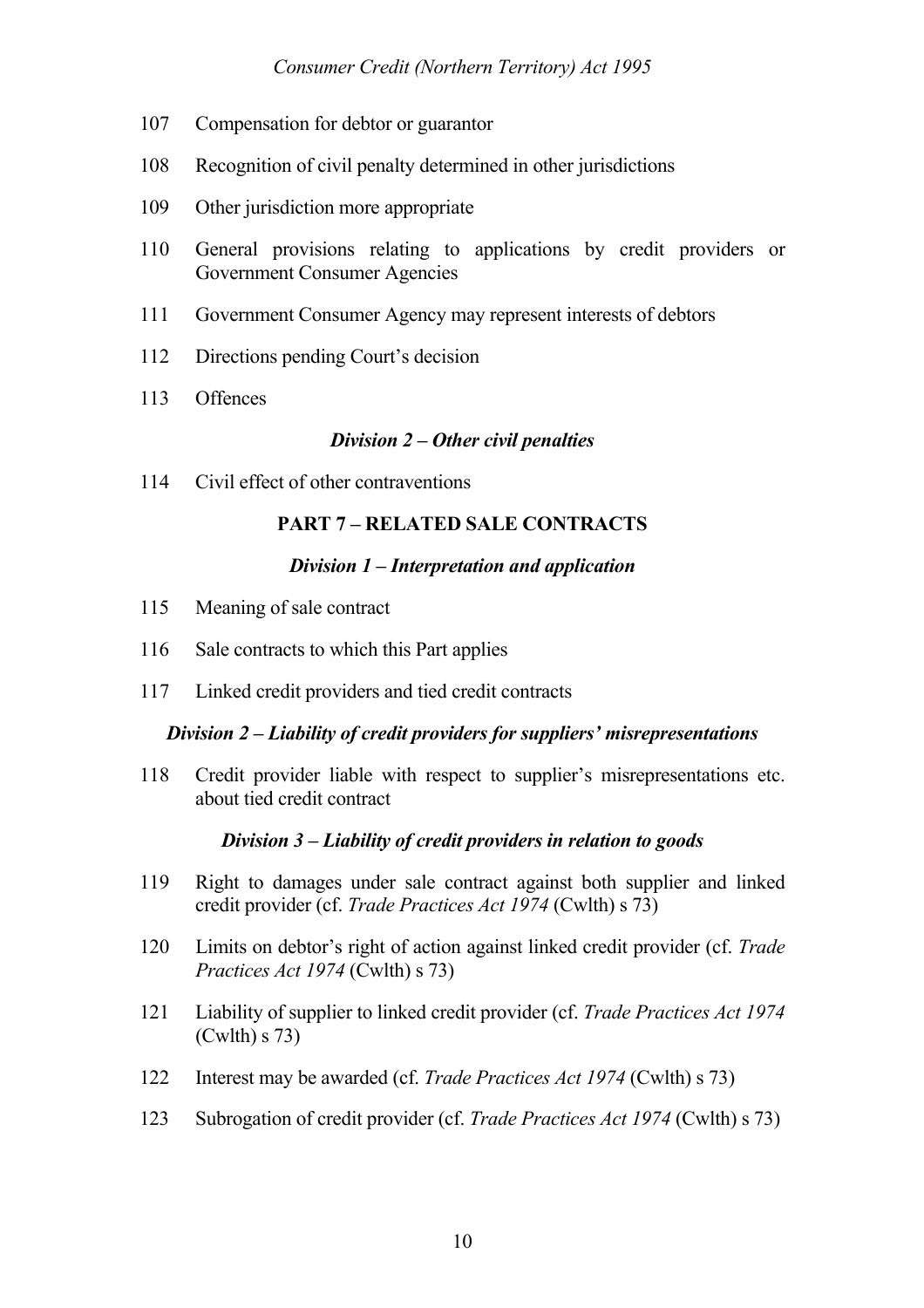## *Division 4 – Termination of related transactions*

- 124 Termination of sale contract which is conditional on obtaining credit
- 125 Termination of (or recredit under) tied credit contract if sale contract terminated
- 126 Termination of linked maintenance services contract if credit contract terminated
- 127 Termination of contract under this Part to be in writing
- 128 Powers of Court with respect to termination of contract under this Part
- 129 Part 5 not to apply to termination of contract under this Part

### *Division 5 – Other provisions*

- 130 Requirement as to source of credit for goods or services
- 131 Prohibition on payment for goods or services by postdated bills of exchange or notes which exceed cash price of goods or services

## **PART 8 – RELATED INSURANCE CONTRACTS**

- 132 Meaning of credit-related insurance contract
- 133 Requirement to take out insurance or to insure with particular insurer or on particular terms
- 134 Financing of insurance premiums over mortgaged property
- 135 Commission for consumer credit insurance
- 136 Supply of copy of credit-related insurance contract by insurer
- 137 Rejection of debtor's proposal for insurance
- 138 Termination of consumer credit insurance contract if credit contract terminated
- 139 Termination of insurance contract over mortgaged property if credit contract terminated

## **PART 9 – ADVERTISING AND RELATED CONDUCT**

- 140 Advertising
- 141 Persons liable for advertisements
- 142 Defence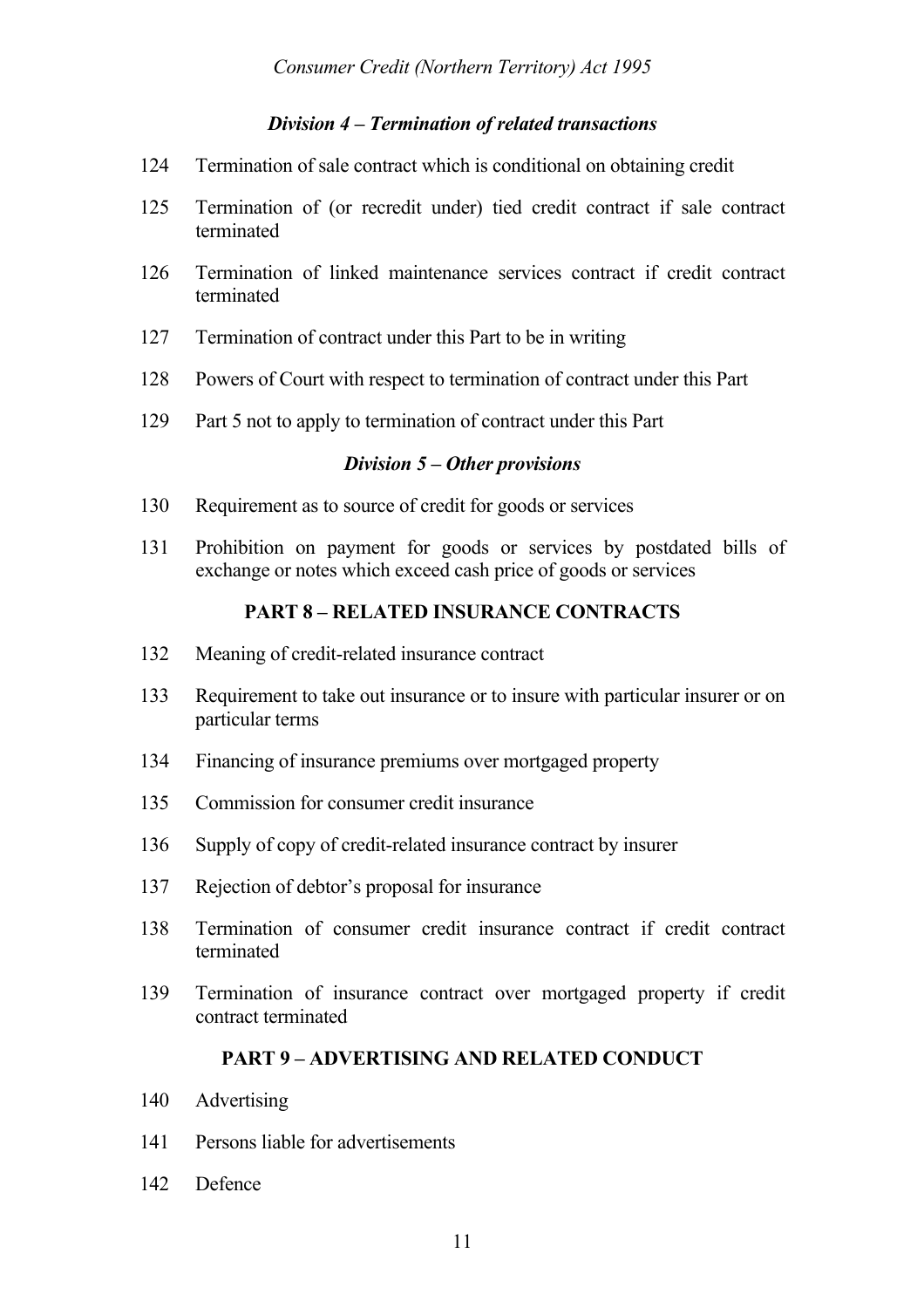- 143 Interest rates which may be disclosed
- 144 False or misleading representations
- 145 Harassment
- 146 Canvassing of credit at home

### **PART 10 – CONSUMER LEASES**

### *Division 1 – Interpretation and application*

- 147 Meaning of consumer lease
- 148 Consumer leases to which this Part applies
- 149 Consumer leases to which this Part does not apply
- 150 Presumptions relating to application of this Part

### *Division 2 – Form of and information to be included in consumer leases*

- 151 Form of consumer lease
- 152 Disclosures in consumer leases
- 153 Copy of lease etc. for lessee
- 154 Further goods and deferrals or waivers under consumer leases

### *Division 3 – Other provisions applicable to consumer leases*

- 155 Application of certain Code provisions to consumer leases
- 156 Notice of repossession
- 157 Termination of lease

## **PART 11 – MISCELLANEOUS**

### *Division 1 – Tolerances and assumptions*

- 158 Tolerances and assumptions relating to information
- 159 Tolerances relating to contracts and other documents
- 160 Regulations

### *Division 2 – Documentary provisions*

161 Form of notices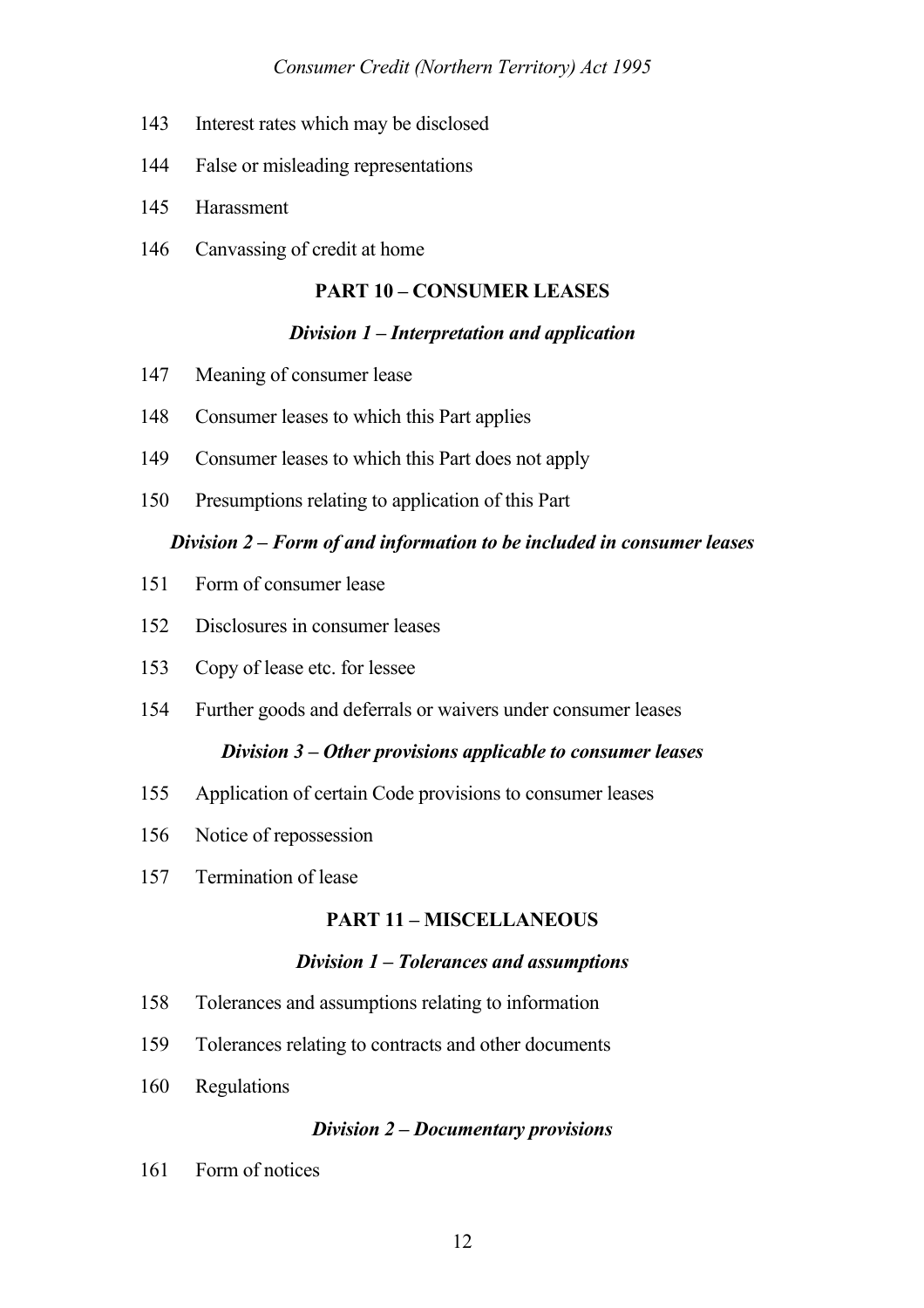- 162 Legibility and language
- 163 Copies of contracts and other documents
- 164 Signing of documents

### *Division 3 – General provisions*

- 165 Crown to be bound
- 166 Assignment by credit provider
- 167 Assignment by debtor, mortgagor or guarantor
- 168 Appropriation of payments
- 169 Contracting out
- 170 Effect of noncompliance
- 171 Giving notice or other document
- 172 Manner of giving notice or other document
- 173 Date of notice or other document
- 174 Extensions of time
- 175 Orders of Court
- 176 Conduct of agents and related matters
- 177 Reciprocal conferral of powers and jurisdiction

## *Division 4 – Provisions relating to offences*

- 178 Penalty at end of provision
- 179 Penalty units
- 180 Summary offences
- 181 Double jeopardy
- 182 Aiding and abetting, attempts
- 183 Offences by corporations
- 184 Limitations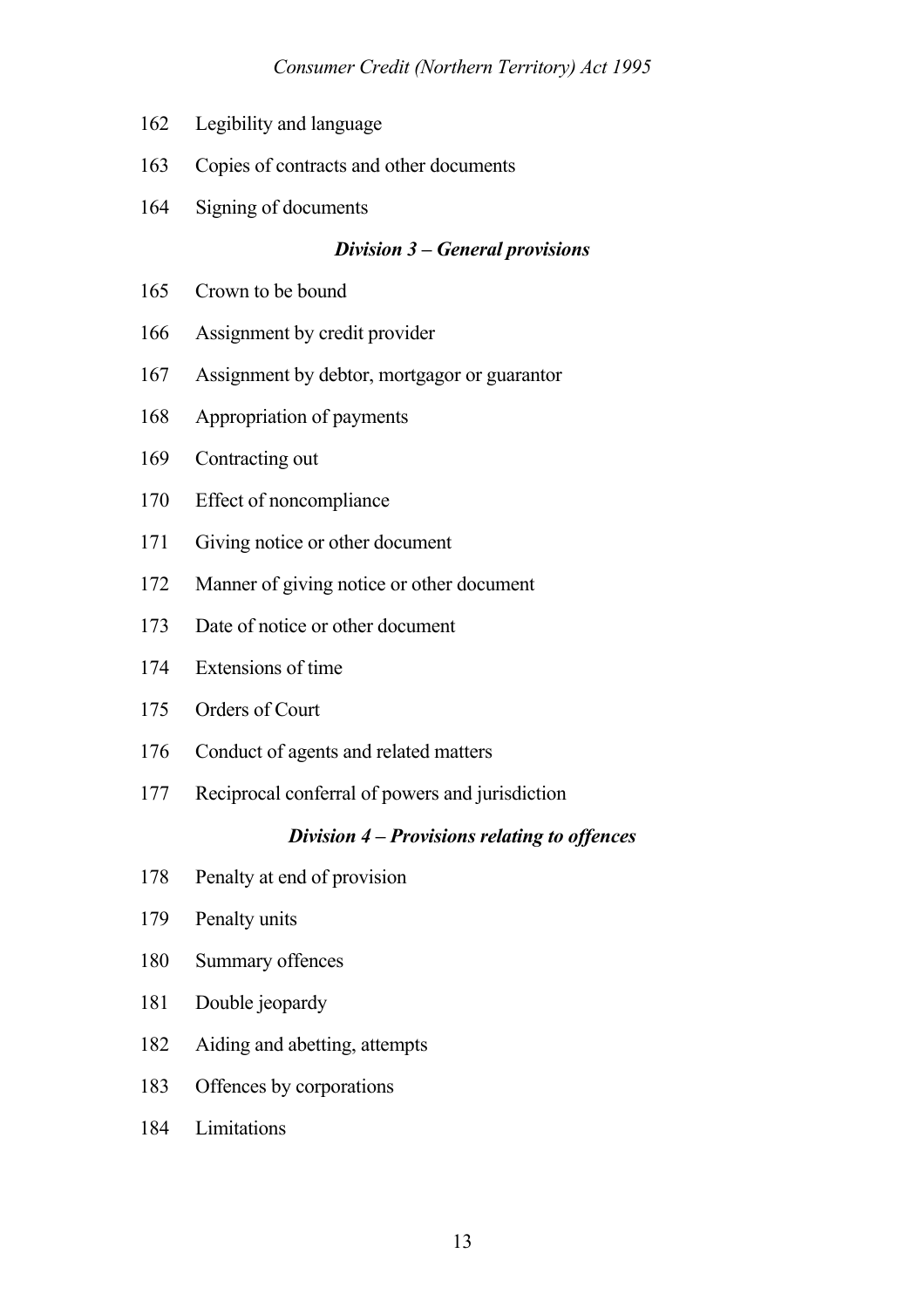*Consumer Credit (Northern Territory) Act 1995*

#### **SCHEDULE 1**

#### **PRINCIPAL DEFINITIONS**

#### **SCHEDULE 2**

#### **MISCELLANEOUS PROVISIONS RELATING TO INTERPRETATION**

#### **PART 1 – PRELIMINARY**

1 Displacement of Schedule by contrary intention

#### **PART 2 – GENERAL**

- 2 Code to be construed not to exceed legislative power of Legislature
- 3 Every section to be a substantive enactment
- 4 Material that is, and is not, part of this Code
- 5 References to particular Acts and to enactments
- 6 References taken to be included in Act or Code citation etc.
- 7 Interpretation best achieving Code's purpose
- 8 Use of extrinsic material in interpretation
- 9 Effect of change of drafting practice and use of examples
- 10 Use of examples
- 11 Compliance with forms

### **PART 3 – TERMS AND REFERENCES**

- 12 Definitions
- 13 Provisions relating to defined terms and gender and number
- 14 Meaning of may and must etc.
- 15 Words and expressions used in statutory instruments
- 16 Effect of express references to bodies corporate and individuals
- 17 Production of records kept in computers etc.
- 18 References to this jurisdiction to be implied
- 19 References to officers and holders of offices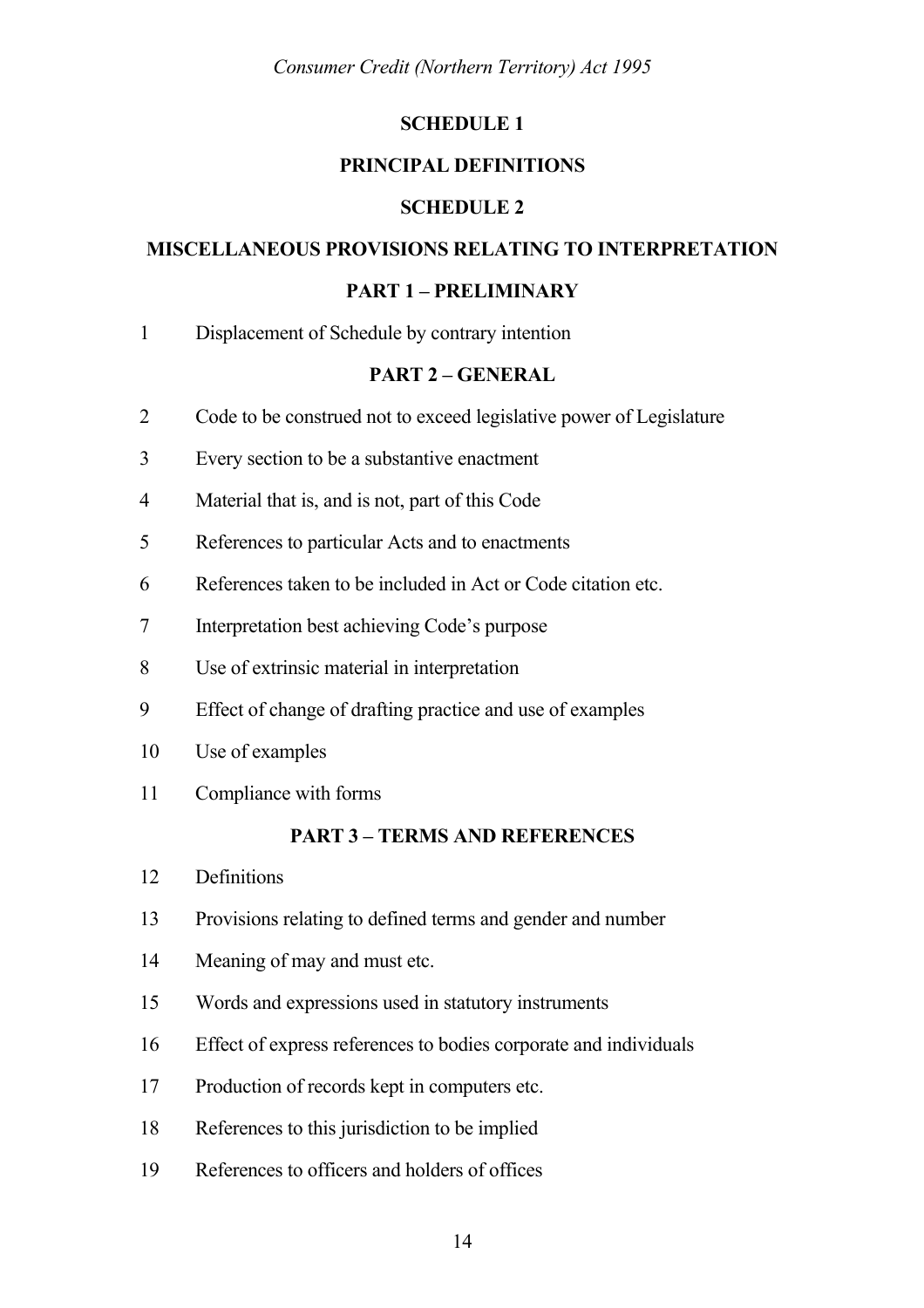## *Consumer Credit (Northern Territory) Act 1995*

- 20 Reference to certain provisions of Code
- 21 Reference to provisions of this Code or an Act is inclusive

## **PART 4 – FUNCTIONS AND POWERS**

- 22 Performance of statutory functions
- 23 Power to make instrument or decision includes power to amend or repeal
- 24 Matters for which statutory instruments may make provision
- 25 Presumption of validity and power to make
- 26 Appointments may be made by name or office
- 27 Acting appointments
- 28 Powers of appointment imply certain incidental powers
- 29 Exercise of powers between enactment and commencement

### **PART 5 – DISTANCE, TIME AND AGE**

30 Matters relating to distance, time and age

## **PART 6 – EFFECT OF REPEAL, AMENDMENT OR EXPIRATION**

- 31 Time of Code ceasing to have effect
- 32 Repealed Code provisions not revived
- 33 Saving of operation of repealed Code provisions
- 34 Continuance of repealed provisions
- 35 Code and amending Acts to be read as one

## **PART 7 – INSTRUMENTS UNDER CODE**

36 Schedule applies to statutory instruments

## **PART 8 – APPLICATION TO COASTAL SEA**

37 Application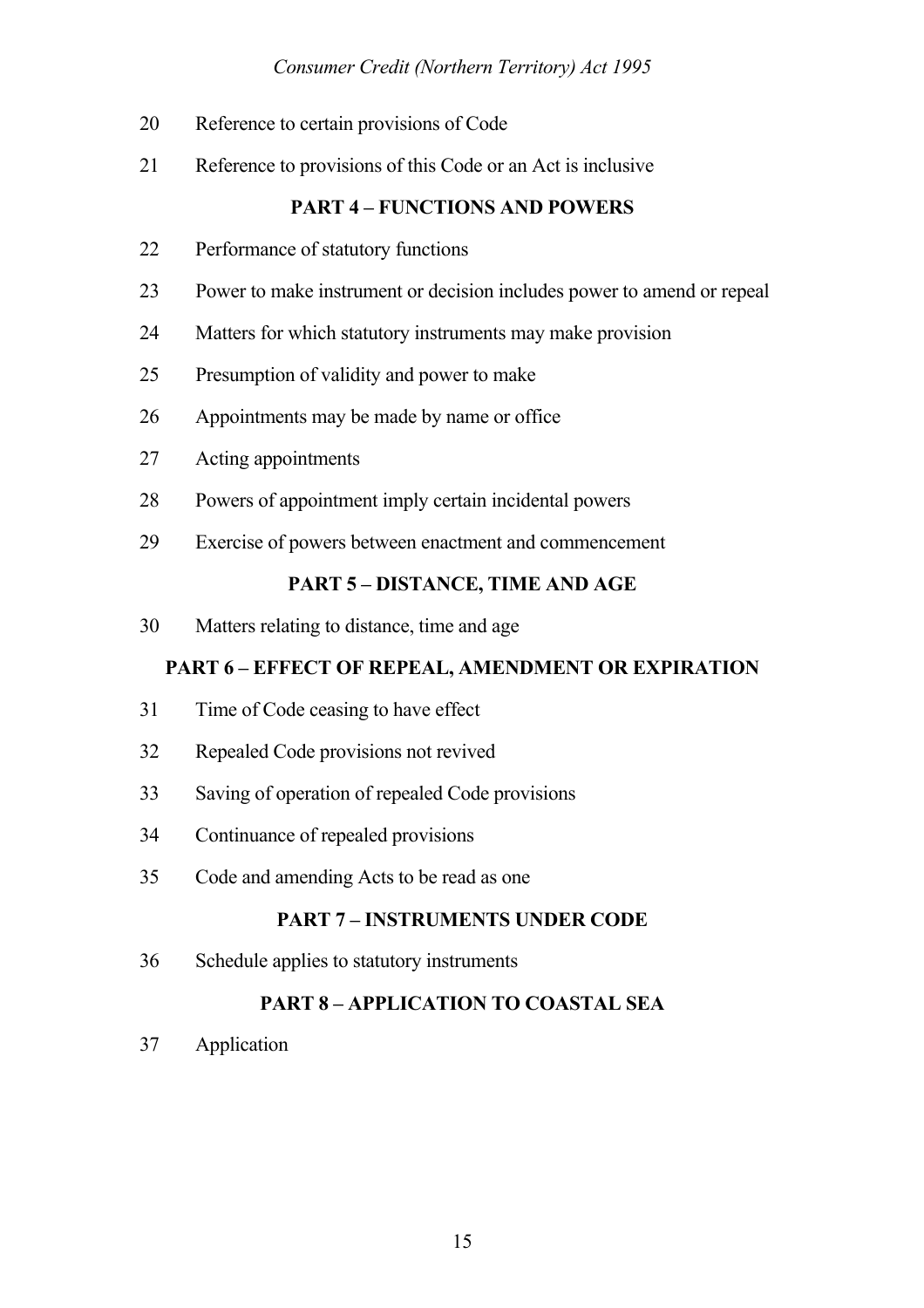# **CONSUMER CREDIT CODE**

## **PART 1 – PRELIMINARY**

## **Short title**

**1.** This Code may be cited as the Consumer Credit Code.

### **Commencement**

**2.** This Code commences as provided under section 2 of the *Consumer Credit (Queensland) Act 1994* of Queensland.

## **Interpretation generally**

**3.(1)** Schedule 1 contains the principal definitions of words and expressions used in this Code.

**(2)** Schedule 2 contains other miscellaneous provisions relating to the interpretation of this Code.

## **Meaning of "credit" and "amount of credit"**

- **4.(1)** For the purposes of this Code, **"credit"** is provided if under a contract –
- (a) payment of a debt owed by one person (the debtor) to another (the credit provider) is deferred; or
- (b) one person (the debtor) incurs a deferred debt to another (the credit provider).

**(2)** For the purposes of this Code, the **"amount of credit"** is the amount of the debt actually deferred.

## **Meaning of "credit contract"**

**5.** For the purposes of this Code, a **"credit contract"** is a contract under which credit is or may be provided, being the provision of credit to which this Code applies.

## **Provision of credit to which this Code applies**

**6.(1)** This Code applies to the provision of credit (and to the credit contract and related matters) if when the credit contract is entered into or (in the case of precontractual obligations) is proposed to be entered into –

(a) the debtor is a natural person ordinarily resident in this jurisdiction or a strata corporation formed in this jurisdiction; and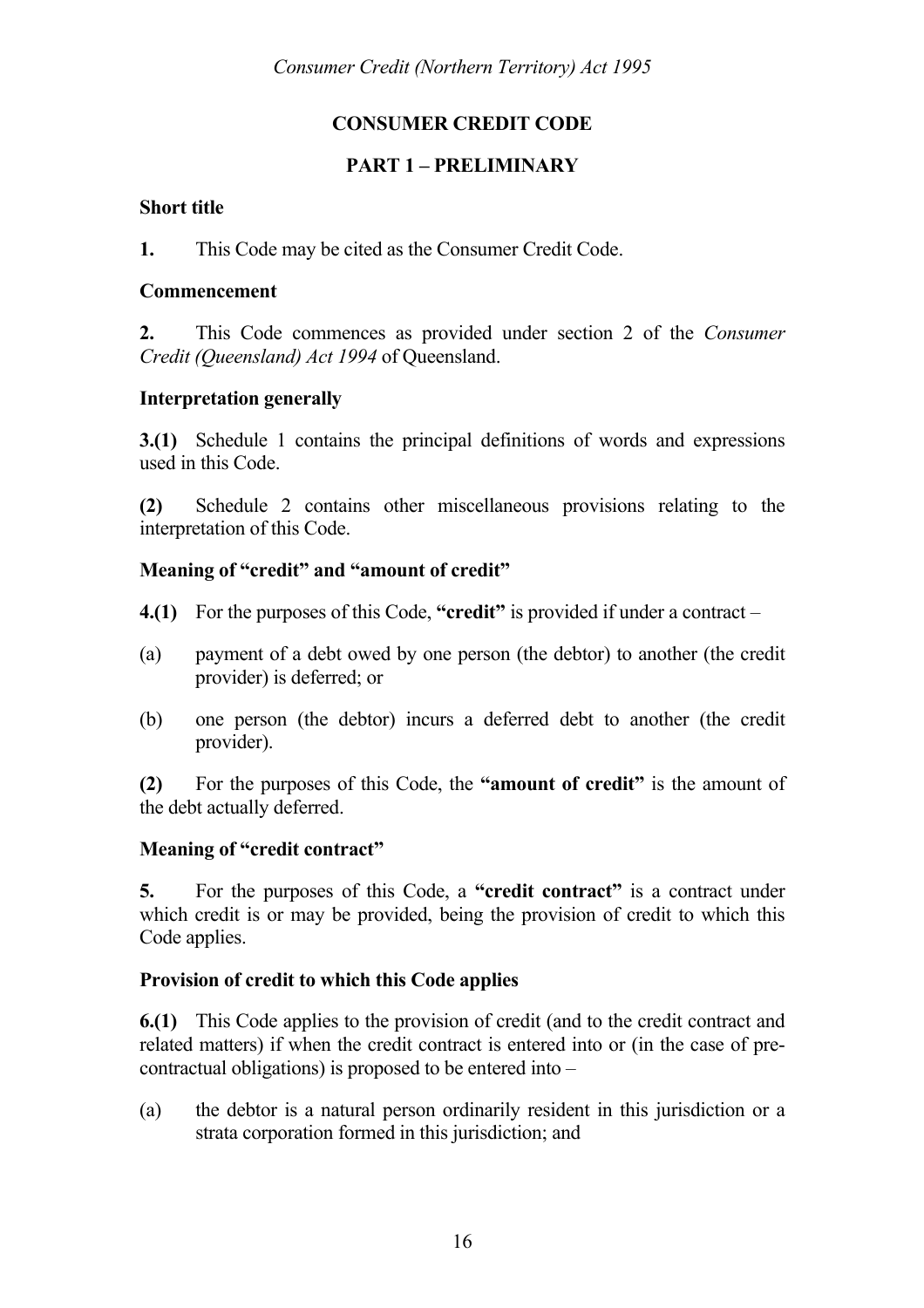- (b) the credit is provided or intended to be provided wholly or predominantly for personal, domestic or household purposes; and
- (c) a charge is or may be made for providing the credit; and
- (d) the credit provider provides the credit in the course of a business of providing credit or as part of or incidentally to any other business of the credit provider.

**(2)** If not all the debtors under a credit contract ordinarily reside, or are strata corporations formed, in this jurisdiction, this Code applies only if credit is first provided under the contract in this jurisdiction.

**(3)** If this Code applies to the provision of credit (and to the credit contract and related matters) –

- (a) this Code applies in relation to all transactions or acts under the contract whether or not they take place in this jurisdiction; and
- (b) this Code continues to apply even though the debtor ceases to be ordinarily resident in this jurisdiction.

**(4)** For the purposes of this section, investment by the debtor is not a personal, domestic or household purpose.

**(5)** For the purposes of this section, the predominant purpose for which credit is provided is –

- (a) the purpose for which more than half of the credit is intended to be used; or
- (b) if the credit is intended to be used to obtain goods or services for use for different purposes, the purpose for which the goods or services are intended to be most used.

# **Provision of credit to which this Code does not apply**

**7.(1) Short term credit**. This Code does not apply to the provision of credit limited by the contract to a total period not exceeding 62 days.

**(2) Credit without prior agreement**. This Code does not apply to the provision of credit without prior agreement between the credit provider and the debtor. For example, when a cheque account becomes overdrawn but there is no agreed overdraft facility or when a savings account falls into debit.

**(3) Credit for which only account charge payable**. This Code does not apply to the provision of credit under a continuing credit contract if the only charge that is or may be made for providing the credit is a periodic or other fixed charge that does not vary according to the amount of credit provided. However,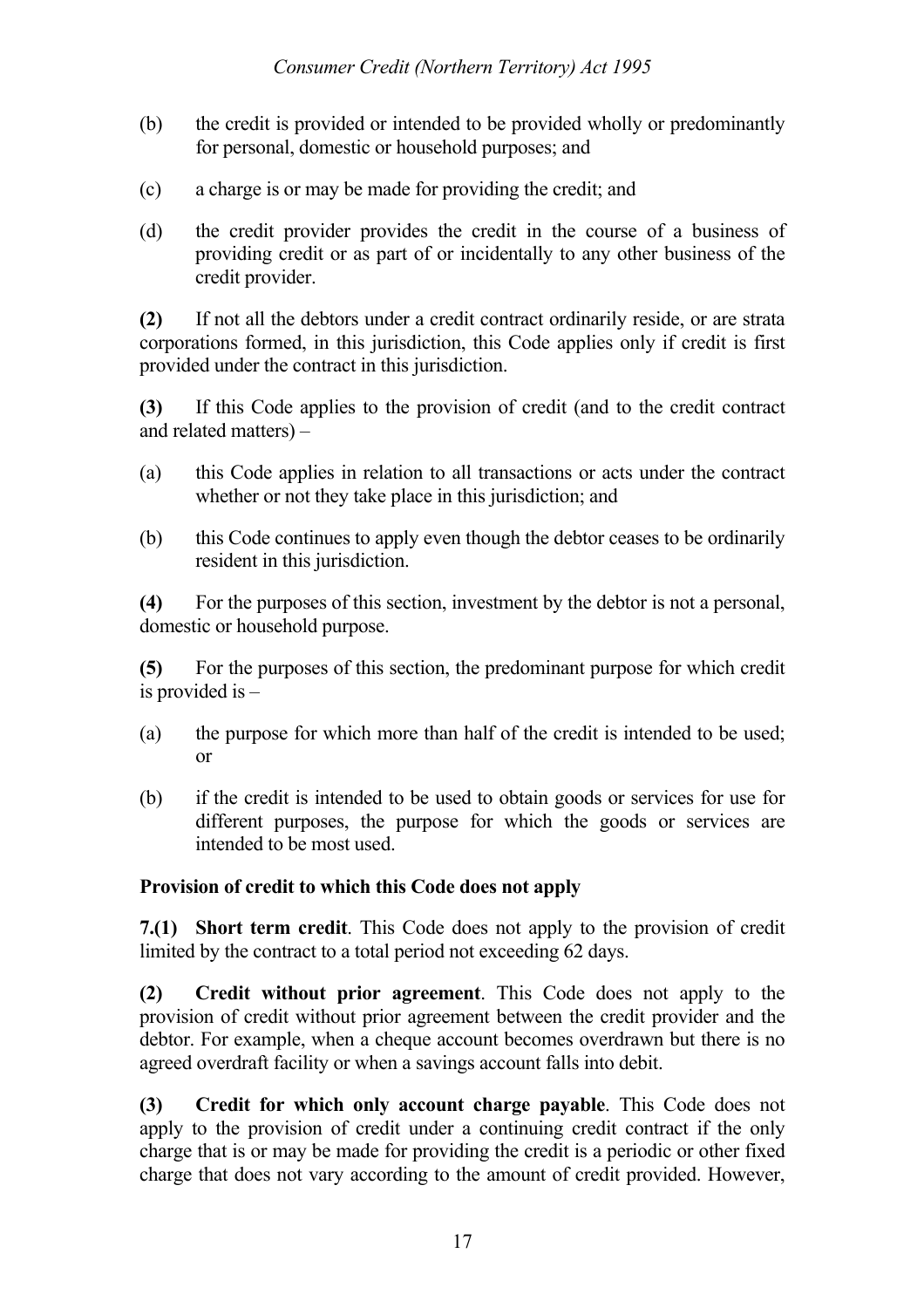this Code applies if the charge is of a nature prescribed by the regulations for the purposes of this subsection or if the charge exceeds the maximum charge (if any) so prescribed.

**(4) Joint credit and debit facilities**. This Code does not apply to any part of a credit contract under which both credit and debit facilities are available to the extent that the contract or any amount payable or other matter arising out of it relates only to the debit facility.

**(5) Bill facilities**. This Code does not apply to the provision of credit arising out of a bill facility, that is, a facility under which the credit provider provides credit by accepting, drawing, discounting or endorsing a bill of exchange or promissory note. However, the regulations may provide for the application of the Code to the provision of all or any credit arising out of such a facility.

**(6) Insurance premiums by instalments**. This Code does not apply to the provision of credit by an insurer for the purpose of the payment to the insurer of an insurance premium by instalments, even though the instalments exceed the total of the premium that would be payable if the premium were paid in a lump sum, if on cancellation the insured would have no liability to make further payments under the contract.

**(7) Pawnbrokers**. This Code does not apply to the provision of credit by a pawnbroker in the ordinary course of a pawnbroker's business (being a business which is being lawfully conducted by the pawnbroker). However, sections 70 to 72 (Court may reopen unjust transactions) apply to any such provision of credit.

**(8) Trustees of estates**. This Code does not apply to the provision of credit by the trustee of the estate of a deceased person by way of an advance to a beneficiary or prospective beneficiary of the estate. However, sections 70 to 72 (Court may reopen unjust transactions) apply to any such provision of credit.

**(9) Employee loans**. This Code (other than this Part, Part 4, Division 3, Part 5, Divisions 4 and 5, Part 7, Part 11 and Schedules 1 and 2) does not apply to the provision of credit by an employer, or a related body corporate within the meaning of the Corporations Law of an employer, to an employee or former employee (whether or not it is provided to the employee or former employee with another person). However, for a credit provider that provides credit in the course of a business of providing credit, this subsection applies only to the provision of credit on terms that are more favourable to the debtor than the terms on which the credit provider provides credit to persons who are not employees or former employees of the credit provider or a related body corporate.

**(10) Regulations may exclude credit**. The regulations may exclude, from the application of all or any provisions of this Code, the provision of credit of a class specified in the regulations. In particular (but without limiting the generality of the foregoing), the regulations may so exclude the provision of credit if the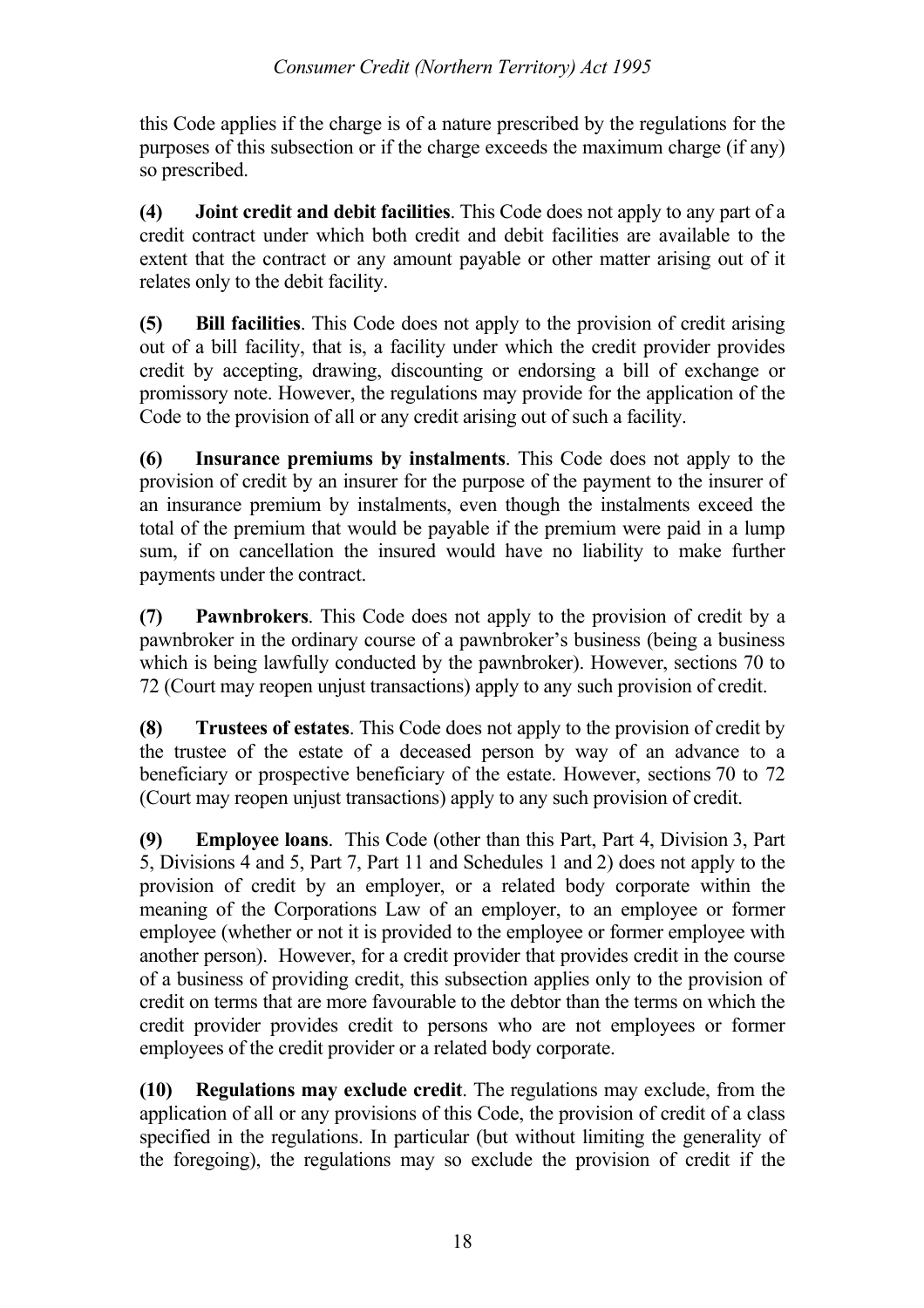amount of the credit exceeds or may exceed a specified amount or if the credit is provided by a credit provider of a specified class.

# **Mortgages to which this Code applies**

**8.(1)** This Code applies to a mortgage if –

- (a) it secures obligations under a credit contract or a related guarantee; and
- (b) the mortgagor is a natural person or a strata corporation.

**(2)** If any such mortgage also secures other obligations, this Code applies to the mortgage to the extent only that it secures obligations under the credit contract or related guarantee.

**(3)** The regulations may exclude, from the application of all or any provisions of this Code, a mortgage of a class specified in the regulations.

# **Guarantees to which this Code applies**

- **9.(1)** This Code applies to a guarantee if –
- (a) it guarantees obligations under a credit contract; and
- (b) the guarantor is a natural person or a strata corporation.

**(2)** If any such guarantee also guarantees other obligations, this Code applies to the guarantee to the extent only that it guarantees obligations under the credit contract.

**(3)** The regulations may exclude, from the application of all or any provisions of this Code, a guarantee of a class specified in the regulations.

# **Goods leases with option to purchase to be regarded as sale by instalments**

**10.(1)** For the purposes of this Code, a contract for the hire of goods under which the hirer has a right or obligation to purchase the goods, is to be regarded as a sale of the goods by instalments if the charge that is or may be made for hiring the goods, together with any other amount payable under the contract (including an amount to purchase the goods or to exercise an option to do so) exceeds the cash price of the goods.

**Note:** A contract includes a series of contracts, or contracts and arrangements (see Schedule 1).

**(2)** A debt is to be regarded as having been incurred, and credit provided, in such circumstances.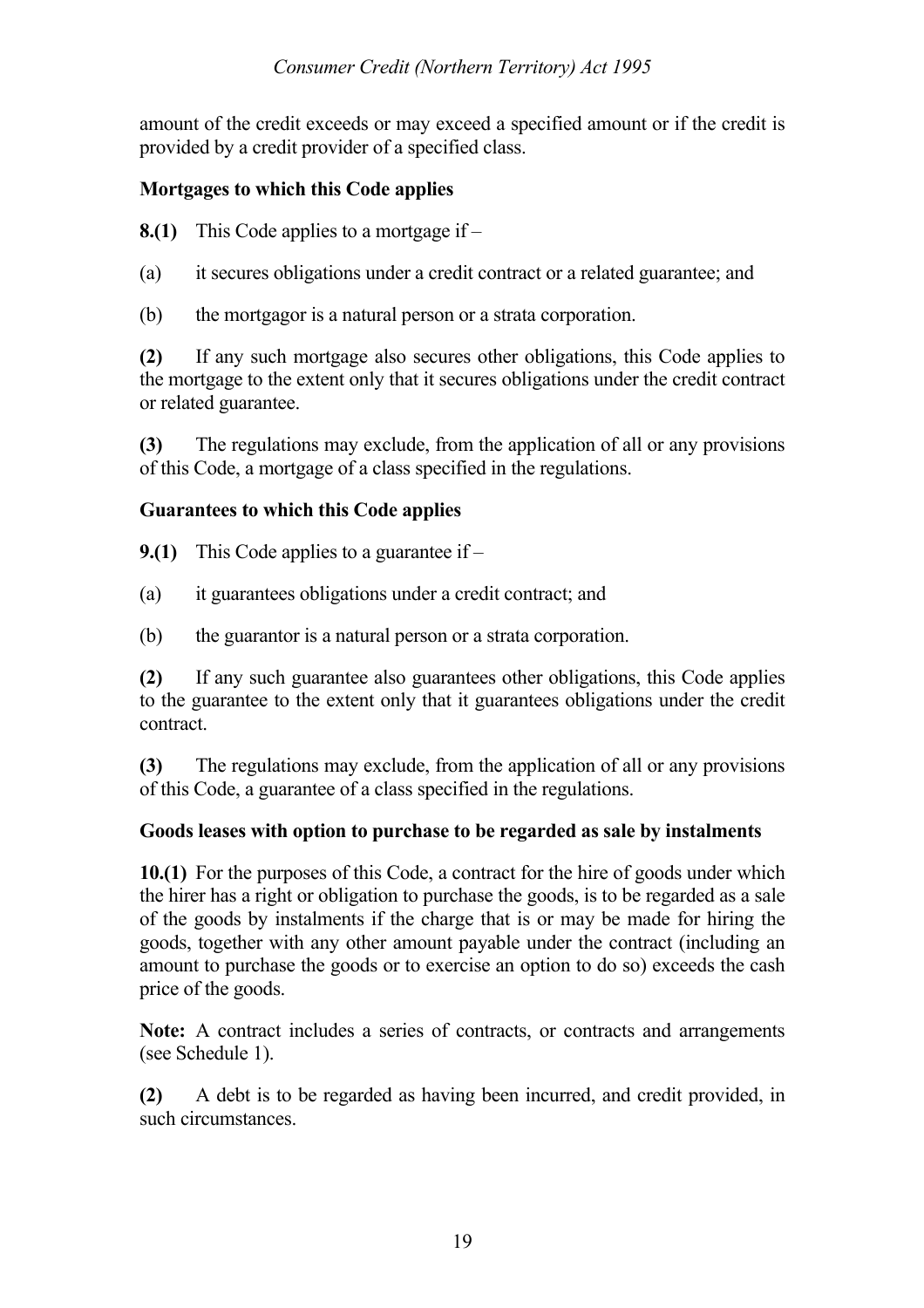**(3)** Accordingly, if because of section 6 (1) the contract is a credit contract, this Code (including Part 6) applies as if the contract had always been a sale of goods by instalments, and for that purpose

- (a) the amounts payable under the contract are the instalments; and
- (b) the credit provider is the person who is to receive those payments; and
- (c) the debtor is the person who is to make those payments; and
- (d) the property of the supplier in the goods passes under the contract to the person to whom the goods are hired on delivery of the goods or the making of the contract, whichever occurs last; and
- (e) the charge for providing the credit is the amount by which the charge that is or may be made for hiring the goods, together with any other amount payable under the contract (including an amount to purchase the goods or to exercise an option to do so), exceeds the cash price of the goods; and
- (f) a mortgage containing the terms and conditions set out in the regulations is taken to have been entered into in writing between the person to whom the goods are hired under the contract and the supplier as security for payment to the supplier of the amount payable to the supplier by the person to whom the goods are hired under the contract; and
- (g) any provision in the contract for hiring by virtue of which the supplier is empowered to take possession, or dispose of, the goods to which the contract relates is void.

**(4)** For the purposes of this section, the amount payable under the contract includes any agreed or residual value of the goods at the end of the hire period or on termination of the contract, but does not include the following amounts –

- (a) any amount payable in respect of services that are incidental to the hire of goods under the contract;
- (b) any amount that ceases to be payable on the termination of the contract following the exercise of a right of cancellation by the hirer at the earliest opportunity.

**Note:** Part 10 (Consumer leases) applies to the contracts specified in that Part for the hire of goods under which the hirer does not have a right or obligation to purchase the goods.

# **Presumptions relating to application of Code**

**11.(1)** In any proceedings (whether brought under this Code or not) in which a party claims that a credit contract, mortgage or guarantee is one to which this Code applies, it is presumed to be such unless the contrary is established.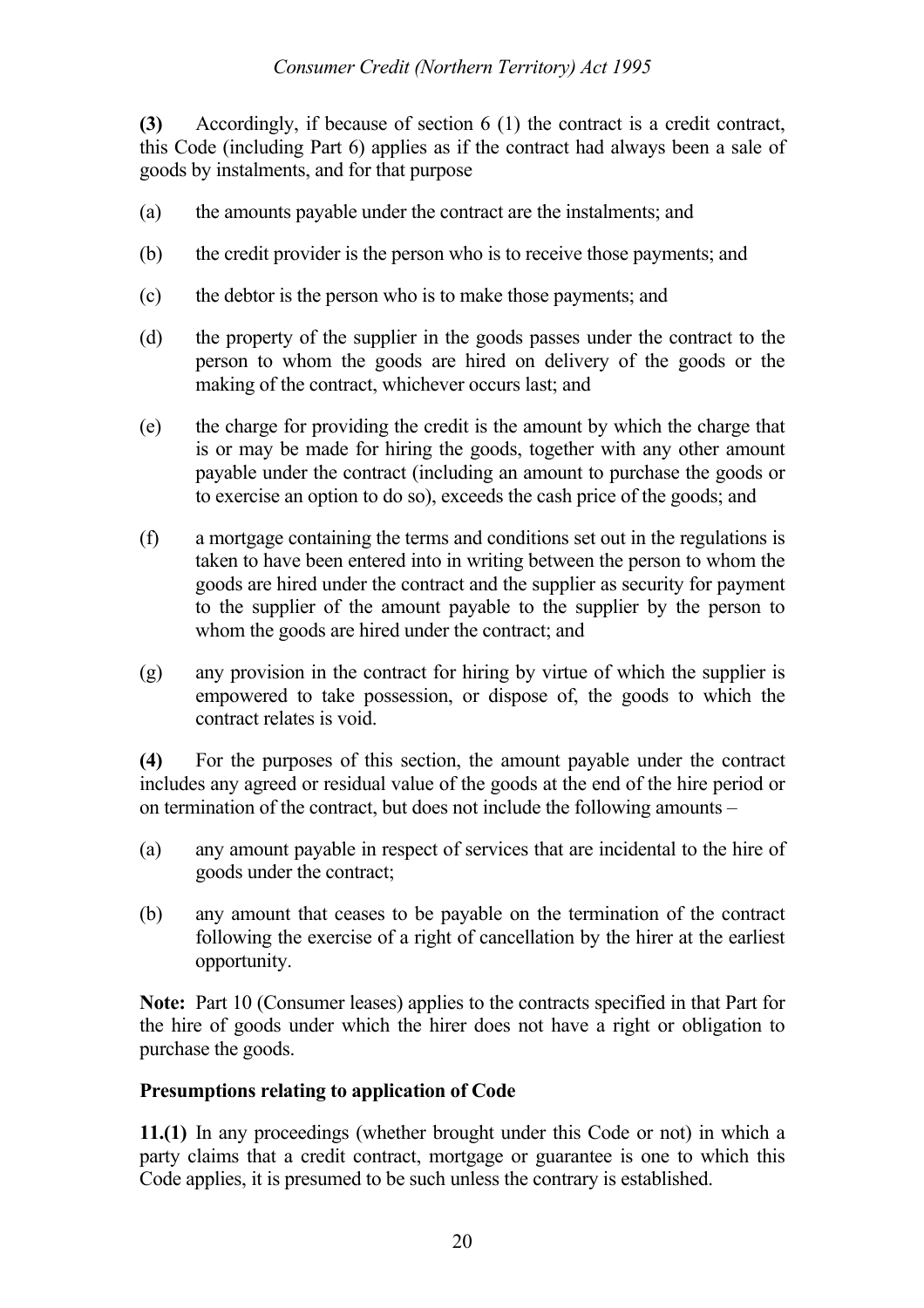## *Consumer Credit (Northern Territory) Act 1995*

**(2)** Credit is presumed conclusively for the purposes of this Code not to be provided wholly or predominantly for personal, domestic or household purposes if the debtor declares, before entering into the credit contract, that the credit is to be applied wholly or predominantly for business or investment purposes (or for both purposes).

**(3)** However, such a declaration is ineffective for the purposes of this section if the credit provider (or any other person who obtained the declaration from the debtor) knew, or had reason to believe, at the time the declaration was made that the credit was in fact to be applied wholly or predominantly for personal, domestic or household purposes.

**Note:** See section 176 for the circumstances in which a credit provider is taken to have knowledge of or reason to believe something for the purposes of this Code.

**(4)** A declaration under this section is to be substantially in the form (if any) required by the regulations and is ineffective for the purposes of this section if it is not.

# **PART 2 – CREDIT CONTRACTS**

# *Division 1 – Negotiating and making credit contracts*

## **Credit contract to be in form of written contract document**

- **12.** A credit contract must be in the form of –
- (a) a written contract document signed by the debtor and the credit provider; or
- (b) a written contract document signed by the credit provider and constituting an offer to the debtor that is accepted, if the terms of the offer provide for it, by the debtor or another authorised person accessing or drawing down credit to incur a liability or by any other act of the debtor that satisfies the conditions of the offer.

## **Other forms of contract**

**13.(1)** The regulations may authorise other ways of making a credit contract that do not involve a written document.

**(2)** In that case, the provisions of this Division apply with such modifications as are prescribed by the regulations.

# **Precontractual disclosure**

**14.(1)** A credit provider must not enter into a credit contract unless the credit provider has given the debtor –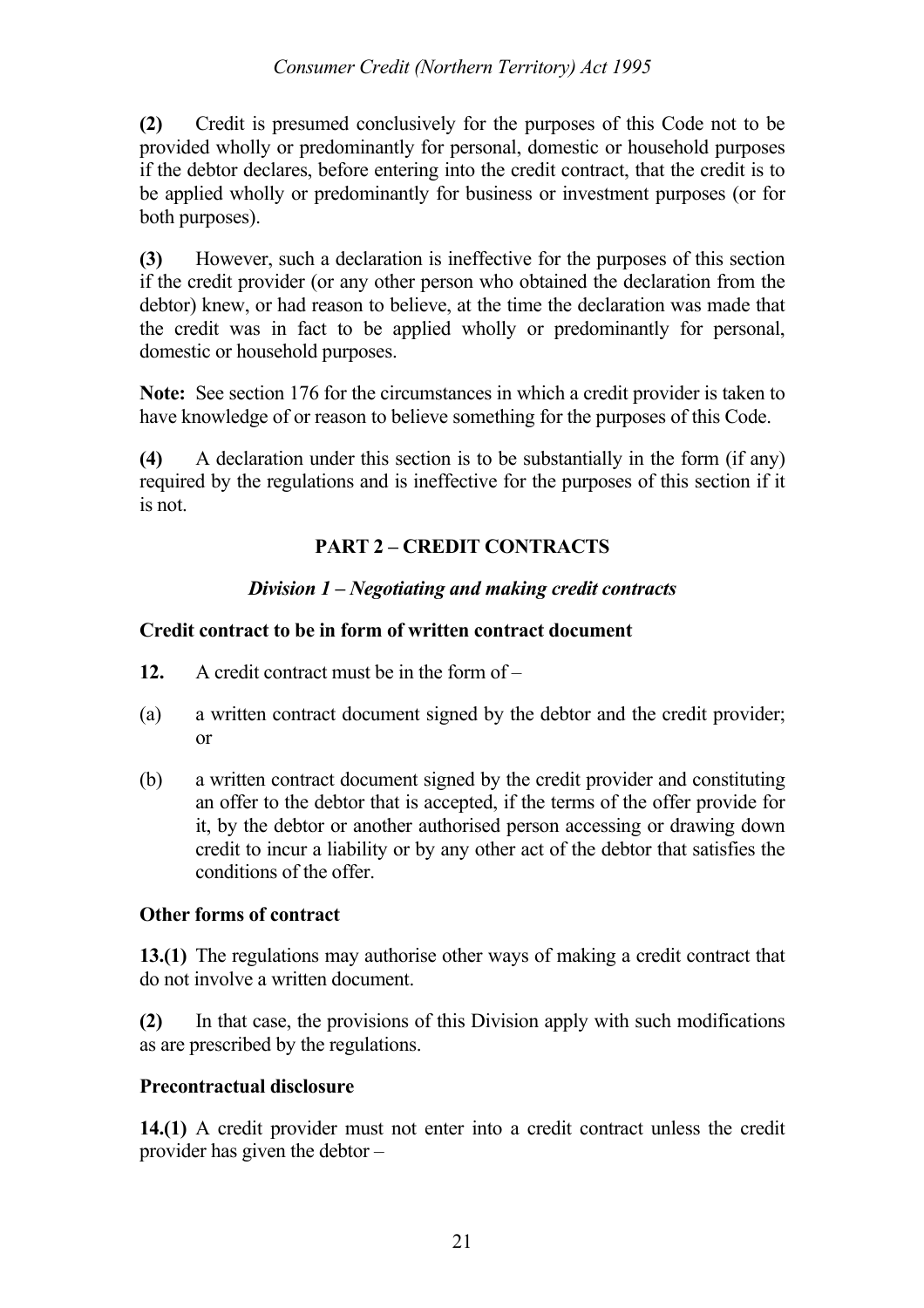- (a) a precontractual statement setting out the matters required by section 15 to be included in the contract document; and
- (b) an information statement in the form required by the regulations of the debtor's statutory rights and statutory obligations.
- **(2)** Those statements must be given –
- (a) before the contract is entered into; or
- (b) before the debtor makes an offer to enter into the contract,

whichever first occurs.

**(3)** Before entering into a credit contract, the credit provider may inform the debtor of the comparison rate. If the credit provider does so, the comparison rate must be calculated as prescribed by the regulations and be accompanied by the warnings set out in the regulations.

**(4)** The precontractual statement must contain the financial information specified by the regulations in the form prescribed by the regulations.

**(5)** The precontractual statement may be the proposed contract document or be a separate document or documents.

**(6)** A document forming part of a precontractual statement consisting of more than one document when the pre-contractual statement is first given must indicate that it does not contain all of the required precontractual information.

**(7)** A pre-contractual statement may be varied, within the time referred to in subsection (2), by written notice containing particulars of the variation given to the debtor.

## **Matters that must be in contract document**

**15.** The contract document must contain the following matters –

# (A) **Credit provider's name.**

The credit provider's name.

## (B) **Amount of credit.**

(a) If the amount of the credit to be provided is ascertainable, that amount and the persons, bodies or agents (including the credit provider) to whom the amount is to be paid and the amounts payable to them, to the extent that they are ascertainable.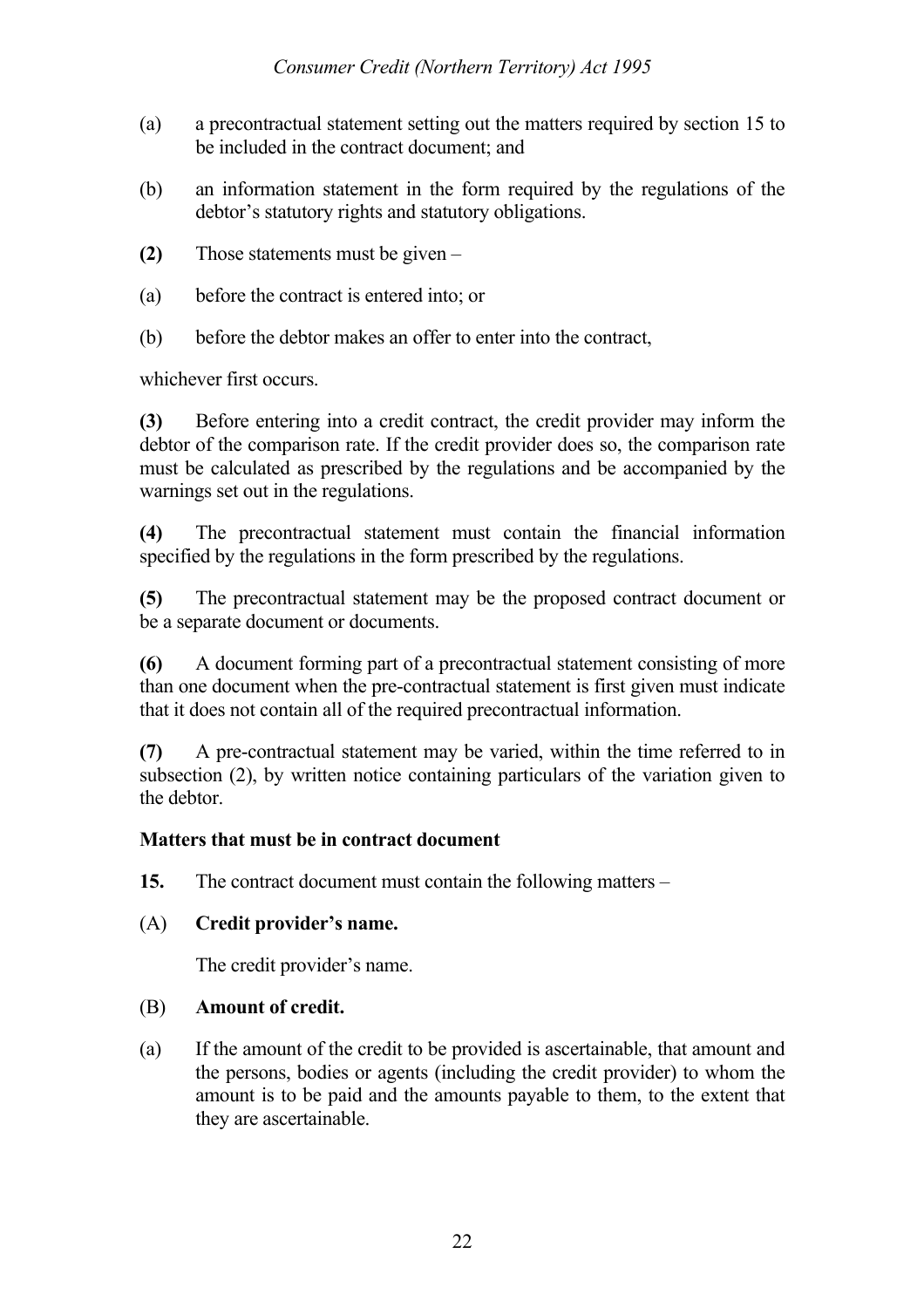- (b) If the amount of the credit to be provided is not ascertainable, the maximum amount of credit agreed to be provided, or the credit limit under the contract, if any.
- (c) If the credit is provided by the supplier for a sale of land or goods by instalments, a description of the land and its price or of the goods and their cash price.

## (C) **Annual percentage rate or rates.**

- (a) The annual percentage rate or rates under the contract.
- (b) If there is more then one rate, how each rate applies.
- (c) If an annual percentage rate under the contract is determined by referring to a reference rate –
	- (i) the name of the rate or a description of it; and
	- (ii) the margin or margins (if any) above or below the reference rate to be applied to determine the annual percentage rate or rates; and
	- (iii) where and when the reference rate is published or, if it is not published, how the debtor may ascertain the rate; and
	- (iv) the current annual percentage rate or rates.

### (D) **Calculation of interest charges.**

The method of calculation of the interest charges payable under the contract and the frequency with which interest charges are to be debited under the contract.

## (E) **Total amount of interest charges payable.**

The total amount of interest charges payable under the contract, if ascertainable (but only if the contract would, on the assumptions in sections 158 and 160, be paid out within 7 years of the date on which credit is first provided under the contract).

## (F) **Repayments.**

- (a) If more than one repayment is to be made
	- (i) the amount of the repayments or the method of calculating the amount; and
	- (ii) if ascertainable when the contract is made the number of the repayments, the period over which they are to be paid and the total amount of the repayments; and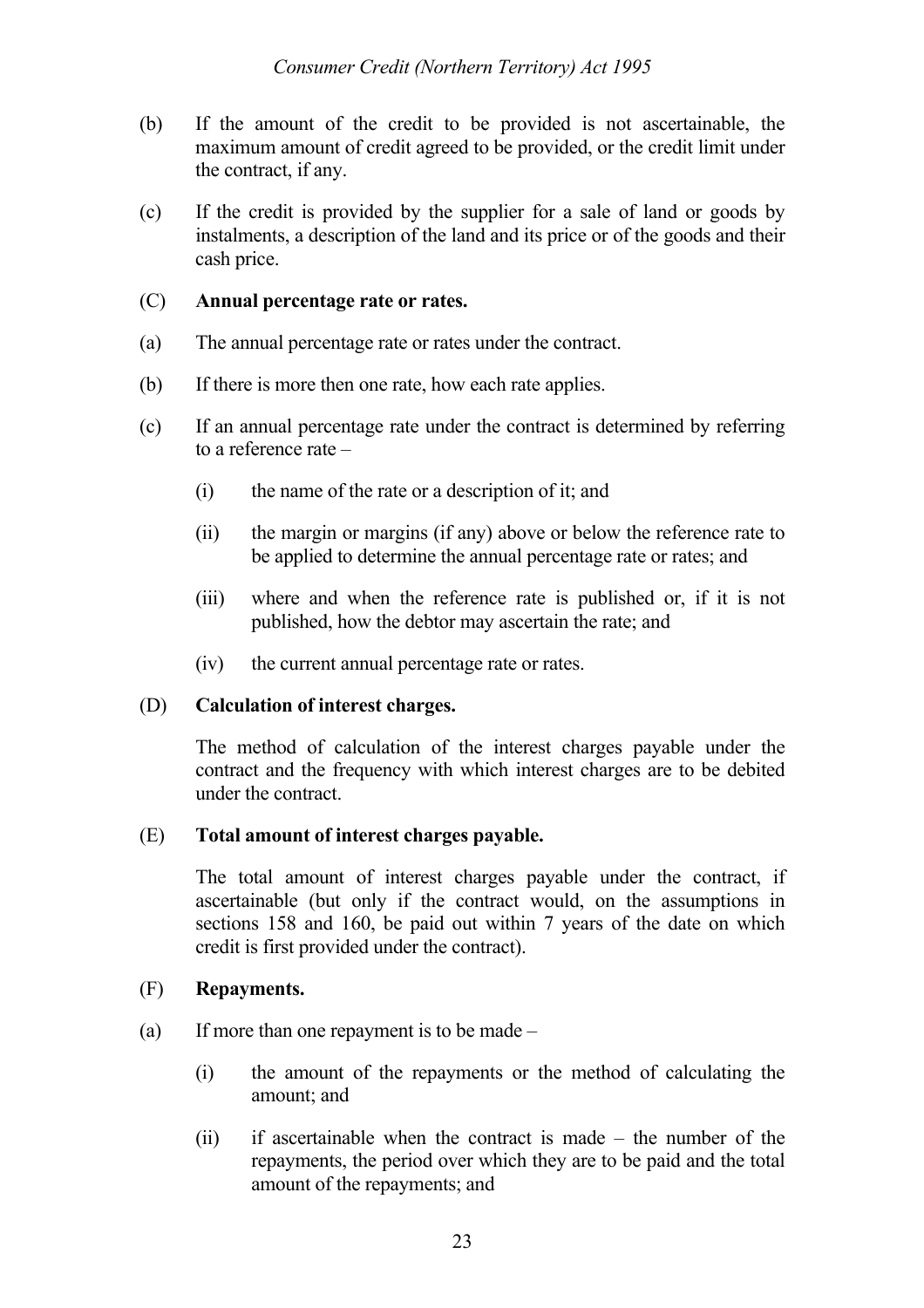- (iii) when the first repayment is to be paid, if ascertainable, and the frequency of payment of repayments.
- (b) If the contract provides for a minimum repayment, the amount of that repayment, if ascertainable, but, if not, the method of calculation of the minimum repayment.

## (G) **Credit fees and charges.**

- (a) A statement of the credit fees and charges that are, or may become, payable under the contract, and when each such fee or charge is payable, if ascertainable.
- (b) The amount of any such fee or charge if ascertainable, but, if not, the method of calculation of the fee or charge, if ascertainable.
- (c) The total amount of credit fees and charges payable under the contract to the extent that it is ascertainable.

## (H) **Changes affecting interest and credit fees and charges.**

If the annual percentage rate or rates or the amount or frequency of payment of a credit fee or charge or instalment payable under the contract may be changed, or a new credit fee or charge may be imposed, a statement or statements to that effect and of the means by which the debtor will be informed of the change or the new fee or charge.

## (I) **Statements of account.**

The frequency with which statements of account are to be provided to the debtor (except in the case of a credit contract for which the annual percentage rate is fixed for the whole term of the contract and under which there is no provision for varying the rate).

## (J) **Default rate.**

- (a) If the contract is a contract under which a default rate of interest may be charged when payments are in default – a statement to that effect and the default rate and how it is to be applied.
- (b) If the default rate under the contract is determined by referring to a reference rate –
	- (i) the name of the rate or a description of it; and
	- (ii) the margin or margins (if any) above or below the reference rate to be applied to determine the default rate; and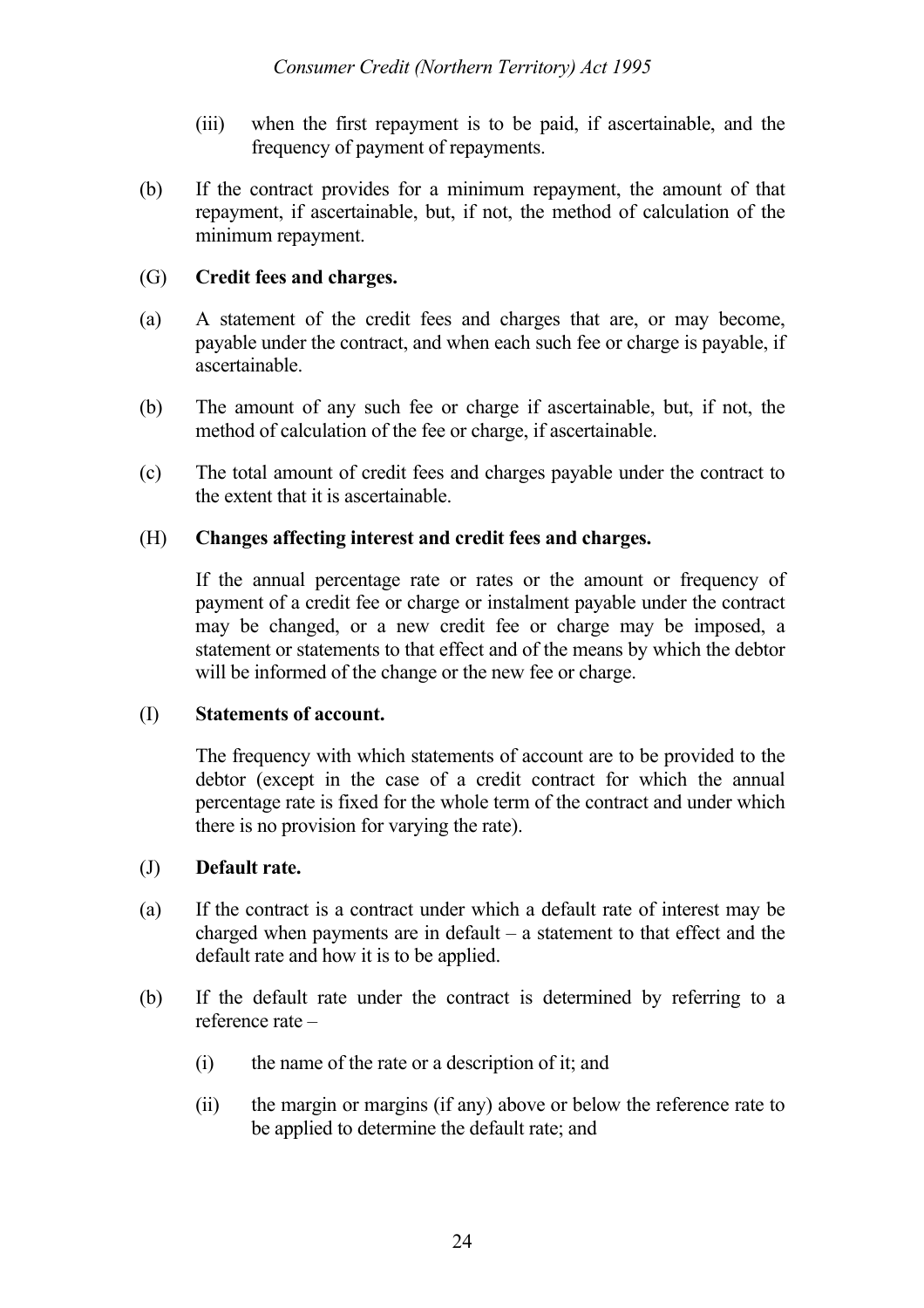- (iii) when and where the reference rate is published or, if it is not published, how the debtor may ascertain the rate; and
- (iv) the current default rate.

## (K) **Enforcement expenses.**

A statement that enforcement expenses may become payable under the credit contract or mortgage (if any) in the event of a breach.

### (L) **Mortgage or guarantee.**

- (a) If any mortgage or guarantee is to be or has been taken by the credit provider, a statement to that effect.
- (b) In the case of a mortgage, a description of the property subject to, or proposed to be subject to, the mortgage, to the extent to which it is ascertainable.

### (M) **Commission.**

If a commission is to be paid by or to the credit provider for the introduction of credit business or business financed by the contract –

- (a) a statement of that fact; and
- (b) the person by whom the commission is payable; and
- (c) the person to whom the commission is payable; and
- (d) the amount if ascertainable.

Commission does not include fees payable by a supplier under a merchant service agreement with a credit provider, an amount payable in connection with a creditrelated insurance contract or commission paid to employees of the credit provider.

### (N) **Insurance financed by contract.**

If the credit provider knows that the debtor is to enter into a credit-related insurance contract and that the insurance is to be financed under the credit contract –

- (a) the name of the insurer; and
- (b) the amount payable to the insurer or, if it is not ascertainable, how it is calculated; and
- (c) the kind of insurance and any other particulars that may be prescribed by the regulations; and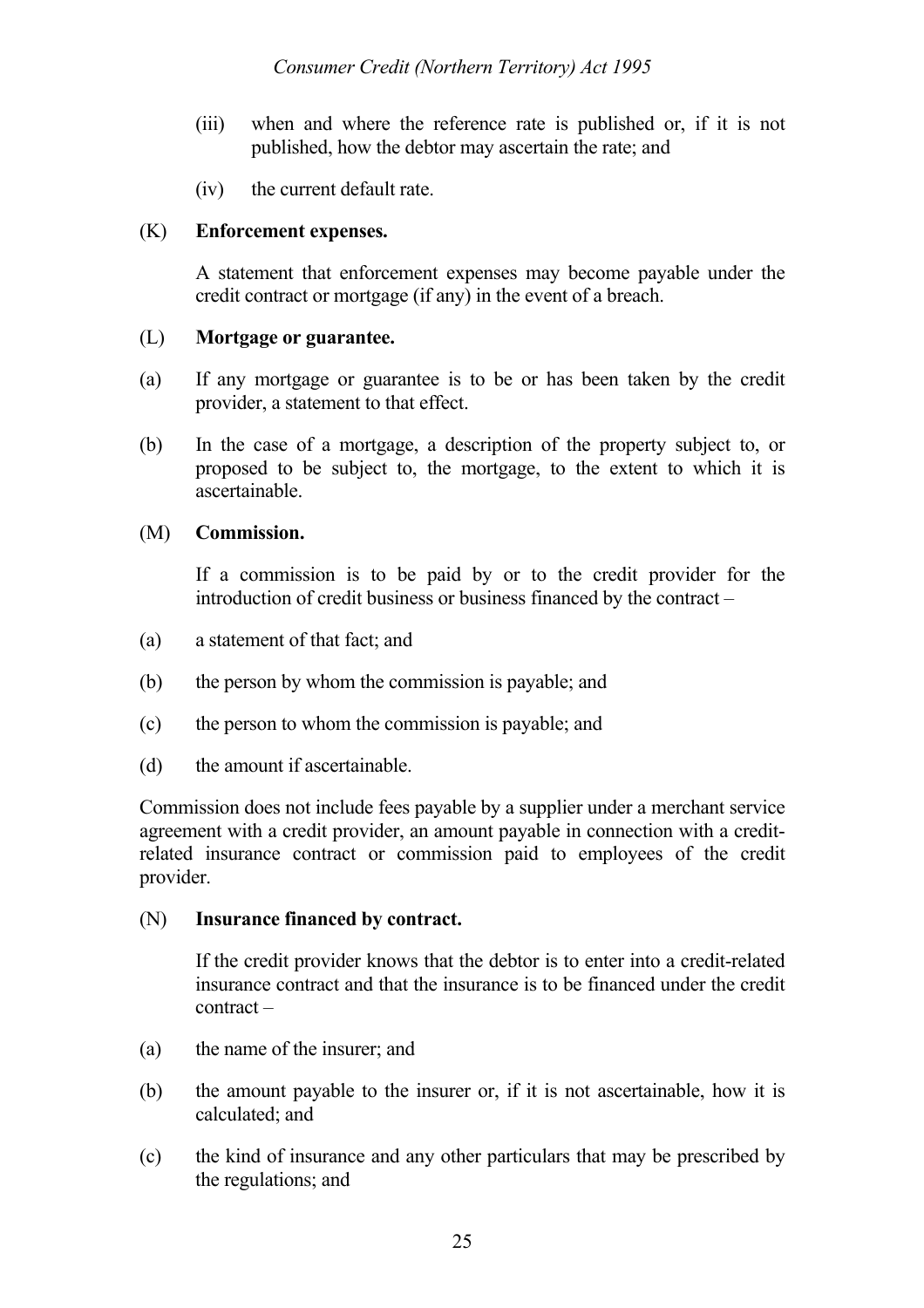(d) if the credit provider knows of any commission to be paid by the insurer for the introduction of the insurance business – a statement that it is to be paid and, if ascertainable, the amount of the commission expressed either as a monetary amount or as a proportion of the premium.

# (O) **Other information.**

Any information or warning required by the regulations.

**Note:** Sections 158 to 160 set out the tolerances and assumptions applicable to matters required to be disclosed.

## **Form and expression of contract document**

**16.** The contract document must conform to the requirements of the regulations as to its form and the way it is expressed and, subject to any such requirements, may consist of one or more separate documents.

# **Alteration of contract document**

**17.(1)** An alteration of (including an addition to) a contract document by the credit provider after it is signed by the debtor is presumed to be ineffective unless, after the alteration is made, the debtor signs or initials in the margin opposite the alteration.

**(2)** This section does not apply to an alteration having the effect of reducing the debtor's liabilities under the credit contract.

# **Copy of contract for debtor**

**18.(1)** If a contract document is to be signed by the debtor and returned to the credit provider, the credit provider must give the debtor a copy to keep.

**(2)** A credit provider must, not later than 14 days after a credit contract is made, give a copy of the contract in the form in which it was made to the debtor.

**(3)** Subsection (2) does not apply to a credit contract the terms of which are accepted by accessing or drawing down credit to incur a liability or by the debtor satisfying the conditions of an offer.

# **When debtor may terminate contract**

**19.(1)** Although a credit contract has been made, the debtor may nevertheless, by written notice to the credit provider, terminate the contract unless any credit has been obtained or attempted to be obtained under the contract.

**(2)** Nothing in this section prevents the credit provider from retaining or requiring payment of fees or charges incurred before the termination and which would have been payable under the credit contract.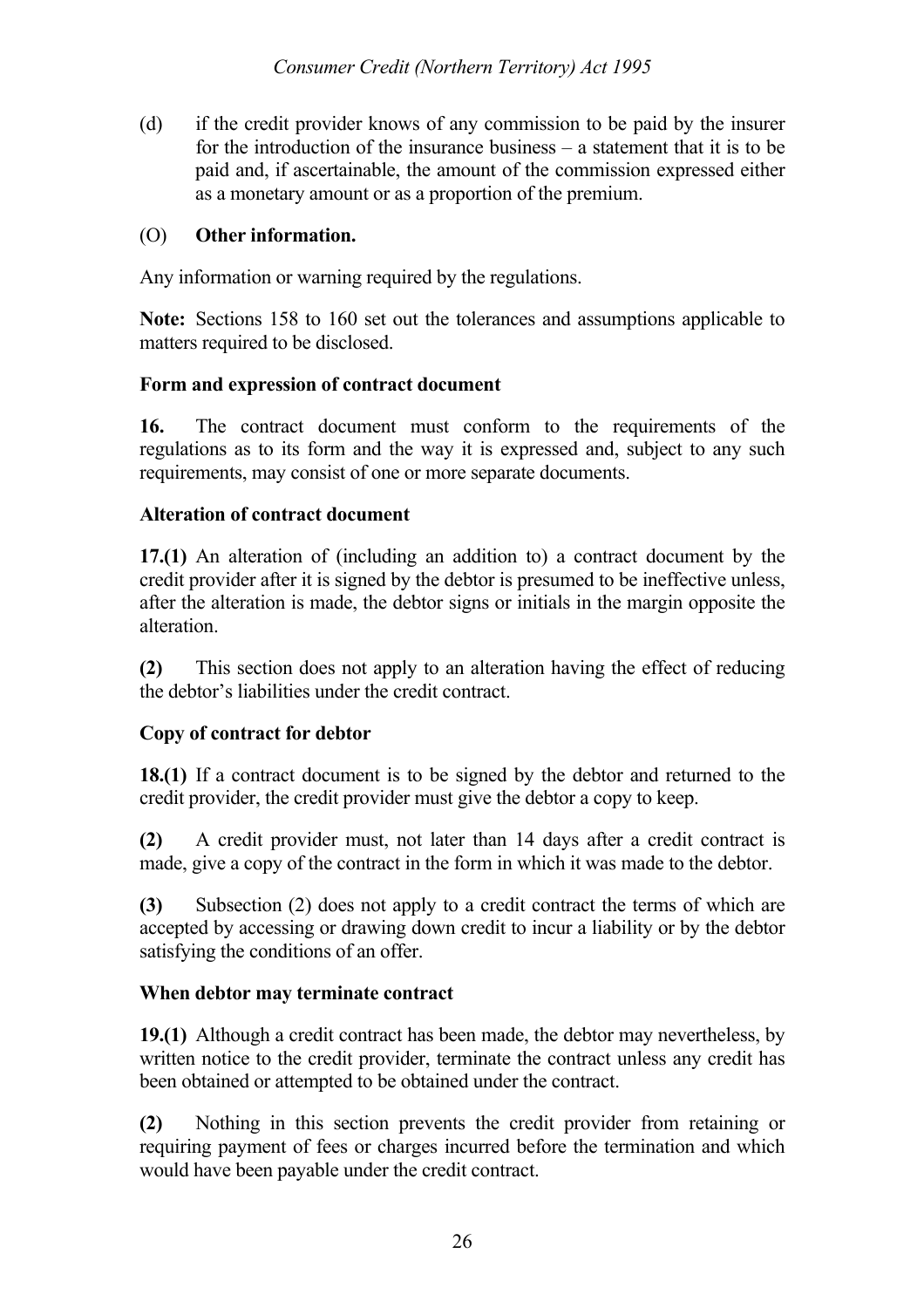## **Offence for noncompliance**

- **20.** A credit provider must not –
- (a) enter into a credit contract that contravenes a requirement of this Division; or
- (b) otherwise contravene a requirement of this Division.

Maximum penalty  $-100$  penalty units.

## *Division 2 – Debtor's monetary obligations*

### **Prohibited monetary obligations**

**21.(1)** A credit contract must not impose a monetary liability on the debtor –

- (a) in respect of a fee or charge prohibited by this Code; or
- (b) in respect of an amount of a fee or charge exceeding the amount that may be charged consistently with this Code; or
- (c) in respect of an interest charge under the contract exceeding the amount that may be charged consistently with this Code.

**(2) Civil effect**. Any provision of a credit contract that imposes a monetary liability prohibited by subsection (1) is void to the extent that it does so. If an amount that is prohibited by subsection (1) is paid, it may be recovered.

**(3)** A credit fee or charge cannot be charged in respect of a credit contract unless the contract authorises it to be charged.

**(4) Civil effect**. If an amount that is prohibited by subsection (3) is paid, it may be recovered.

## **Offences related to prohibited monetary obligations**

- **22.** A credit provider must not –
- (a) enter into a credit contract on terms imposing a monetary liability prohibited by section 21 (1); or
- (b) require or accept payment of an amount in respect of a monetary liability that cannot be imposed consistently with this Code.

Maximum penalty  $-100$  penalty units.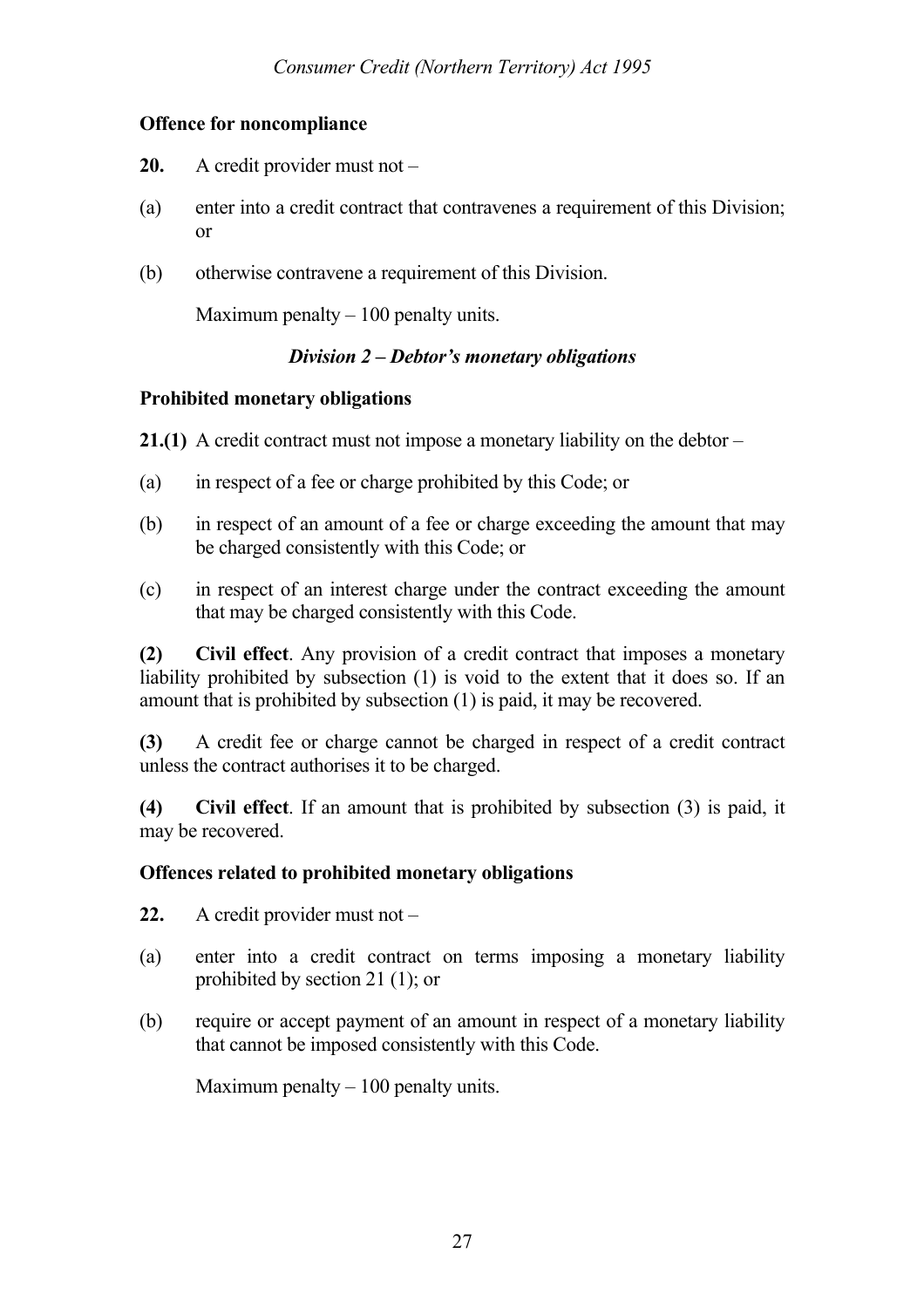## **Loan to be in money or equivalent**

**23.(1)** A credit provider must not under a credit contract pay an amount to or in accordance with the instructions of the debtor unless the payment is in cash or money's worth and is made in full without deducting an amount for interest charges under the contract.

Maximum penalty  $-100$  penalty units.

**(2)** The regulations may provide that subsection (1) does not apply to the deduction of an amount for the first payment of interest charges under the contract.

## **Early payments and crediting of payments**

**24.(1)** A credit provider must accept any payment under a credit contract that is made before it is payable under the contract unless the contract prohibits its early payment.

Maximum penalty  $-100$  penalty units.

**(2)** A credit provider must credit each payment made under a credit contract to the debtor as soon as practicable after receipt of the payment.

Maximum penalty  $-100$  penalty units.

**(3)** Despite subsection (2), a credit provider is not required to credit a payment made under a credit contract before it is payable under the contract if –

- (a) the contract prohibits its early payment; and
- (b) the credit provider informs the debtor, before accepting the payment, that the payment will not be credited to the debtor before it becomes payable under the contract.

**(4)** A credit contract may not, under this section, prohibit the paying out of the contract at any time under section 75.

## *Division 3 – Interest charges*

# **Definitions relating to interest**

**25.(1)** In this Code –

**"annual percentage rate"** under a credit contract means a rate specified in the contract as an annual percentage rate;

**"daily percentage rate"** means the rate determined by dividing the annual percentage rate by 365;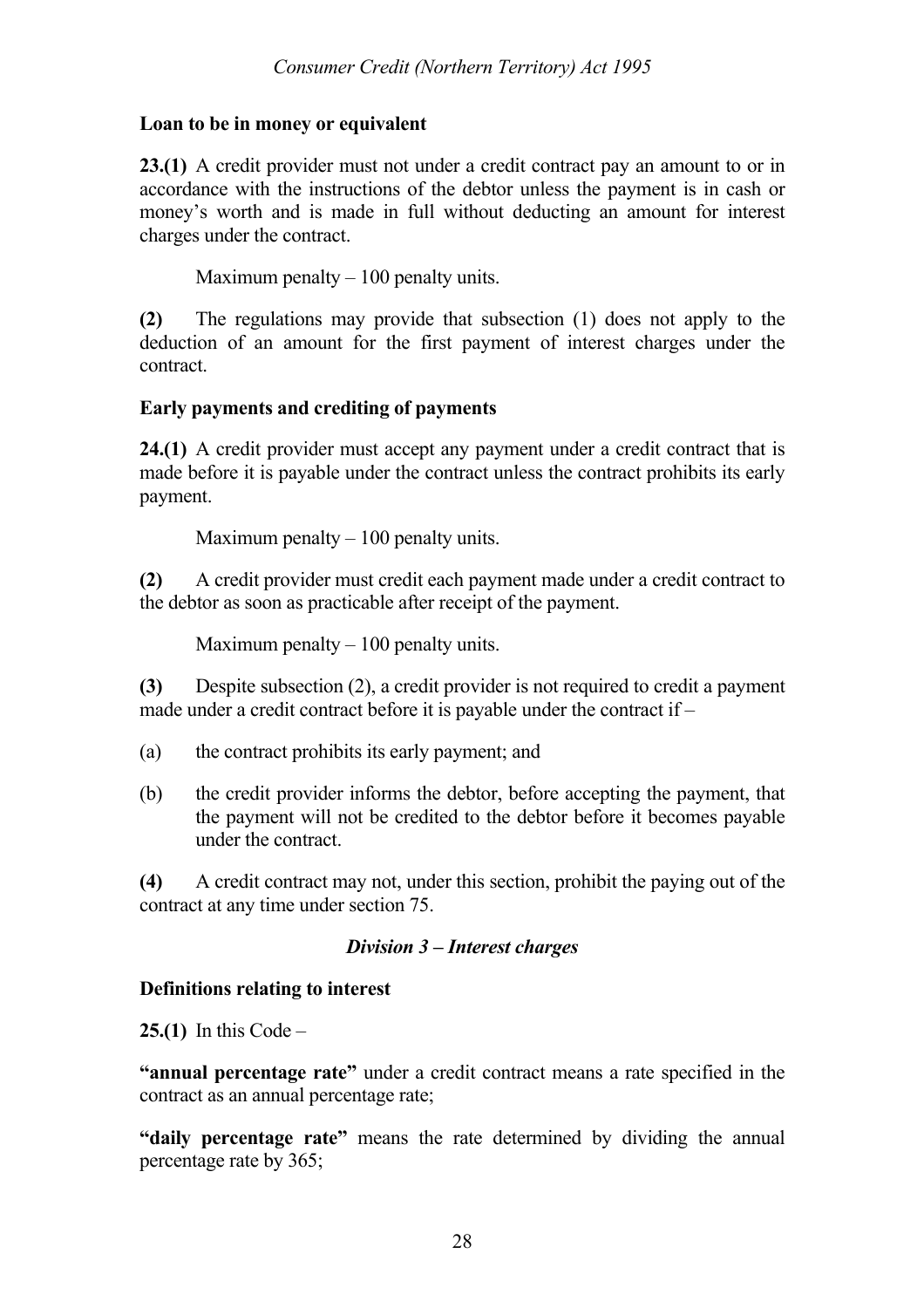**"default rate"** means a higher annual percentage rate permitted by section 28;

**"unpaid balance"** under a credit contract at any time means the difference between all amounts credited and all amounts debited to the debtor under the contract at that time;

**"unpaid daily balance"** for a day under a credit contract means the unpaid balance under the contract at the end of that day.

**(2)** A credit contract may specify, for the purposes of payments under the contract, when a day ends.

# **Limit on interest charges**

**26.(1)** The maximum amount of an interest charge that may be imposed or provided for under a credit contract is –

- (a) where only one annual percentage rate applies to the unpaid balances under the contract – the amount determined by applying the daily percentage rate to the unpaid daily balances; or
- (b) in any other case the sum of each of the amounts determined by applying each daily percentage rate to that part of the unpaid daily balances to which it applies under the contract.

**(2)** However, an interest charge under a credit contract for a month, a quarter or half a year may be determined by applying the annual percentage rate or rates, divided by 12 (for a month), by 4 (for a quarter) or by 2 (for half a year), to the whole or that part of the average unpaid daily balances to which it applies. The regulations may provide for the calculation of unpaid daily balances in these circumstances.

**(3)** This section does not prevent the imposition of a default rate of interest permitted by section 28.

# **Early debit or payment of interest charges prohibited**

**27.(1)** A credit provider must not, at any time before the end of a day to which an interest charge applies, require payment of or debit the interest charge.

**(2)** A credit contract may provide for an interest charge to become payable or be debited at any time after the day to which it applies.

**(3)** The regulations may provide that subsection (1) does not apply to the first payment of interest charges under a credit contract.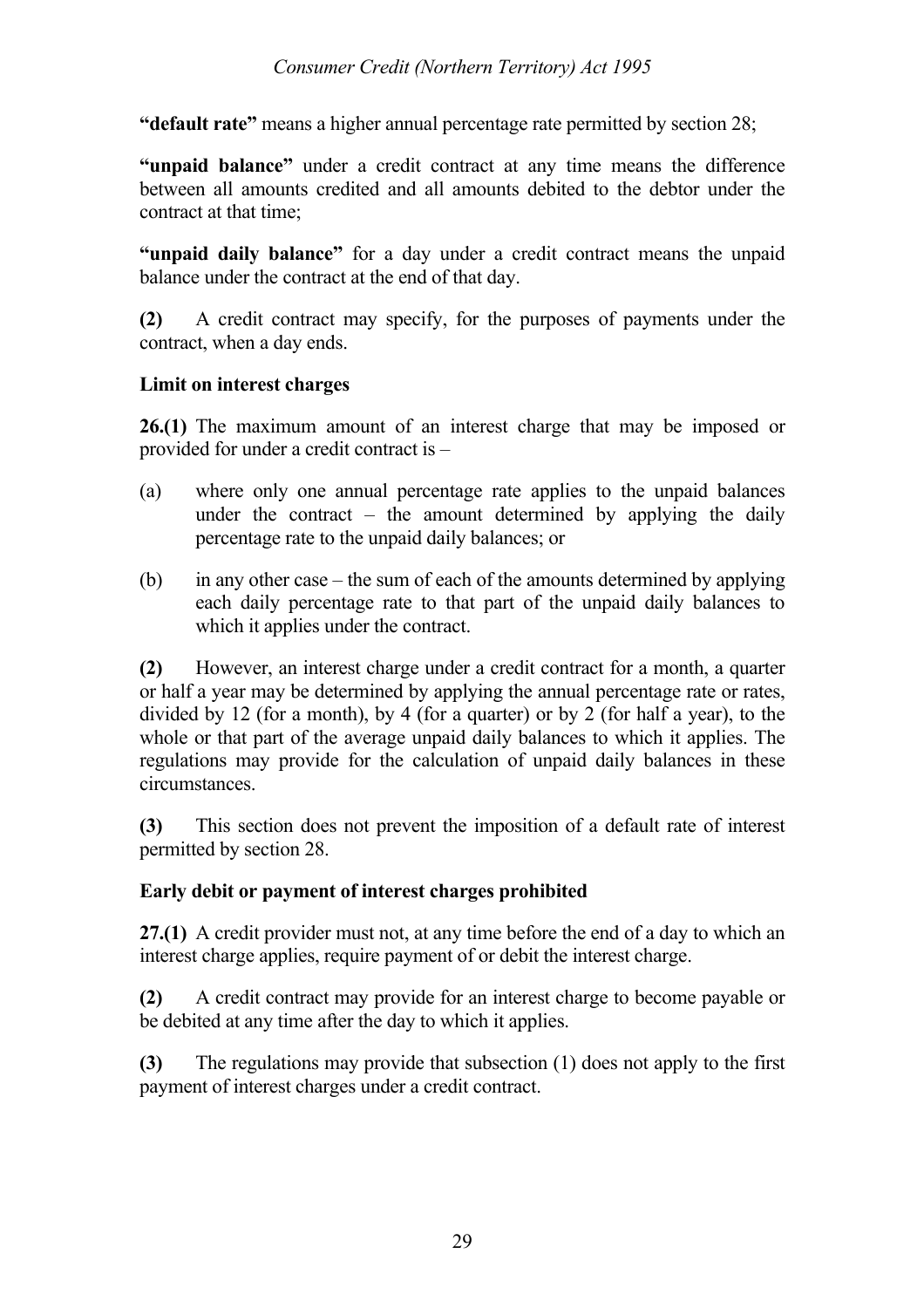# **Default interest**

**28.(1)** A credit contract may not provide that an annual percentage rate applicable under a credit contract to any part of the unpaid balance will differ according to whether the debtor is in default under the contract.

**(2)** However, a credit contract may provide for such a differential rate if the higher rate is imposed only in the event of default in payment, in respect of the amount in default and while the default continues.

# *Division 4 – Fees and charges*

# **Prohibited credit fees or charges**

**29.** The regulations may specify credit fees or charges or classes of credit fees or charges that are prohibited for the purposes of this Code.

# **Fees or charges passed on to other parties**

**30.(1)** A fee or charge payable by a debtor in respect of an amount payable by the credit provider to another person, body or agency is not to exceed the actual amount payable by the credit provider if that amount is ascertainable when the fee or charge is paid by the debtor. The actual amount payable is to be determined after taking into account any discount or other rebate or other applicable allowance received or receivable by the credit provider or a related body corporate within the meaning of the Corporations Law.

**(2)** If the actual amount paid by the credit provider to another person was not ascertainable when the debtor paid an amount to the credit provider for the fee or charge and is less than the amount paid by the debtor, the credit provider must refund or credit the difference to the debtor.

**(3)** Nothing in this section requires a rebate on tax payable by the credit provider or a related body corporate to be taken into account in determining the actual amount payable or paid by a credit provider.

**(4)** Nothing in this section prevents a commission from being payable or paid in accordance with section 135.

# *Division 5 – Credit provider's obligation to account*

# **Statements of account**

**31.(1)** A credit provider that provides credit must give to the debtor, or arrange for the debtor to be given, periodic statements of account in accordance with this Division.

Maximum penalty  $-100$  penalty units.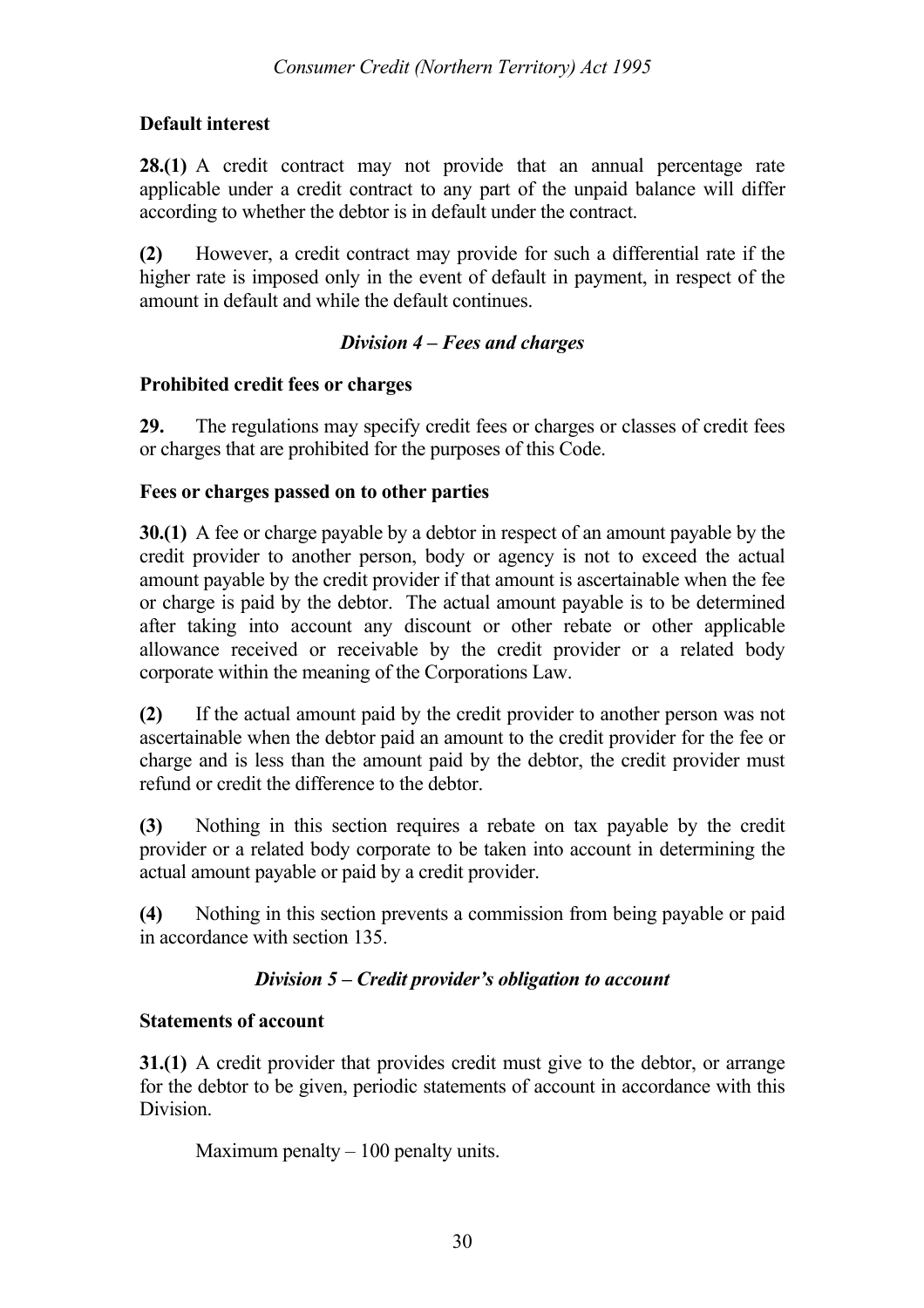- **(2)** The maximum period for a statement of account is –
- (a) in the case of a continuing credit contract under which credit is ordinarily obtained only by the use of a card – 40 days; or
- (b) in the case of any other continuing credit contract  $-40$  days or such longer period, not exceeding 3 months, as is agreed by the credit provider and the debtor; or
- (c) in any other case  $-6$  months.
- **(3)** A statement of account need not be given if –
- (a) the credit is provided under a credit contract for which the annual percentage rate is fixed for the whole term of the contract and under which there is no provision for varying the rate; or
- (b) no amount has been debited or credited to the account during the statement period and the amount outstanding is zero or below a level fixed by the regulations; or
- (c) the credit provider wrote off the debt of the debtor under the credit contract during the statement period and no further amount has been debited or credited to the account during the statement period; or
- (d) the debtor was in default under the credit contract (not being a continuing credit contract) during the statement period and the credit provider has commenced enforcement proceedings; or
- (e) the debtor was in default under a continuing credit contract during the preceding 120 days, or during the statement period and the 2 immediately preceding statement periods, whichever is the shorter time, and the credit provider has, before the commencement of the statement period, exercised a right not to provide further credit under the contract and has not provided further credit during the period.

### **Information to be contained in statements of account**

**32.** A statement of account must contain the following matters –

### (A) **Statement period.**

The dates on which the statement period begins and ends.

### (B) **Balances.**

The opening and closing balances (indicating the amount owed by the debtor at the beginning and at the end of the statement period).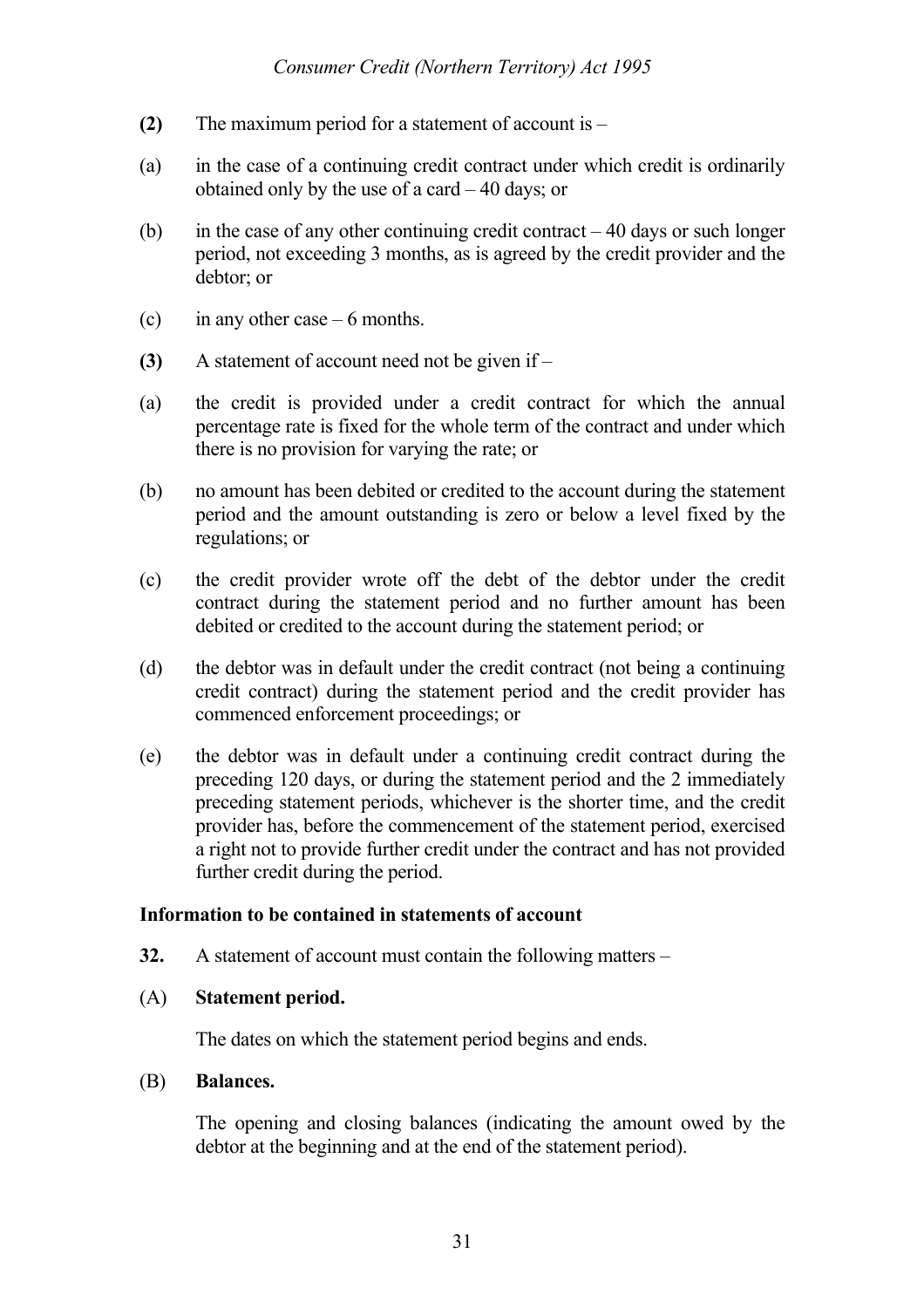## (C) **Credit provided.**

Particulars of each amount of credit provided by the credit provider to the debtor during the statement period.

## (D) **Identity of supplier.**

In the case of a continuing credit contract under which credit is ordinarily obtained only by the use of a card – the identity of the supplier if the credit was provided for any cash, goods or services supplied by another person.

## (E) **Interest charges.**

- (a) The amount of the interest charge debited to the debtor's account during the statement period and when the interest was debited.
- (b) The annual percentage rate or rates and, if required by Part 4, details of any change since the last statement period.

## (F) **Fees and charges.**

Particulars of any fees and charges debited to the debtor's account during the statement period.

## (G) **Payments to or from account.**

- (a) Particulars of each amount paid by the debtor to the credit provider, or credited to the debtor, during the statement period.
- (b) Particulars of any amount transferred to or from the account to which the statement relates or to or from any other account maintained under or for the purposes of the credit contract.

## (H) **Amounts payable by debtor.**

If a minimum amount is payable by the debtor under a continuing credit contract, a statement of the amount and the date by which it is due.

## (I) **Insurance payments.**

If payment to an insurer is made during the statement period under a credit – related insurance contract that is agreed to be financed under the credit contract –

- (a) the name of the insurer, the amount paid to the insurer and the kind of insurance; and
- (b) if the credit provider is aware of any commission to be paid by the insurer in relation to the insurance contract  $-$  the amount of the commission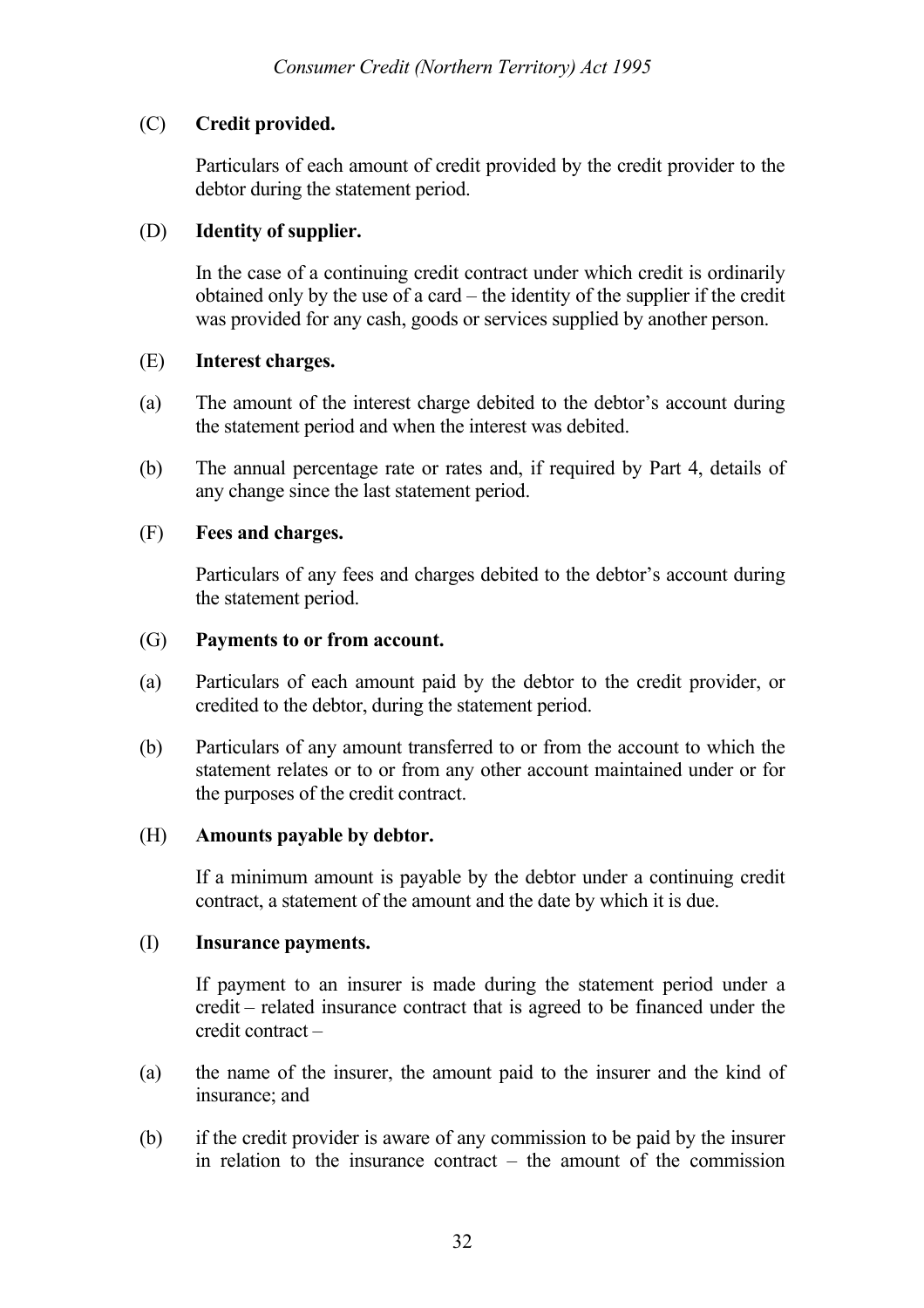expressed either as a monetary amount or as a proportion of the premium, if ascertainable when the statement is given;

(if not previously disclosed in accordance with this Code).

## (J) **Alterations.**

Any correction of information in a previous statement of account.

(K) **Other.**

Any other information required by the regulations.

**Note:** Sections 158 to 160 set out the tolerances and assumptions applicable to matters required to be included in statements of accounts.

## **Opening balance must not exceed closing balance of previous statement**

**33.(1)** The opening balance shown in each successive statement of account must not exceed the closing balance shown in the last statement of account.

**(2)** However, if no statement of account was given for the previous period, the next statement of account required to be given by this Code may have an opening balance that exceeds the closing balance for the previous statement and must provide the particulars referred to in section  $32$  (C)-(K) in relation to any immediately preceding periods for which statements were not given.

# **Statement of amount owing and other matters**

**34.(1)** A credit provider must, at the request of a debtor or guarantor and within the time specified by this section, provide a statement of all or any of the following –

- (a) the current balance of the debtor's account;
- (b) any amounts credited or debited during a period specified in the request;
- (c) any amounts overdue and when each such amount became due;
- (d) any amount payable and the date it became due.

Maximum penalty  $-100$  penalty units.

- **(2)** The statement must be given –
- (a) within 14 days, if all information requested relates to a period 1 year or less before the request is given; or
- (b) within 30 days, if any information requested relates to a period more than 1 year before the request is given.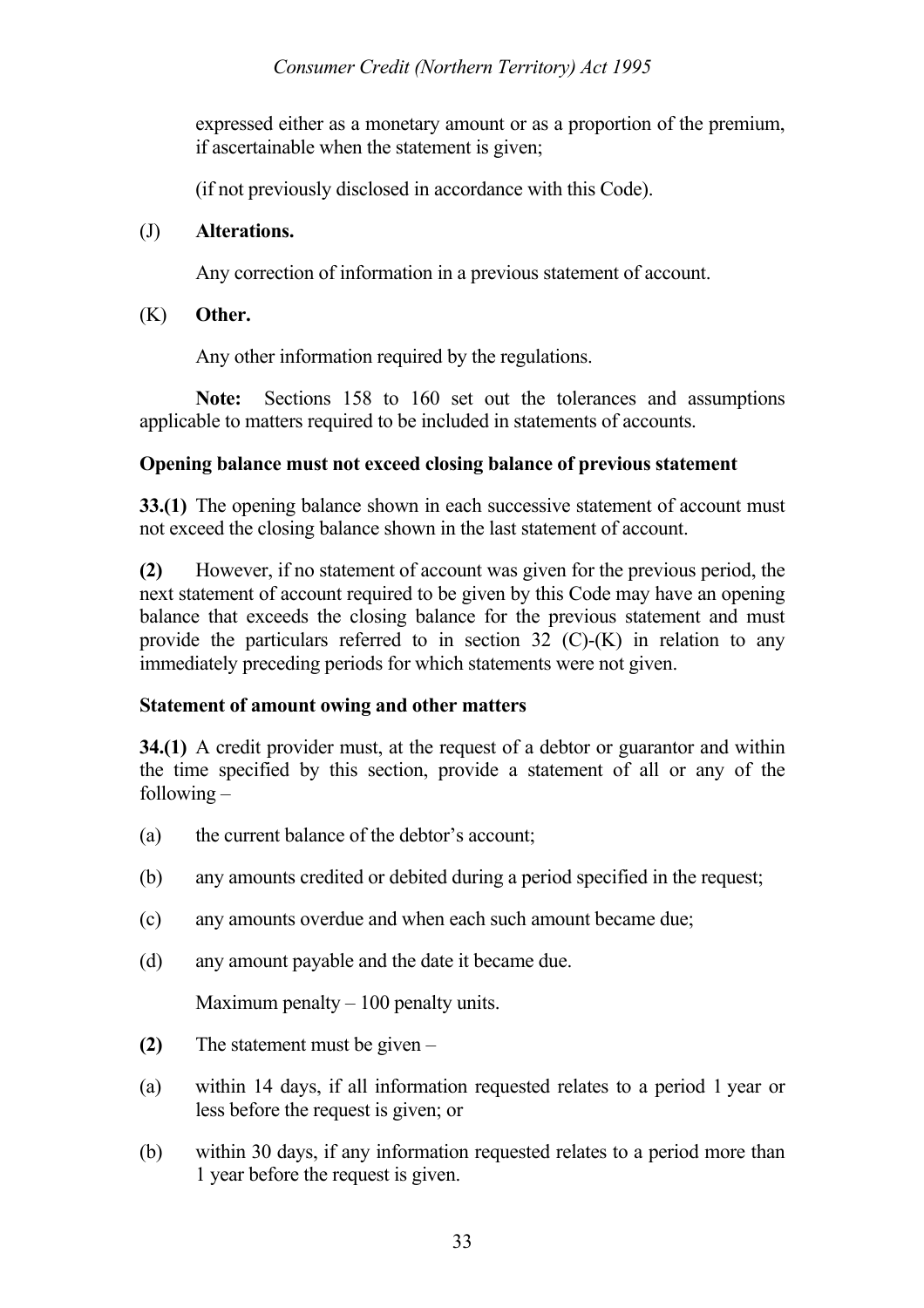**(3)** A statement under this section may be given orally but if the request for the statement is made in writing the statement must be given in writing.

**(4)** A credit provider is not required to provide a further written statement under this section if it has, within the 3 months before the request is given, given such a statement to the person requesting it.

**(5)** Except where otherwise ordered by the Court on the application of the debtor or guarantor, a credit provider is not required to provide information in a statement under this section about amounts credited or debited, or which were overdue or payable, more than 7 years before the request is given unless those amounts are currently overdue and payable.

# **Court may order statement to be provided**

**35.** If a statement is not provided within the time required by this Division, the Court may, on the application of the debtor or guarantor, order the credit provider to provide the statement or itself determine the amounts in relation to which the statement was sought.

# **Disputed accounts**

**36.(1)** If a debtor, by written notice to a credit provider, disputes a particular liability entered against the debtor under a credit contract, the credit provider must give the debtor a written notice explaining in reasonable detail how the liability arises.

**(2)** A written notice need not be given if the credit provider agrees with the debtor as to the disputed amount and gives the debtor a written notice advising of the agreed liability.

**(3)** If in the case of a continuing credit contract the disputed entry appears in a statement of account in which a date for payment of the amount of the account, or part of that amount, is shown, the notice of dispute must be given to the credit provider on or before that date.

**(4)** In any other case, the notice of dispute must be given to the credit provider within 30 days of receiving the statement of account in which the amount, or part of that amount, was first shown.

**(5)** The credit provider must not begin enforcement proceedings on the basis of a default arising from the disputed liability until at least 30 days have elapsed from the time the written explanation or advice as to agreement was given.

**(6)** A debtor or credit provider may apply to the Court to have the Court determine a disputed liability and, if satisfied that a liability is genuinely disputed, the Court may determine the matters in dispute and make such consequential orders as it thinks just.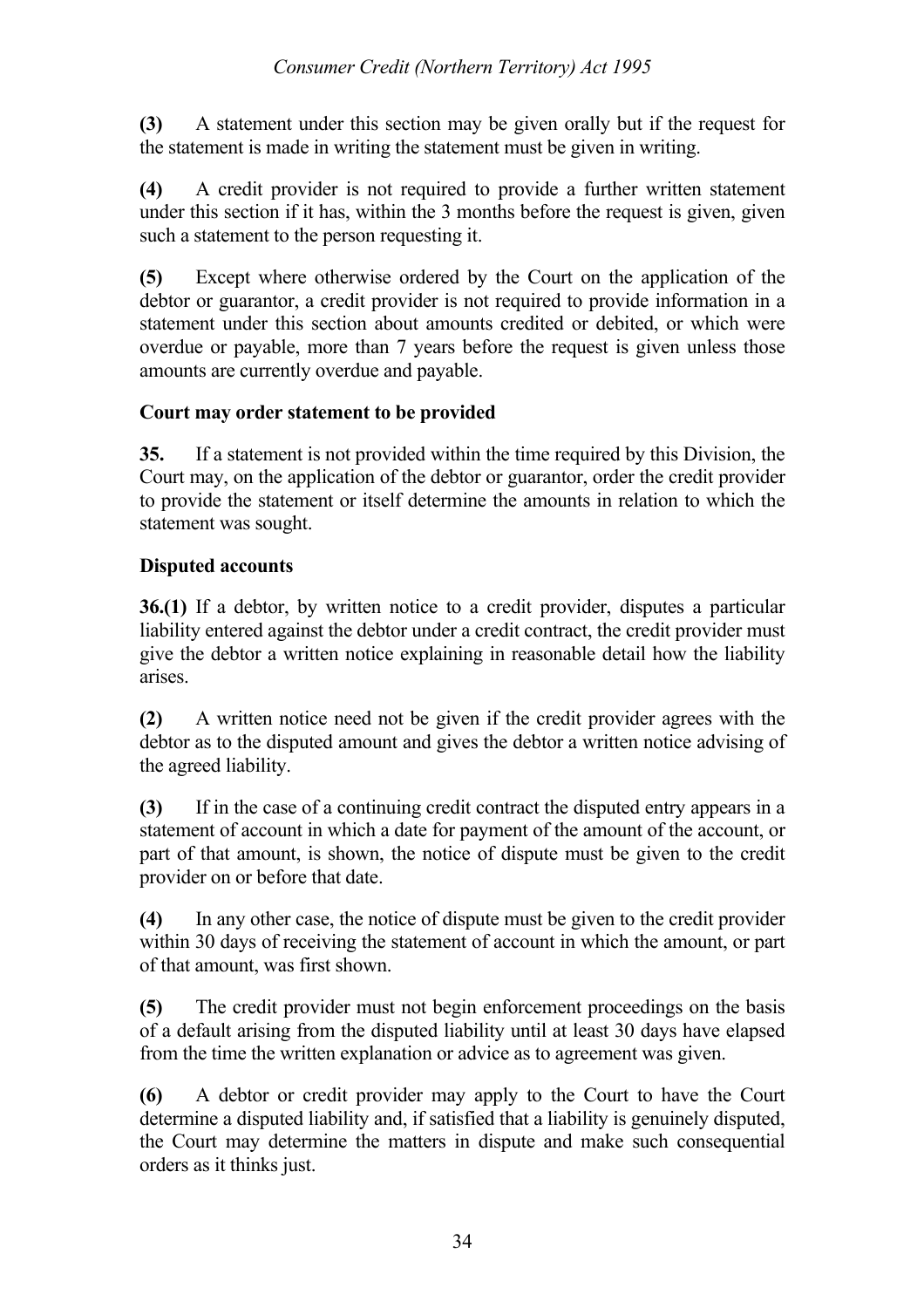## *Consumer Credit (Northern Territory) Act 1995*

**(7)** If an application is made to the Court under this section within 30 days after the explanation is given, the credit provider must not, without leave of the Court, begin enforcement proceedings on the basis of a default arising from the disputed liability.

Maximum penalty  $-50$  penalty units.

**(8)** This section does not affect a dispute not dealt with, or not arising, under this section.

## *Division 6 – Certain transactions not to be treated as contracts*

## **Deferrals, waivers and changes under contracts**

**37.** The provision of credit as a result of a change to an existing credit contract, or a deferral or waiver of an amount under an existing credit contract, is not to be treated as creating a new credit contract for the purposes of this Code, if the change, deferral or waiver is made in accordance with this Code or the contract.

# **PART 3 – RELATED MORTGAGES AND GUARANTEES**

# *Division 1 – Mortgages*

**Note:** This Division applies to a mortgage (under which the mortgagor is a natural person or a strata corporation) which secures obligations under a credit contract or related guarantee, whether or not it also secures other obligations (see section 8).

## **Form of mortgage**

**38.(1)** A mortgage must be in the form of a written mortgage document that is signed by the mortgagor.

- **(2)** It is sufficient compliance with subsection (1) if –
- (a) the mortgage is contained in a credit contract signed by the mortgagor; or
- (b) one of the documents comprising the mortgage document is signed by the mortgagor (and the other documents are referred to in the signed document).

**(3)** However, a goods mortgage need not be in the form of a written mortgage document if the credit provider lawfully had possession of the goods that are subject to the mortgage before the mortgage was entered into, otherwise than because the credit provider supplied the goods (for example, the goods were held by way of security).

**(4)** A mortgage is not enforceable unless it complies with this section.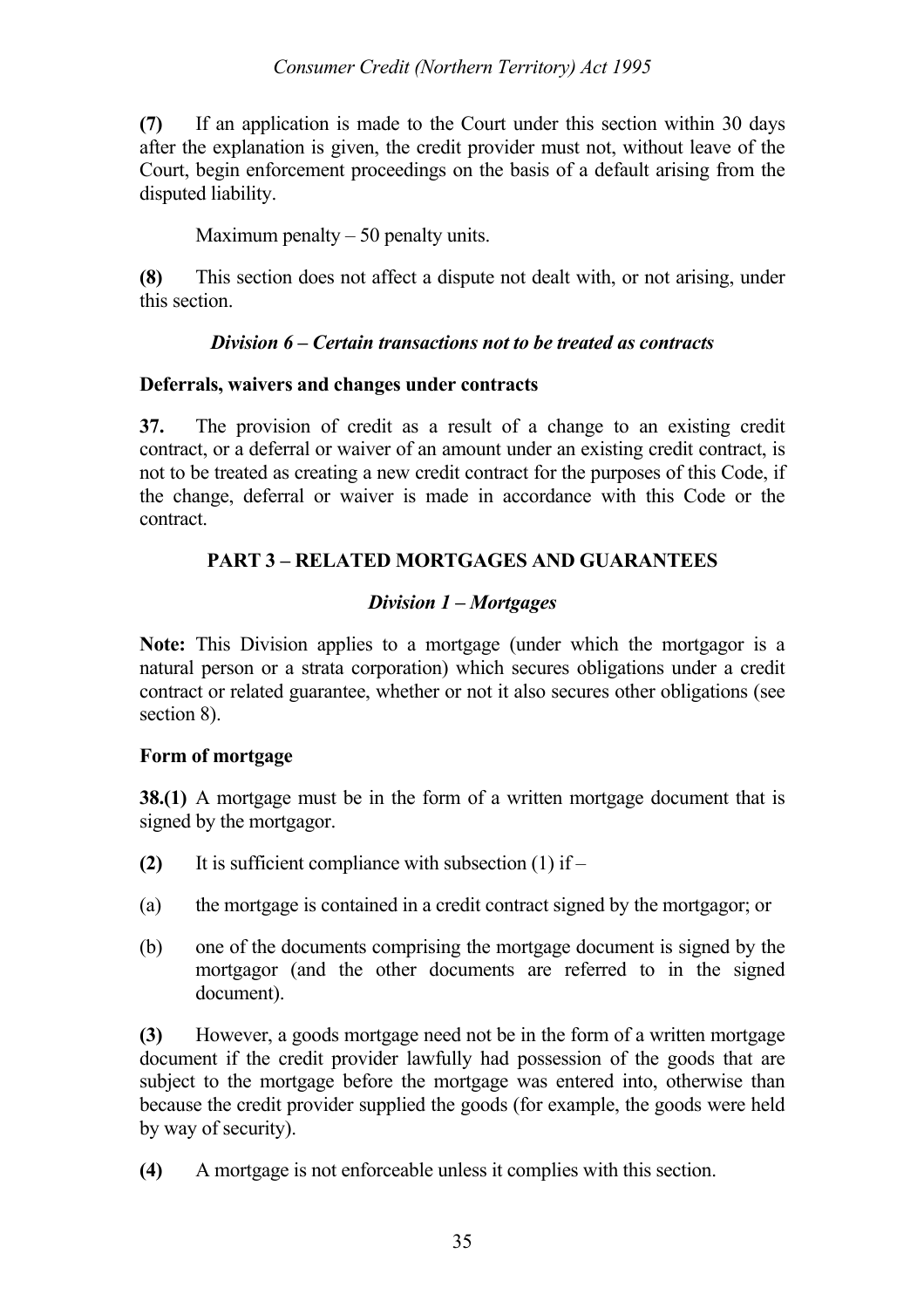# **Copy of mortgage for mortgagor**

**39.** If a mortgage is in the form of a written mortgage document and is not part of a credit contract, the credit provider must give the mortgagor a copy to keep, in the form in which it was made, within 14 days after it is made.

# **Mortgages over all property void**

**40.(1)** A mortgage that does not describe or identify the property which is subject to the mortgage is void.

**(2)** Without limiting subsection (1), a provision in a mortgage that charges all the property of the mortgagor is void.

### **Restriction on mortgage of future property**

**41.(1)** A provision in a mortgage to the effect that the mortgagor creates or agrees to create a mortgage over or in respect of property or a class of property that is to be, or may be, acquired by the mortgagor after the mortgage is entered into is void.

- **(2)** However, this section does not apply –
- (a) to a provision in a mortgage of property that is to be acquired wholly or partly with the credit provided under the credit contract secured by the mortgage; or
- (b) to a provision in a mortgage relating to property or a class of property (whether or not ascertained) described or identified in the mortgage; or
- (c) to a provision in a mortgage relating to goods acquired in replacement for, or as additions or accessories to, other goods subject to the mortgage; or
- (d) to any other provision specified by the regulations.

# **Mortgages and continuing credit contracts**

**42.(1)** A provision in a mortgage to the effect that goods supplied from time to time under a continuing credit contract are subject to the mortgage is void.

**(2)** However, this section does not apply to a provision in a mortgage relating to specified goods securing payment of a debt under a continuing credit contract.

# **All accounts mortgages**

**43.(1)** In addition to securing credit provided by the credit contract or proposed credit contract, or securing obligations under a related guarantee or proposed related guarantee, to which a mortgage initially applies, the mortgage may contain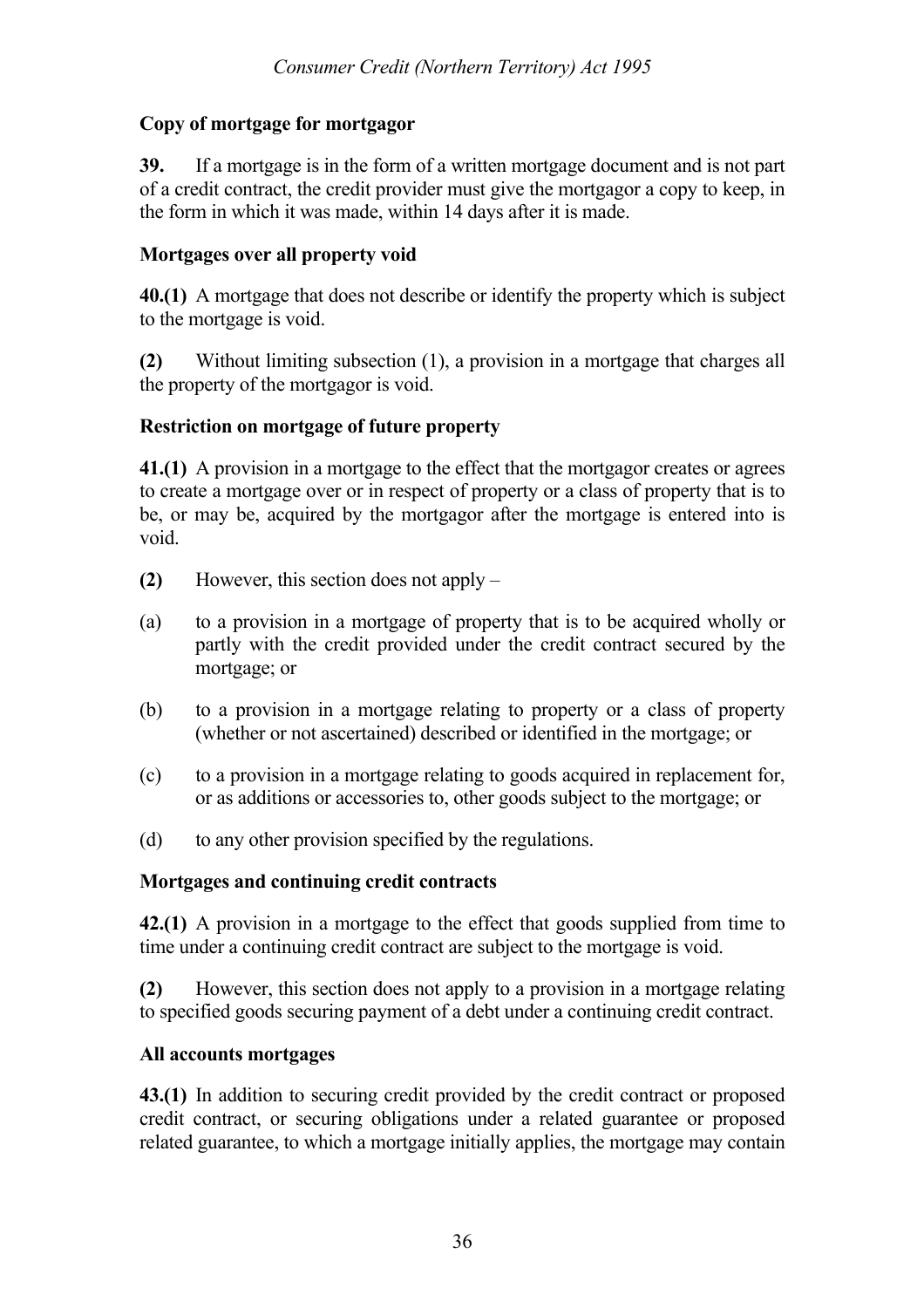a provision that secures credit provided under another future credit contract or future related guarantee.

**(2)** Any such mortgage is unenforceable in relation to such a future credit contract or future related guarantee unless the credit provider has –

- (a) given the mortgagor a copy of the contract document of the credit contract or proposed credit contract or a copy of the guarantee or proposed guarantee to which the mortgage is to relate; and
- (b) subsequently obtained from the mortgagor a written acceptance of the extension of the mortgage or obtained acceptance in some other form provided for by the regulations.

**(3)** Section 38 (Form of mortgage) does not apply to an extension of a mortgage under this section.

# **Third party mortgages prohibited**

**44.(1)** A credit provider must not enter into a mortgage to secure obligations under a credit contract unless each mortgagor is a debtor under the contract or a guarantor under a related guarantee.

**(2)** A credit provider must not enter into a mortgage to secure obligations under a guarantee unless each mortgagor is a guarantor under the guarantee or a debtor under the related credit contract.

**(3)** A mortgage which does not comply with this section is unenforceable.

**(4)** The Court may, on the application of a party to a mortgage that is unenforceable because of this section, order that the credit provider takes such steps as are necessary to discharge the mortgage.

# **Maximum amount which may be secured**

**45.(1)** A mortgage is void to the extent that it secures an amount, in relation to any credit contract which it secures, that exceeds the sum of the amount of the liabilities of the debtor under the credit contract and the reasonable enforcement expenses of enforcing the mortgage.

**(2)** A mortgage is void to the extent that it secures an amount, in relation to any guarantee which it secures, that exceeds the limit of the guarantor's liability under the guarantee and the reasonable enforcement expenses of enforcing the mortgage.

**(3)** This section does not affect a provision of a mortgage permitted by section 43.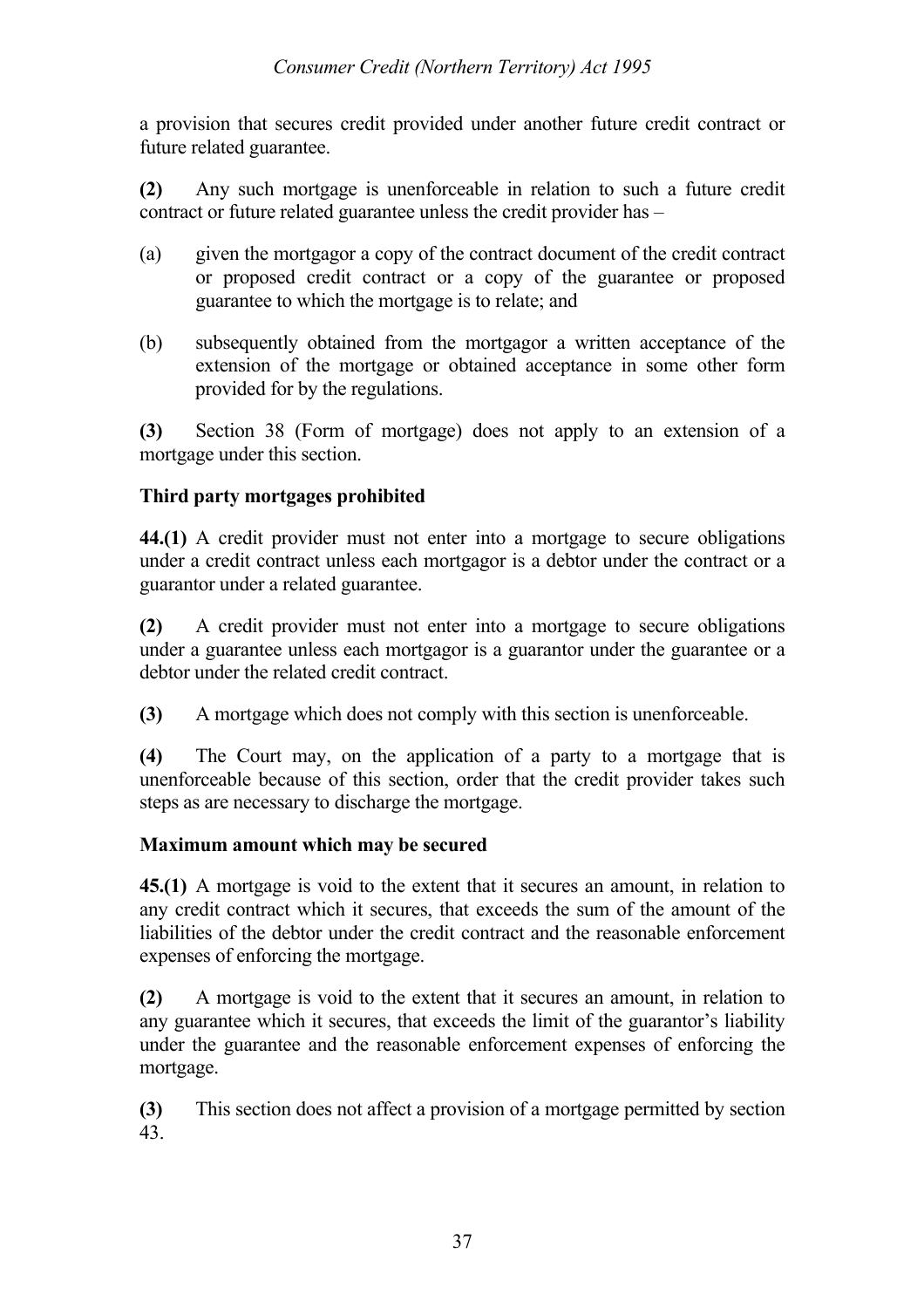# **Prohibited securities**

**46.(1)** A mortgage cannot be created over employees' remuneration or employment benefits or benefits under a superannuation scheme unless the regulations permit it to do so.

**(2)** An obligation under a credit contract cannot be secured by a cheque, or bill of exchange or promissory note, endorsed or issued by the debtor or guarantor.

**(3)** A mortgage or security is void to the extent that it contravenes this section.

# **Assignment or disposal of mortgaged property by mortgagor**

**47.(1)** A mortgagor must not assign or dispose of property that is subject to a mortgage without the credit provider's consent or the authority of the Court under subsection (3).

Maximum penalty  $-50$  penalty units.

**(2)** The credit provider must not unreasonably withhold consent or attach unreasonable conditions to the consent (but a condition requiring security over property of an equivalent kind and value is not to be regarded as unreasonable).

**(3)** The Court may, on application by a mortgagor, authorise the mortgagor to dispose of mortgaged property on conditions determined by the Court if –

- (a) the credit provider fails within a reasonable time to reply to a request for consent to do so by the mortgagor; or
- (b) consent is unreasonably withheld, or unreasonable conditions are attached to the consent.

# **Conditions on consent to assignment or disposal of property subject to mortgage**

**48.(1)** As a condition of granting consent to an assignment or disposal of property subject to a mortgage, the credit provider may make any or all of the requirements set out in this section. This section does not limit any other requirements that may be made by the credit provider.

**(2)** The credit provider may require any breaches of the credit contract to which the mortgage relates and of the mortgage to be remedied.

**(3)** The credit provider may require the mortgagor and the assignee or person to whom the property is disposed to execute and deliver to the credit provider an agreement relating to the assignment or disposal in a form approved by the credit provider under which, without prejudicing or affecting the liability of the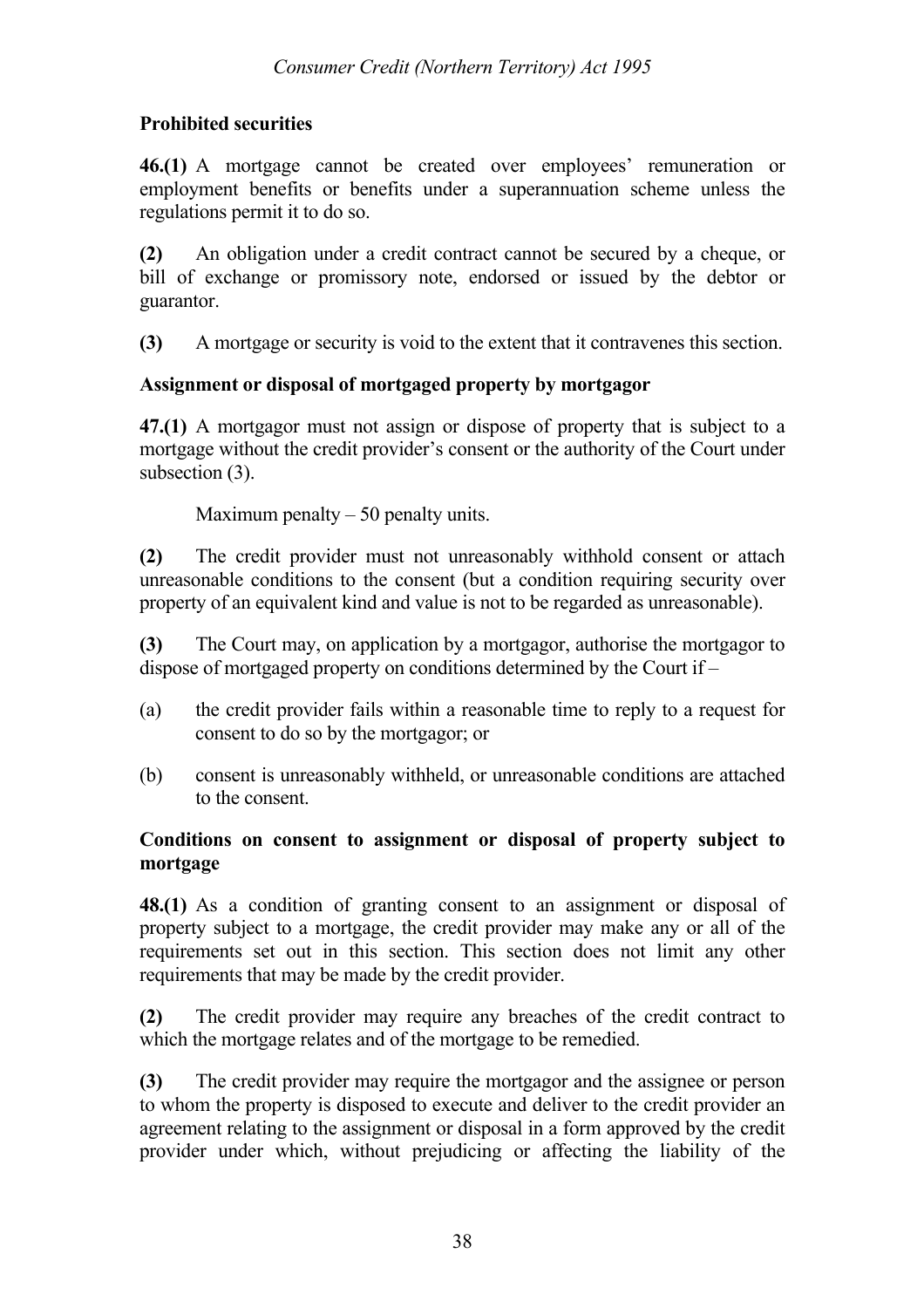mortgagor, the assignee or person to whom the property is disposed agrees with the credit provider –

- (a) to be personally liable to pay the amounts due or that become due under the mortgage; and
- (b) to perform and observe all other requirements and conditions of the mortgage.

**(4)** The credit provider may require the mortgagor and the assignee or person to whom the property is disposed to pay the reasonable costs (if any) incurred by the credit provider for –

- (a) stamp duty in respect of the assignment or disposal agreement, or any other document the credit provider reasonably requires to be executed in connection with the assignment or disposal; and
- (b) fees payable to a duly qualified legal practitioner.

# **Offence for noncompliance**

**49.(1)** A credit provider must not –

- (a) enter into a mortgage that contravenes a requirement of this Division; or
- (b) otherwise contravene a requirement of this Division.

**(2)** A credit provider must not enter into a mortgage that is void or unenforceable, or that includes a provision that is void or unenforceable, because of this Division.

Maximum penalty  $-50$  penalty units.

#### *Division 2 – Guarantees*

**Note:** This Division applies to a guarantee (under which the guarantor is a natural person or a strata corporation) to the extent to which it guarantees obligations under a credit contract, whether or not it also guarantees other obligations (see section 9).

# **Form of guarantee**

**50.(1)** A guarantee must be in writing signed by the guarantor.

**(2)** It is sufficient compliance with subsection (1) if the guarantee is contained in a mortgage signed by the guarantor.

**(3)** The regulations may make provision for or with respect to the content of guarantees and the way they are expressed.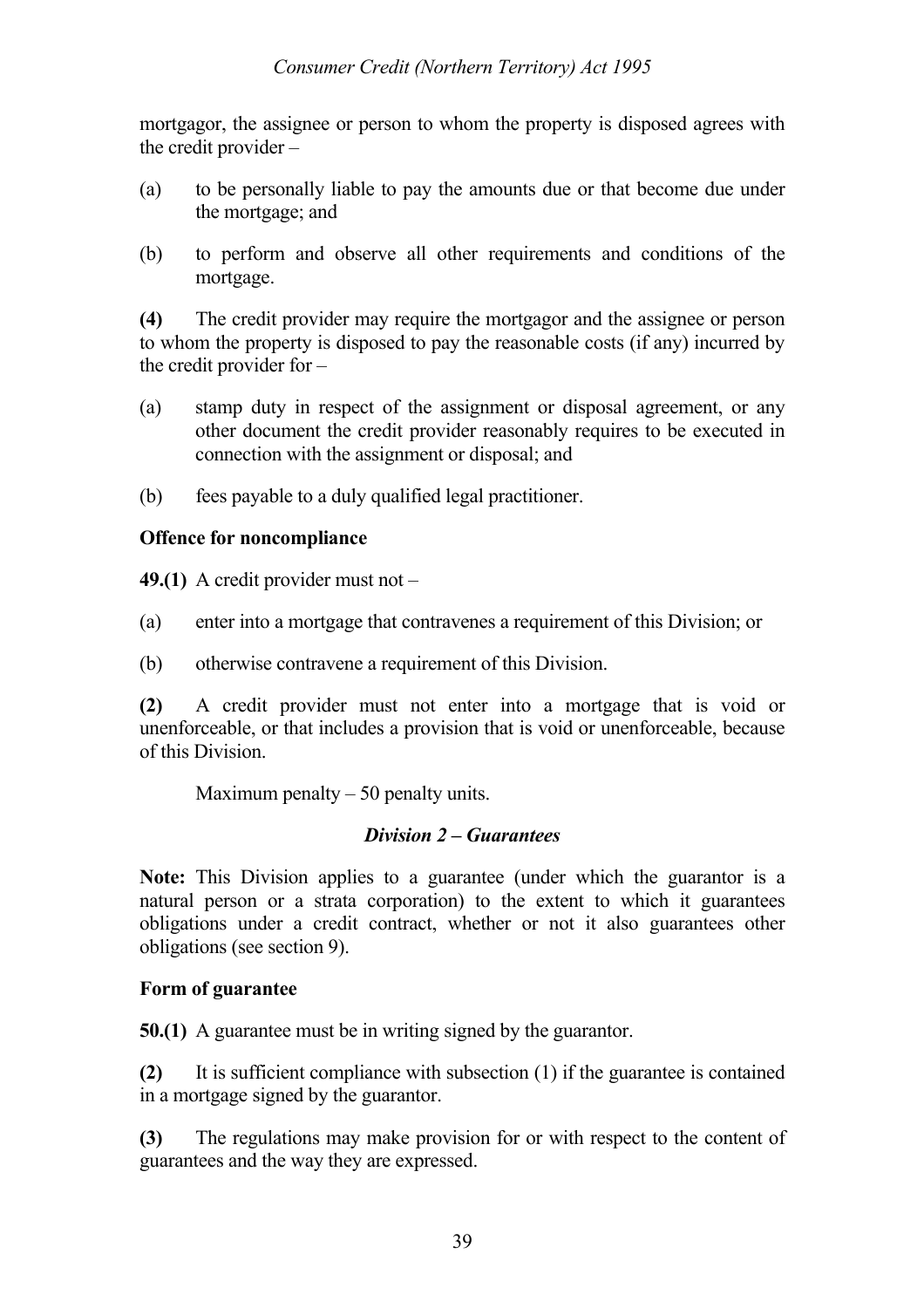**(4)** A guarantee is not enforceable unless it complies with this section and regulations made under this section.

# **Disclosure**

**51.(1)** Before the obligations under a credit contract are secured by a guarantee, the credit provider must give to the prospective guarantor –

- (a) a copy of the contract document of the credit contract or proposed credit contract; and
- (b) a document in the form prescribed by the regulations explaining the rights and obligations of a guarantor.
- **(2)** A guarantee is not enforceable unless subsection (1)(a) is complied with.

### **Copies of documents for guarantor**

**52.** A credit provider must, within 14 days after a guarantee is signed and given to the credit provider, give to the guarantor a copy of the guarantee signed by the guarantor and any related credit contract or proposed credit contract (if a copy of the related contract has not previously been given to the guarantor).

### **Guarantor may withdraw before credit is provided**

**53.(1)** Although a guarantee has been made, the guarantor may nevertheless, by written notice to the credit provider –

- (a) withdraw from the guarantee at any time before credit is first provided under the credit contact; or
- (b) withdraw from the guarantee after credit is first provided under the contract if the credit contract made differs in some material respect from the proposed credit contract or pre-contractual statement given to the guarantor before the guarantee is signed.

**(2)** The guarantor may withdraw from a guarantee under this section to the extent only that it guarantees obligations under the credit contract.

**(3)** This section is subject to section 56.

# **Extension of guarantee**

**54.(1)** In addition to guaranteeing obligations under a credit contract or proposed credit contract to which a guarantee initially applies, a guarantee may contain a provision that makes credit provided under another future credit contract subject to the guarantee.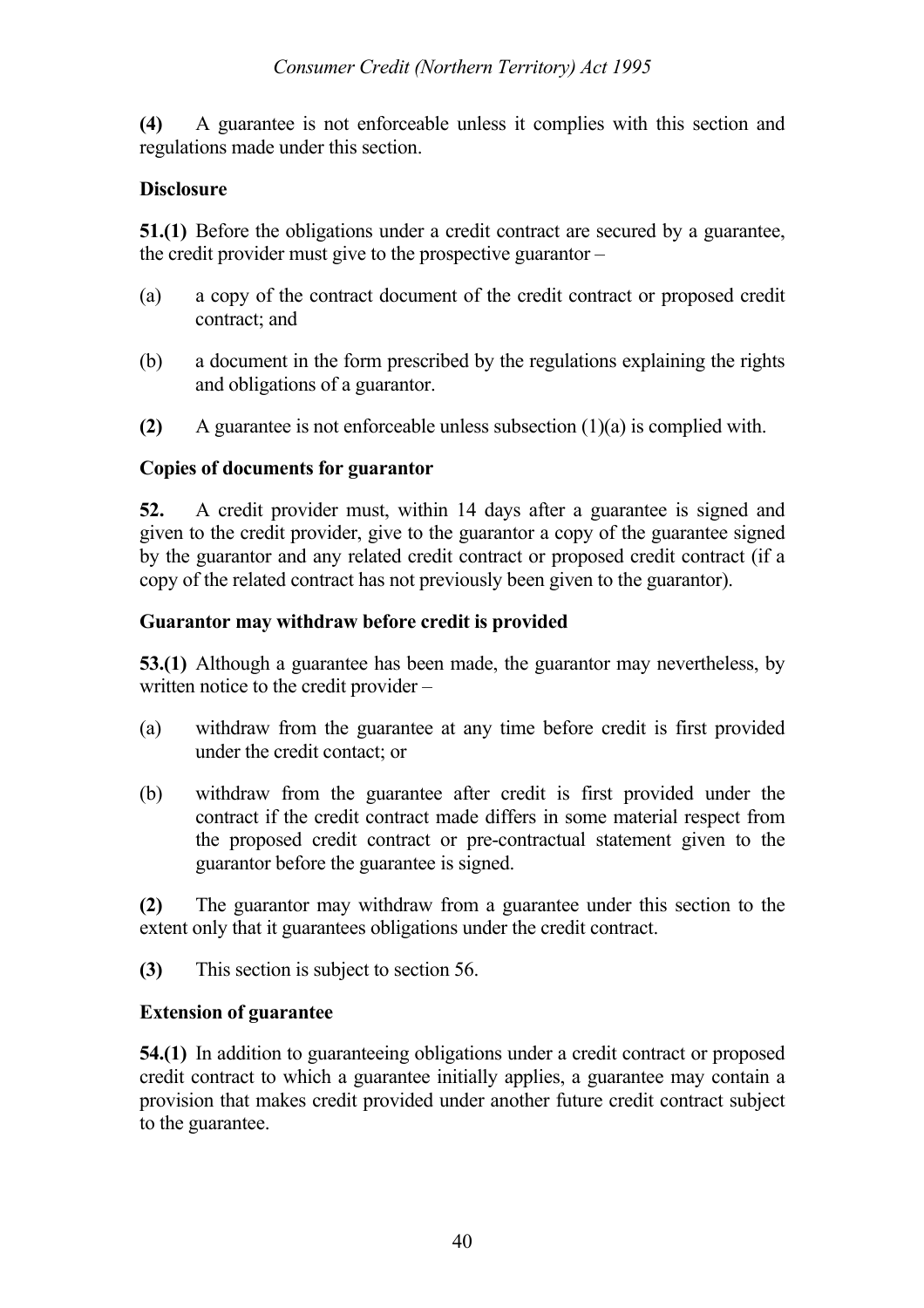**(2)** Any such guarantee is unenforceable in relation to such a future credit contract unless the credit provider has –

- (a) given the guarantor a copy of the contract document of that future credit contract; and
- (b) subsequently obtained from the guarantor a written acceptance of the extension of the guarantee or obtained acceptance in some other form provided for by the regulations.

**(3)** Section 50 (Form of guarantee) does not apply to an extension of a guarantee under this section.

# **Limitation of guarantor's liability**

**55.(1)** Total amount for which guarantor can be liable. A guarantee is void to the extent that it secures an amount, in relation to a credit contract to which this Code applies, that exceeds the sum of the amount of the liabilities of the debtor under the credit contract and the reasonable expenses of enforcing the guarantee, or any lesser amount agreed between the credit provider and the guarantor.

**(2) Unenforceable contracts**. Nothing in subsection (1) prevents a credit provider from enforcing a guarantee relating to liabilities under a credit contract that is unenforceable solely because of the debtor's death, insolvency or incapacity or any other act or omission by, or circumstance affecting, the debtor.

**(3) Debtors under 18 years of age**. A guarantee which guarantees the liability of a debtor who was under 18 years of age when the liability was incurred cannot be enforced against the guarantor unless it contains a prominent statement to the effect that the guarantor may not be entitled to an indemnity against the debtor.

**(4) Guarantor may limit liabilities under continuing credit contract**. In the case of a continuing credit contract, a guarantor may, by notice to the credit provider, limit the guarantee so that it applies only to liabilities related to credit previously provided to the debtor under the credit contract (including any liabilities not yet debited to the debtor's account) and such further amount (if any) as the guarantor agrees to guarantee.

**(5) Guarantee must not limit indemnity**. A guarantee is void to the extent that it limits the guarantor's right to indemnity from the person whose liability the guarantor has guaranteed or it postpones or otherwise purports to limit the guarantor's right to enforce the indemnity against the person.

**(6) Effect of section**. This section does not affect a provision of a guarantee permitted by section 54.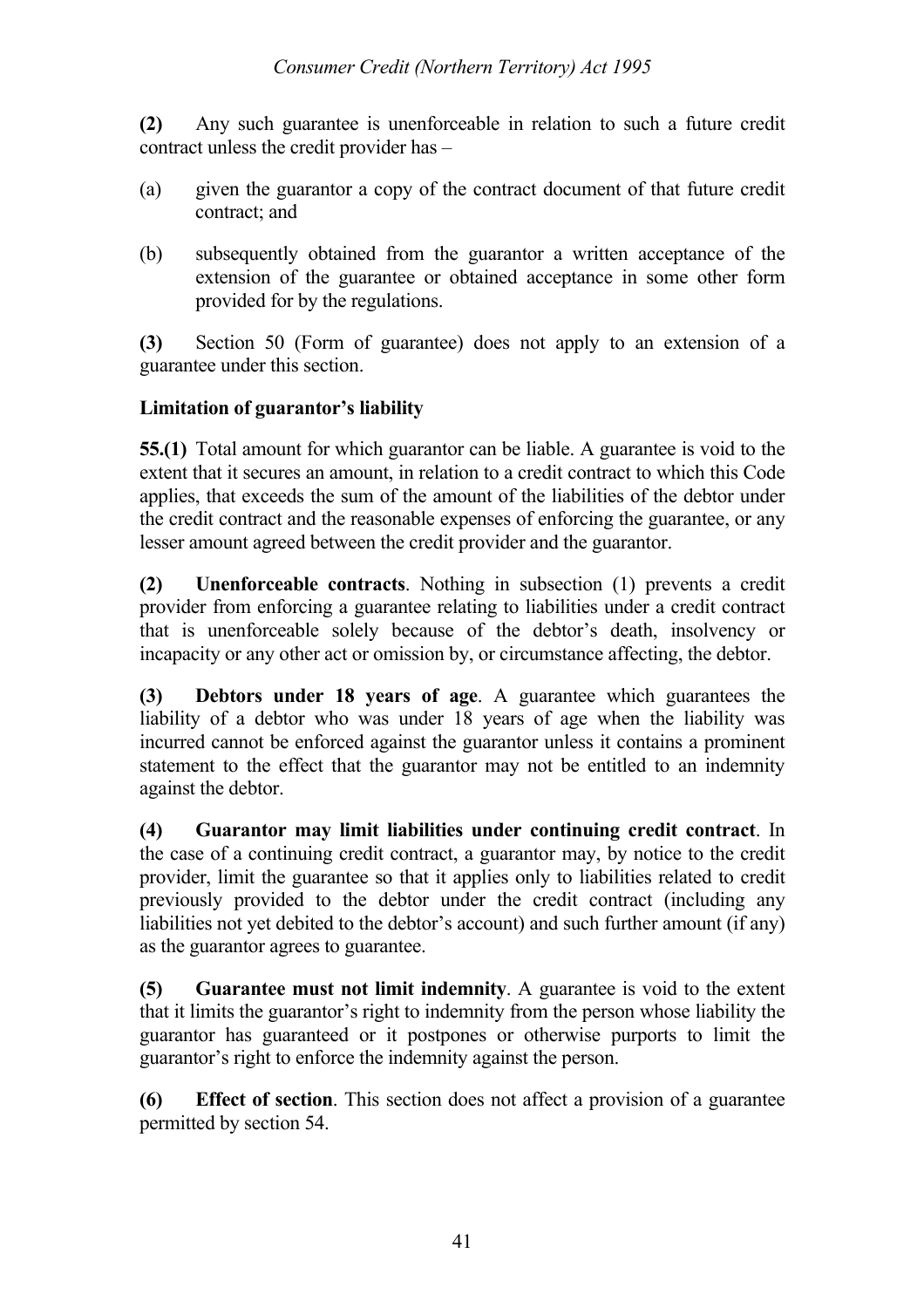#### **Increase in guarantor's liabilities**

**56.(1)** If the terms of a credit contract are changed to increase or allow for an increase in liabilities, the liabilities of a guarantor under a guarantee that secures those liabilities are not increased unless –

- (a) the credit provider gives to the guarantor a written notice setting out particulars of the change in the terms of the credit contract; and
- (b) the credit provider has subsequently obtained from the guarantor a written acceptance of the extension of the guarantee to those increased liabilities or obtained acceptance in some other form provided for by the regulations.

**(2)** This section does not apply to an increase in liabilities resulting from a change of a kind referred to in section 58 (2)(a) or (b) or to a change of which notice is required to be given under Division 1 of Part 4 (not being a change referred to in section 62 (3) or 63).

### **Offence for noncompliance**

**57.(1)** A credit provider must not –

- (a) enter into a guarantee that contravenes a requirement of this Division; or
- (b) otherwise contravene a requirement of this Division.

**(2)** A credit provider must not enter into a guarantee that is void or unenforceable, or that contains a provision that is void or unenforceable, because of this Division.

Maximum penalty  $-50$  penalty units.

### **PART 4 – CHANGES TO OBLIGATIONS UNDER CREDIT CONTRACTS, MORTGAGES AND GUARANTEES**

#### *Division 1 – Unilateral changes by credit provider*

#### **Application of Division**

**58.(1)** This Division applies only to changes made unilaterally by a credit provider under a credit contract, mortgage or guarantee.

**(2)** This Division does not apply to the following changes under a credit contract –

(a) a change to a new annual percentage rate payable under the contract (not being a rate determined by referring to a reference rate), if both the new rate and when it takes effect are ascertainable from the contract;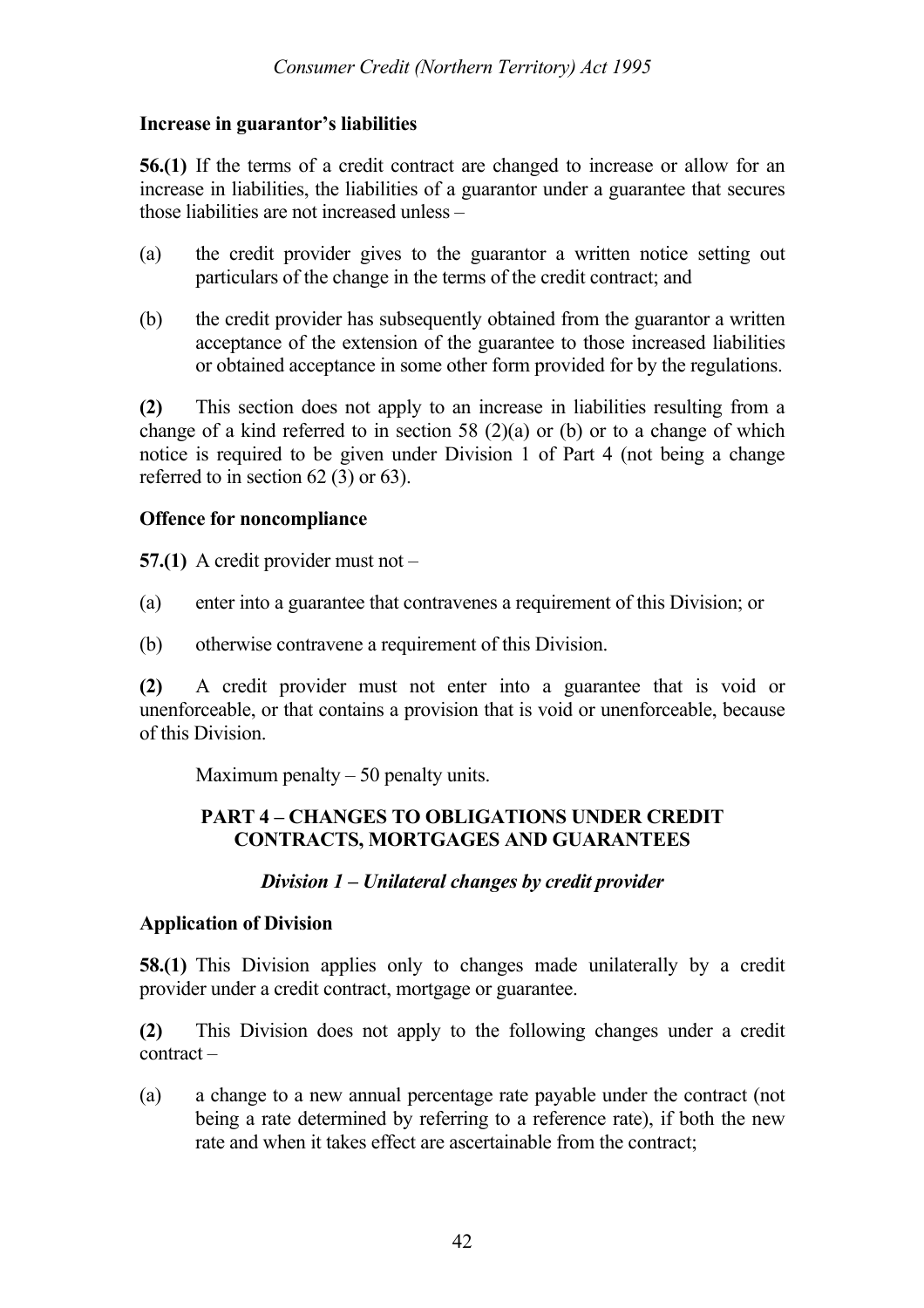- (b) an increase in the amount of repayments, if the increase occurs automatically, as specified by the contract, and both the amount of the increase and when it takes effect are ascertainable from the contract;
- (c) an increase in the term of a credit contract, if the increase occurs only because of an increase in the annual percentage rate or rates payable under the contract;
- (d) a change made under Division 3.

**(3)** Nothing in this Division confers on a credit provider or a debtor any power or right to change the credit contract or its terms in addition to those conferred by the contract.

### **Interest rate changes**

**59.(1)** Notification of interest rate changes. A credit provider must, not later than the day on which a change in the annual percentage rate or rates payable under a credit contract takes effect, give to the debtor written notice setting out –

- (a) the new rate or rates or, if a rate is determined by referring to a reference rate, the new reference rate; and
- (b) any information required by the regulations.

Maximum penalty  $-100$  penalty units.

**(2) Notification by publication**. Notice under subsection (1) may be given by publishing the notice in a newspaper circulating throughout this jurisdiction. A credit provider that gives notice in accordance with this subsection must give to the debtor particulars of the change before or when the next statement of account is sent to the debtor after the change takes effect.

Maximum penalty  $-100$  penalty units.

**(3) Changes in reference rates**. Subsection (1) does not apply to a change in a rate that is determined by referring to a reference rate if the changed reference rate is notified (whether or not by the credit provider) in a newspaper circulating throughout this jurisdiction not later than the date the change takes effect.

**(4) Notification of other interest changes**. A credit provider must, not later than 30 days before a change in the manner in which interest is calculated or applied under a credit contract (including a change in or abolition of any interest free period under the contract) takes effect, give to the debtor written notice setting out  $-$ 

(a) particulars of the change; and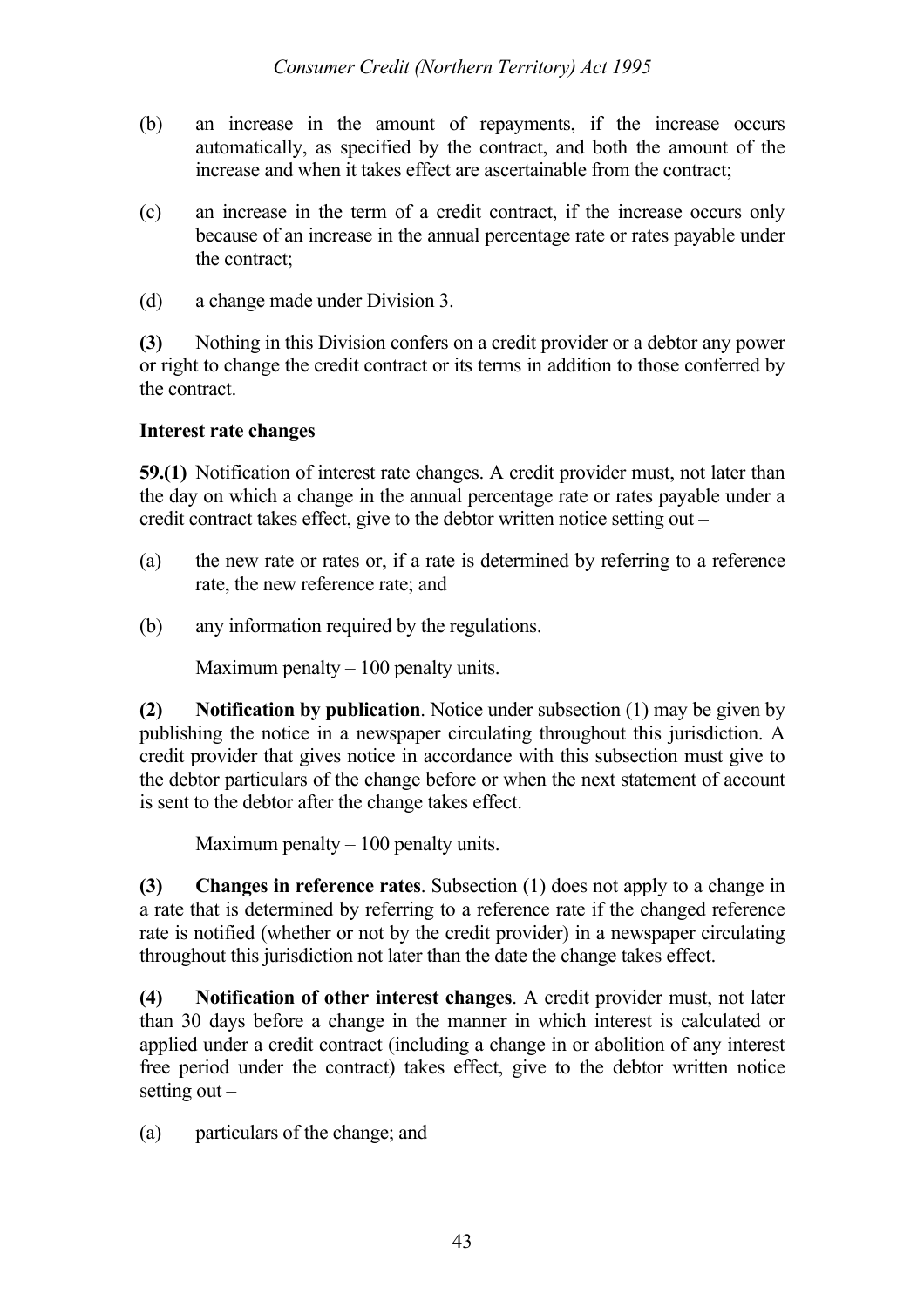(b) any information required by the regulations.

Maximum penalty  $-100$  penalty units.

**(5) Interest rate reductions**. Subsections (1) and (4) do not apply to a change that reduces the obligations of the debtor under the credit contract.

**(6) Application**. This section applies whether or not the change is a change to the terms of the contract.

## **Repayment changes**

**60.(1) Notification of repayment changes**. A credit provider must, not later than 30 days before a change in the amount or frequency or time for payment of, or a change in the method of calculation of, instalments or minimum repayments, under a credit contract takes effect, give to the debtor written notice setting out –

- (a) particulars of the change; and
- (b) any information required by the regulations.

Maximum penalty  $-100$  penalty units.

**(2) Repayment reductions**. Subsection (1) does not apply to a change that reduces the obligations of the debtor, or extends the time for payment, under the credit contract. The credit provider must, however, give particulars of any such change before or when the next statement of account is sent to the debtor after the change takes effect.

Maximum penalty  $-100$  penalty units.

**(3) Application**. This section applies whether or not the change is a change to the terms of the contract.

#### **Credit fees and charges changes**

**61.(1) Notification of credit fees and charges changes**. A credit provider must, not later than 30 days before a change in the amount of a credit fee or charge (including a new credit fee or charge), or a change in the frequency or time for payment of a credit fee or charge, under a credit contract takes effect, give to the debtor written notice setting out –

- (a) particulars of the change; and
- (b) any information required by the regulations.

Maximum penalty  $-100$  penalty units.

**(2) Notification by publication**. Notice relating to a change in the amount of a credit fee or charge (including a new credit fee or charge) may be given by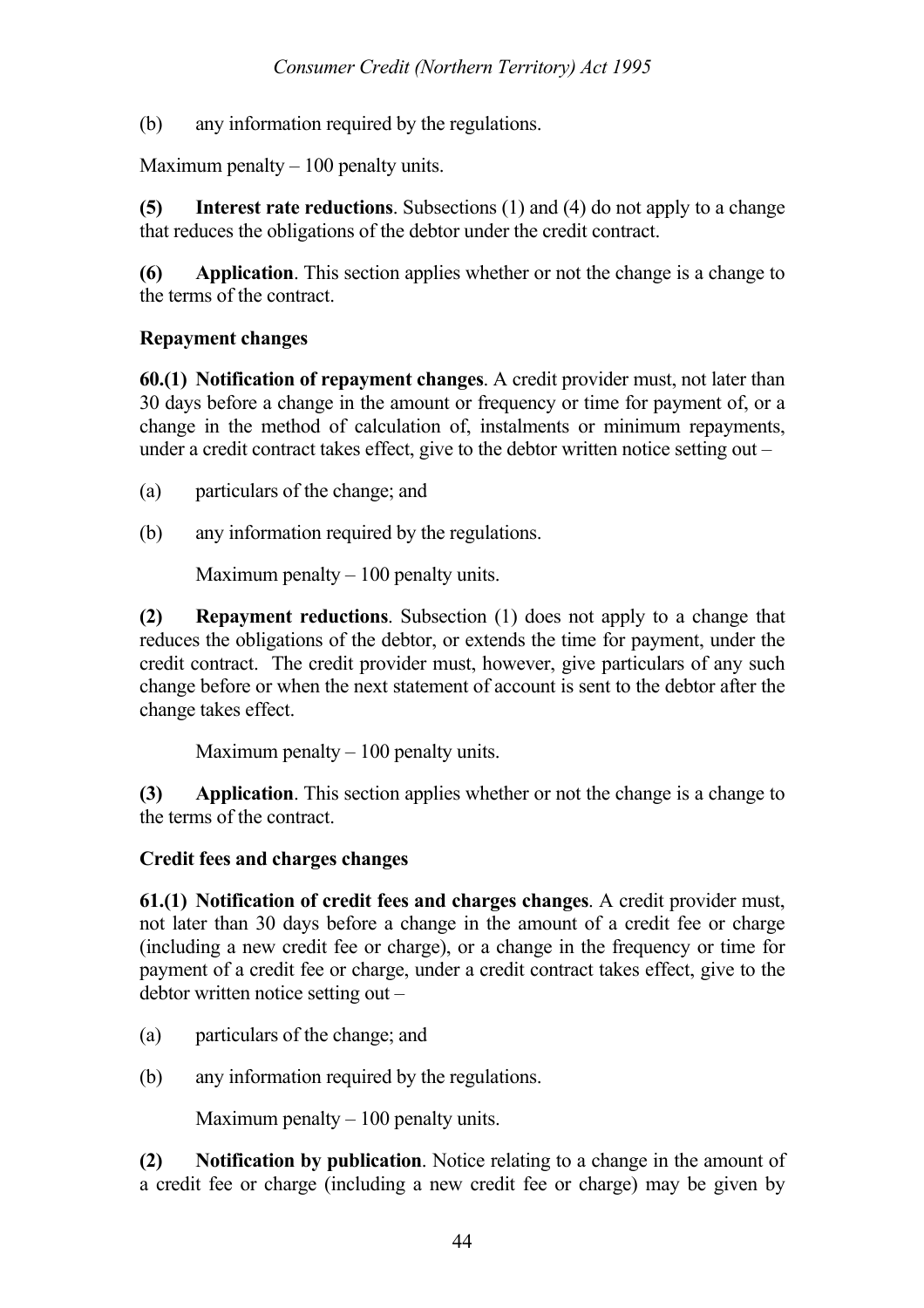publishing the notice in a newspaper circulating throughout this jurisdiction. A credit provider that gives notice in accordance with this subsection must give particulars of the change before or when the next statement of account is sent to the debtor after the change takes effect.

Maximum penalty  $-100$  penalty units.

**(3) Credit fee or charge reductions**. Subsection (1) does not apply to a change that reduces the obligations of the debtor, or extends the time for payment, under the credit contract. The credit provider must, however, give particulars of any such change before or when the next statement of account is sent to the debtor after the change takes effect.

Maximum penalty  $-100$  penalty units.

**(4) Application**. This section applies whether or not the change is a change to the terms of the contract.

# **Changes to credit limits etc. in continuing credit contracts**

**62.(1)** If a credit provider decides not to provide any further credit under a continuing credit contract, the credit contract continues in force in relation to any credit previously provided under the contract. However, this subsection does not prevent the termination of the contract if otherwise permitted by this Code or the contract.

**(2)** A credit provider must, unless the debtor is in default under the contract, as soon as practicable after deciding not to provide any further credit or to reduce the credit limit, give to the debtor a written notice to that effect if such notice has not previously been given.

Maximum penalty  $-100$  penalty units.

**(3)** A credit provider may increase the credit limit under a continuing credit contract only at the request of the debtor or with the written consent of the debtor.

# **Other unilateral changes by credit provider**

**63.(1)** A credit provider must not exercise a power under a credit contract, mortgage or guarantee to unilaterally change its terms without giving to the other party, not less than 30 days before the change takes effect, written notice setting  $out -$ 

- (a) particulars of the change in the terms of the credit contract, mortgage or guarantee; and
- (b) any information required by the regulations.

Maximum penalty  $-100$  penalty units.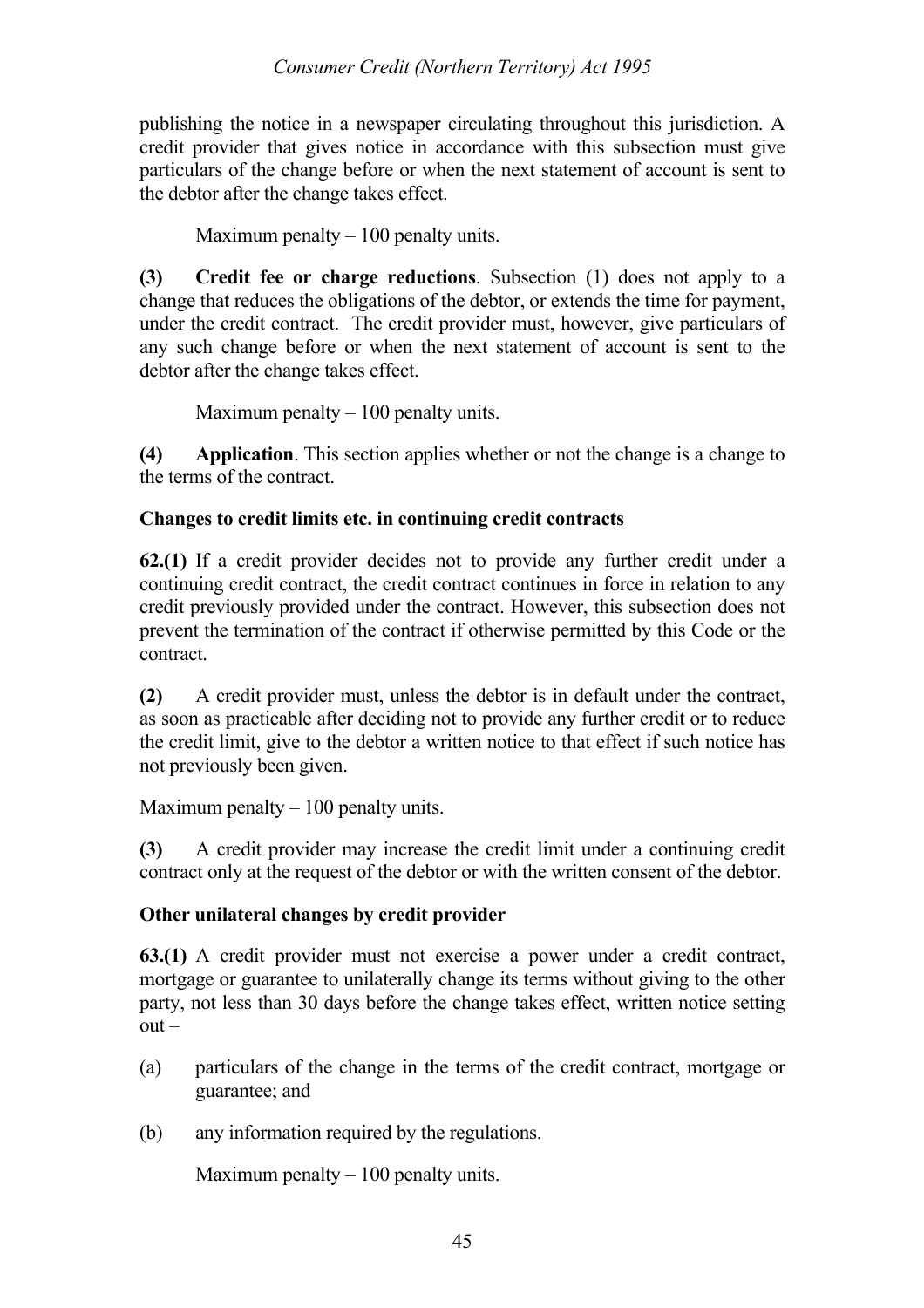### *Consumer Credit (Northern Territory) Act 1995*

**(2)** Subsection (1) does not apply to a change that reduces the obligations of the debtor, or extends the time for payment, under the credit contract. The credit provider must, however, give particulars of any such change before or when the next statement of account is sent to the debtor after the change takes effect.

Maximum penalty  $-100$  penalty units.

**(3)** This section does not apply to a change of which notice is required to be given under section 59, 60, 61 or 62 or which is referred to in section 62(3).

### **Prohibited increases in liabilities**

**64.(1)** If the annual percentage rate under a credit contract is currently fixed for a specified term (including the whole term) of the contract, the contract cannot be changed unilaterally by a credit provider so as to increase, or change the method of calculation of a fee or charge so as to increase, a fee or charge –

(a) payable by the debtor on early termination of the credit contract; or

(b) payable on prepayment of an amount under the credit contract.

**(2)** The regulations may prescribe circumstances in which such a change is permitted.

# *Division 2 – Changes by agreement of parties*

# **Changes by agreement**

**65.(1)** If the parties under a credit contract, mortgage or guarantee agree to change its terms, the credit provider must, within 30 days after the date of the agreement, give to the other party under the agreement a written notice setting  $out -$ 

- (a) particulars of the change in the terms of the credit contract, mortgage or guarantee; and
- (b) any information required by the regulations.

Maximum penalty  $-100$  penalty units.

**(2)** Subsection (1) does not apply to a change which defers or otherwise reduces the obligations of the debtor for a period not exceeding 90 days or to an agreement to increase the amount of credit under a credit contract.

**(3)** If the parties under a credit contract propose to increase the amount of credit under the contract by agreement, the credit provider must also, before the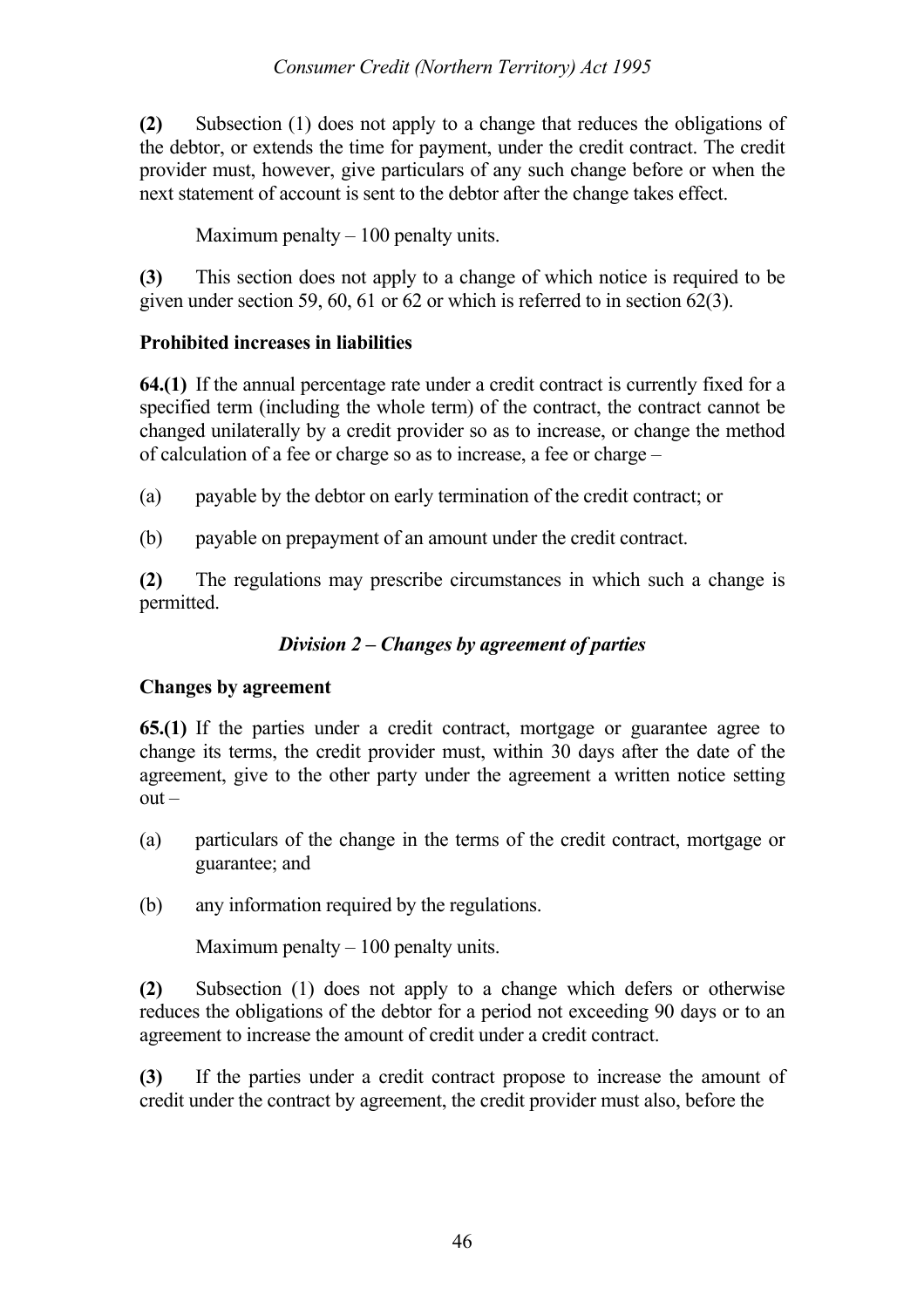agreement is made, give to the debtor a written notice containing the information required by the regulations.

Maximum penalty  $-100$  penalty units.

**(4)** This section does not apply to a change made under Division 3.

### *Division 3 – Changes on grounds of hardship and unjust transactions*

#### **Changes on grounds of hardship**

**66.(1) General principle**. A debtor who is unable reasonably, because of illness, unemployment or other reasonable cause, to meet the debtor's obligations under a credit contract and who reasonably expects to be able to discharge the debtor's obligations if the terms of the contract were changed in a manner set out in subsection (2) may apply to the credit provider for such a change.

**(2) Changes**. An application by a debtor must seek to change the terms of the contract in one of the following ways –

- (a) extending the period of the contract and reducing the amount of each payment due under the contract accordingly (without a change being made to the annual percentage rate or rates);
- (b) postponing during a specified period the dates on which payments are due under the contract (without a change being made to the annual percentage rate or rates);
- (c) extending the period of the contract and postponing during a specified period the dates on which payments are due under the contract (without a change being made to the annual percentage rate or rates).

**(3) Application**. This section and sections 67 to 69 do not apply to a credit contract under which the maximum amount of credit that is or may be provided is more than \$125 000 (or such other amount as may be prescribed by the regulations).

#### **Notice of change**

**67**. A credit provider that enters into an agreement with the debtor on any such application must, within 30 days after the date of the agreement, give to the debtor, and any guarantor under a guarantee related to the contract, a written notice setting out –

- (a) particulars of the change in the terms of the credit contract; and
- (b) any information required by the regulations.

Maximum penalty  $-50$  penalty units.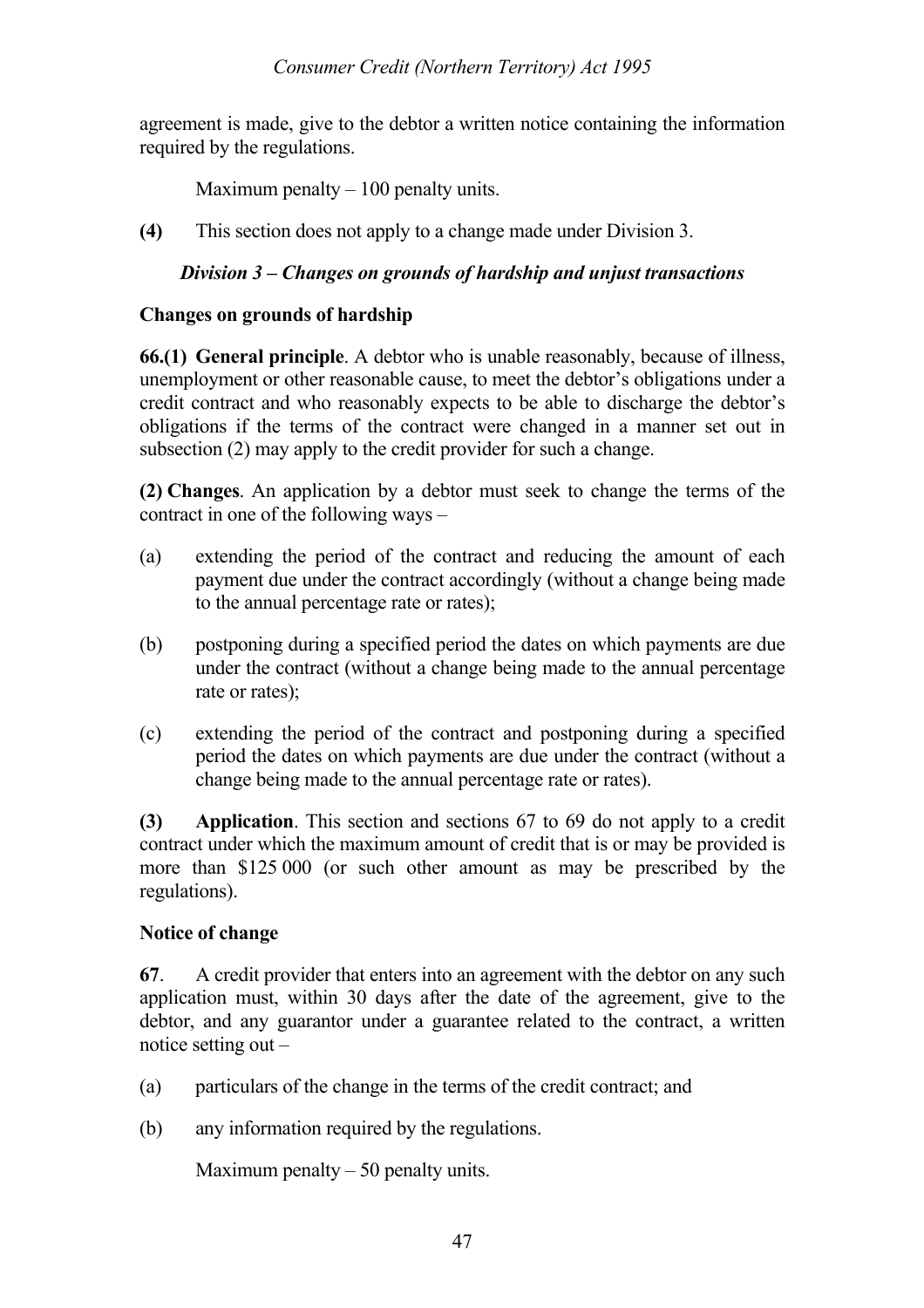# **Changes by Court**

**68.(1)** If the credit provider does not change the credit contract in accordance with the application, the debtor may apply to the Court to change the terms of the credit contract.

**(2)** The Court may, after allowing the applicant, the credit provider and any guarantor a reasonable opportunity to be heard, by order change the credit contract in a manner set out in section 66, and make such other orders as it thinks fit, or refuse to change the credit contract.

**(3)** The Court may, if it thinks it appropriate in the circumstances, stay any enforcement proceedings under the credit contract, and make such other orders as it thinks fit, until the application has been determined.

# **Credit provider may apply for variation of change**

**69.(1)** A credit provider under a credit contract that has been changed by an order under section 68 (2) may apply to the Court for an order varying or revoking the order.

**(2)** A credit provider subject to a stay of enforcement proceedings or other order under section 68 (3) may apply to the Court for an order varying or revoking the stay or order.

**(3)** On an application under this section, the Court may vary or revoke the order or stay to which the application relates as it thinks fit, or may refuse the application.

# **Court may reopen unjust transactions**

**70.(1) Power to reopen unjust transactions**. The Court may, if satisfied on the application of a debtor, mortgagor or guarantor that, in the circumstances relating to the relevant credit contract, mortgage or guarantee at the time it was entered into or changed (whether or not by agreement), the contract, mortgage or guarantee or change was unjust, reopen the transaction that gave rise to the contract, mortgage or guarantee or change.

**(2) Matters to be considered by Court**. In determining whether a term of a particular credit contract, mortgage or guarantee is unjust in the circumstances relating to it at the time it was entered into or changed, the Court is to have regard to the public interest and to all the circumstances of the case and may have regard to the following –

- (a) the consequences of compliance, or noncompliance, with all or any of the provisions of the contract, mortgage or guarantee;
- (b) the relative bargaining power of the parties;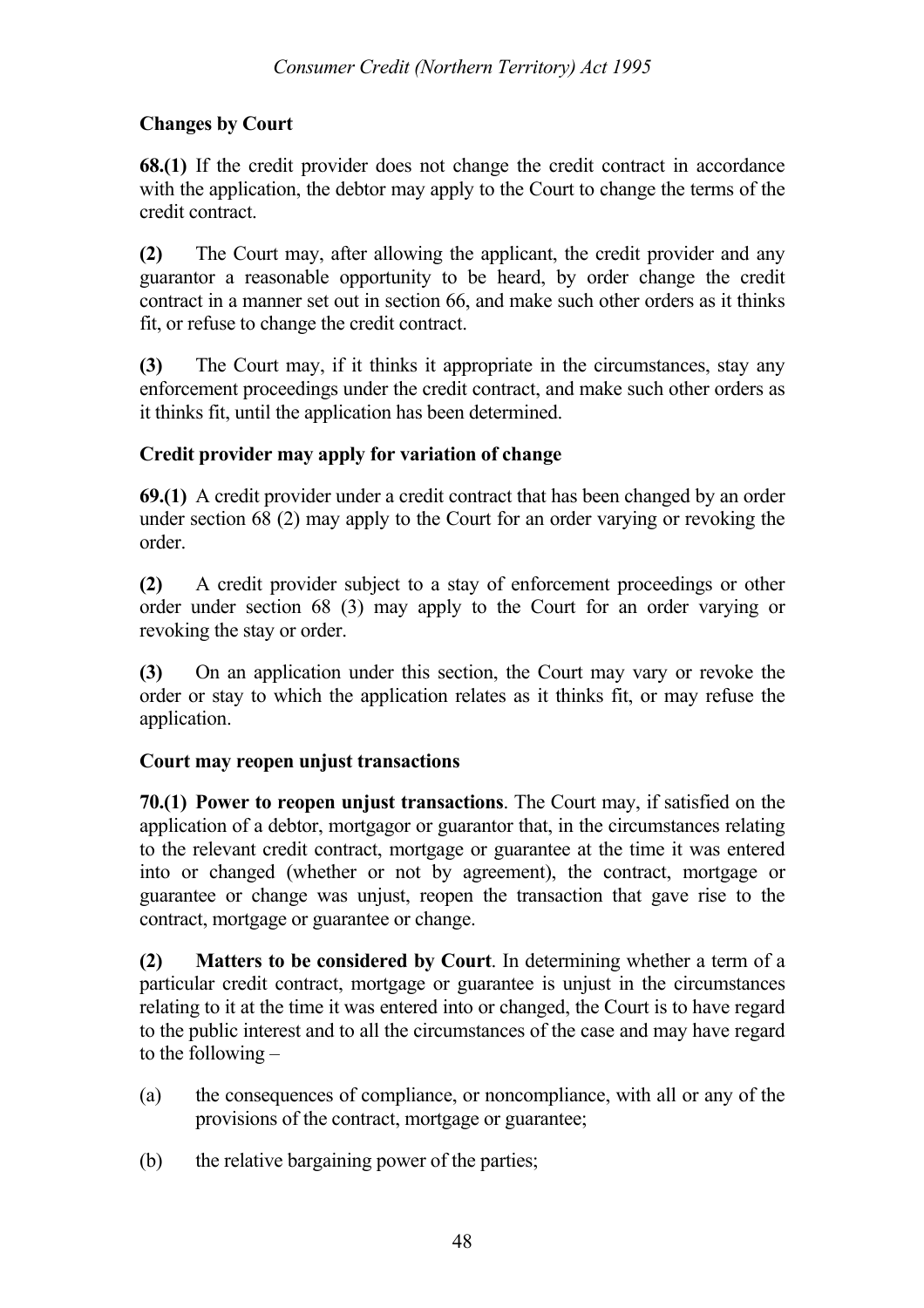- (c) whether or not, at the time the contract, mortgage or guarantee was entered into or changed, its provisions were the subject of negotiation;
- (d) whether or not it was reasonably practicable for the applicant to negotiate for the alteration of, or to reject, any of the provisions of the contract, mortgage or guarantee or the change;
- (e) whether or not any of the provisions of the contract, mortgage or guarantee impose conditions that are unreasonably difficult to comply with, or not reasonably necessary for the protection of the legitimate interests of a party to the contract, mortgage or guarantee;
- (f) whether or not the debtor, mortgagor or guarantor, or a person who represented the debtor, mortgagor or guarantor, was reasonably able to protect the interests of the debtor, mortgagor or guarantor because of his or her age or physical or mental condition;
- (g) the form of the contract, mortgage or guarantee and the intelligibility of the language in which it is expressed;
- (h) whether or not, and if so when, independent legal or other expert advice was obtained by the debtor, mortgagor or guarantor;
- (i) the extent to which the provisions of the contract, mortgage or guarantee or change and their legal and practical effect were accurately explained to the debtor, mortgagor or guarantor and whether or not the debtor, mortgagor or guarantor understood those provisions and their effect;
- (j) whether the credit provider or any other person exerted or used unfair pressure, undue influence or unfair tactics on the debtor, mortgagor or guarantor and, if so, the nature and extent of that unfair pressure, undue influence or unfair tactics;
- (k) whether the credit provider took measures to ensure that the debtor, mortgagor or guarantor understood the nature and implications of the transaction and, if so, the adequacy of those measures;
- (l) whether at the time the contract, mortgage or guarantee was entered into or changed, the credit provider knew, or could have ascertained by reasonable inquiry of the debtor at the time, that the debtor could not pay in accordance with its terms or not without substantial hardship;
- (m) whether the terms of the transaction or the conduct of the credit provider is justified in the light of the risks undertaken by the credit provider;
- (n) the terms of other comparable transactions involving other credit providers and, if the injustice is alleged to result from excessive interest charges, the annual percentage rate or rates payable in comparable cases;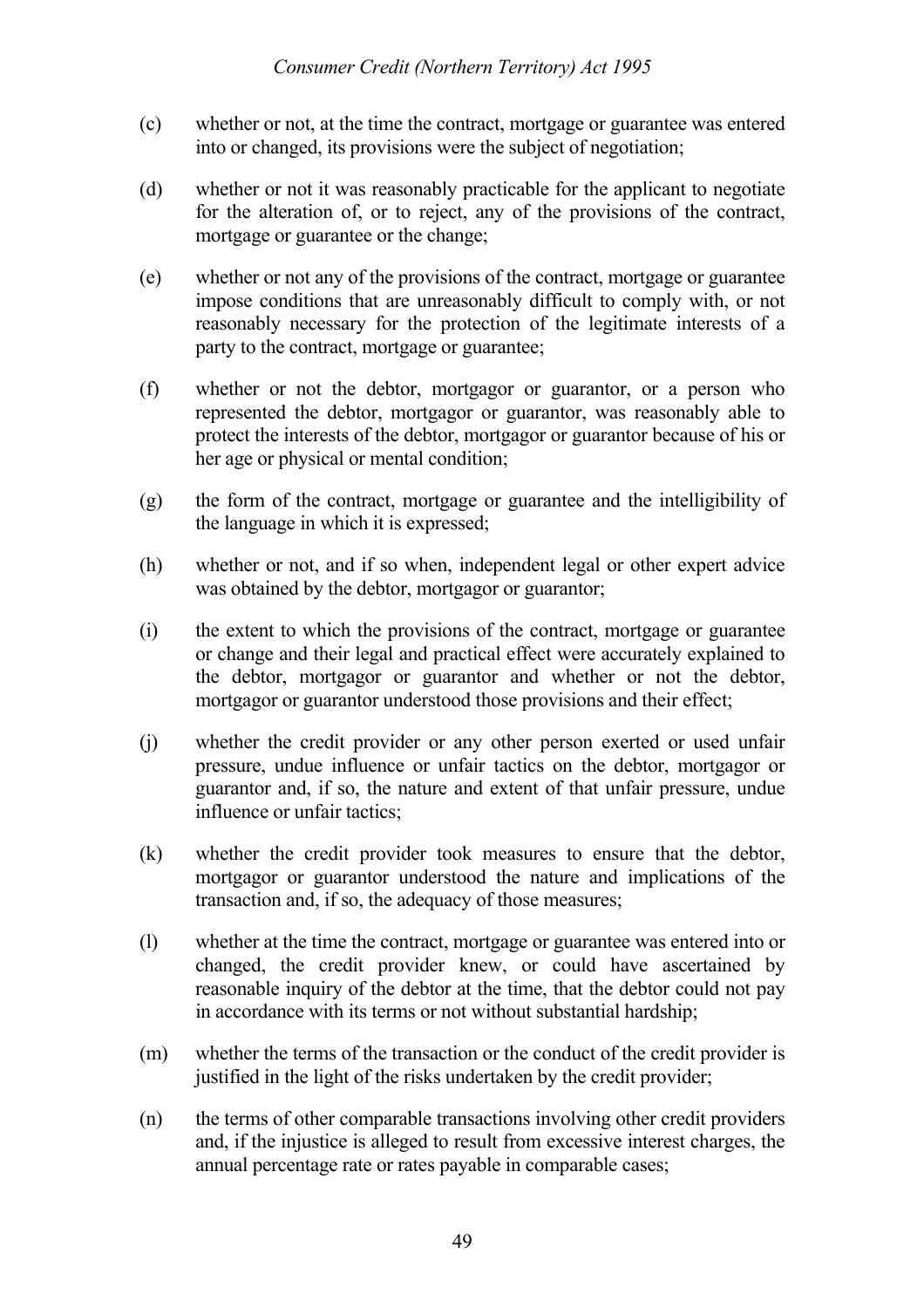(o) any other relevant factor.

**(3) Representing debtor, mortgagor or guarantor**. For the purposes of subsection (2)(f), a person is taken to have represented a debtor, mortgagor or guarantor if the person represented the debtor, mortgagor or guarantor, or assisted the debtor, mortgagor or guarantor to a significant degree, in the negotiations process prior to, or at, the time the credit contract, mortgage or guarantee was entered into or changed.

**(4) Unforeseen circumstances**. In determining whether a credit contract, mortgage or guarantee is unjust, the Court is not to have regard to any injustice arising from circumstances that were not reasonably foreseeable when the contract, mortgage or guarantee was entered into or changed.

**(5) Conduct**. In determining whether to grant relief in respect of a credit contract, mortgage or guarantee that it finds to be unjust, the Court may have regard to the conduct of the parties to the proceedings in relation to the contract, mortgage or guarantee since it was entered into or changed.

**(6) Application**. This section does not apply to a change in the annual percentage rate or rates payable under a contract, or to an establishment fee or charge or other fee or charge, in respect of which an application may be made under section 72 (Court may review unconscionable interest and other charges). This section does not apply to a change to a contract under this Division.

**(7) Meaning of unjust**. In this section, "unjust" includes unconscionable, harsh or oppressive.

# **Orders on reopening of transactions**

**71.** The Court may, if it reopens a transaction under this Division, do any one or more of the following, despite any settlement of accounts or any agreement purporting to close previous dealings and create a new obligation –

- (a) reopen an account already taken between the parties;
- (b) relieve the debtor and any guarantor from payment of any amount in excess of such amount as the Court, having regard to the risk involved and all other circumstances, considers to be reasonably payable;
- (c) set aside either wholly or in part or revise or alter an agreement made or mortgage given in connection with the transaction;
- (d) order that the mortgagee takes such steps as are necessary to discharge the mortgage;
- (e) give judgment for or make an order in favour of a party of such amount as, having regard to the relief (if any) which the Court thinks fit to grant, is justly due to that party under the contract, mortgage or guarantee;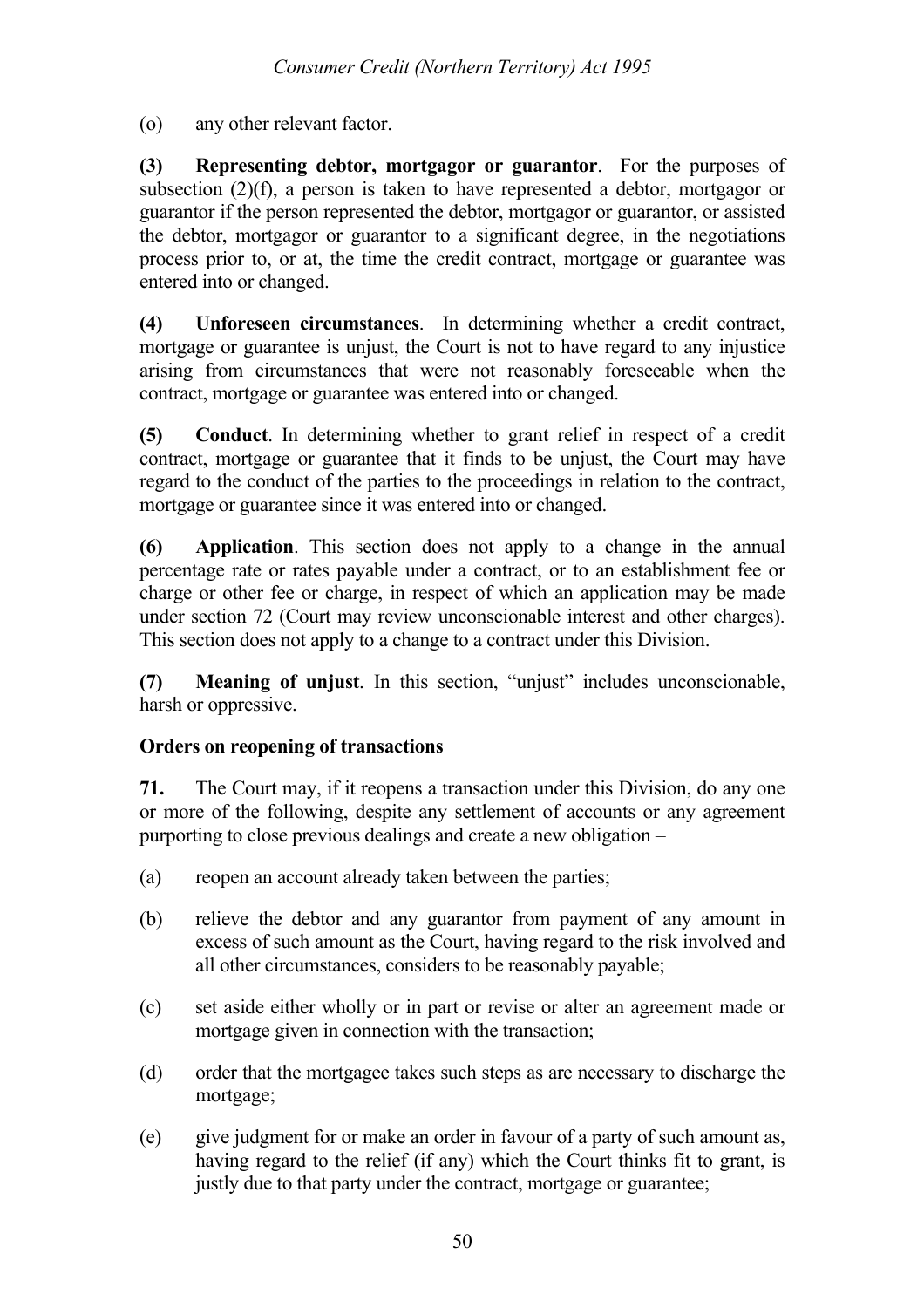- (f) give judgment or make an order against a person for delivery of goods to which the contract, mortgage or guarantee relates and which are in the possession of that person;
- (g) make ancillary or consequential orders.

#### **Court may review unconscionable interest and other charges**

**72.(1)** The Court may, if satisfied on the application of a debtor or guarantor  $that -$ 

- (a) a change in the annual percentage rate or rates under a credit contract to which section 59 (1) or (4) applies; or
- (b) an establishment fee or charge; or
- (c) a fee or charge payable on early termination of a credit contract; or
- (d) a fee or charge for a prepayment of an amount under a credit contract;

is unconscionable, annul or reduce the change or fee or charge and may make ancillary or consequential orders.

**(2)** For the purposes of this section, a change to the annual percentage rate or rates is unconscionable if and only if it appears to the Court that –

- (a) it changes the annual percentage rate or rates in a manner that is unreasonable, having regard to any advertised rate or other representations made by the credit provider before or at the time the contract was entered into, the period of time since the contract was entered into and any other consideration the Court thinks relevant; or
- (b) the change is a measure that discriminates unjustifiably against the debtor when the debtor is compared to other debtors of the credit provider under similar contracts.

**(3)** In determining whether an establishment fee or charge is unconscionable, the Court is to have regard to whether the amount of the fee or charge is equal to the credit provider's reasonable costs of determining an application for credit and the initial administrative costs of providing the credit or is equal to the credit provider's average reasonable costs of those things in respect of that class of contract.

**(4)** For the purposes of this section, a fee or charge payable on early termination of the contract or a prepayment of an amount under the credit contract is unconscionable if and only if it appears to the Court that it exceeds a reasonable estimate of the credit provider's loss arising from the early termination or prepayment, including the credit provider's average reasonable administrative costs in respect of such a termination or prepayment.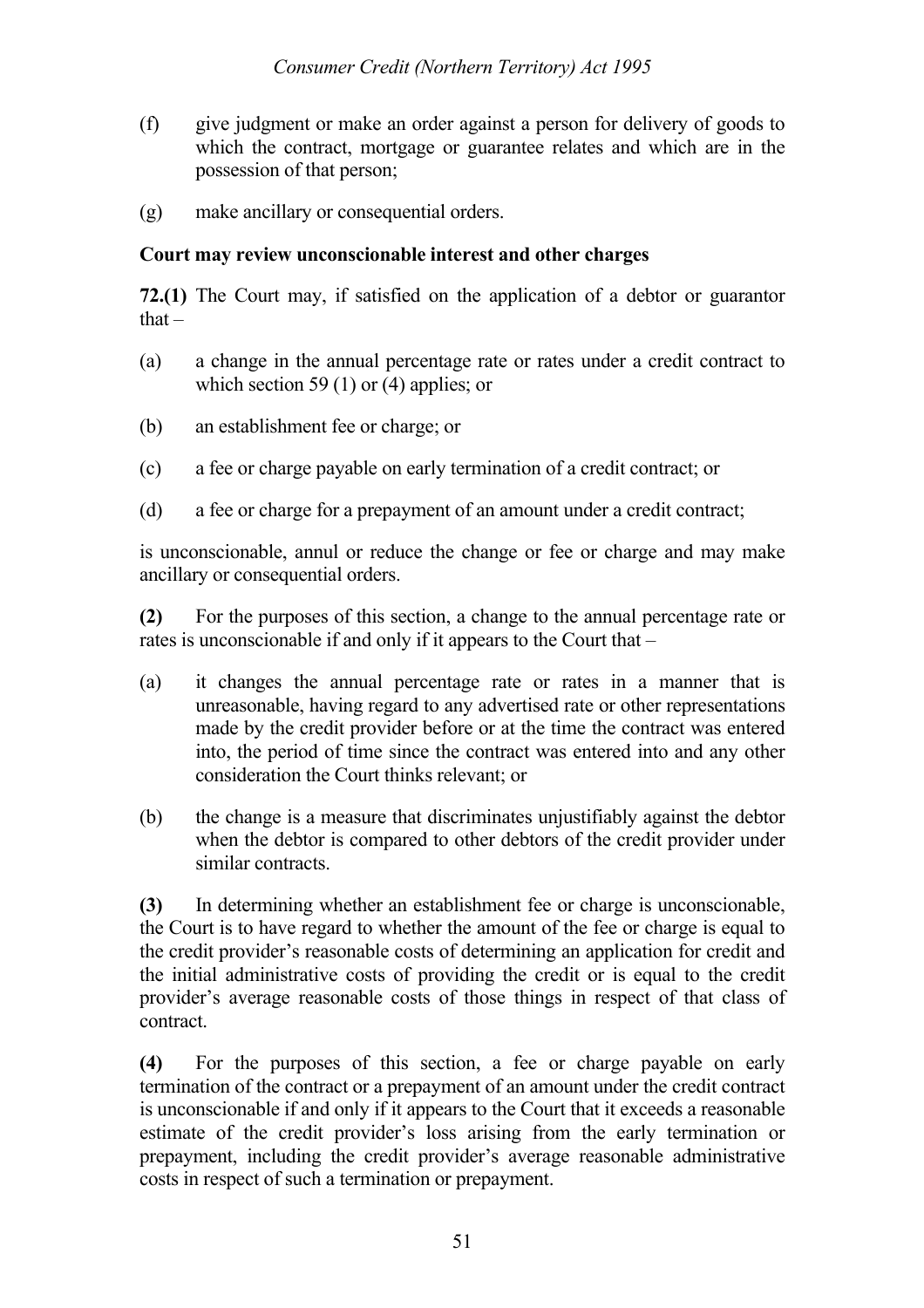# **Time limit**

**73.(1)** An application (other than an application under section 72) may not be brought under this Division more than 2 years after the relevant credit contract is rescinded or discharged or the credit provider writes off the relevant debt, whichever occurs first.

**(2)** An application under section 72 may not be brought more than 2 years after the relevant change takes effect or fee or charge is charged under the credit contract or the credit provider writes off the relevant debt, whichever occurs first.

# **Joinder of parties**

**74.(1)** If it appears to the Court that a person other than a credit provider or a mortgagee (a "third party") has shared in the profits of, or has a beneficial interest prospectively or otherwise in, a credit contract or mortgage that the Court holds to be unjust, the Court may make an order about the third party that the Court considers appropriate.

- **(2)** However, before making an order about the third party, the Court must
- (a) join the third party as a party to the proceedings; and

(b) give the third party an opportunity to appear and be heard in the proceedings.

# **PART 5 – ENDING AND ENFORCING CREDIT CONTRACTS, MORTGAGES AND GUARANTEES**

# *Division 1 – Ending of credit contract by debtor*

# **Debtor's or guarantor's right to pay out contract**

**75.(1)** A debtor or guarantor is entitled to pay out the credit contract at any time.

**(2)** The amount required to pay out a credit contract (other than a continuing credit contract) is the total of the following amounts –

- (a) the amount of credit;
- (b) the interest charges and all other fees and charges payable by the debtor to the credit provider up to the date of termination;
- (c) reasonable enforcement expenses;
- (d) early termination charges, if provided for in the contract;

less any payments made under the contract and any rebate of premium under section 138.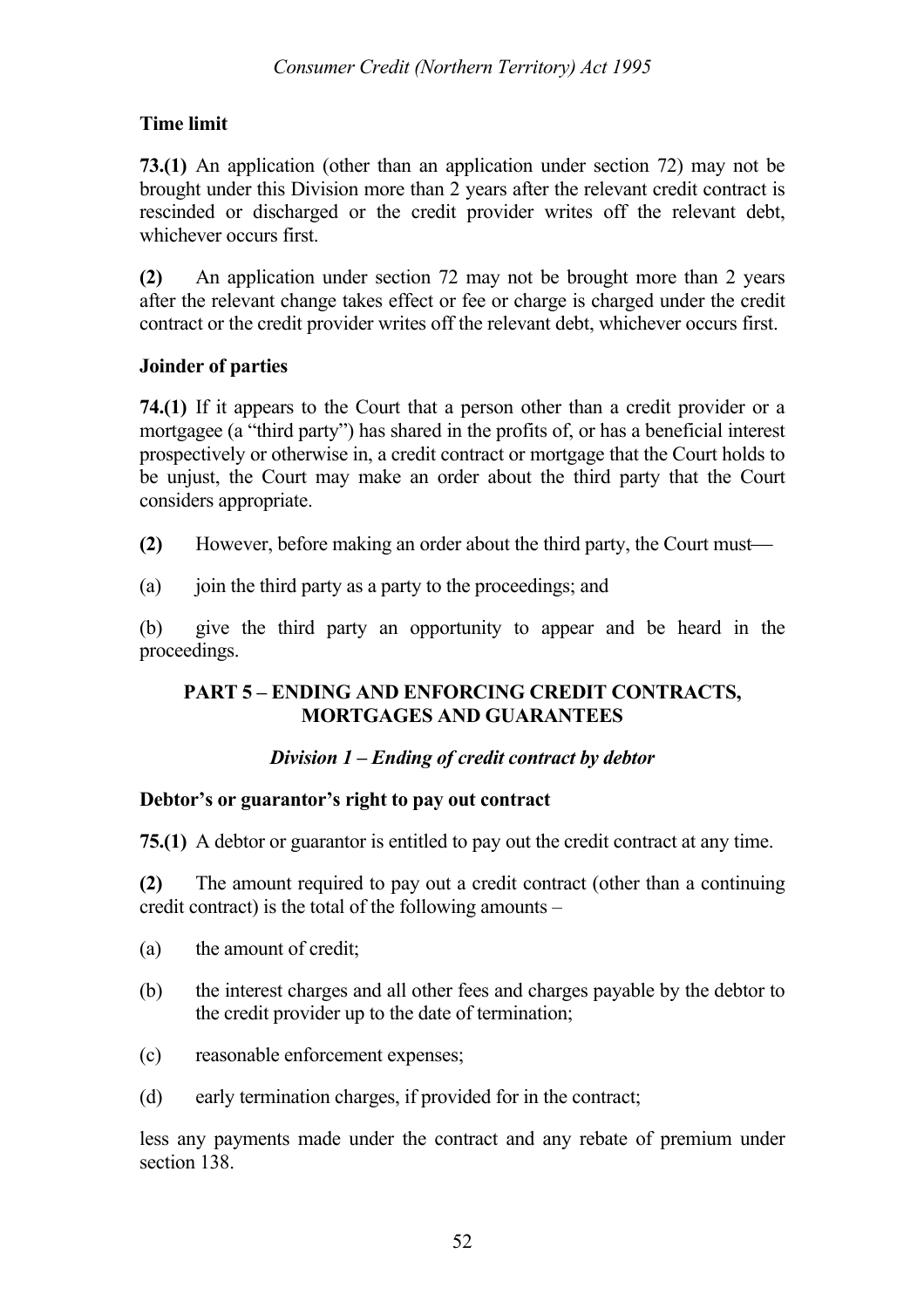# **Statement of pay out figure**

**76.(1)** A credit provider must, at the written request of a debtor or guarantor, provide a written statement of the amount required to pay out a credit contract (other than a continuing credit contract) as at such date as the debtor or guarantor specifies. If so requested, the credit provider must also provide details of the items which make up that amount.

**(2)** The statement must also contain a statement to the effect that the amount required to pay out the credit contract may change according to the date on which it is paid.

**(3)** A credit provider must give a statement, complying with this section, within 7 days after the request is given to the credit provider.

Maximum penalty  $-50$  penalty units.

# **Court may determine pay out figure if credit provider does not provide a pay out figure**

**77.(1)** If the credit provider does not provide a statement of the amount required to pay out a credit contract (other than a continuing credit contract) in accordance with this Part after a request is duly made by a debtor or guarantor, the Court may, on the application of the debtor or guarantor, determine the amount payable on the date of determination, the amount by which it increases daily and the period for which the determination is applicable.

**(2)** The credit contract is discharged if an amount calculated in accordance with the determination is tendered to the credit provider within the applicable period.

# **Surrender of mortgaged goods and goods subject to sale by instalments**

# **78.(1) General principle**. If –

- (a) a credit contract takes the form of a sale of goods by instalments and title in the goods does not pass until all instalments are paid; or
- (b) the credit provider has a mortgage over goods of the debtor or guarantor;

the debtor or mortgagor may give written notice of an intention to return the goods to the credit provider or, if the goods are in the credit provider's possession, require the credit provider in writing to sell the goods.

**(2) Delivery of goods**. A debtor or mortgagor may return the goods to the credit provider at the credit provider's place of business during ordinary business hours within 7 days of the date of the notice or within such other period or at such other time or place as may be agreed with the credit provider.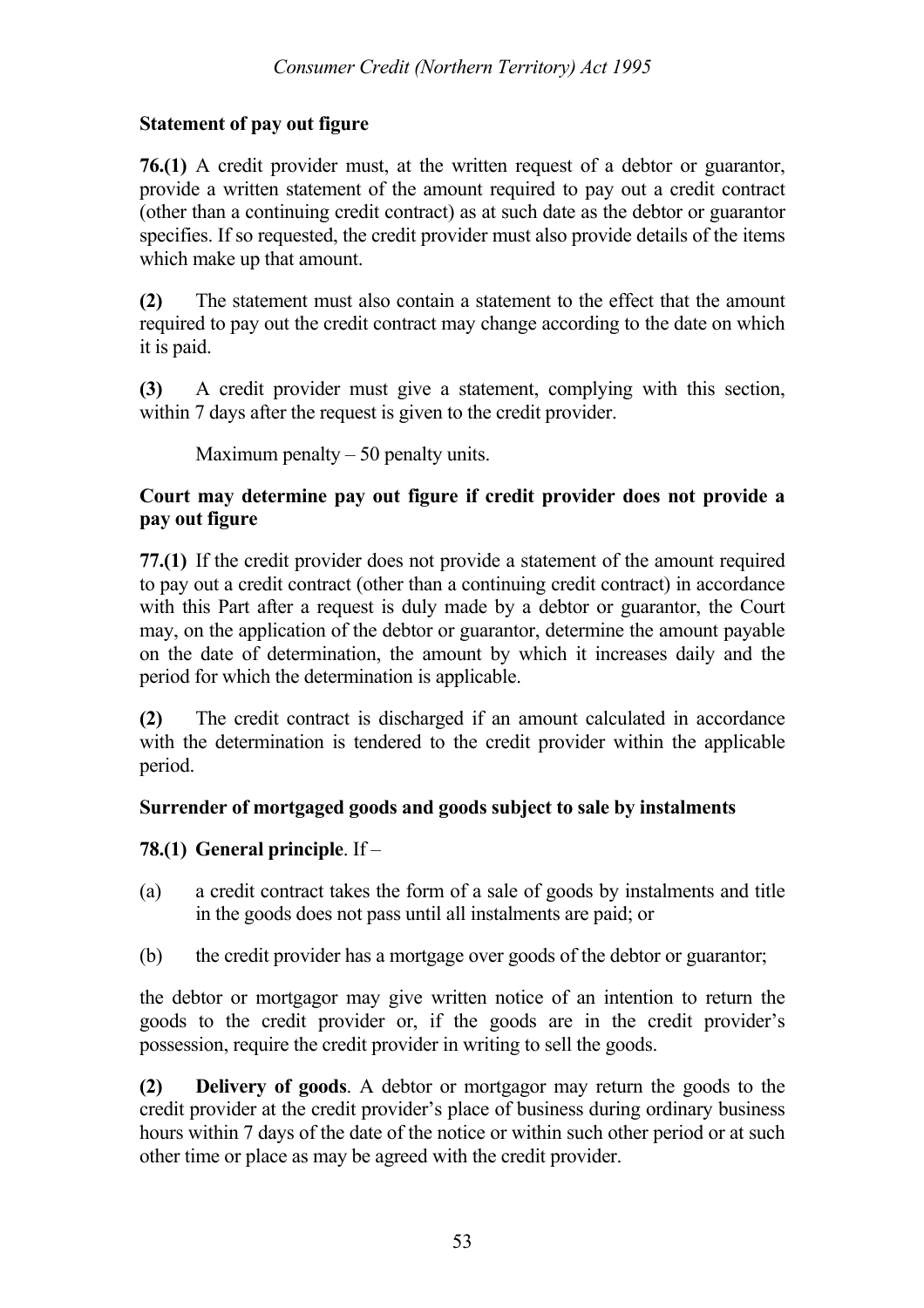**(3) Notice of value**. The credit provider must, within 14 days after a debtor or mortgagor returns the goods or requires the credit provider to sell the goods, give the debtor or mortgagor a written notice containing the estimated value of the goods and any other information required by the regulations.

**(4) Return or sale of goods**. If the debtor or mortgagor, within 21 days after the notice under subsection (3) is given, requests by written notice return of the goods to the debtor or mortgagor or withdraws the requirement to sell the goods (and the debtor is not in default under the terms of the credit contract), the credit provider must return to the debtor or mortgagor any goods returned by the debtor or mortgagor and must not comply with the requirement.

**(5) Nominated purchaser**. The debtor or mortgagor may, within 21 days after the notice under subsection (3) is given, nominate in writing a person who is prepared to purchase the goods from the credit provider at the estimated value or at any greater amount for which the credit provider has obtained a written offer to buy the goods. The credit provider must offer to sell the goods to that person for the estimated value or, if there is a written offer to buy the goods for a greater amount, that amount.

**(6) Sale of goods by credit provider**. The credit provider must, if the goods are not required to be returned under subsection (4), as soon as reasonably practicable (or at such other time as the credit provider and the debtor or mortgagor agree) sell the goods in accordance with subsection (5) or, if no buyer is nominated or the nominated buyer under that subsection does not buy the goods, for the best price reasonably obtainable.

**(7) Amount to be credited to debtor or mortgagor**. The credit provider must credit the debtor or mortgagor with a payment equivalent to the proceeds of the sale less any amounts which the credit provider is entitled to deduct from those proceeds. On the sale of the goods, the total amount payable under the contract becomes due.

**(8) Deductions from proceeds**. A credit provider that sells mortgaged goods under this section is entitled to deduct from the proceeds of that sale only the following amounts –

- (a) the amount currently secured by the mortgage in relation to the credit contract, not being more than the amount required to discharge the contract;
- (b) the amount payable to discharge any prior mortgage to which the goods were subject;
- (c) the amounts payable in successive discharge of any subsequent mortgages to which the goods were subject and of which the credit provider had notice;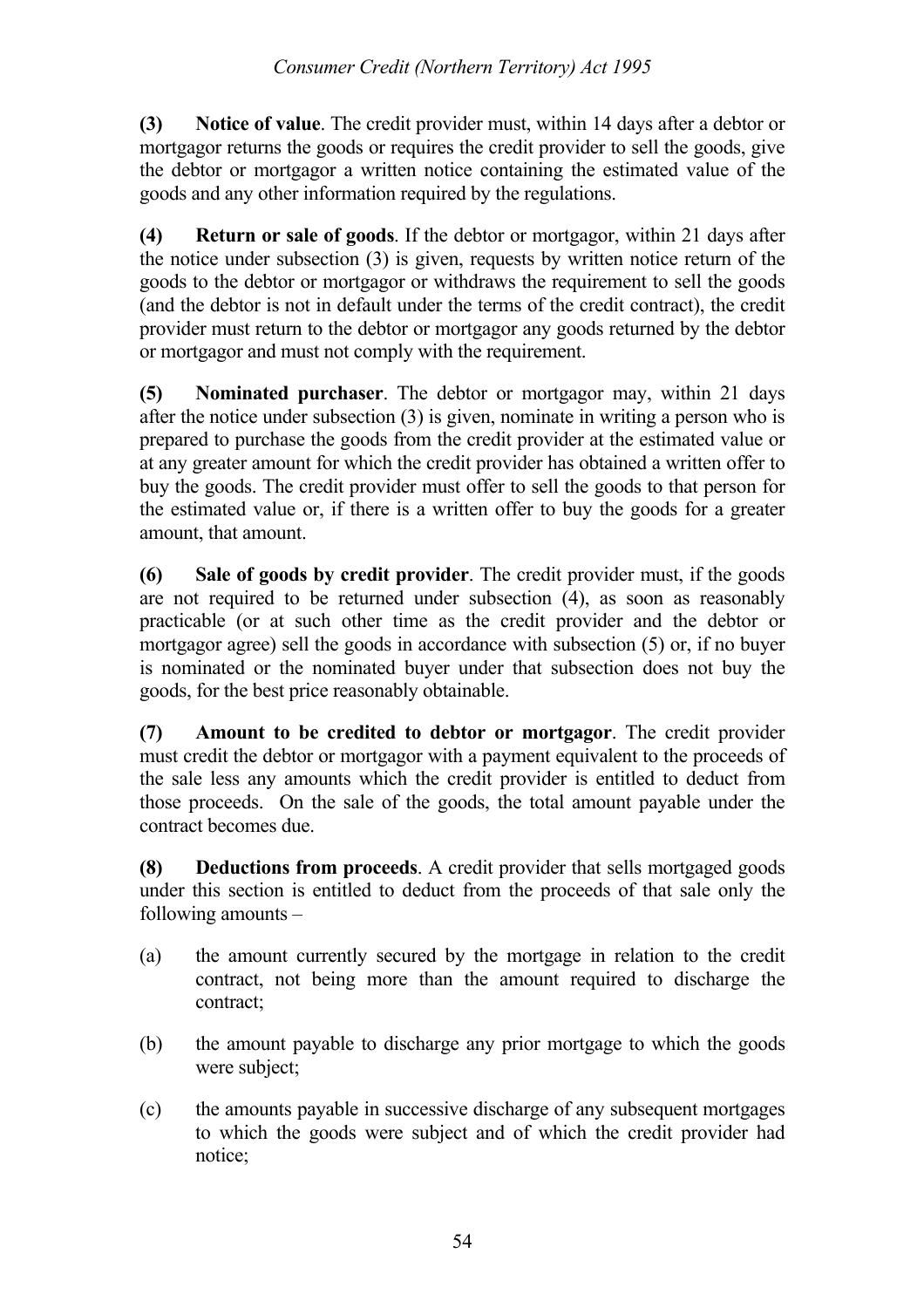(d) the credit provider's reasonable enforcement expenses.

**(9) Notice of amount credited and other matters**. The credit provider must give the debtor or mortgagor a written notice stating the gross amount realised on the sale, the net proceeds of the sale, the amount credited to the debtor or mortgagor and the net amount due under the credit contract.

**(10) Offence – credit provider**. A credit provider that contravenes a requirement of this section is guilty of an offence.

Maximum penalty (subsection  $(10)$ ) – 50 penalty units.

#### **Compensation to debtor or mortgagor**

**79.(1)** The Court, on application by the debtor or mortgagor, may order a credit provider to credit the debtor or mortgagor with a payment, fixed by the Court, exceeding the net proceeds of sale if it is not satisfied that the credit provider sold the goods as soon as reasonably practicable (or at such other time as the credit provider and debtor or mortgagor agreed) for the best price reasonably obtainable.

**(2)** On application by the debtor or mortgagor, the mortgagee under any prior mortgage to which the goods are subject or the mortgagee under any subsequent mortgage of which the credit provider has notice, the Court, if not satisfied that the credit provider complied with section 78, may make an order requiring the credit provider to compensate the debtor or mortgagor or the relevant mortgagee for any loss suffered as a result.

**(3)** The onus of proving that section 78 was complied with is on the credit provider.

# *Division 2 – Enforcement of credit contracts, mortgages and guarantees*

### **Requirements to be met before credit provider can enforce credit contract or mortgage against defaulting debtor or mortgagor**

**80.(1) Enforcement of credit contract**. A credit provider must not begin enforcement proceedings against a debtor in relation to a credit contract unless the debtor is in default under the credit contract and –

- (a) the credit provider has given the debtor, and any guarantor, a default notice, complying with this section, allowing the debtor a period of at least 30 days from the date of the notice to remedy the default; and
- (b) the default has not been remedied within that period.

Maximum penalty  $-50$  penalty units.

**(2) Enforcement of mortgage**. A credit provider must not begin enforcement proceedings against a mortgagor to recover payment of money due or take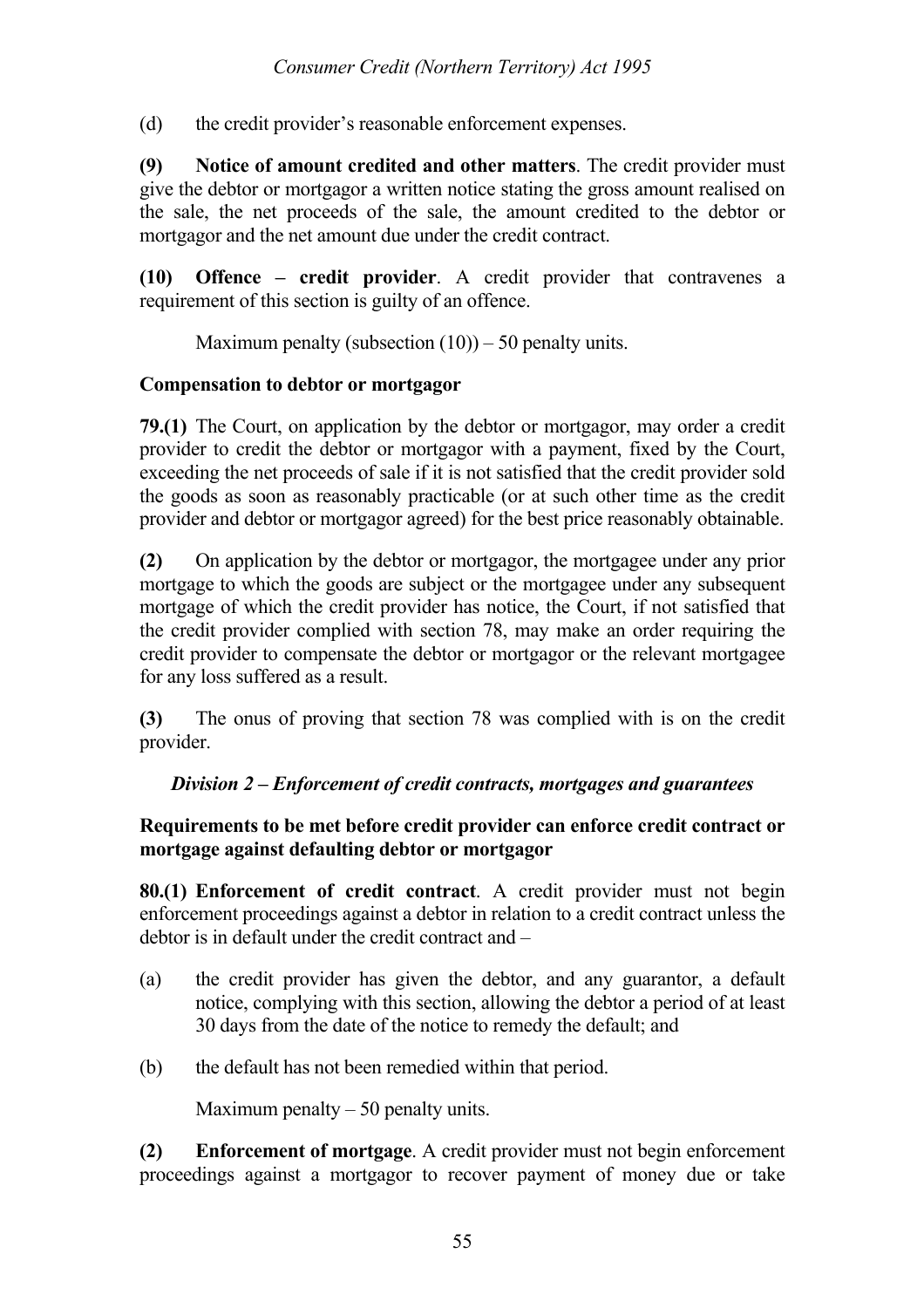possession of, sell, appoint a receiver for or foreclose in relation to property subject to a mortgage, unless the mortgagor is in default under the mortgage and –

- (a) the credit provider has given the mortgagor a default notice, complying with this section, allowing the mortgagor a period of at least 30 days from the date of the notice to remedy the default; and
- (b) the default has not been remedied within that period.

Maximum penalty  $-50$  penalty units.

**(3) Default notice requirements**. A default notice must specify the default and the action necessary to remedy it and that a subsequent default of the same kind that occurs during the period of 30 days may be the subject of enforcement proceedings without further notice if it is not remedied within the period.

**(4) When default notice not required**. A credit provider is not required to give a default notice or to wait until the period specified in the default notice has elapsed, before beginning enforcement proceedings, if –

- (a) the credit provider believes on reasonable grounds that it was induced by fraud on the part of the debtor or mortgagor to enter into the credit contract or mortgage; or
- (b) the credit provider has made reasonable attempts to locate the debtor or mortgagor but without success; or
- (c) the Court authorises the credit provider to do so; or
- (d) the credit provider believes on reasonable grounds that the debtor or mortgagor has removed or disposed of mortgaged goods under a mortgage related to the credit contract or under the mortgage concerned, or intends to remove or dispose of mortgaged goods, without the credit provider's permission or that urgent action is necessary to protect the mortgaged property.

**(5) Non-remedial default**. If the credit provider believes on reasonable grounds that a default is not capable of being remedied –

- (a) the default notice need only specify the default; and
- (b) the credit provider may begin the enforcement proceedings after the period of 30 days from the date of the notice.

**(6) Other law about mortgages not affected**. This section is in addition to any provision of any other law relating to the enforcement of real property mortgages and does not prevent the issue of notices to defaulting mortgagors under other legislation. Nothing in this section prevents the issue of any such notice when a default notice is given under this section.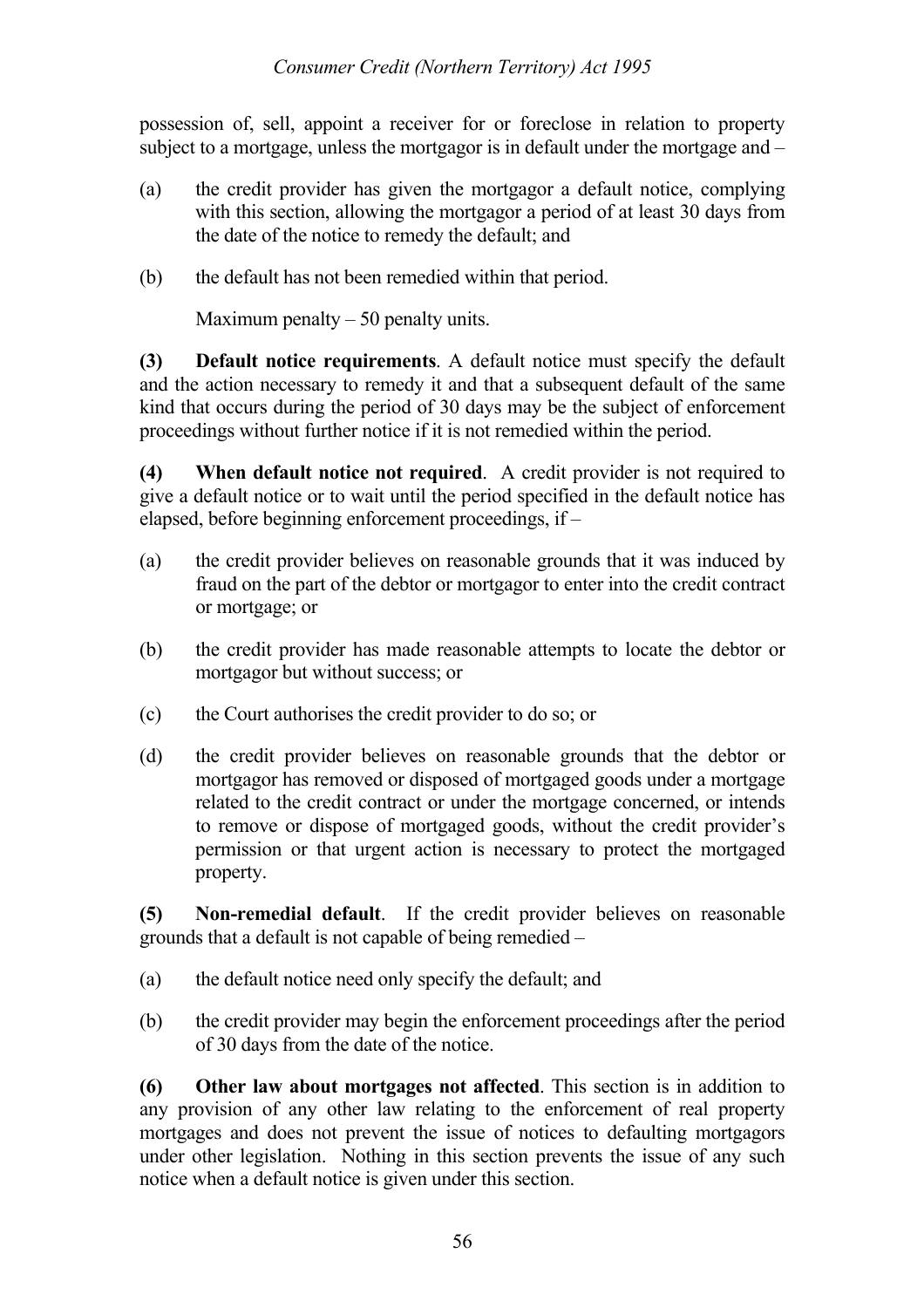**Note:** By virtue of section 161(2), a notice may contain information required to be given under other legislation or be included in a notice given under other legislation.

# **Defaults may be remedied**

**81.(1)** If a default notice states that the credit provider intends to take action because the debtor or mortgagor is in default under the credit contract or mortgage, the debtor, mortgagor or guarantor may remedy the default within the period specified in the notice, and the contract or mortgage is then reinstated and any acceleration clause cannot operate.

**(2)** A debtor, mortgagor or guarantor does not remedy the default if, at the end of the period, the debtor or mortgagor is in default under the credit contract or mortgage because of the breach specified in the notice or because of a subsequent breach of the same type.

## **Requirements to be met before credit provider can enforce guarantee against guarantor**

**82**. A credit provider must not, under a guarantee, enforce a judgment against a guarantor unless –

- (a) the credit provider has obtained a judgment against the debtor for payment of the guaranteed liability and the judgment remains unsatisfied for 30 days after the credit provider has made a written demand for payment of the judgment debt; or
- (b) the Court has relieved the credit provider from the obligation to obtain a judgment against the debtor on the ground that recovery from the debtor is unlikely; or
- (c) the credit provider has made reasonable attempts to locate the debtor but without success; or
- (d) the debtor is insolvent.

Maximum penalty  $-50$  penalty units.

# **Requirements to be met before credit provider can repossess mortgaged goods**

**83.(1)** A credit provider must not, without the consent of the Court, take possession of mortgaged goods if the amount currently owing under the credit contract related to the relevant mortgage is less than 25% of the amount of credit provided under the contract or \$10 000, whichever is the lesser.

Maximum penalty  $-100$  penalty units.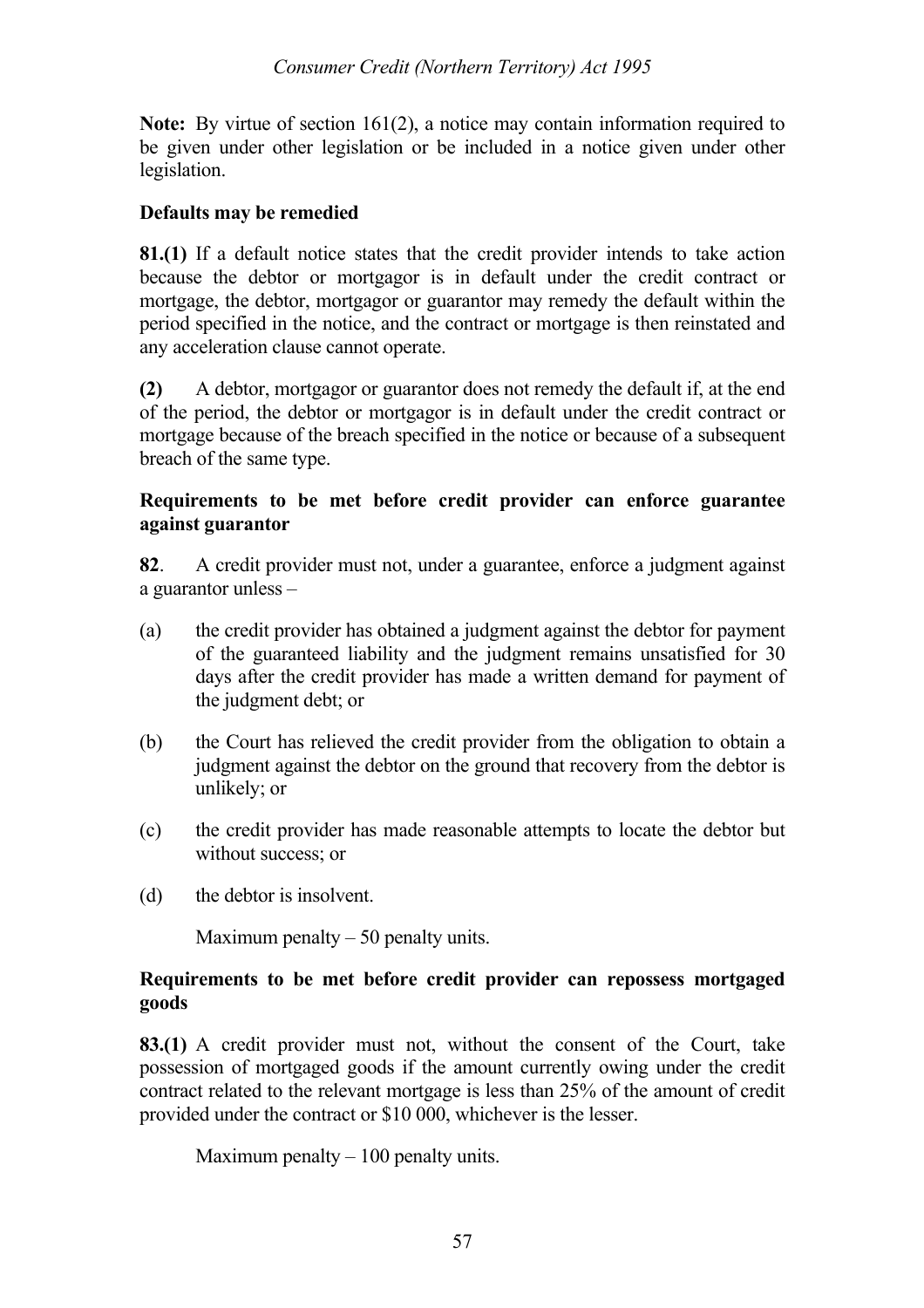- **(2)** However, the restriction does not apply –
- (a) to a continuing credit contract; or
- (b) if the credit provider believes on reasonable grounds that the debtor has removed or disposed of the mortgaged goods, or intends to remove or dispose of them, without the credit provider's permission or that urgent action is necessary to protect the goods.

**(3)** In any proceedings in which it is established that a credit provider has taken possession of mortgaged goods contrary to subsection (1), the burden of establishing that the possession of the goods was lawfully taken by virtue of subsection (2) lies on the credit provider.

**(4)** Nothing in this section prevents a credit provider from accepting the return of goods under section 78.

### **Acceleration clauses**

**84.(1)** For the purposes of this Part, an **"acceleration clause"** is a term of a credit contract or mortgage providing that –

- (a) on the occurrence or non-occurrence of a particular event, the credit provider becomes entitled to immediate payment of all, or a part, of an amount under the contract that would not otherwise have been immediately payable; or
- (b) whether or not on the occurrence or non-occurrence of a particular event, the credit provider has a discretion to require repayment of the amount of credit otherwise than by repayments fixed, or determined on a basis stated, in the contract;

but does not include any such term in a credit contract or mortgage that is an on demand facility.

- **(2)** An **"on demand facility"** is a credit contract or mortgage under which –
- (a) the total amount outstanding under the contract or mortgage is repayable at any time on demand by the credit provider; and
- (b) there is no agreement, arrangement or understanding between the credit provider and the debtor or mortgagor that repayment will only be demanded on the occurrence or non-occurrence of a particular event.

### **Requirements to be met before credit provider can enforce an acceleration clause**

**85.(1)** An acceleration clause is to operate only if the debtor or mortgagor is in default under the credit contract or mortgage and –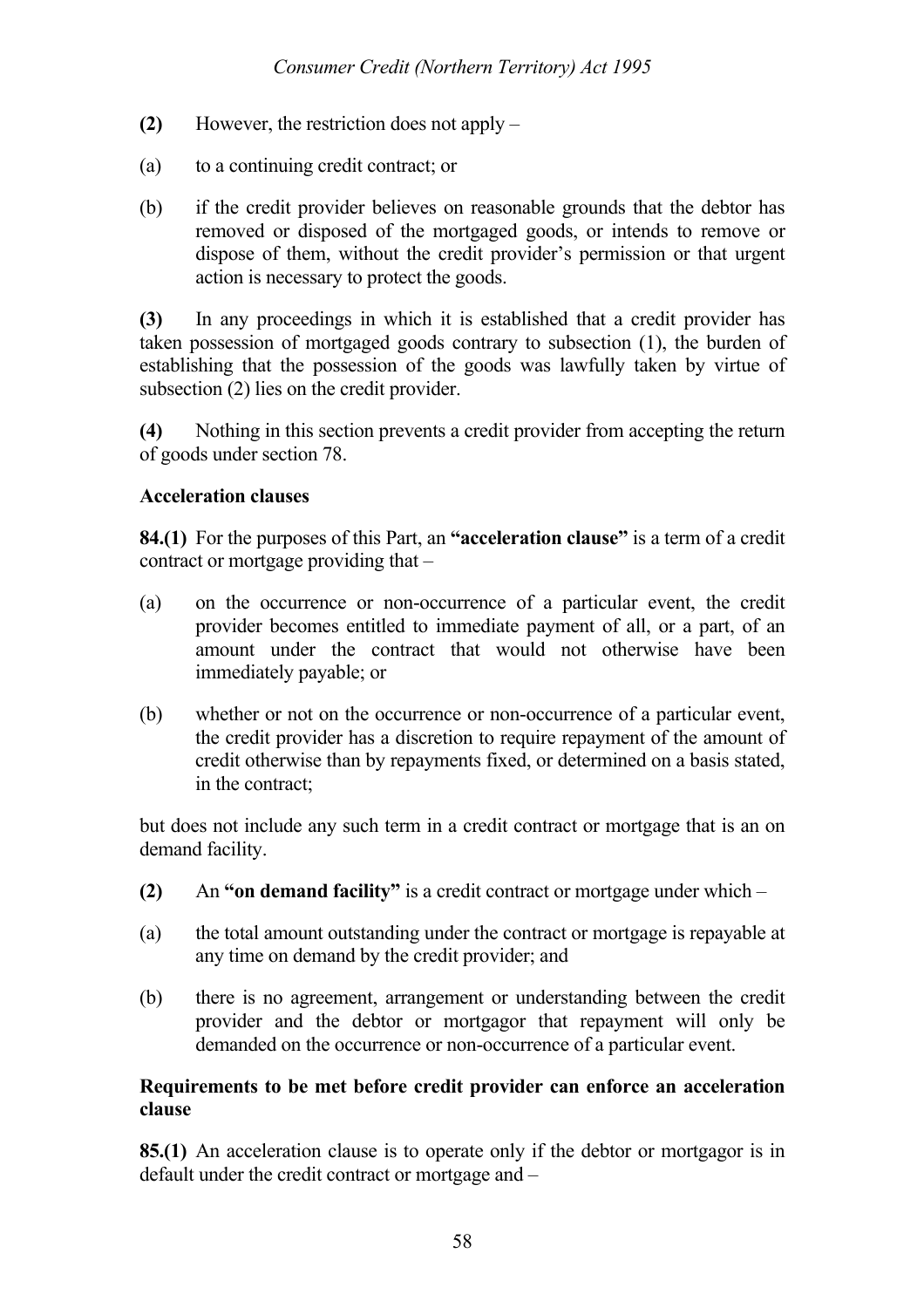- (a) the credit provider has given to the debtor and any guarantor, or to the mortgagor, a default notice under section 80; and
- (b) the default notice contains an additional statement of the manner in which the liabilities of the debtor or mortgagor under the contract or mortgage would be affected by the operation of the acceleration clause and also of the amount required to pay out the contract (as accelerated); and
- (c) the default has not been remedied within the period specified in the default notice (unless the credit provider believes on reasonable grounds that the default is not capable of being remedied).

**(2)** However, a credit provider is not required to give a default notice under section 80 or to wait until the period specified in the default notice has elapsed before bringing an acceleration clause into operation, if –

- (a) the credit provider believes on reasonable grounds that it was induced by fraud on the part of the debtor or mortgagor to enter into the contract or mortgage; or
- (b) the credit provider has made reasonable attempts to locate the debtor or mortgagor but without success; or
- (c) the Court authorises the credit provider not to do so; or
- (d) the credit provider believes on reasonable grounds that the debtor or mortgagor has removed or disposed of mortgaged goods under a mortgage related to the credit contract or the mortgage concerned, or intends to remove or dispose of mortgaged goods, without the credit provider's permission or that urgent action is necessary to protect the goods.

**(3)** This section is in addition to any provision of any other law relating to the enforcement of real property mortgages and does not prevent the issue of notices to defaulting mortgagors under other legislation.

# *Division 3 – Postponement of enforcement proceedings*

# **Postponement of exercise of rights**

**86.(1)** A debtor, mortgagor or guarantor who has been given a default notice under Division 2 or a demand for payment under section 82 may, at any time before the end of the period specified in the notice or demand, negotiate with the credit provider a postponement of the enforcement proceedings or any action taken under such proceedings or of the operation of any applicable acceleration clause.

**(2)** This Division does not apply to a credit contract under which the maximum amount of credit that is or may be provided is more than \$125 000 (or such other amount as may be prescribed by the regulations).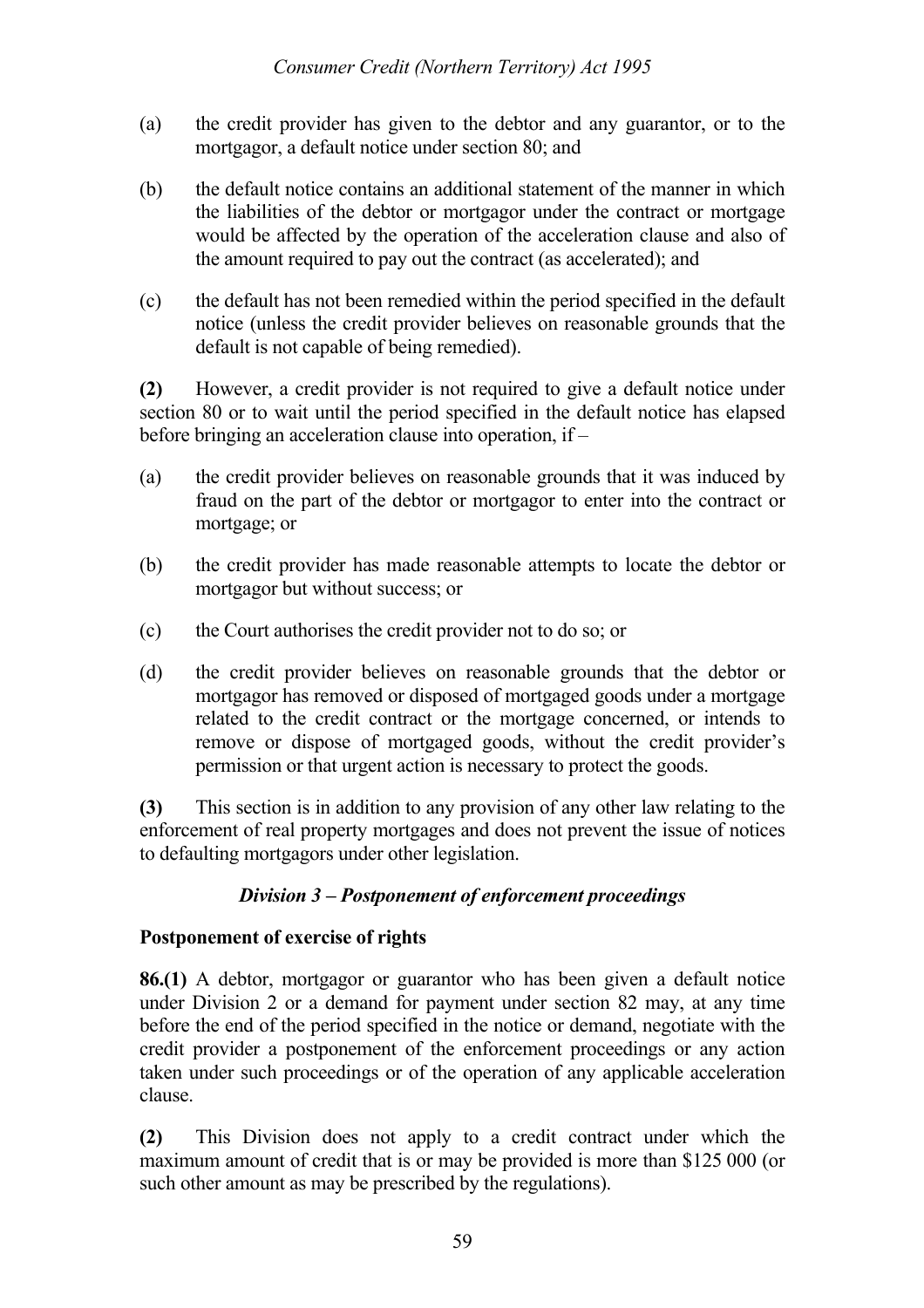### **Effect of negotiated postponement**

**87.(1)** The default notice or demand for payment is taken, for the purposes of this Code, not to have been given or made if a postponement is negotiated with the credit provider, written notice of the conditions of postponement is given to the debtor, mortgagor or guarantor and the debtor, mortgagor or guarantor complies with the conditions of postponement.

**(2)** It is a condition of any postponement negotiated with a credit provider after the credit provider has taken possession of property subject to a mortgage that the mortgagor pay the reasonable costs of the credit provider in taking possession of the property.

#### **Postponement by Court**

**88.(1)** If the debtor, mortgagor or guarantor is unable to negotiate a postponement, the debtor, mortgagor or guarantor may apply to the Court for a postponement.

**(2)** The Court may, after allowing the applicant, the credit provider and any debtor, mortgagor or guarantor concerned a reasonable opportunity to be heard, order or refuse to order the postponement to which the application relates and may make such other orders as it thinks fit.

**(3)** The Court may, if it thinks it appropriate in the circumstances, stay any enforcement proceedings under the credit contract or mortgage until the application has been determined.

# **Credit provider may apply for variation of postponement order**

**89.(1)** A credit provider that is subject to an order under this Division may apply to the Court for variation of the order.

**(2)** On such an application, the Court may vary the order to which the application relates as it thinks fit or may refuse to vary the order or may revoke the order

# *Division 4 – Enforcement procedures for goods mortgaged*

#### **Information as to location of mortgaged goods**

**90.(1)** A credit provider may, by written notice to a mortgagor under a goods mortgage, require the mortgagor to inform the credit provider within 7 days where the mortgaged goods are and, if the mortgaged goods are not in the mortgagor's possession, to give the credit provider all information in the mortgagor's possession that might assist the credit provider to trace the goods.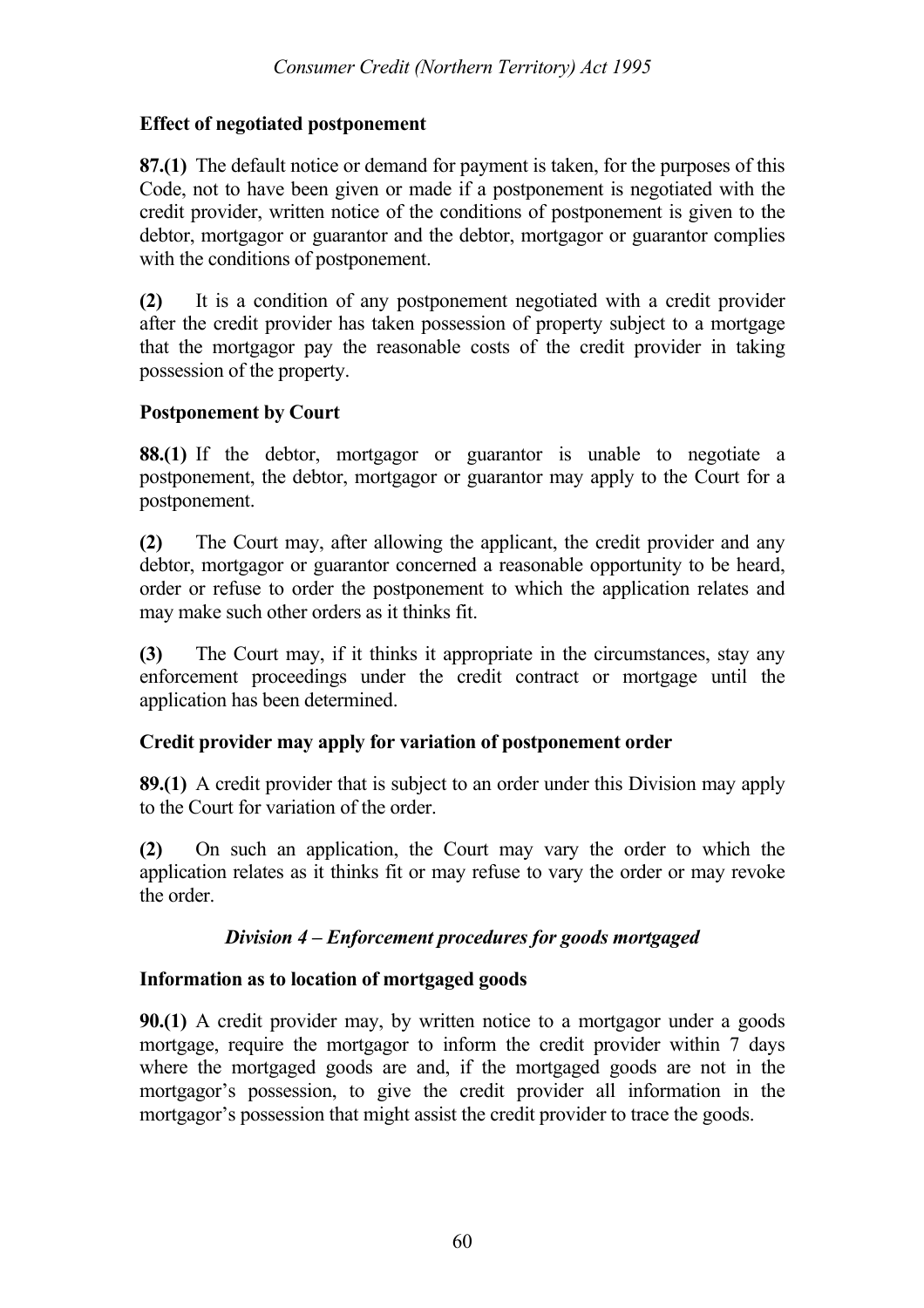**(2)** A mortgagor who contravenes a notice under this section is guilty of an offence.

Maximum penalty  $-50$  penalty units.

### **Entry to residential property to take possession of goods**

**91.(1)** A credit provider, or an agent of a credit provider, must not enter any part of premises used for residential purposes for the purpose of taking possession of mortgaged goods under a goods mortgage unless –

- (a) the Court has authorised the entry; or
- (b) the occupier of the premises has, after being informed in writing of the provisions of this section, consented in writing to the entry.

**(2)** The regulations may provide for procedures for the obtaining and giving of consent for the purposes of this section and may set out the circumstances in which consent is or is not taken to have been given.

**(3)** If premises are entered in contravention of this section by a credit provider or an agent of a credit provider, the credit provider is guilty of an offence.

Maximum penalty (subsection  $(3)$ ) – 50 penalty units.

## **Court may order entry**

**92**. The Court may, on the application of a credit provider that is entitled to take possession of mortgaged goods, authorise the credit provider to enter residential premises for the purpose of taking possession of mortgaged goods.

# **Order for possession**

**93.(1)** The Court may, on the application of a credit provider that is entitled to take possession of mortgaged goods, order a person who has possession of the goods to deliver them to the credit provider at a specified time or place or within a specified period.

**(2)** The Court may, on the application of a credit provider or other person required to deliver goods to a credit provider, by order vary the place at which or time or period within which goods must be delivered to the credit provider.

**(3)** A person who contravenes an order under this section is guilty of an offence.

Maximum penalty (subsection  $(3)$ ) – 30 penalty units.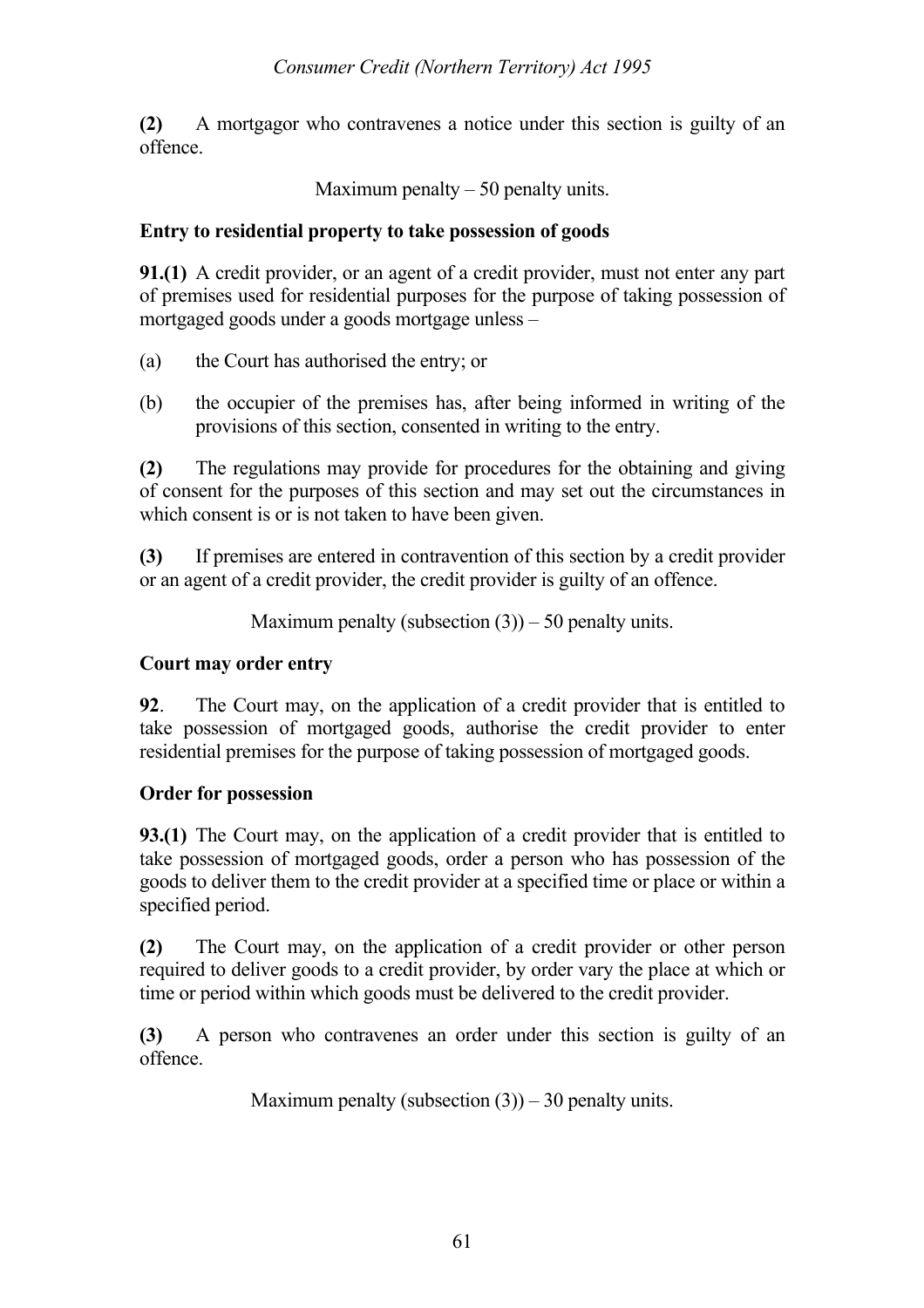# **Procedures to be followed by credit provider after taking possession of goods**

**94.(1) Notice to be given**. A credit provider that has taken possession of goods under a mortgage must, within 14 days after doing so, give the mortgagor a written notice containing the following matters –

- (a) the estimated value of the goods;
- (b) the enforcement expenses incurred up to the date on which the goods were taken into the credit provider's possession and, if enforcement expenses are accruing while the goods remain in the credit provider's possession, the rate of accrual;
- (c) a statement of the mortgagor's rights and obligations in the form set out in the regulations.

**(2) Goods not to be sold immediately**. A credit provider must not dispose of goods taken under the mortgage within 21 days after the date of the notice, unless the Court authorises the credit provider to do so.

**(3) Effect of proceedings**. If at the end of that 21-day period a stay of enforcement proceedings is in force under this Code or an application under section 70 has not been determined, the credit provider must not dispose of the goods until those proceedings have been determined and any period allowed for appeal has elapsed.

# **(4) Payment during notice period**. The credit provider must return the goods  $if -$

(a) the amount in arrears (less any accelerated amount) and the credit provider's reasonable enforcement expenses are paid within that 21 day period and the debtor has not committed a further default of the same kind under the credit contract; or

(b) the credit contract is paid out.

**(5) Offence**. A credit provider that contravenes this section is guilty of an offence.

Maximum penalty (subsection  $(5)$ ) – 50 penalty units.

# **Mortgagor may nominate purchaser of goods taken by credit provider**

**95.(1)** The mortgagor may, within 21 days after the date of the notice given under section 94, nominate in writing a person who is prepared to purchase the goods from the credit provider at the estimated value or at any greater amount for which the credit provider has obtained a written offer to buy the goods.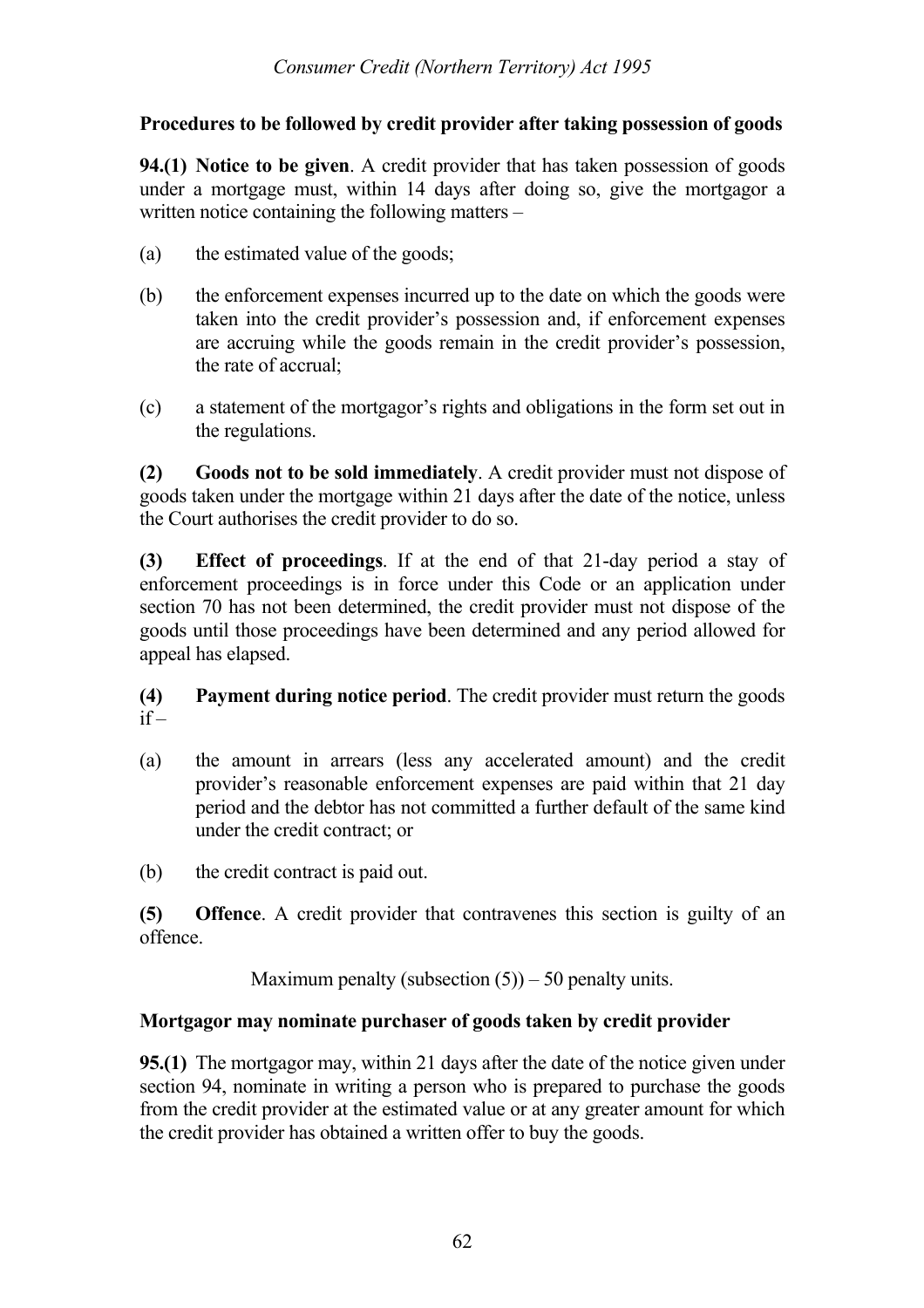**(2)** The credit provider must offer to sell the goods to that person for the estimated value or, if there is a written offer to buy the goods for a greater amount, that amount.

Maximum penalty  $-50$  penalty units.

# **Sale of goods by credit provider**

**96.(1)** The credit provider must, if payment is not made within 21 days after the date of the notice given under section 94 and that section does not prevent the sale, as soon as reasonably practicable (or at such time as the credit provider and mortgagor agree) sell the goods in accordance with section 95 or, if there is no nominated buyer or the nominated buyer under that section does not buy the goods, for the best price reasonably obtainable.

**(2)** The credit provider must credit the mortgagor with a payment equivalent to the proceeds of the sale less any amounts which the credit provider is entitled to deduct from those proceeds. On the sale of the goods, the total amount payable under the contract becomes due.

**(3)** A credit provider that sells mortgaged goods must give the mortgagor a written notice stating the gross amount realised on the sale, the net proceeds of the sale, the net amount due under the credit contract, any further recovery action proposed to be taken by the credit provider against the debtor and any other information required by the regulations.

**(4)** A credit provider that contravenes a requirement of this section is guilty of an offence.

Maximum penalty (subsection  $(4)$ ) – 50 penalty units.

# **Matters for which account can be debited after mortgagee sale of goods**

**97**. A credit provider that sells mortgaged goods under section 96 is entitled to deduct from the proceeds of that sale only the following amounts –

- (a) the amount currently secured by the mortgage in relation to the credit contract, not being more than the amount required to discharge the contract;
- (b) the amount payable to discharge any prior mortgage to which the goods were subject;
- (c) the amounts payable in successive discharge of any subsequent mortgages to which the goods were subject and of which the credit provider had notice;
- (d) the credit provider's reasonable enforcement expenses.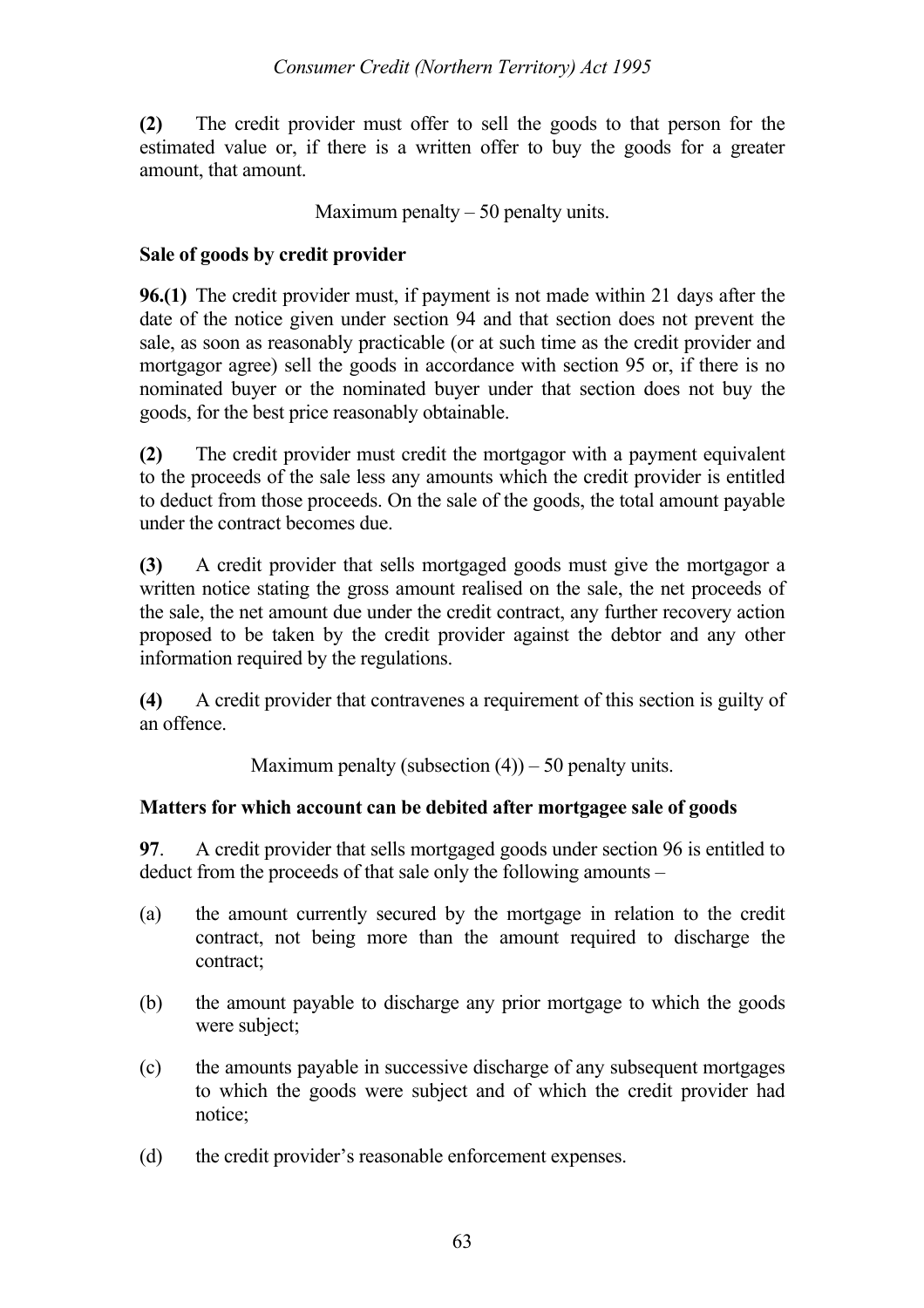#### **Compensation to mortgagor**

**98.(1)** The Court, on application by a mortgagor, may order a credit provider to credit the mortgagor with a payment, fixed by the Court, exceeding the net proceeds of sale if it is not satisfied that the credit provider sold the goods as soon as reasonably practicable for the best price reasonably obtainable.

**(2)** On application by a mortgagor, the mortgagee under any prior mortgage to which the goods are subject or the mortgagee under any subsequent mortgage of which the credit provider has notice, the Court, if not satisfied that the credit provider exercised its power of sale in accordance with this Division, may make an order requiring the credit provider to compensate the mortgagor or the relevant mortgagee for any loss suffered as a result.

**(3)** The onus of proving that a power of sale was exercised in accordance with this Division is on the credit provider that exercised it.

### *Division 5 – Enforcement expenses*

#### **Recovery of enforcement expenses**

**99.(1)** A credit provider must not recover or seek to recover enforcement expenses from a debtor, mortgagor or guarantor in excess of those reasonably incurred by the credit provider.

**(2) Civil effect**. Any provision of the credit contract, mortgage or guarantee that appears to confer a greater right is void. If enforcement expenses are in fact recovered in excess of this limitation, they may be recovered back.

#### **PART 6 – CIVIL PENALTIES FOR DEFAULTS OF CREDIT PROVIDERS**

#### *Division 1 – Civil penalties for breach of key disclosure and other requirements*

#### **Key requirements**

**100.** For the purposes of this Division, a **"key requirement"** in connection with a credit contract (other than a continuing credit contract) is any one of the requirements of this Code contained in the following provisions –

- (a) section  $15 \text{ (B)}$ ;
- (b) section  $15 \, (C)$ ;
- (c) section  $15$  (D):
- (d) section 15 (E);
- (e) section  $15 \text{ (G)}$ ;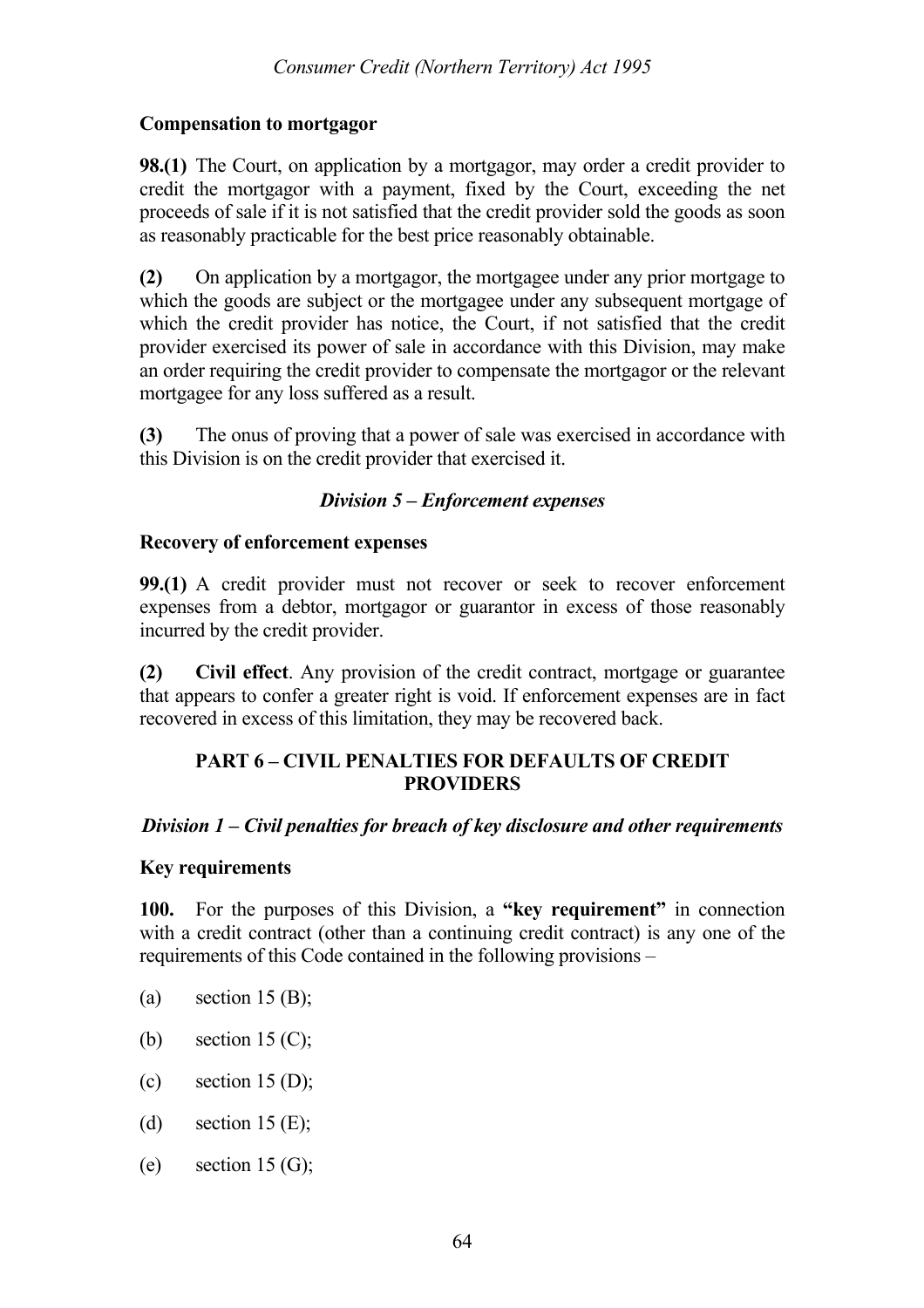- (f) section 15 (H);
- (g) section  $15 \text{ (J)}$ ;
- (h) section 15 (N)(a) and (b);
- (i) section 21 (1) but only at the time the credit contract is entered into.

**(2)** For the purposes of this Division, a **"key requirement"** in connection with a continuing credit contract is any one of the requirements of this Code contained in the following provisions –

- (a) section  $15 \text{ (B)(b)}$ ;
- (b) section 15  $(C)$ ;
- (c) section  $15 \text{ (D)}$ ;
- (d) section  $15 \text{ (G)}$ ;
- (e) section  $15 \text{ (H)}$ ;
- (f) section 21 (1):
- (g) section 32 (E);
- (h) section 33.

**(3)** A key requirement relating to a disclosure or a statement of account extends to the requirements set out in Part 2 as to the manner in which the disclosure or statement is to be made, but does not extend to any requirements set out in the regulations.

# **Application for order relating to key requirements**

**101.(1)** A party to a credit contract or a guarantor or the Government Consumer Agency may apply to the Court for an order under this Division.

**(2)** A debtor or guarantor may not make an application for an order under this Division in respect of a contravention under a contract if the contravention under that contract is or has been subject to an application for an order made by the credit provider or a Government Consumer Agency anywhere in Australia under this Code or a corresponding law of another jurisdiction.

**(3)** Subsection (2) does not prevent an application from being made for an order for the payment of compensation under section 107.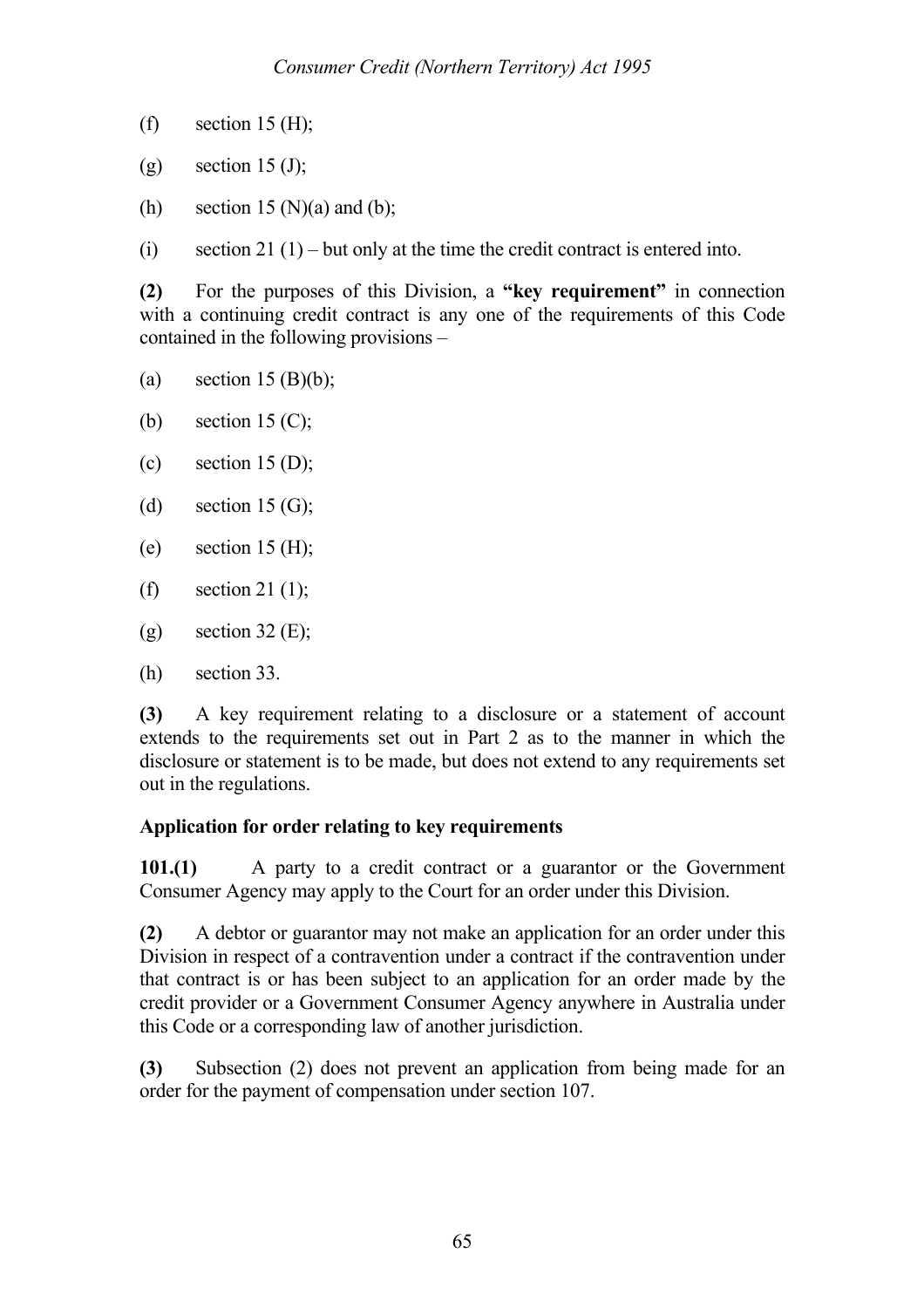# **Civil penalty may be imposed for contravention of key requirement**

**102.(1) Declaration as to key requirement**. The Court must, on an application being made, by order declare whether or not the credit provider has contravened a key requirement in connection with the credit contract or contracts concerned.

**(2) Penalty orders**. The Court may make an order, in accordance with this Division, requiring the credit provider to pay an amount as a civil penalty, if it is of the opinion that the credit provider has contravened a key requirement.

**(3) Prudential standing**. The Court, in considering the imposition of a civil penalty, must have regard primarily to the prudential standing of any credit provider concerned, or of any subsidiary of the credit provider (within the meaning of the Corporations Law), if the credit provider or subsidiary takes deposits or is a borrowing corporation (within the meaning of that Law). However, the Court is to have regard to that prudential standing only if the credit provider requests the Court to do so.

**(4) Other matters to be considered**. The Court, in considering the imposition of a civil penalty, must have regard to the following –

- (a) the conduct of the credit provider and debtor before and after the credit contract was entered into;
- (b) whether the contravention was deliberate or otherwise;
- (c) the loss or other detriment (if any) suffered by the debtor as a result of the contravention;
- (d) when the credit provider first became aware, or ought reasonably to have become aware, of the contravention;
- (e) any systems or procedures of the credit provider to prevent or identify contraventions;
- (f) whether the contravention could have been prevented by the credit provider;
- (g) any action taken by the credit provider to remedy the contravention or compensate the debtor or to prevent further contraventions;
- (h) the time taken to make the application and the nature of the application;
- (i) any other matter the Court considers relevant.

**(5) Related contraventions**. The Court must, for the purposes of determining an application for an order under this Division or the amount of a civil penalty, treat a contravention of a key requirement that occurs merely because of another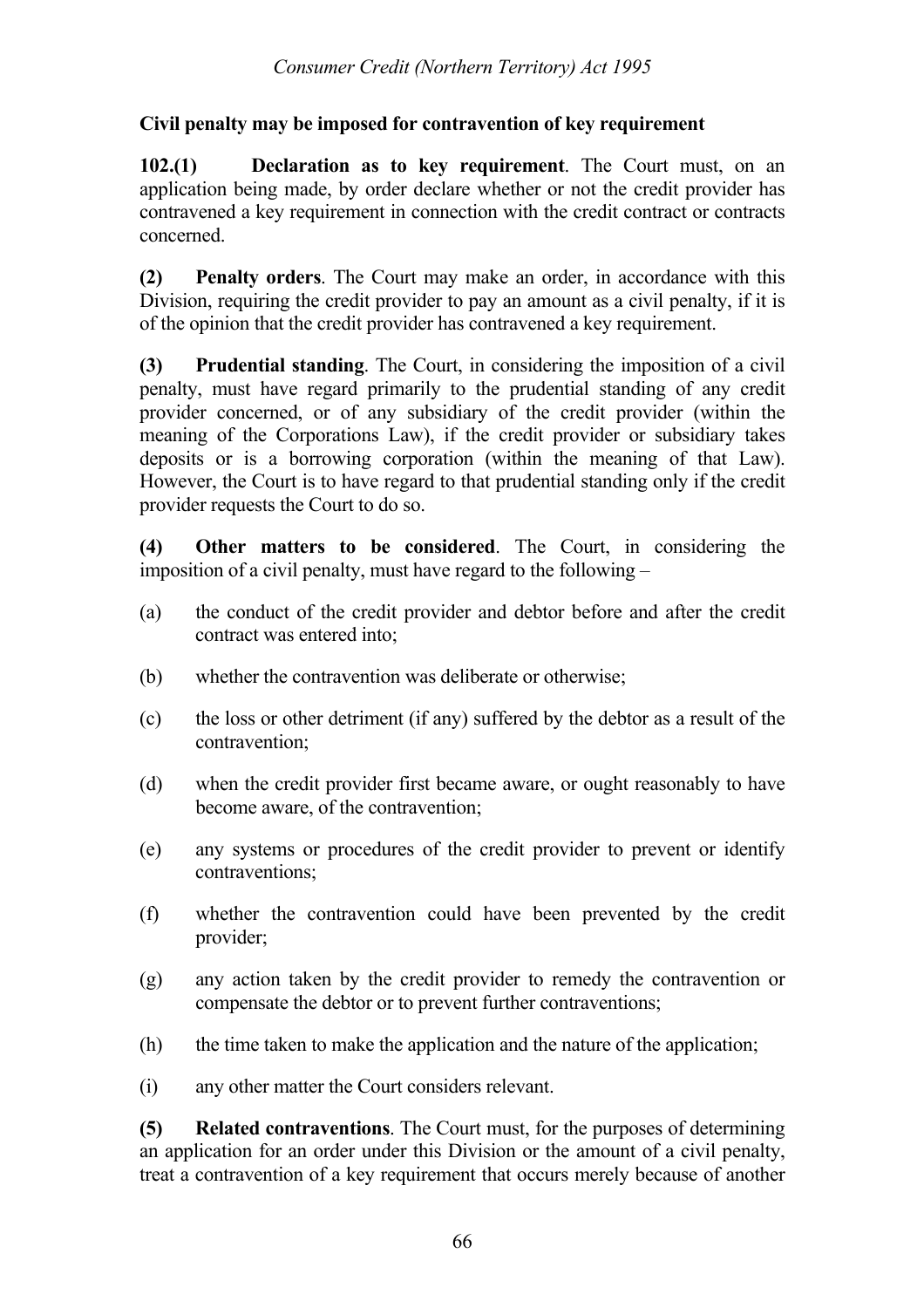contravention of a key requirement as being a contravention of the same kind. If a provision referred to in section 100 contains several requirements, the Court must treat contraventions of more than one of those requirements as a single contravention of the one key requirement for the purposes of determining the amount of a civil penalty.

**(6) Suppression of publication of application**. The Court may, if it thinks it appropriate in the circumstances, order that particulars of or any matters relating to an application for an order under this Division not be published.

# **Penalty if application made by debtor or guarantor**

**103.(1)** On application being made by a debtor or a guarantor for an order, the maximum civil penalty that may be imposed by the Court for a contravention of a key requirement is an amount not exceeding the amount of –

- (a) except as provided by paragraphs (b) and (c) all interest charges payable under the contract from the date it was made; or
- (b) in the case of a contravention of a key requirement relating to a statement of account of a continuing credit contract – all interest charges payable under the contract for the period to which the statement of account relates; or
- (c) in the case of a contravention of a key requirement relating to prohibited monetary obligations – all interest charges accruing under the contract from the date the contravention occurred.

**(2)** The Court may, however, impose a greater civil penalty if the debtor or guarantor satisfies the Court that the debtor has suffered a loss. The amount of the civil penalty is to be not less than the amount of the loss.

**(3)** For the purposes of subsection (1)(a), the amount of future interest charges payable under a credit contract is to be calculated on the assumptions in sections 158 and 160.

# **Payment of penalty to debtor or guarantor**

**104.(1)** An amount of civil penalty ordered by the Court to be paid on an application for an order made by a debtor or a guarantor may be set off by the debtor or guarantor against any amount that is due or becomes due to the credit provider under the credit contract. If there is no such amount, the amount of the civil penalty is a debt due by the credit provider to the debtor or guarantor.

**(2)** An order made on application by a debtor or a guarantor may include such directions as the Court considers appropriate relating to the payment of the amount owed by the debtor or the credit provider as a result of the order.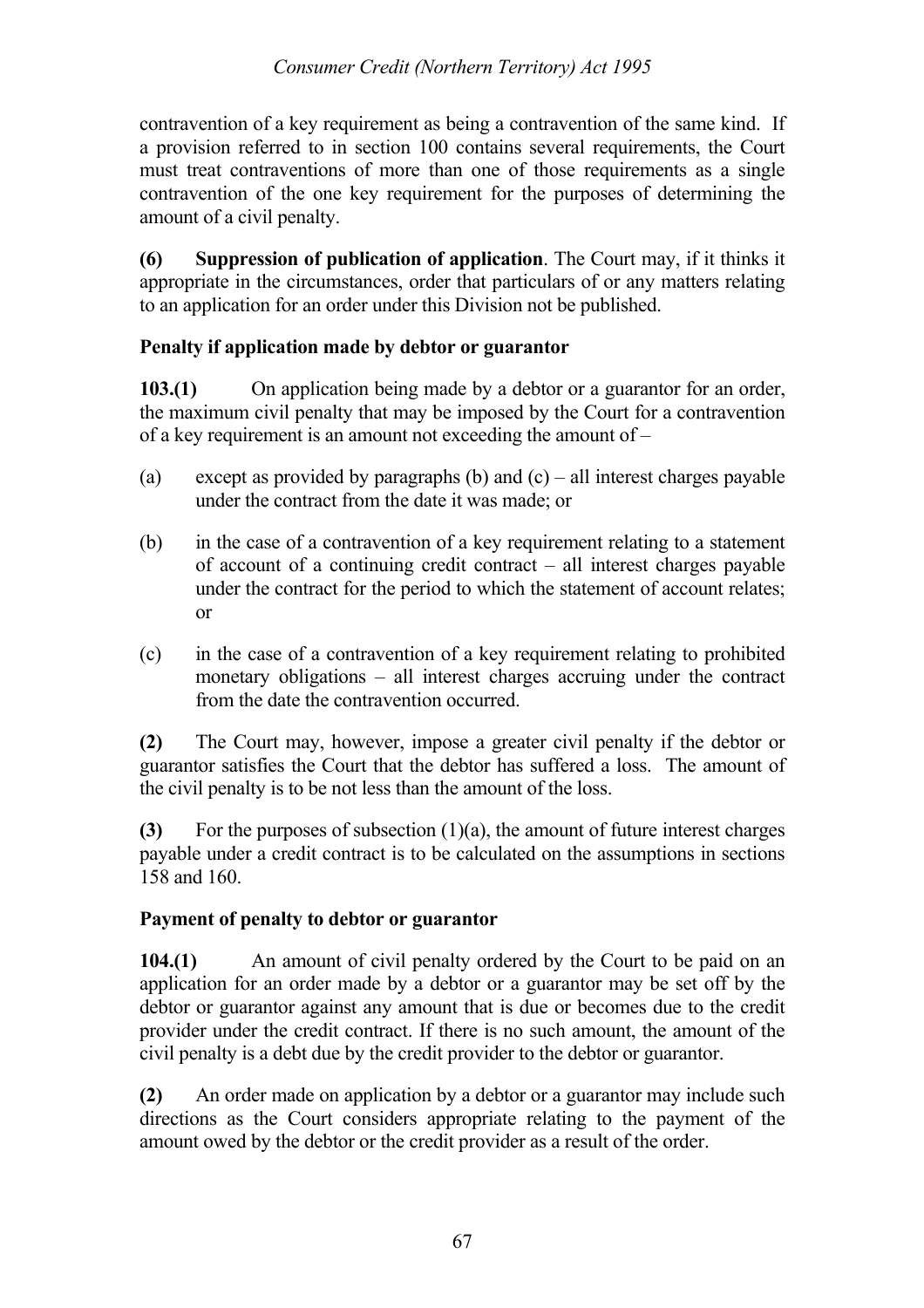## **Penalty if application made by a credit provider or Government Consumer Agency**

**105.(1)** On application being made by a credit provider or the Government Consumer Agency for an order, the maximum civil penalty that may be imposed by the Court for a contravention of a key requirement relating to a contract affected by the application is an amount calculated so that the total civil penalty for all contraventions of the requirement in Australia (as disclosed by the credit provider) does not exceed \$500 000.

**(2)** For the purpose of determining the penalty, the Court is, in making an order, to determine the appropriate amount of penalty for disclosed contraventions of the key requirement in all jurisdictions and to determine the amount payable in each jurisdiction proportionately according to the number of contracts in that jurisdiction affected by the disclosed contraventions.

**(3)** An order relating to the amount payable in another jurisdiction has no effect in this jurisdiction and has such effect in that other jurisdiction as the law of that other jurisdiction provides.

# **Payment of penalty to fund**

**106**. An amount of civil penalty ordered by the Court to be paid on an application for an order made by a credit provider or the Government Consumer Agency must be paid by the credit provider into a fund established and operated under another law of this jurisdiction for the purposes of this section or, if no such fund is established, to the Government Consumer Agency.

# **Compensation for debtor or guarantor**

**107.(1)** The Court may, on application by a debtor or a guarantor, order that the credit provider pay to the debtor or guarantor an amount by way of compensation for loss arising from the contravention of a key requirement.

**(2)** The Court may only order an amount to be paid by way of compensation if the debtor or guarantor satisfies the Court that the debtor or guarantor has suffered a loss arising from the contravention. The amount of compensation is not to exceed the amount of the loss.

**(3)** The Court may not make an order under this section if the debtor or guarantor has previously obtained or been refused a civil penalty referred to in section 104 relating to the same contravention.

**(4)** An amount payable under this section does not affect the amount of penalty for the purposes of section 105.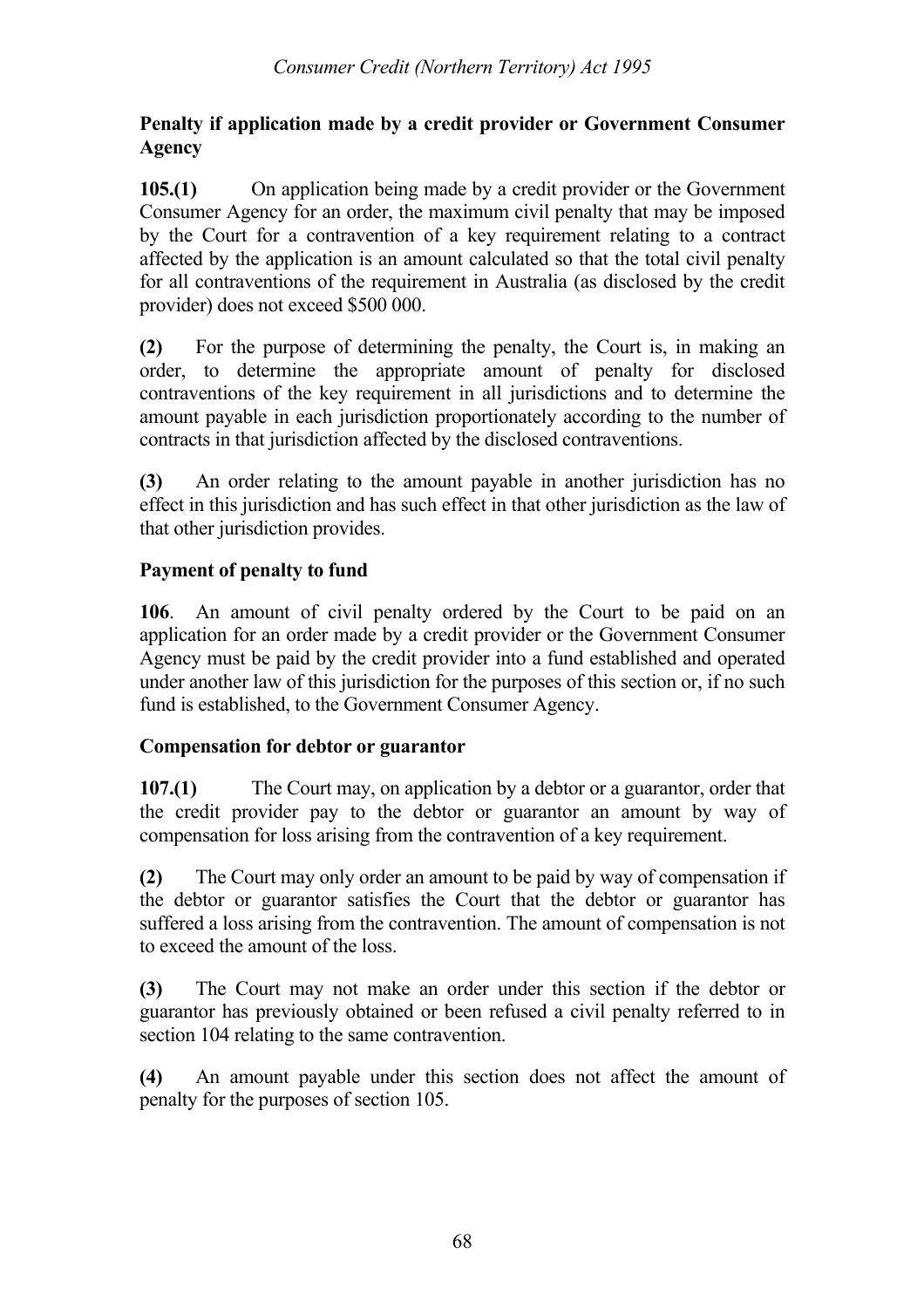## **Recognition of civil penalty determined in other jurisdictions**

**108.(1)** A credit provider or the Government Consumer Agency may register with the Court of this jurisdiction an order made by a Court in another jurisdiction under a provision of a law of that other jurisdiction corresponding to sections 102 and 105.

**(2)** On registration of the order, the order is taken to be an order under sections 102 and 105 for the purposes of this Code in relation to the contraventions occurring in this jurisdiction.

### **Other jurisdiction more appropriate**

**109.(1)** The Court may, on the application of a credit provider or the Government Consumer Agency or a Government Consumer Agency of another jurisdiction, refuse to hear an application on the ground that it is more appropriate that the application be determined in another specified jurisdiction under the corresponding provisions of the corresponding laws of that jurisdiction.

**(2)** Before determining whether to refuse to hear an application, the Court must consider –

- (a) whether the number of affected credit contracts in the other jurisdiction exceeds the number in this jurisdiction; and
- (b) any other matter the Court considers relevant.

### **General provisions relating to applications by credit providers or Government Consumer Agencies**

**110.(1)** An application for an order by a credit provider or the Government Consumer Agency –

- (a) may apply to any one or more credit contracts; and
- (b) may apply to all or any class of credit contracts entered into by the credit provider during a specified period (for example, all credit contracts entered into during a specified period which are affected by a specified contravention).

**(2)** The Court may require notice of any such application to be published by notice, in a form approved by the Court, in a newspaper circulating throughout this jurisdiction or Australia, as the Court determines.

**(3)** Notice of an application by a credit provider must be given by the credit provider to the Government Consumer Agency.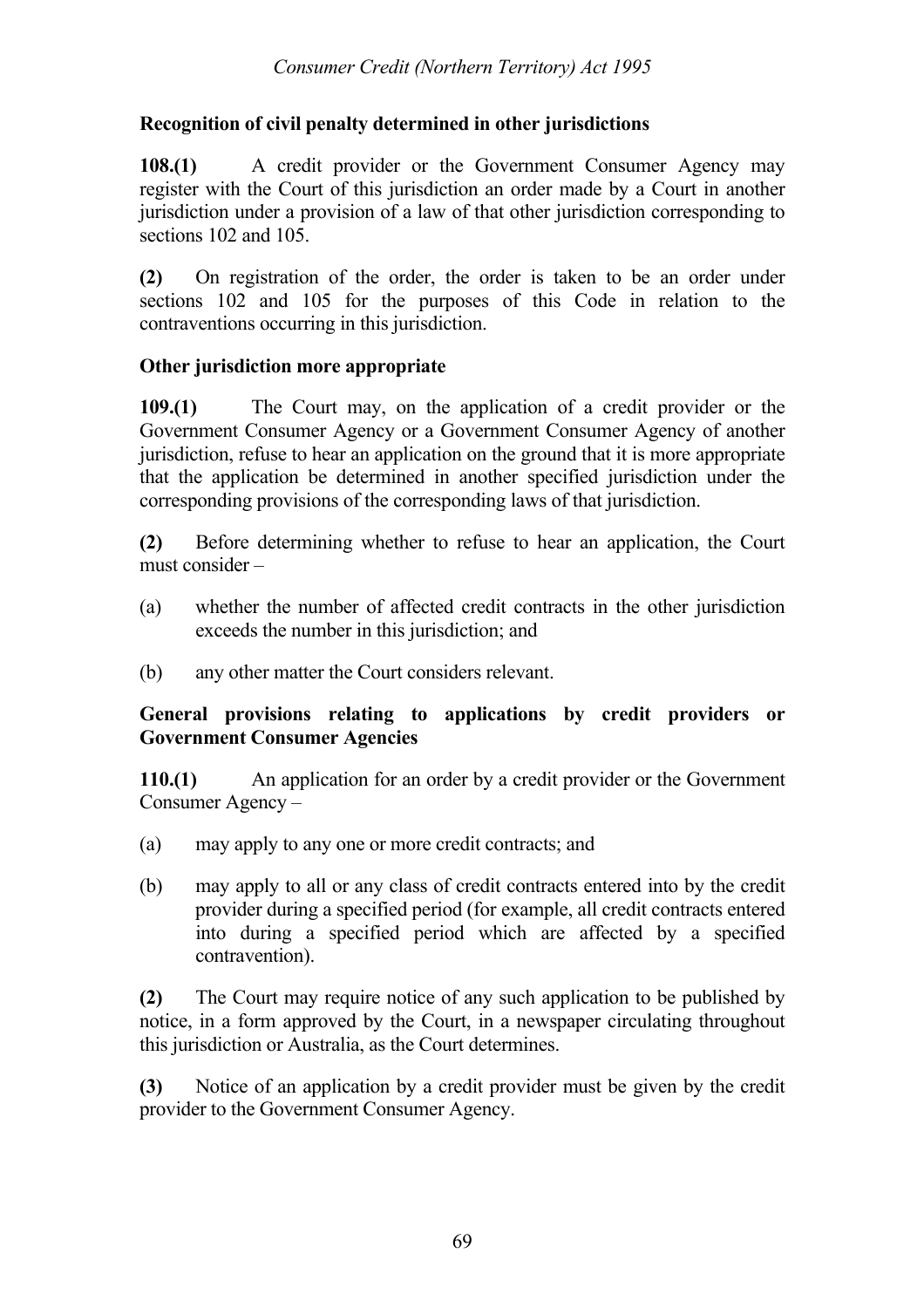# **Government Consumer Agency may represent interests of debtors**

**111**. The Government Consumer Agency may apply to the Court to become a party to an application under this Division and, if joined as a party, has standing to represent the public interest and the interests of debtors.

### **Directions pending Court's decision**

**112.(1)** The Court may, before disposing of an application by a debtor or guarantor for an order under this Division, make such directions as it considers appropriate to protect the interests of the debtor or guarantor concerned.

**(2)** Subject to any such directions of the Court, the application does not prevent –

- (a) any proceedings for the enforcement of the debtor's obligations (or the obligations of a guarantor) from being taken; or
- (b) any rights over property the subject of a mortgage from being exercised.

**(3)** For the purposes of this section, a reference to the disposal of an application includes a reference to its withdrawal by the applicant.

**(4)** A credit provider affected by a direction of the Court may apply to the Court for variation of the direction. The Court may, on such an application being made, vary or revoke the direction or refuse to vary or revoke the direction.

# **Offences**

**113**. Nothing in this Division affects the liability of a person for an offence against this Code or the regulations.

# *Division 2 – Other civil penalties*

#### **Civil effect of other contraventions**

**114.(1)** If a credit provider contravenes a requirement of or made under this Code (other than one for which a civil effect is specifically provided by Division 1 or by any other provision of this Code), the Court may order the credit provider to make restitution or pay compensation to any person affected by the contravention and, in that event, may make any consequential order it considers appropriate in the circumstances.

**(2)** An application for the exercise of the Court's powers under this section may be made by the Government Consumer Agency or by any person affected by the contravention.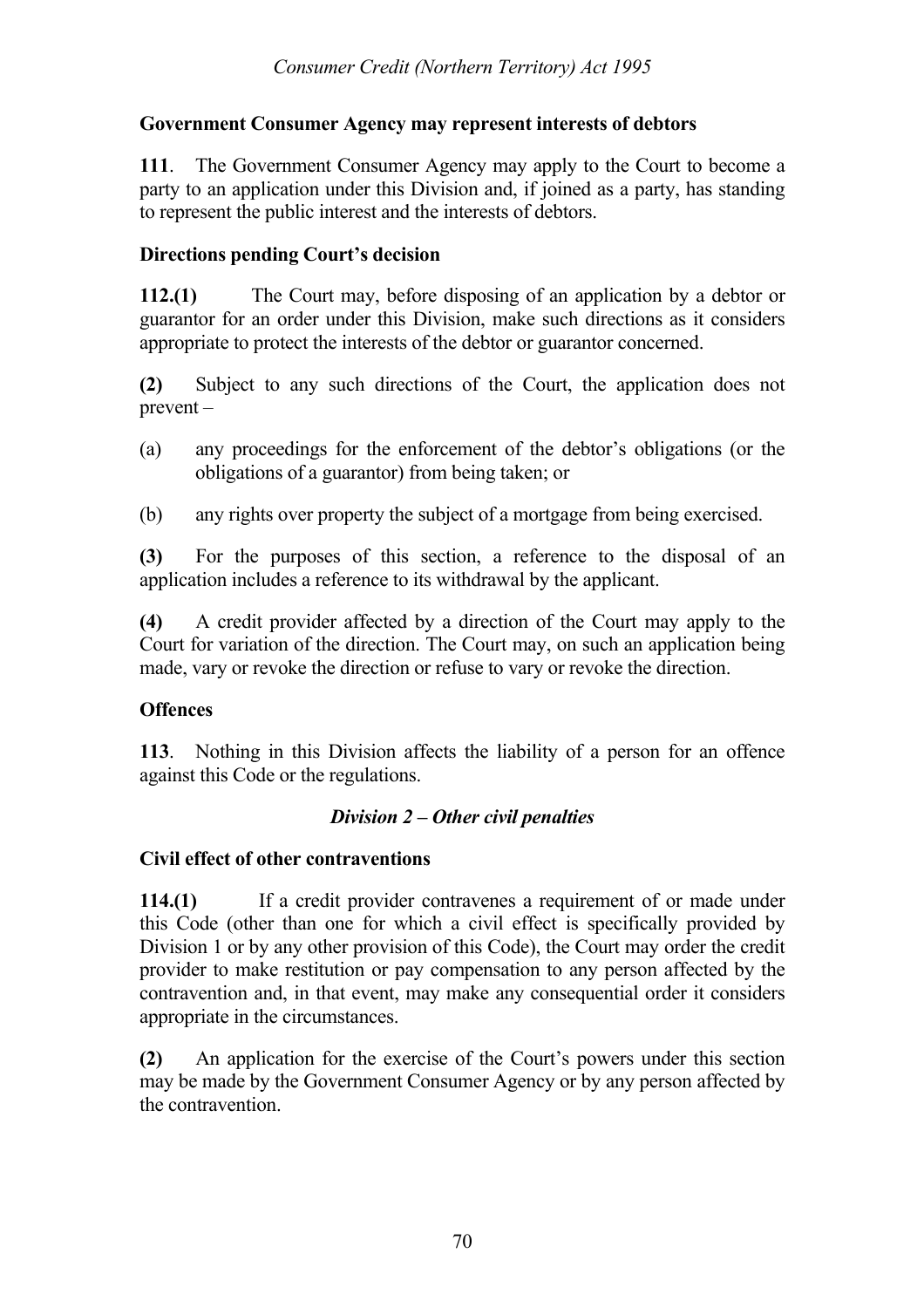# **PART 7 – RELATED SALE CONTRACTS**

#### *Division 1 – Interpretation and application*

#### **Meaning of sale contract**

**115**. For the purposes of this Code, a **"sale contract"** is a contract for any one or more of the following –

- (a) a contract for the sale of goods;
- (b) a contract for the supply of services.

#### **Sale contracts to which this Part applies**

**116**. This Part applies to or in respect of a sale contract or proposed sale contract only if the sale of the goods or supply of services concerned is financed, or is proposed to be financed, wholly or partly by the provision of credit to which this Code applies.

#### **Linked credit providers and tied credit contracts**

**117.(1)** For the purposes of this Code, a **"linked credit provider"** of a supplier means a credit provider –

- (a) with whom the supplier has a contract, arrangement or understanding relating to the supply to the supplier of goods in which the supplier deals, relating to the business carried on by the supplier of supplying goods or services or relating to the provision to persons to whom goods or services are supplied by the supplier of credit in respect of payment for those goods or services; or
- (b) to whom the supplier, by arrangement with the credit provider, regularly refers persons for the purpose of obtaining credit; or
- (c) whose forms of contract or forms of application or offers for credit are, by arrangement with the credit provider, made available to persons by the supplier; or
- (d) with whom the supplier has a contract, arrangement or understanding under which contracts or applications or offers for credit from the credit provider may be signed by persons at the premises of the supplier.

**(2)** For the purposes of this Code, a **"tied continuing credit contract"** is a continuing credit contract under which a credit provider provides credit in respect of the payment by a debtor for goods or services supplied by a supplier in relation to whom the credit provider is a linked credit provider.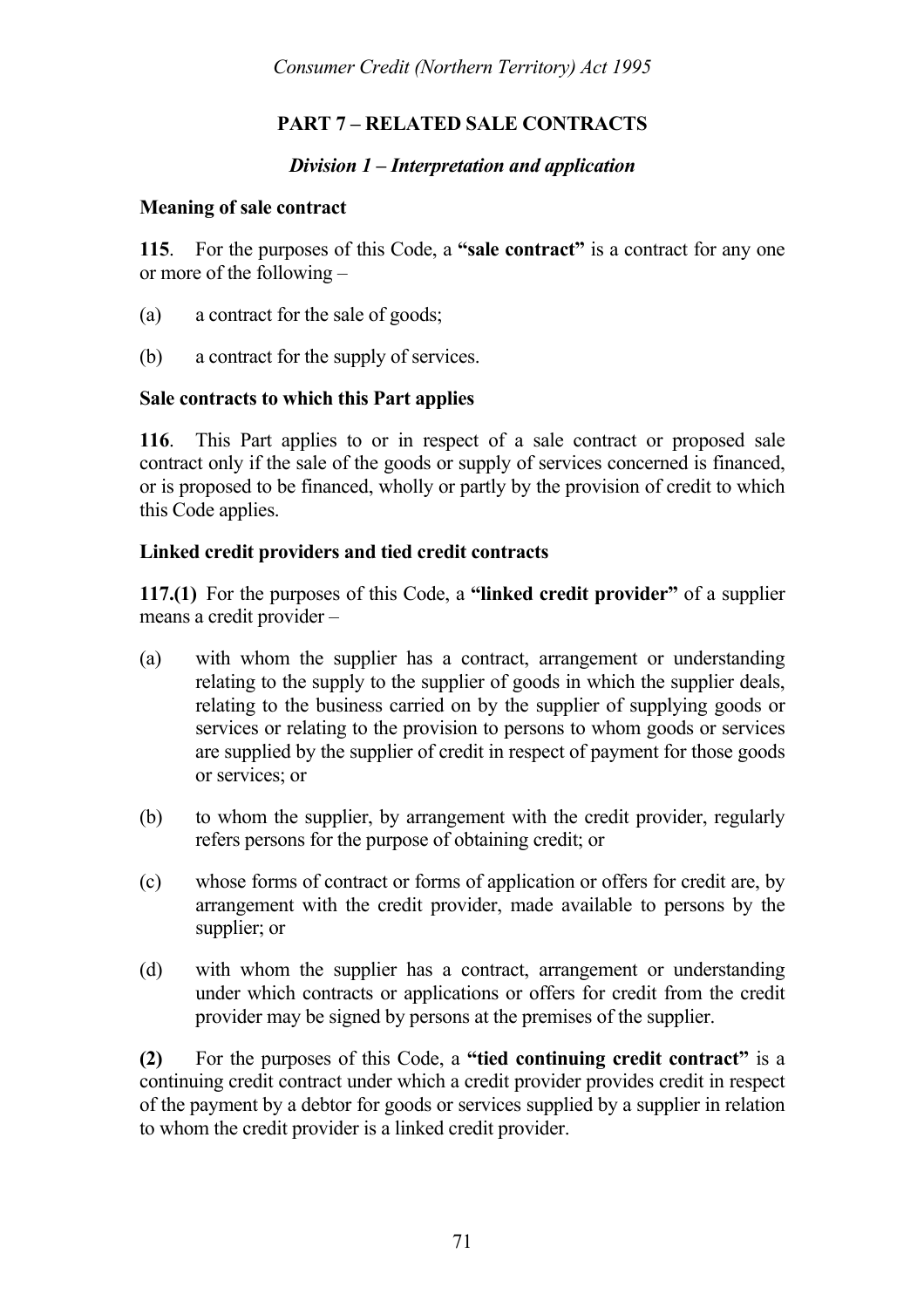**(3)** For the purposes of this Code, a **"tied loan contract"** is a credit contract entered into between a credit provider and a debtor where –

- (a) the credit provider knows or ought reasonably to know that the debtor enters into the credit contract wholly or partly for the purposes of payment for the goods or services supplied by a supplier; and
- (b) at the time the credit contract is entered into the credit provider is a linked credit provider of the supplier.

## *Division 2 – Liability of credit providers for suppliers' misrepresentations*

#### **Credit provider liable with respect to supplier's misrepresentations etc. about tied credit contract**

**118.(1)** If there is a tied loan contract or a tied continuing credit contract in respect of a sale contract, any representation, warranty or statement made (whether orally or in writing) by the supplier, or any person acting on behalf of the supplier, to the debtor in relation to the tied loan contract or tied continuing credit contract gives the debtor the same rights against the credit provider as the debtor would have had if it had been made by the credit provider.

**(2)** Without prejudice to any other rights or remedies to which a credit provider may be entitled, a credit provider is entitled to be indemnified by the person who made the representation, warranty or statement, and any person on whose behalf it was made, against any damage suffered by the credit provider through the operation of this section.

## *Division 3 – Liability of credit providers in relation to goods*

### **Right to damages under sale contract against both supplier and linked credit provider (cf. Trade Practices Act 1974 (Cwlth) s 73)**

## **119.(1) General right to damages**. If –

- (a) a supplier supplies goods, or causes goods to be supplied, to a linked credit provider of the supplier and a debtor enters into a contract with the linked credit provider for the provision of credit in respect of the supply by way of sale of the goods to the debtor; or
- (b) a debtor enters into a contract with a linked credit provider of a supplier for the provision of credit in respect of the supply by the supplier of goods or services, or goods and services, to the debtor;

and the debtor suffers loss or damage as a result of misrepresentation, breach of contract, or failure of consideration in relation to the contract, the supplier and the linked credit provider are, subject to this Division, jointly and severally liable to the debtor for the amount of the loss or damage, and the debtor may recover that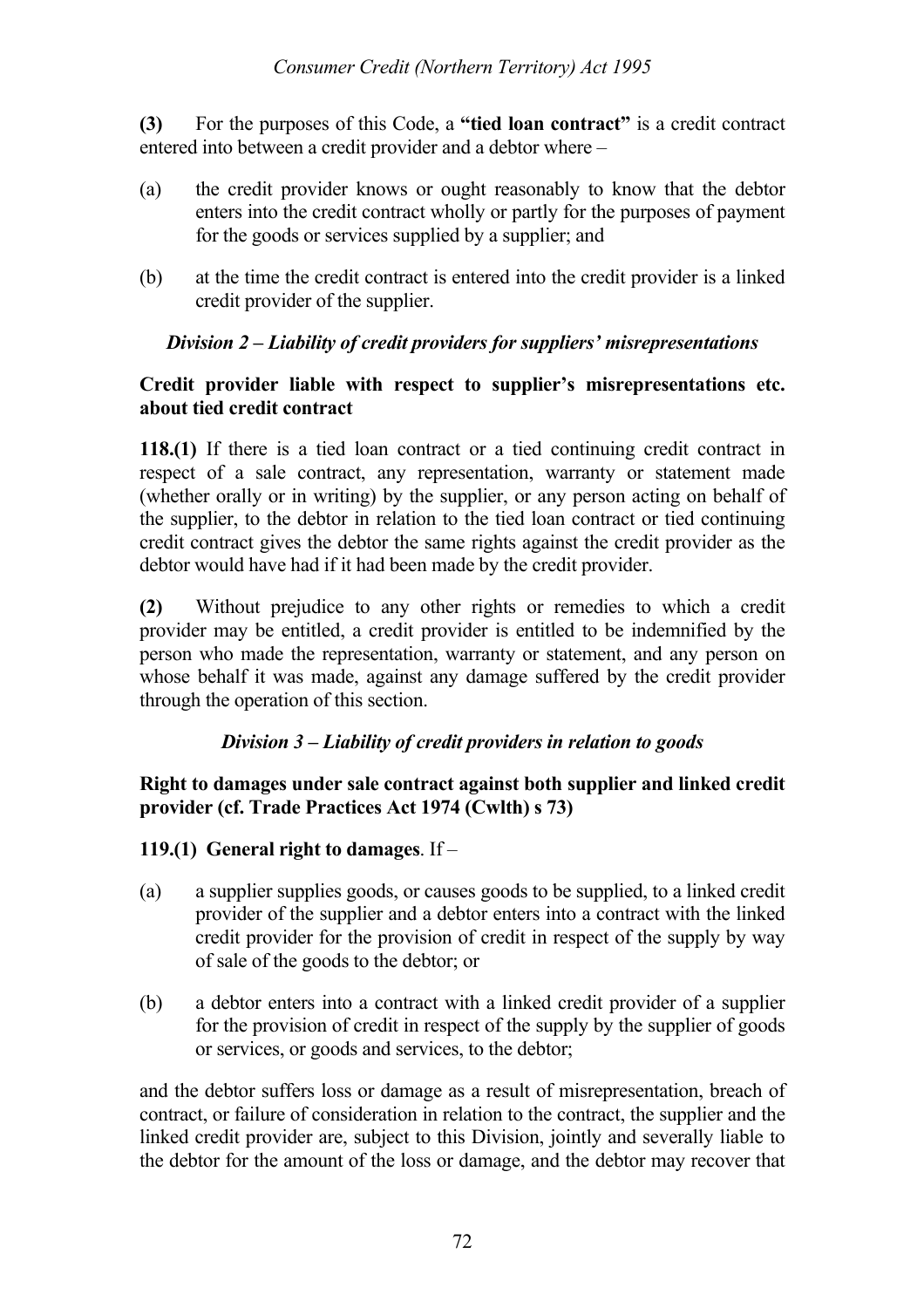amount by action in accordance with this section in a court of competent jurisdiction.

**(2) Credit provider's defences**. A linked credit provider of a particular supplier is not liable to a debtor by virtue of subsection (1) in proceedings arising under that subsection if the credit provider establishes –

- (a) that the credit provided by the credit provider to the debtor was the result of an approach made to the credit provider by the debtor that was not induced by the supplier; or
- (b) if the proceedings relate to a contract of sale with respect to which a tied loan contract applies, that –
	- (i) after due inquiry before becoming a linked credit provider of the supplier, the credit provider was satisfied that the reputation of the supplier in respect of the supplier's financial standing and business conduct was good; and
	- (ii) after becoming a linked credit provider of the supplier, but before the tied loan contract was entered into, the linked credit provider had not had cause to suspect that the debtor might, if the contract was entered into, be entitled to recover an amount of loss or damage suffered as a result of misrepresentation, breach of contract or failure of consideration in relation to the contract as referred to in subsection (1); and
	- (iii) after becoming a linked credit provider of the supplier, but before the tied loan contract was entered into, the credit provider had not had cause to suspect that the supplier might be unable to meet the supplier's liabilities as and when they fell due; or
- (c) if the proceedings relate to a contract of sale with respect to which a tied continuing credit contract entered into by the linked credit provider applies, that, having regard to –
	- (i) the nature and volume of business carried on by the linked credit provider; and
	- (ii) such other matters as appear to be relevant in the circumstances of the case;

the linked credit provider, before becoming aware of the contract of sale, or of proposals for the making of the contract of sale (whichever the linked credit provider first became aware of), had not had cause to suspect that a person entering into such a contract with the supplier might be entitled to claim damages against, or recover a sum of money from, the supplier for misrepresentation, breach of contract or failure of consideration as referred to in subsection (1).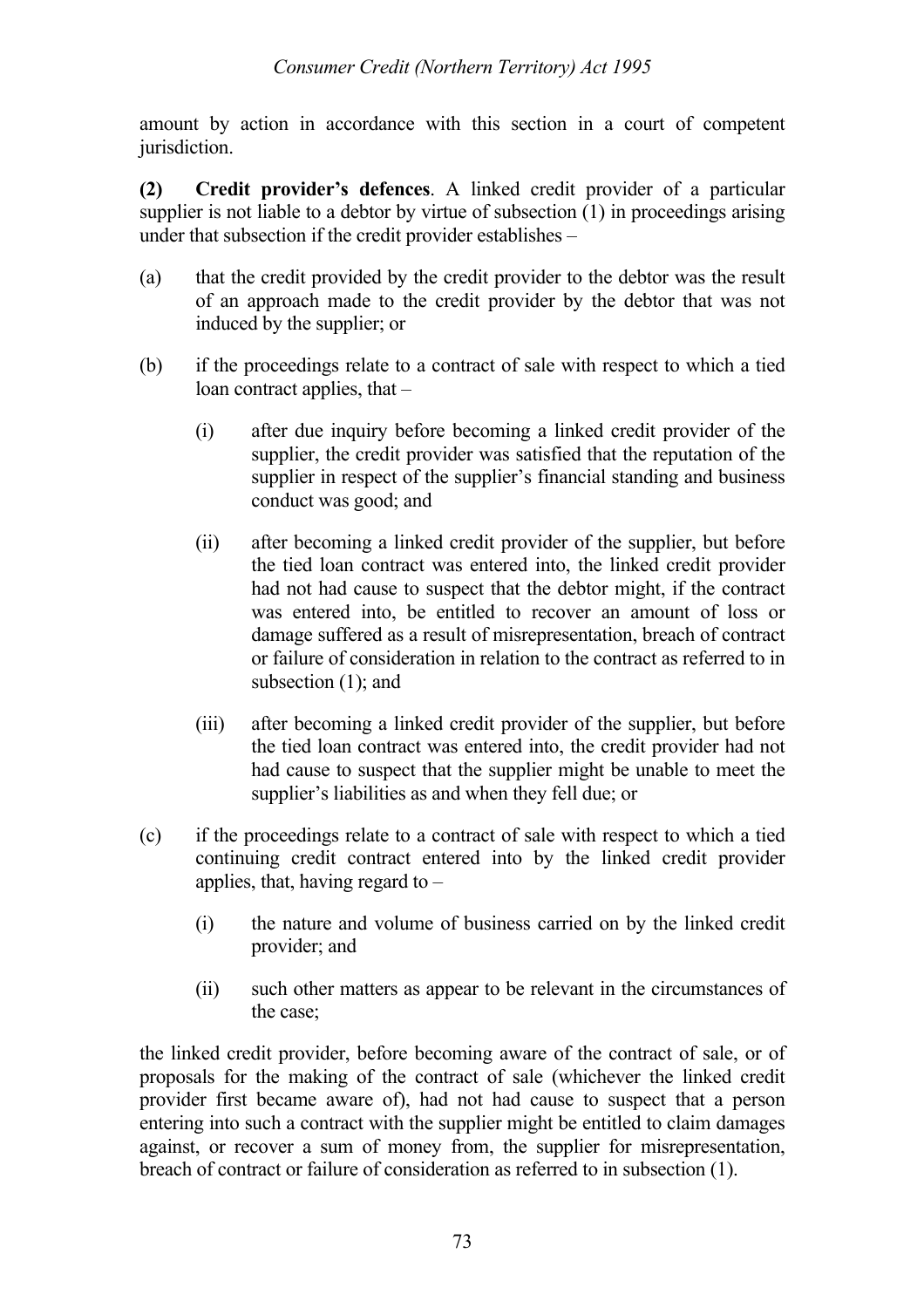### **Limits on debtor's right of action against linked credit provider (cf. Trade Practices Act 1974 (Cwlth) s 73)**

**120.(1) Debtor may raise credit provider's liability.** Subject to subsection (2), in relation to a contract referred to in section 119 (1)(a) or (b), in which a credit provider claims damages or an amount of money from a debtor, the debtor may set up the liability of the credit provider under section 119 in diminution or extinction of the debtor's liability.

**(2) Proceedings to be brought against both supplier and linked credit provider**. Subject to subsection (3), a debtor may not, in respect of a liability for which, by reason of section 119, a supplier and a linked credit provider are jointly and severally liable –

- (a) bring proceedings to recover an amount of loss or damage from the credit provider; or
- (b) where proceedings are brought against the debtor by the linked credit provider, make a counterclaim or exercise the right conferred by subsection (1) against the credit provider;

unless the debtor brings the action against the supplier and the credit provider jointly or, in the case of a counterclaim or right conferred by subsection (1), claims in the proceedings against the supplier in respect of the liability by thirdparty proceedings or otherwise.

**(3) When joint proceedings not required**. Subsections (2), (5)(a) and (6)(a) do not apply in relation to proceedings where –

- (a) the supplier is insolvent, cannot be located after reasonable inquiry, or has died or been dissolved; or
- (b) in the opinion of the court in which the proceedings are taken, it is not reasonably likely that a judgment obtained against the supplier would be satisfied and the court has, on the application of the debtor, declared that subsections (2),  $(5)(a)$  and  $(6)(a)$  do not apply in relation to the proceedings.

**(4) Limit of credit provider's liability**. The liability of a linked credit provider to a debtor for damages or a sum of money in respect of a contract referred to in section 119 (1) is not to exceed the sum of  $-$ 

- (a) the amount of credit under the tied loan contract or tied continuing credit contract; and
- (b) the amount of interest (if any) or damages in the nature of interest allowed or awarded against the linked credit provider by the court; and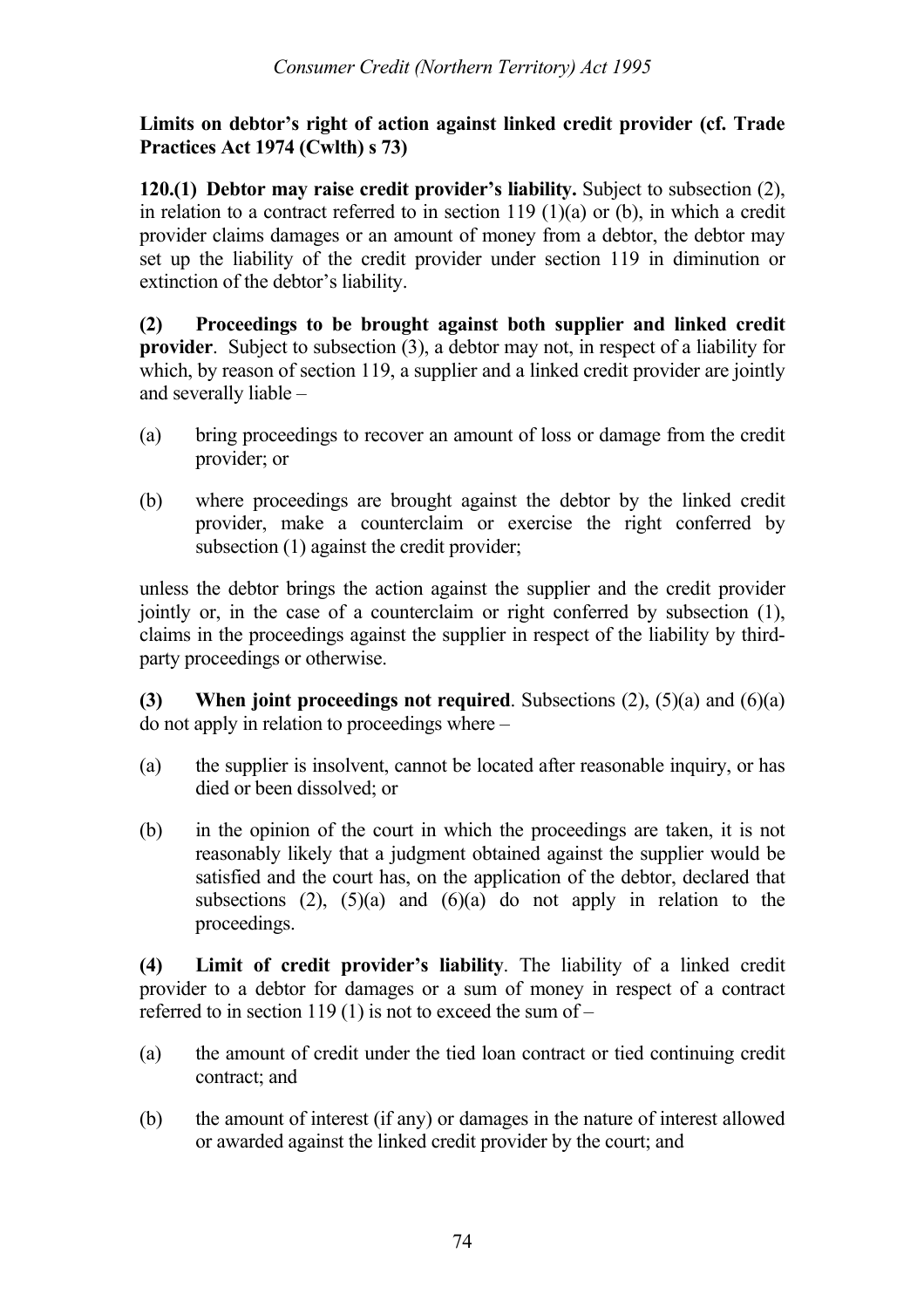(c) the amount of costs (if any) awarded by the court against the linked credit provider or supplier or both.

**(5) Enforcement of judgment against linked credit provider.** Where in proceedings arising under section 119, judgment is given against a supplier and a linked credit provider, the judgment –

- (a) must not be enforced against the linked credit provider unless a written demand made on the supplier for satisfaction of the judgment has remained unsatisfied for not less than 30 days; and
- (b) may be enforced against the linked credit provider only to the extent of the amount calculated in accordance with this section, or so much of the judgment debt as has not been satisfied by the supplier, whichever is the lesser.

**(6) Enforcement of right against linked credit provider.** Where in proceedings in respect of the liability arising under section 119, a right conferred by subsection (1) is established against a linked credit provider, the debtor –

- (a) may not receive the benefit of the right unless judgment has been given against the supplier and linked credit provider, a written demand has been made on the supplier for satisfaction of the judgment and the demand has remained unsatisfied for not less than 30 days; and
- (b) may receive the benefit only to the extent of the amount calculated in accordance with this section or so much of the judgment debt as has not been satisfied by the supplier, whichever is the lesser.

## **Liability of supplier to linked credit provider (cf.** *Trade Practices Act 1974* **(Cwlth) s 73)**

**121**. Unless the linked credit provider and supplier otherwise agree, the supplier is liable to the linked credit provider for the amount of a loss suffered by the linked credit provider, being an amount not exceeding the maximum amount of the linked credit provider's liability under section 120(4) and, unless the court otherwise determines, the amount of costs (if any) reasonably incurred by the linked credit provider in defending the proceedings by reason of which the liability was incurred.

# **Interest may be awarded (cf.** *Trade Practices Act 1974* **(Cwlth) s 73)**

**122.(1)** Despite any other law, where, in proceedings arising under section 119, judgment is given against a supplier and a linked credit provider or against a linked credit provider for an amount of loss or damage, the court in which the proceedings are taken must, on the application of the debtor, unless good cause is shown to the contrary, award interest to the debtor against the supplier and credit provider or against the credit provider, as the case may be, on the whole or a part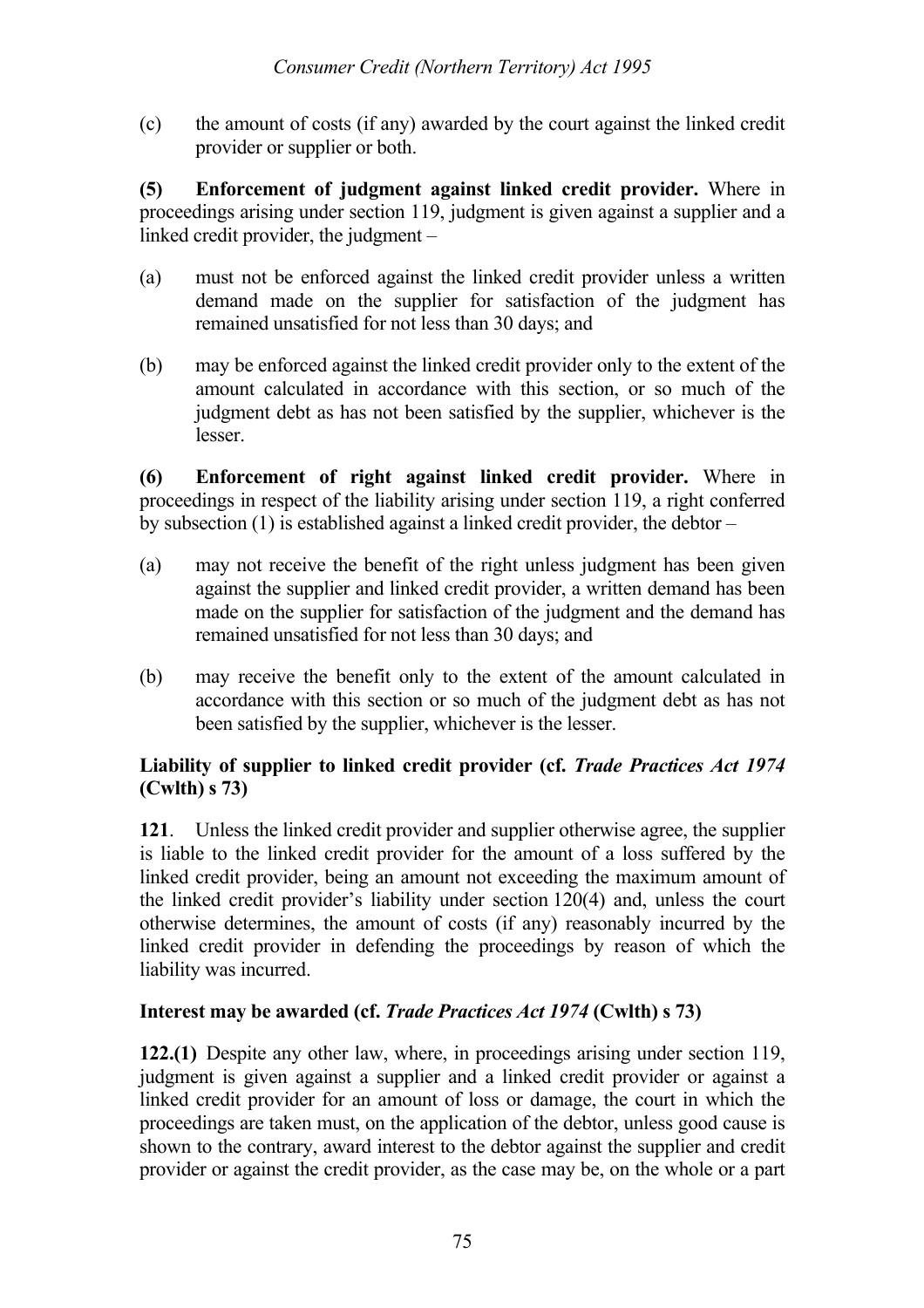of the amount from the time when the debtor became entitled to recover the amount until the date on which the judgment is given, at a rate prescribed by the regulations.

**(2)** In determining whether good cause is shown against awarding interest under this section on the whole or part of an amount of loss or damage, the court is to take into account any payment made into court by the supplier or credit provider.

## **Subrogation of credit provider (cf.** *Trade Practices Act 1974* **(Cwlth) s 73)**

**123**. If a judgment given in proceedings arising under section 119 is enforced against a linked credit provider of a particular supplier, the credit provider is subrogated to the extent of the judgment so enforced to any rights that the debtor would have had but for the judgment against the supplier or any other person in respect of the loss or damage suffered by the debtor as a result of the misrepresentation, breach of contract or failure of consideration in relation to the contract from which the liability arose.

# *Division 4 – Termination of related transactions*

## **Termination of sale contract which is conditional on obtaining credit**

**124.(1)** If a purchaser of goods or services makes it known to a supplier that credit is required in order to pay for the goods or services and the purchaser, after making reasonable endeavours to do so, fails to obtain credit on reasonable terms, the purchaser is entitled to terminate the sale contract.

**(2)** A purchaser may terminate a sale contract under this section even though goods or services have already been supplied under the contract but, if practicable, goods supplied under the sale contract must be returned to the supplier.

- **(3)** If a sale contract is terminated under this section –
- (a) the supplier is entitled to  $-$ 
	- (i) reasonable compensation for damage to, or deterioration of, goods supplied under the sale contract (other than fair wear and tear) up to the date of their return to the supplier or, if they are not returned, the cash price of the goods; and
	- (ii) the reasonable value of the services supplied under the sale contract up to the date of termination; and
- (b) the purchaser is entitled (subject to the supplier's entitlement referred to above) to the return of money paid under the sale contract.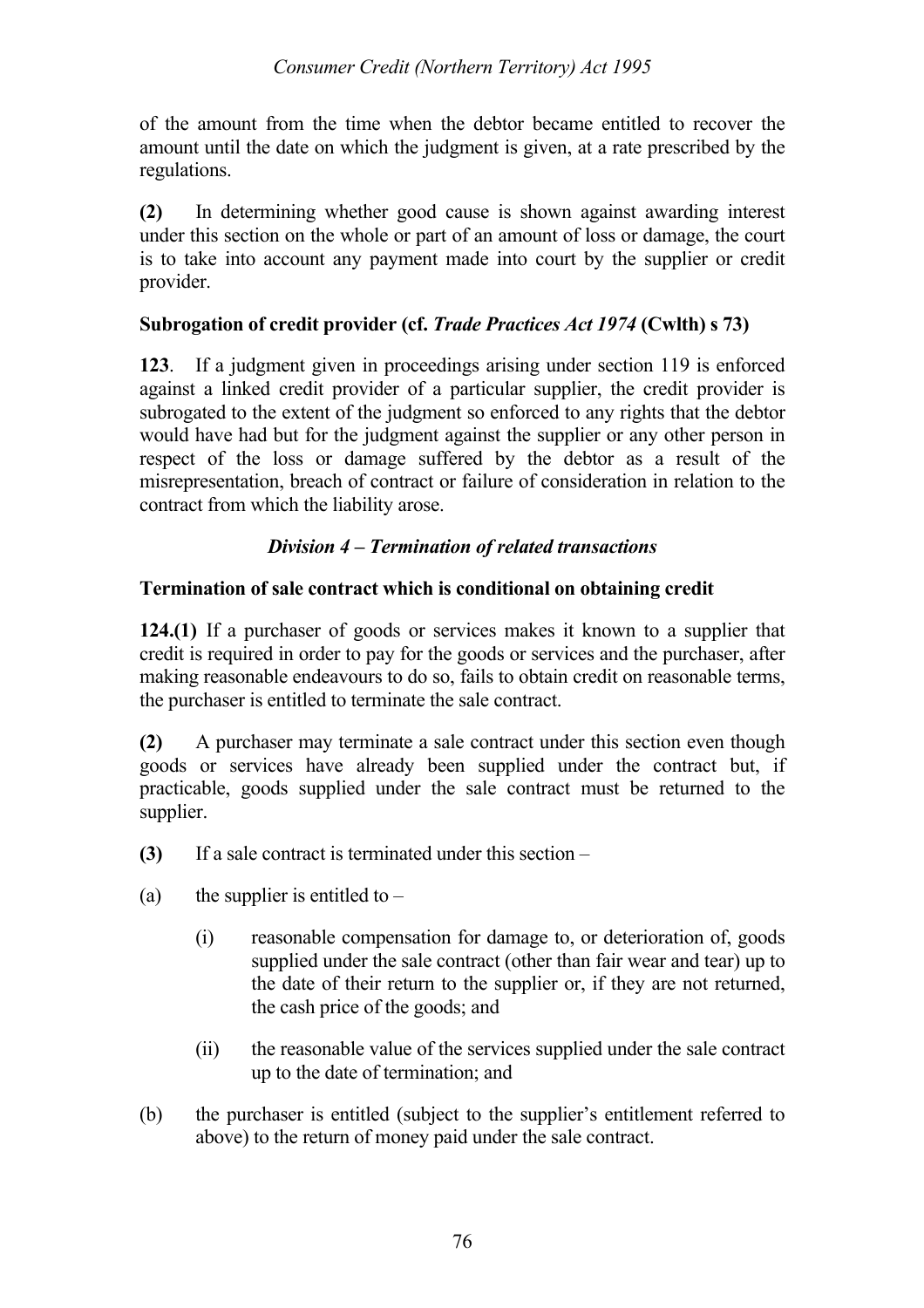### **Termination of (or recredit under) tied credit contract if sale contract terminated**

**125.(1)** If a sale contract is rescinded or discharged (whether under this Code or any other law) and there is a tied loan contract or a tied continuing credit contract made with the purchaser by a linked credit provider of the supplier under the sale contract, the debtor is entitled –

- (a) in the case of a tied loan contract– to terminate the credit contract; or
- (b) in the case of a tied continuing credit contract to be credited with the amount of credit in relation to the sale contract and the interest charges attributable to that amount.

**(2)** If a tied loan contract is terminated under this section, any related guarantee or mortgage is terminated to the extent to which it secures obligations under the contract or any related guarantee.

**(3)** If a tied loan contract is terminated under this section, the credit provider is entitled to recover from the debtor any part of the amount of credit that has not been paid to the supplier and the debtor is entitled to recover from the credit provider any interest charges or other amounts paid by the debtor under the credit contract.

**(4)** If a mortgage or guarantee is terminated under this section, the credit provider is entitled to recover from the mortgagor or guarantor any part of the amount of credit that has not been paid to the supplier and that is secured by the mortgage or guarantee, and the mortgagor or guarantor is entitled to recover from the credit provider any other amounts paid by the mortgagor or guarantor.

**(5)** If a tied loan contract is terminated under this section, the credit provider is entitled to recover from the supplier (subject to any agreement between them) the amount of any loss suffered by the credit provider as a result of the operation of this section.

**(6)** A supplier who knows that a sale contract referred to in subsection (1) has been rescinded or discharged must forthwith give the credit provider under any tied loan contract or tied continuing credit contract notice of the termination.

Maximum penalty  $-50$  penalty units.

**(7)** This section does not apply if the credit is provided as a result of an approach by the debtor that was not induced by the supplier or credit provider.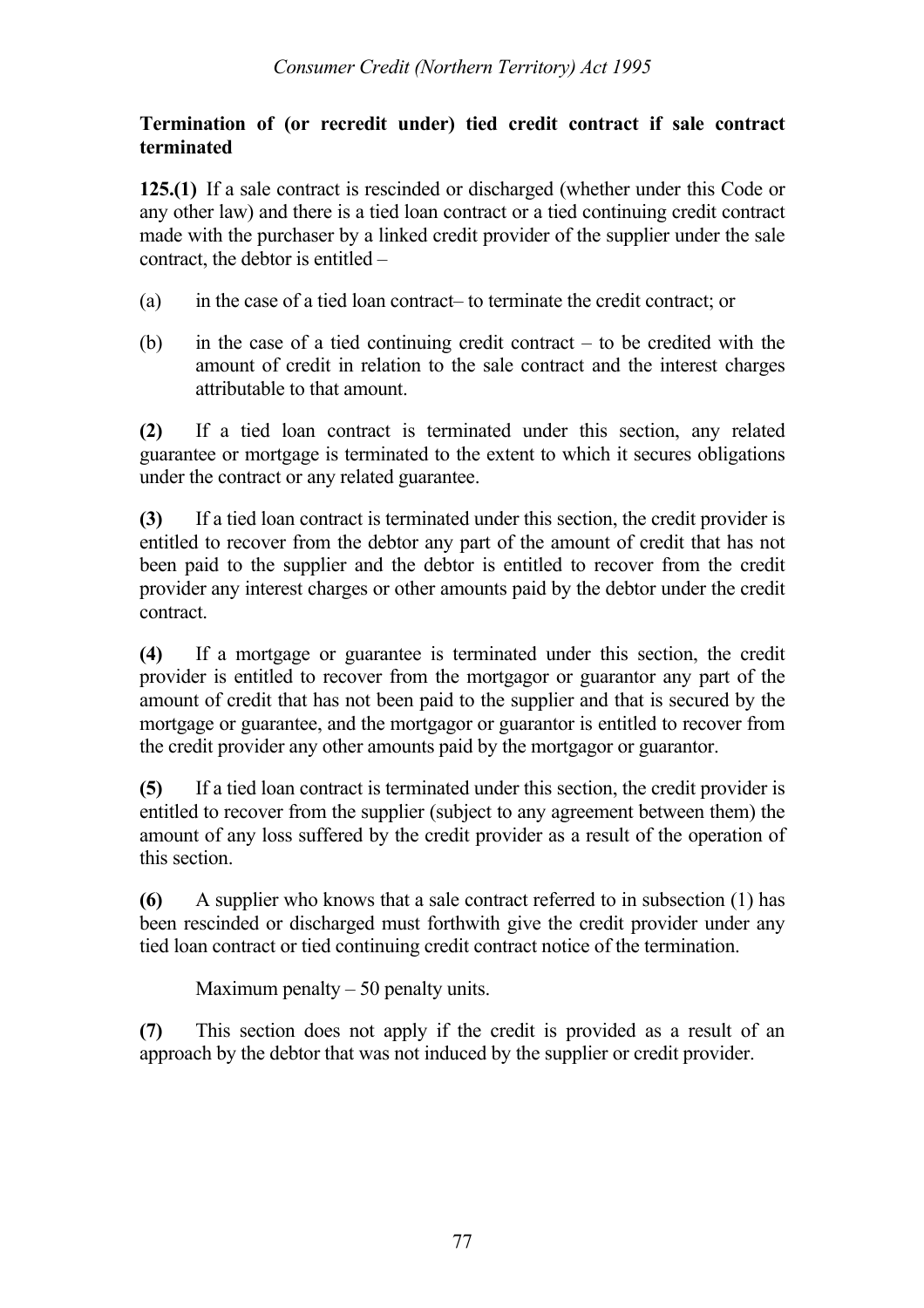## **Termination of linked maintenance services contract if credit contract terminated**

**126.(1)** If –

- (a) there is a tied loan contract or a tied continuing credit contract made with the debtor by a linked credit provider of the supplier under a sale contract to supply maintenance services; and
- (b) the tied loan contract or tied continuing credit contract is terminated (whether under this Code or any other law) before the end of the term of the sale contract;

the debtor is entitled to terminate the sale contract to supply maintenance services and recover from the supplier a proportionate rebate of consideration paid under the sale contract.

**(2)** In any such case, the credit provider must inform the debtor in accordance with the regulations of the debtor's rights under this section.

Maximum penalty  $-50$  penalty units.

**(3)** The regulations may prescribe the manner of calculating the proportionate rebate of consideration for the purposes of this section.

**(4)** This section does not apply if the credit is provided as a result of an approach by the debtor that was not induced by the supplier or credit provider.

## **Termination of contract under this Part to be in writing**

**127**. An entitlement to terminate a sale contract or credit contract that is conferred by a provision of this Part may be exercised only by notice in writing to the other party to the contract.

# **Powers of Court with respect to termination of contract under this Part**

- **128**. The Court may, on the application of any interested party, make orders –
- (a) declaring whether a purported termination of a contract under this Part is valid; and
- (b) for the adjustment of rights following termination of a contract under this Part.

## **Part 5 not to apply to termination of contract under this Part**

**129**. Part 5 does not apply to the termination of a contract under this Part.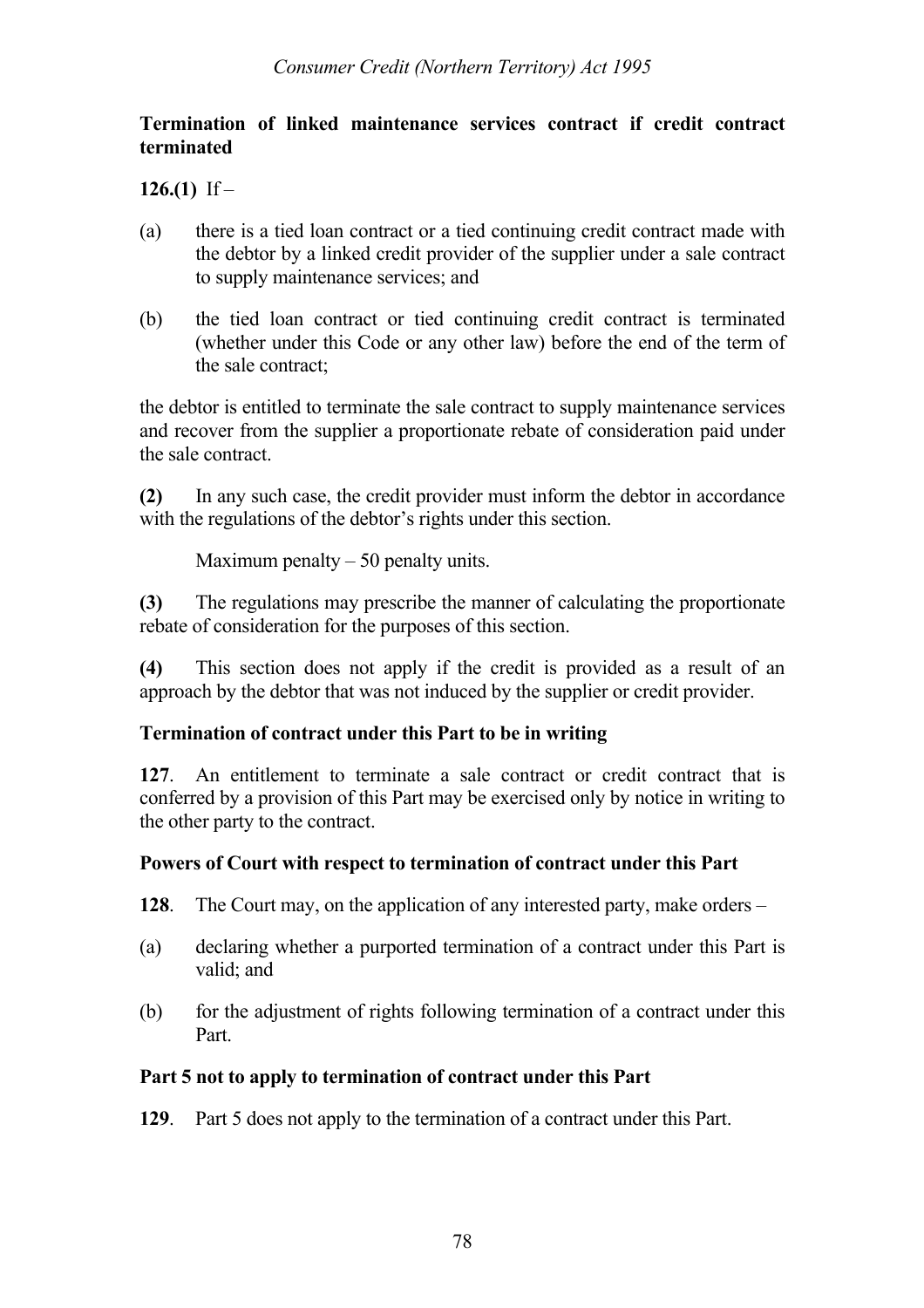### *Division 5 – Other provisions*

#### **Requirement as to source of credit for goods or services**

**130**. A supplier must not require a purchaser of goods or services to apply for, or obtain, credit from a particular credit provider.

Maximum penalty  $-100$  penalty units.

#### **Prohibition on payment for goods or services by postdated bills of exchange or notes which exceed cash price of goods or services**

**131.(1)** A supplier must not demand or accept payment from the purchaser for goods or services supplied under a sale contract in the form of a postdated bill of exchange or promissory note given by the purchaser if the face value of the bill or note exceeds the cash price of the goods or services.

Maximum penalty  $-100$  penalty units.

**(2)** This section does not apply unless the postponement of the debt to the supplier constitutes a provision of credit to which this Code applies.

## **PART 8 – RELATED INSURANCE CONTRACTS**

#### **Meaning of credit – related insurance contract**

**132**. For the purposes of this Code, a **"credit-related insurance contract"** is a contract for insurance of any of the following kinds in connection with a credit contract –

- (a) insurance over mortgaged property;
- (b) consumer credit insurance;
- (c) insurance of a nature prescribed for the purposes of this section by the regulations.

#### **Requirement to take out insurance or to insure with particular insurer or on particular terms**

**133.(1)** A credit provider or a supplier must not –

- (a) require a debtor or guarantor to take out insurance or to pay the cost of insurance taken out or arranged by the credit provider or supplier; or
- (b) represent to a debtor or guarantor that the debtor or guarantor is required to pay the cost of any such insurance;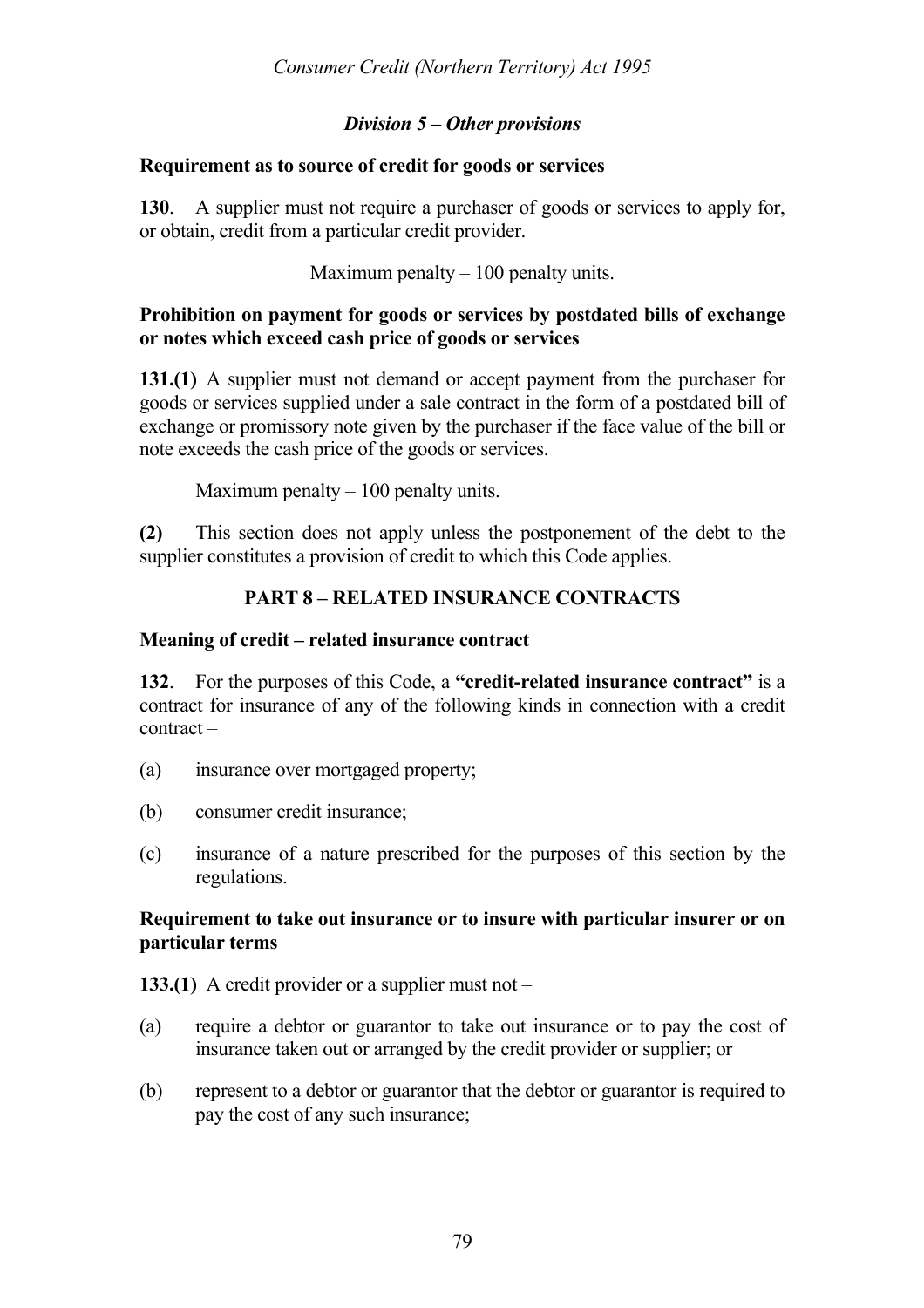unless the insurance is compulsory insurance, mortgage indemnity insurance, insurance over mortgaged property or insurance of a nature and extent approved for the purposes of this section by the regulations.

Maximum penalty  $-100$  penalty units.

**(2)** A credit provider or a supplier must not, in connection with a credit contract or a sale contract in relation to which there is a tied loan contract or a tied continuing credit contract –

- (a) require a debtor or guarantor to take out insurance with a particular insurer (unless the insurer is the only insurer providing insurance of the relevant kind or the requirement is exempted from the operation of this section by the regulations); or
- (b) make any unreasonable requirement as to the terms on which the debtor or guarantor is to take out insurance.

Maximum penalty  $-100$  penalty units.

**(3) Civil effect**. If the credit provider or supplier contravenes this section, the insured is entitled to recover the whole of the premium paid under the contract from the credit provider or supplier, as the case requires.

## **Financing of insurance premiums over mortgaged property**

**134.(1)** A credit provider must not knowingly provide credit to the debtor to pay the premium or finance the premium on insurance taken out by the debtor over mortgaged property for a period of insurance exceeding 1 year, but may provide credit for or finance successive premiums for periods of 1 year or less. This subsection does not apply to a premium paid to obtain an extended period of warranty for goods purchased by a debtor.

Maximum penalty  $-100$  penalty units.

**(2)** The credit provider must not knowingly debit the premium to the debtor's account more than 30 days before the beginning of the period of insurance to which it relates

Maximum penalty  $-100$  penalty units.

**(3) Civil effect**. If a credit provider contravenes subsection (1), the insured is entitled to recover the whole of the premium paid under the contract from the credit provider. If a credit provider contravenes subsection (2), the insured is entitled to recover the amount of premium debited in contravention of the subsection.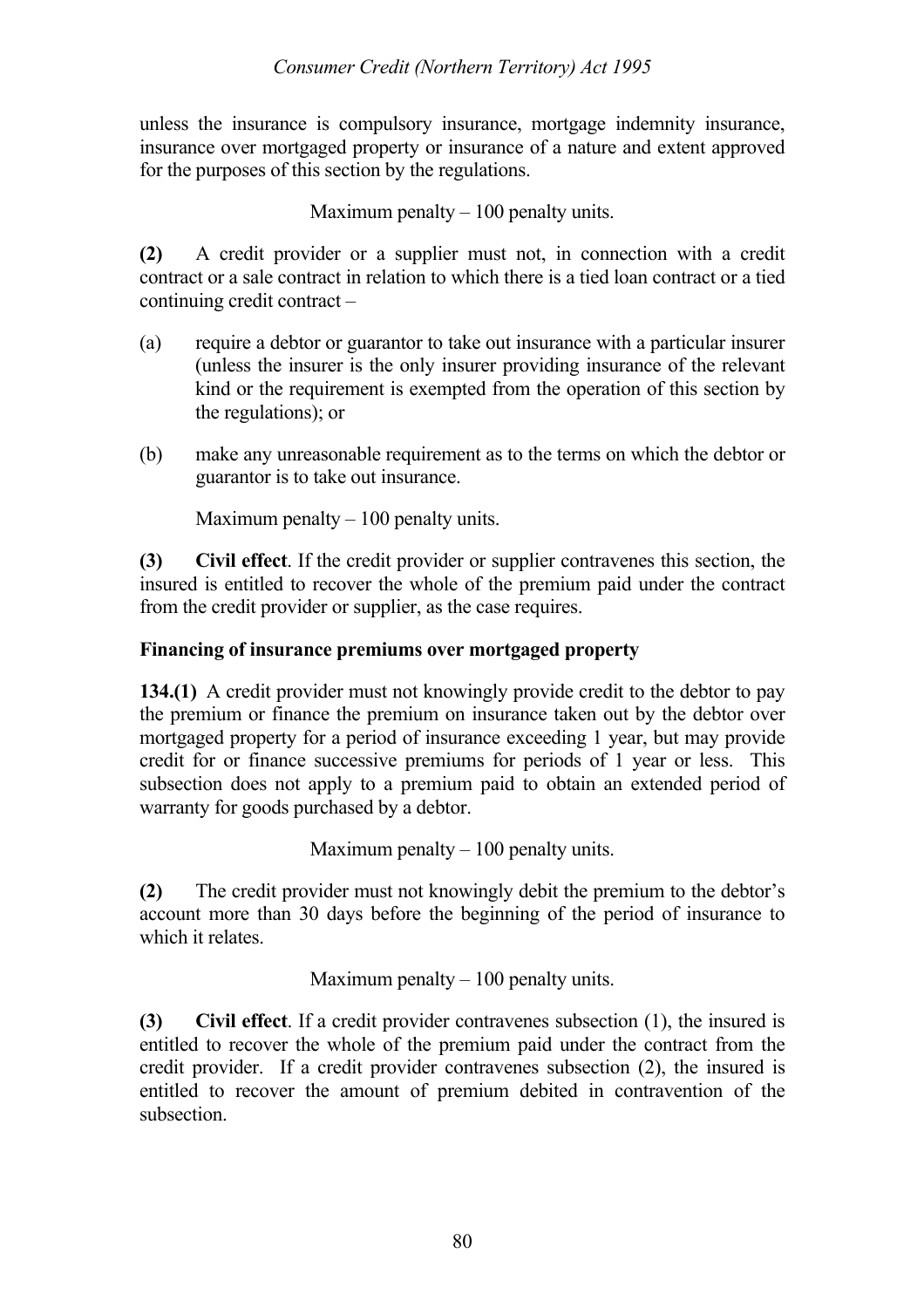### **Commission for consumer credit insurance**

**135.(1)** This section applies to commission paid by an insurer in connection with consumer credit insurance taken out by the debtor, or for which an amount is paid by the debtor.

- **(2)** The total of any such commission accepted by all or any of the following –
- (a) the credit provider;
- (b) the supplier under a sale contract in relation to which there is a tied loan contract or a tied continuing credit contract;
- (c) the agent of the credit provider or supplier;

must not exceed, in amount or value, 20% of the premium (excluding government charges).

**(3)** A credit provider or any such supplier or agent must not accept, and an insurer must not pay, a commission exceeding, in amount or value, the maximum allowed under this section.

Maximum penalty  $-100$  penalty units.

**(4) Civil effect**. If a credit provider or supplier contravenes this section, the insured is entitled to recover the whole amount or value of the commission from the credit provider or the supplier, as the case requires.

## **Supply of copy of credit-related insurance contract by insurer**

**136.(1)** If the premium under a credit-related insurance contract is financed under the credit contract, the insurer must ensure that a copy of the policy of insurance is given to the debtor within 14 days after acceptance of the insurance proposal by the insurer.

**(2)** In the case of any such contract of insurance entered into by the credit provider in which the debtor has a beneficial interest, the credit provider must ensure that a written notice containing particulars of the insurance prescribed by the regulations is given to the debtor within 14 days after the beneficial interest is acquired by the debtor.

**(3)** This section does not apply to compulsory insurance.

Maximum penalty  $-100$  penalty units.

## **Rejection of debtor's proposal for insurance**

**137.(1)** If a credit provider proposes to finance the amount payable by the debtor under or in connection with a credit-related insurance contract and the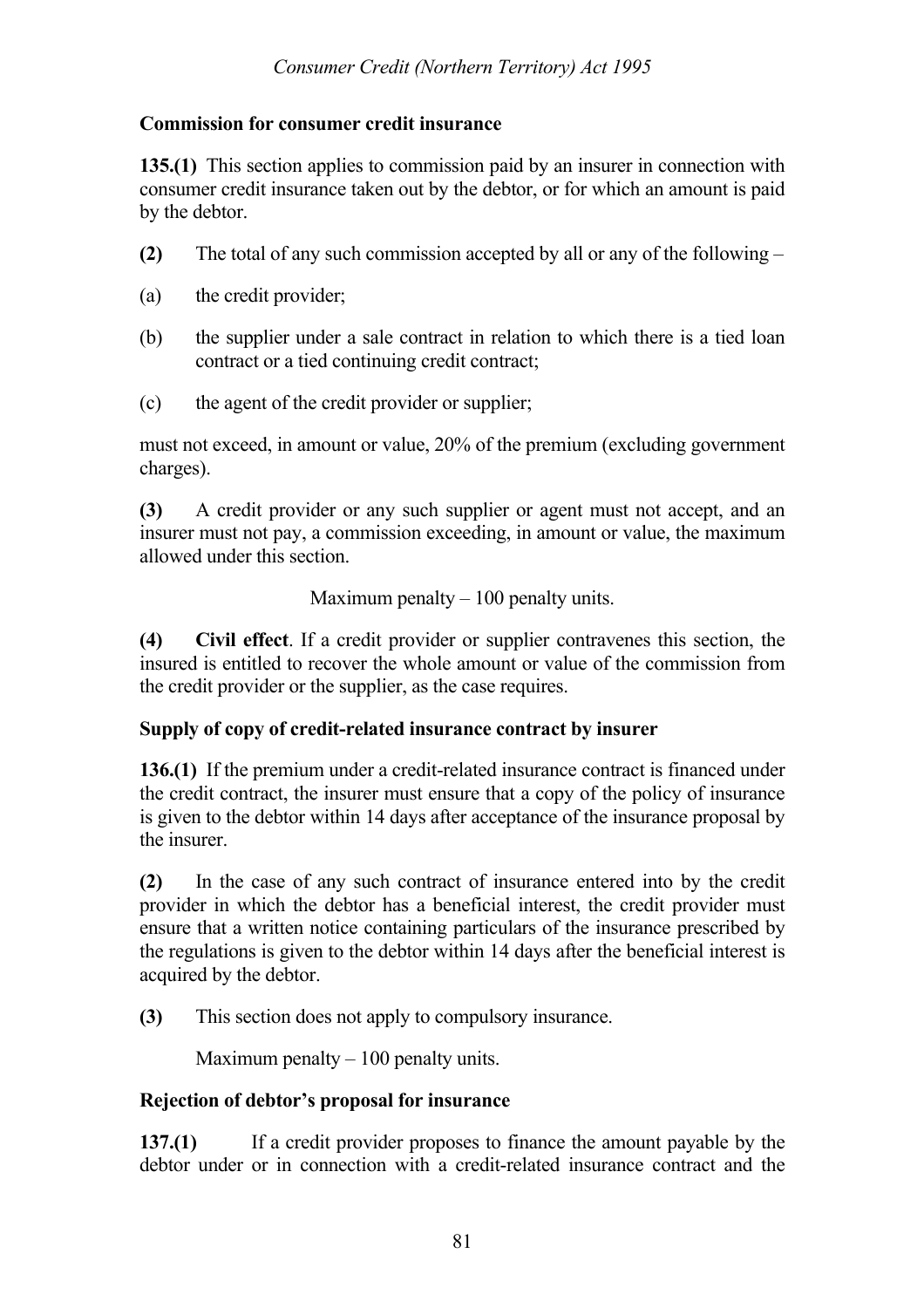proposal for insurance is rejected by an insurer, the insurer must inform the debtor and the credit provider of its rejection.

**(2)** Unless the insurance is to be arranged with another insurer, the credit provider must ensure that any amount paid by the debtor is refunded or credited in full.

Maximum penalty  $-100$  penalty units.

**(3)** The credit provider may, in turn, recover the amount paid to the debtor from the insurer, if an amount has been paid to the insurer by the debtor under or in connection with the proposed insurance contract.

## **Termination of consumer credit insurance contract if credit contract terminated**

**138.(1)** On termination of a credit contract, any relevant credit-related insurance contract financed under the credit contract for consumer credit insurance in force is also terminated.

**(2)** If a credit contract is terminated, the credit provider is required to pay the debtor or credit the debtor with a proportionate rebate of premium paid under any relevant credit-related insurance contract for consumer credit insurance in force immediately before the credit contract is terminated.

**(3)** The credit provider may, in turn, recover the amount paid to the debtor from the insurer.

**(4)** The regulations may prescribe the manner of calculating the proportionate rebate of premium for the purposes of this section.

**(5)** This section has effect despite any provision of the credit-related insurance contract.

## **Termination of insurance contract over mortgaged property if credit contract terminated**

**139.(1)** If a credit contract is terminated before the end of the term of a creditrelated insurance contract over mortgaged property financed under the credit contract or before any such insurance contract is otherwise terminated, the debtor is entitled to terminate the insurance contract and recover from the insurer a proportionate rebate of premium paid under the insurance contract.

**(2)** On the termination of the credit contract, the credit provider must inform the debtor in accordance with the regulations of the debtor's rights under this section.

Maximum penalty  $-50$  penalty units.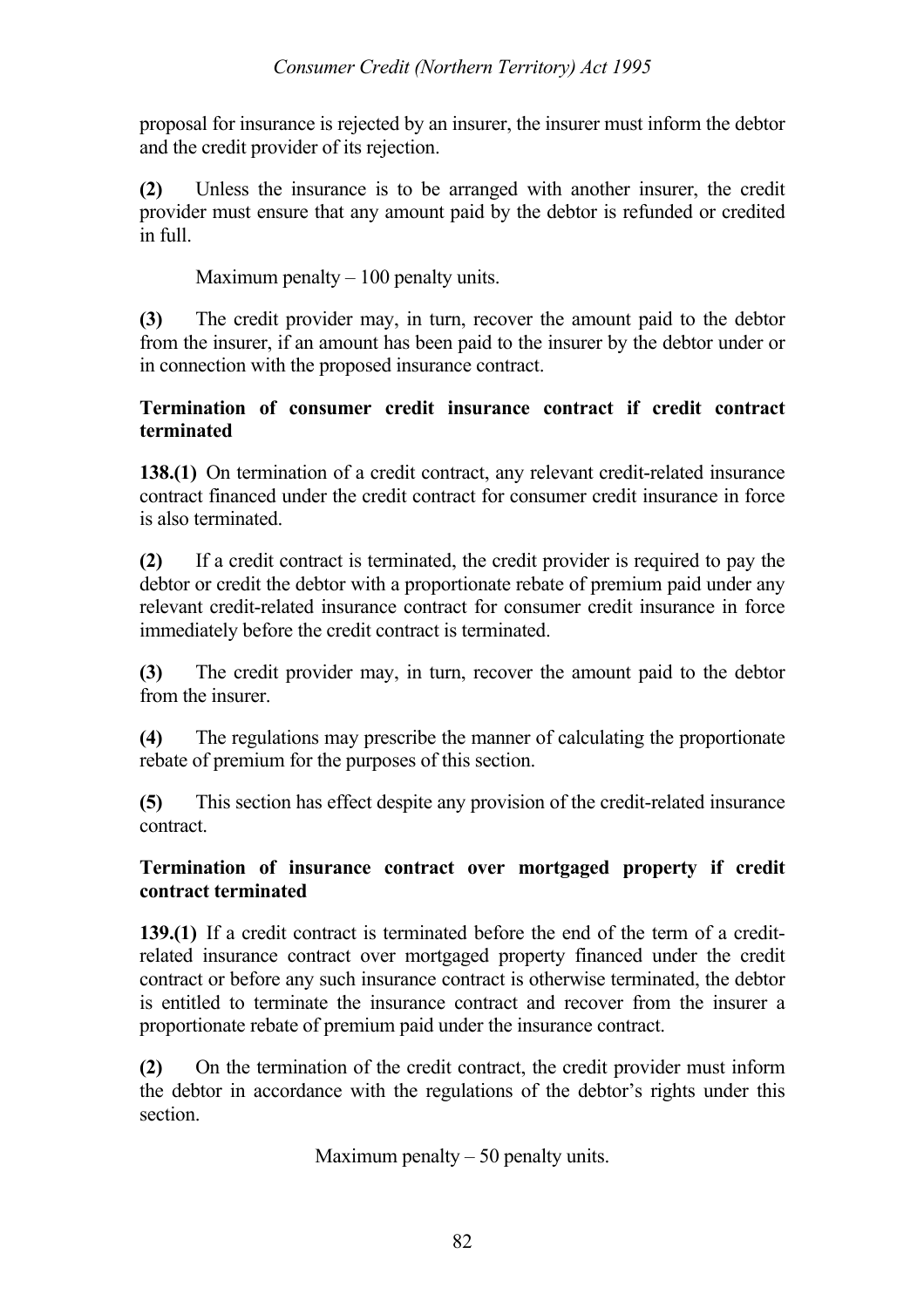**(3)** The regulations may prescribe the manner of calculating the proportionate rebate of premium for the purposes of this section.

**(4)** An entitlement under this section to terminate an insurance contract may be exercised only by notice in writing to the insurer.

**(5)** This section has effect despite any provision of the credit-related insurance contract.

# **PART 9 – ADVERTISING AND RELATED CONDUCT**

# **Advertising**

**140.(1) General principle**. A person must not publish, or cause to be published, an advertisement that states or implies that credit is available unless the advertisement complies with this section.

Maximum penalty  $-100$  penalty units.

**(2) Regulations**. The advertisement must not contain a statement of a kind prohibited by the regulations. It must contain any statement required by the regulations.

**(3) Cost of credit**. If the advertisement contains any reference to the cost of any credit, it must contain the annual percentage rate or rates and, if any fees or charges are payable, a statement to that effect. The advertisement may contain the comparison rate calculated as prescribed by the regulations and, if it does so, must be accompanied by the warnings set out in the regulations.

**(4) Interest charges**. The advertisement must not contain any statement of interest charges or of the cost of credit other than a statement referred to in subsection (3).

**(5) Civil effect**. A person who suffers loss as a result of a contravention by another person of this section may recover the amount of the loss against that other person or any other person involved in the contravention.

## **Persons liable for advertisements**

**141.(1)** A person is, in the absence of proof to the contrary, taken to have caused an advertisement to be published if –

- (a) the person provides credit, owns or has an interest in any goods, or supplies or has an interest in the supply of any goods or services, which the advertisement promotes; and
- (b) the advertisement specifies the name, business name, address, telephone number, facsimile number or post office box number of the person or the person's agent.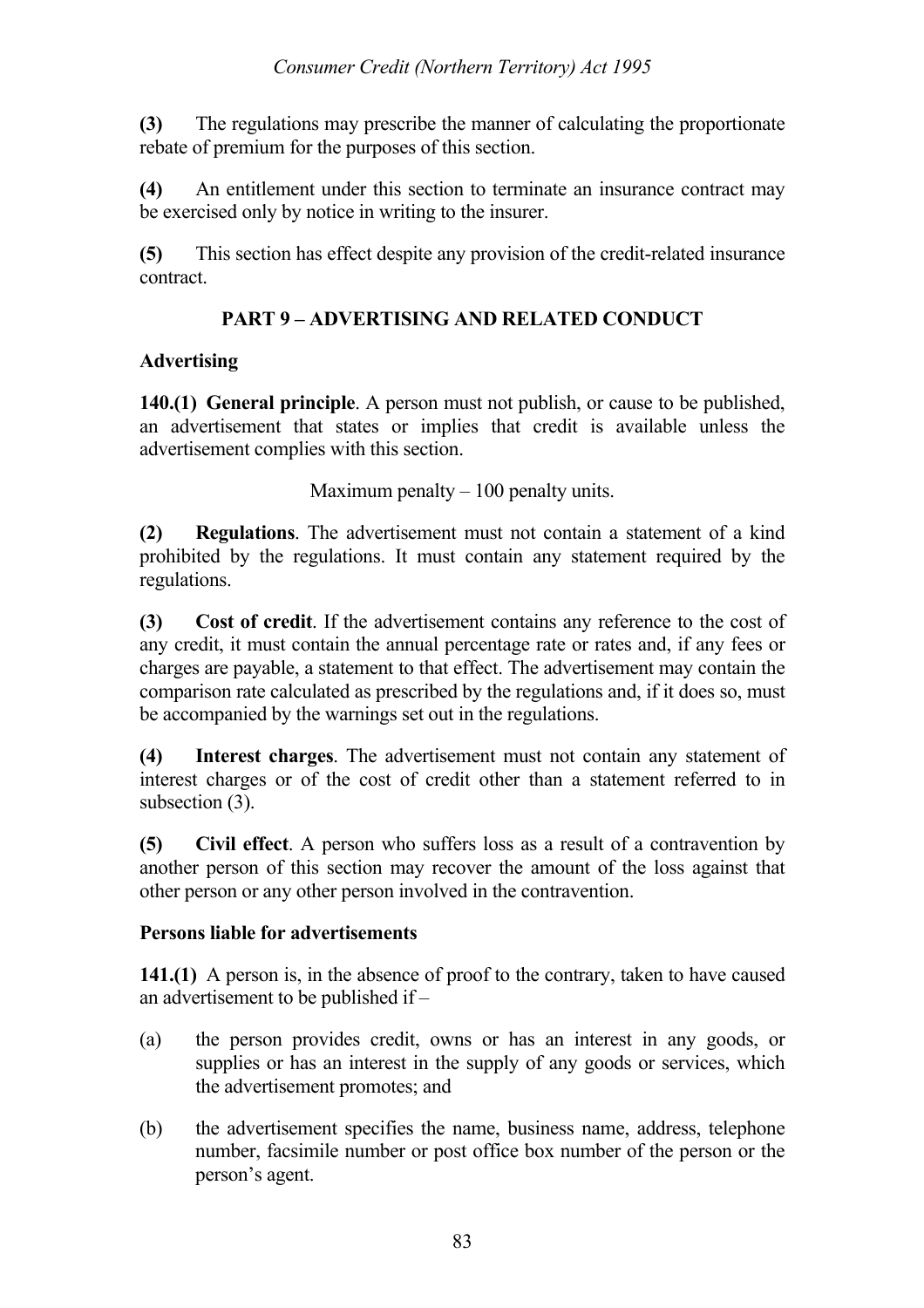**(2)** It is a defence to a charge under section 140 of causing an advertisement that does not comply with that section to be published if the person charged proves that he or she could not, by the exercise of reasonable care, have prevented the noncompliance to which the offence relates.

## **Defence**

**142**. A printer, publisher or proprietor of a newspaper, a licensee of a commercial broadcasting or television station, an exhibitor of a film, or a person acting with the authority of any of them, is not guilty of an offence under section 140 unless he or she suspected, or had reason to suspect, that publishing the advertisement would constitute an offence.

## **Interest rates which may be disclosed**

**143**. A person must not disclose an interest rate –

- (a) in an advertisement that states or implies that credit is available; or
- (b) to a debtor before the debtor enters into a credit contract;

unless the interest rate is the annual percentage rate or rates or is the comparison rate calculated as prescribed by the regulations and accompanied by the warnings set out in the regulations.

Maximum penalty  $-100$  penalty units.

# **False or misleading representations**

**144.(1)** A person must not make a false or misleading representation in relation to a matter that is material to entry into a credit contract or a related transaction or in attempting to induce another person to enter into a credit contract or related transaction.

Maximum penalty  $-50$  penalty units.

**(2)** It is a defence to prosecution for an offence against this section if a person charged proves that he or she reasonably believed that the representation was not false or misleading.

**(3) Civil effect**. A person who suffers loss as a result of a contravention by another person of this section may recover the amount of the loss from that other person or any other person involved in the contravention.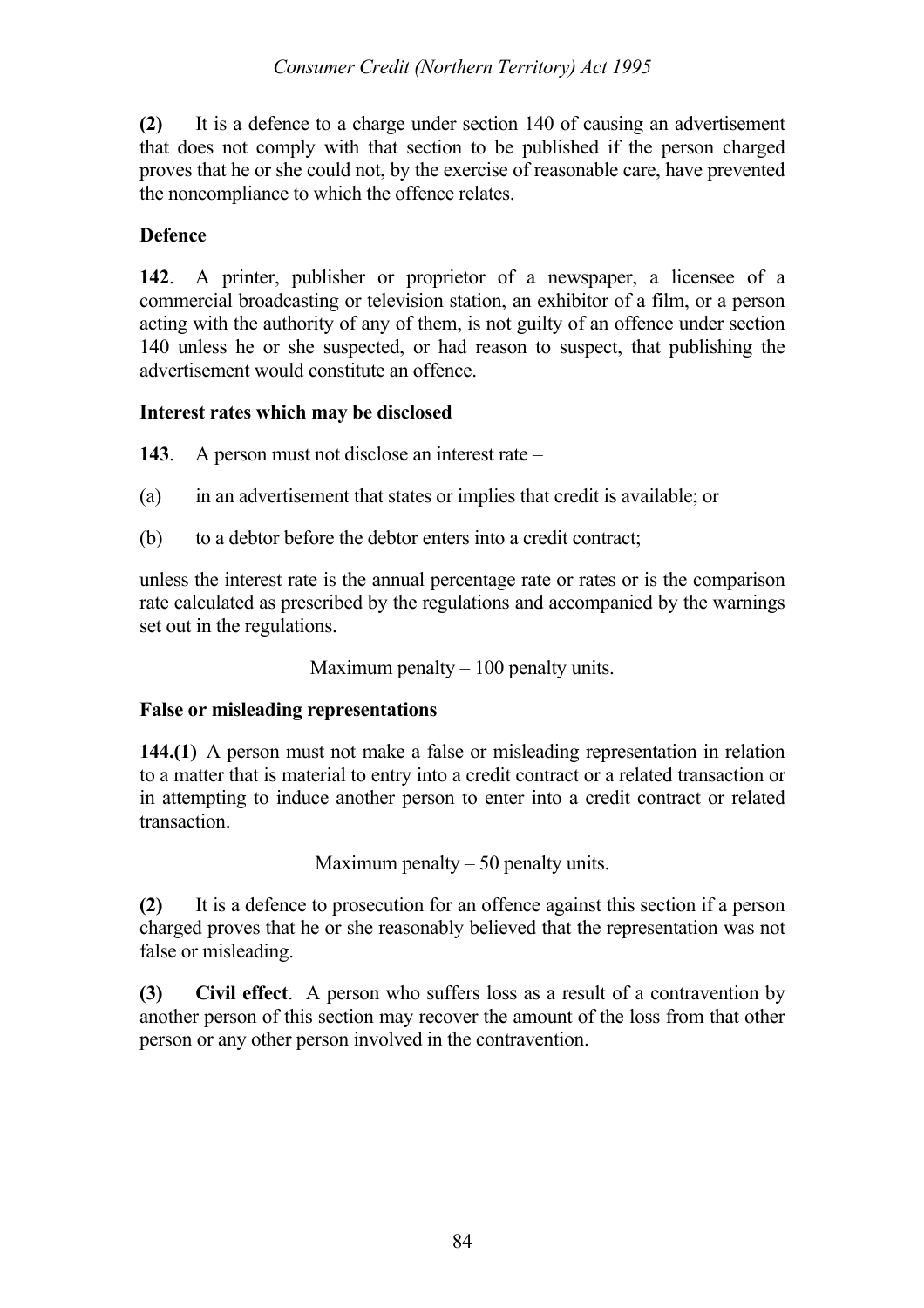### **Harassment**

**145**. A credit provider or supplier must not harass a person in attempting to get that person to apply for credit or to enter into a credit contract or a related transaction.

Maximum penalty  $-100$  penalty units.

#### **Canvassing of credit at home**

**146.(1)** A credit provider must not visit (personally or in the person of an employee or agent) a place of residence for the purpose of inducing a person who resides there to apply for or obtain credit, except by prior arrangement by the credit provider with the person.

Maximum penalty  $-100$  penalty units.

**(2)** A person who visits another's residence for the purpose of offering goods or services for sale and who offers to provide or arrange for the provision of credit to finance the sale will not be taken to have called for the purpose of inducing a person to apply for or obtain credit.

## **PART 10 – CONSUMER LEASES**

## *Division 1 – Interpretation and application*

## **Meaning of consumer lease**

**147**. For the purposes of this Code, a "consumer lease" is a contract for the hire of goods by a natural person or strata corporation under which that person or corporation does not have a right or obligation to purchase the goods.

## **Consumer leases to which this Part applies**

**148.(1)** This Part applies to a consumer lease if, when the lease is entered into –

- (a) the lessee is ordinarily resident in this jurisdiction or a strata corporation formed in this jurisdiction; and
- (b) the goods are hired wholly or predominantly for personal, domestic or household purposes; and
- (c) a charge is or may be made for hiring the goods and the charge together with any other amount payable under the consumer lease exceeds the cash price of the goods; and
- (d) the lessor hires the goods in the course of a business of hiring goods or as part of or incidentally to any other business of the lessor.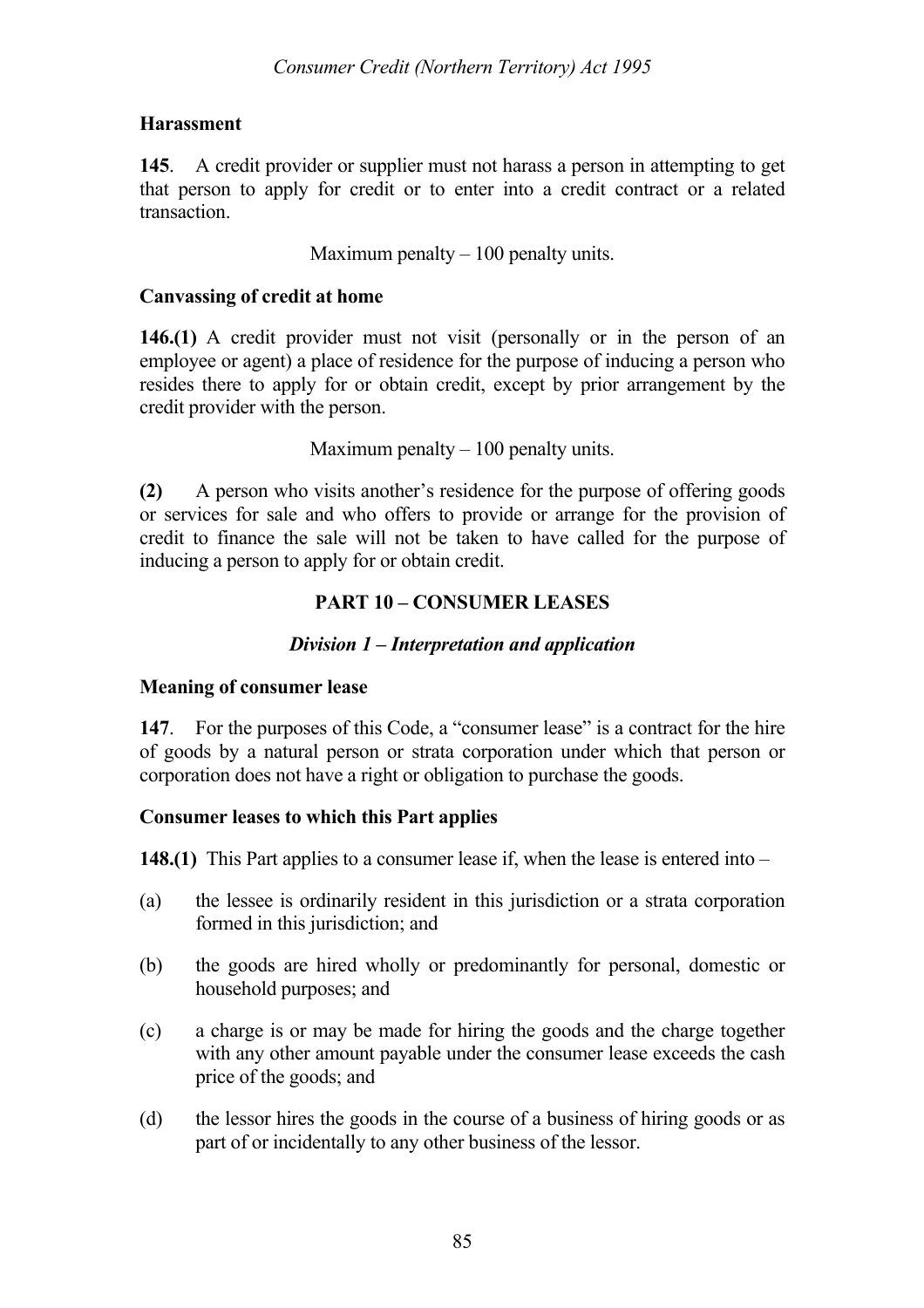#### *Consumer Credit (Northern Territory) Act 1995*

**(2)** If not all the lessees under a consumer lease ordinarily reside, or are strata corporations formed, in this jurisdiction, this Code applies only if goods are first hired under the lease in this jurisdiction.

- **(3)** If this Part applies to a consumer lease –
- (a) this Part applies to all transactions or acts under the lease whether or not they take place in this jurisdiction; and
- (b) this Part continues to apply even though the lessee ceases to be ordinarily resident in this jurisdiction.

**(4)** For the purposes of this section, the amount payable under a consumer lease includes any agreed or residual value of the goods at the end of the lease or on termination of the lease by the lessor or lessee, but does not include –

- (a) any amount payable for services that are incidental to the hire of the goods under the lease; or
- (b) any amount that ceases to be payable on the termination of the contract following the exercise of a right of cancellation by the lessee at the earliest opportunity.

**(5)** For the purposes of this section, the predominant purpose for which goods are hired is –

- (a) the purpose for which more than one half of the goods are intended to be used; or
- (b) if the same goods are intended to be used for different purposes, the purpose for which the goods are intended to be most used.

#### **Consumer leases to which this Part does not apply**

**149.(1) Short term or indefinite leases**. This Part does not apply to a consumer lease for a fixed period of 4 months or less or for an indefinite period.

**(2) Employment-related leases**. This Part does not apply to a consumer lease under which goods are hired by an employee in connection with the employee's remuneration or other employment benefits.

**(3) Regulations**. The regulations may exclude from the application of all or any provisions of this Part consumer leases of a class specified in the regulations.

#### **Presumptions relating to application of this Part**

**150.(1**) In any proceedings (whether brought under this Code or not) in which a party claims that a lease is a consumer lease to which this Part applies, it will be presumed to be such unless the contrary is established.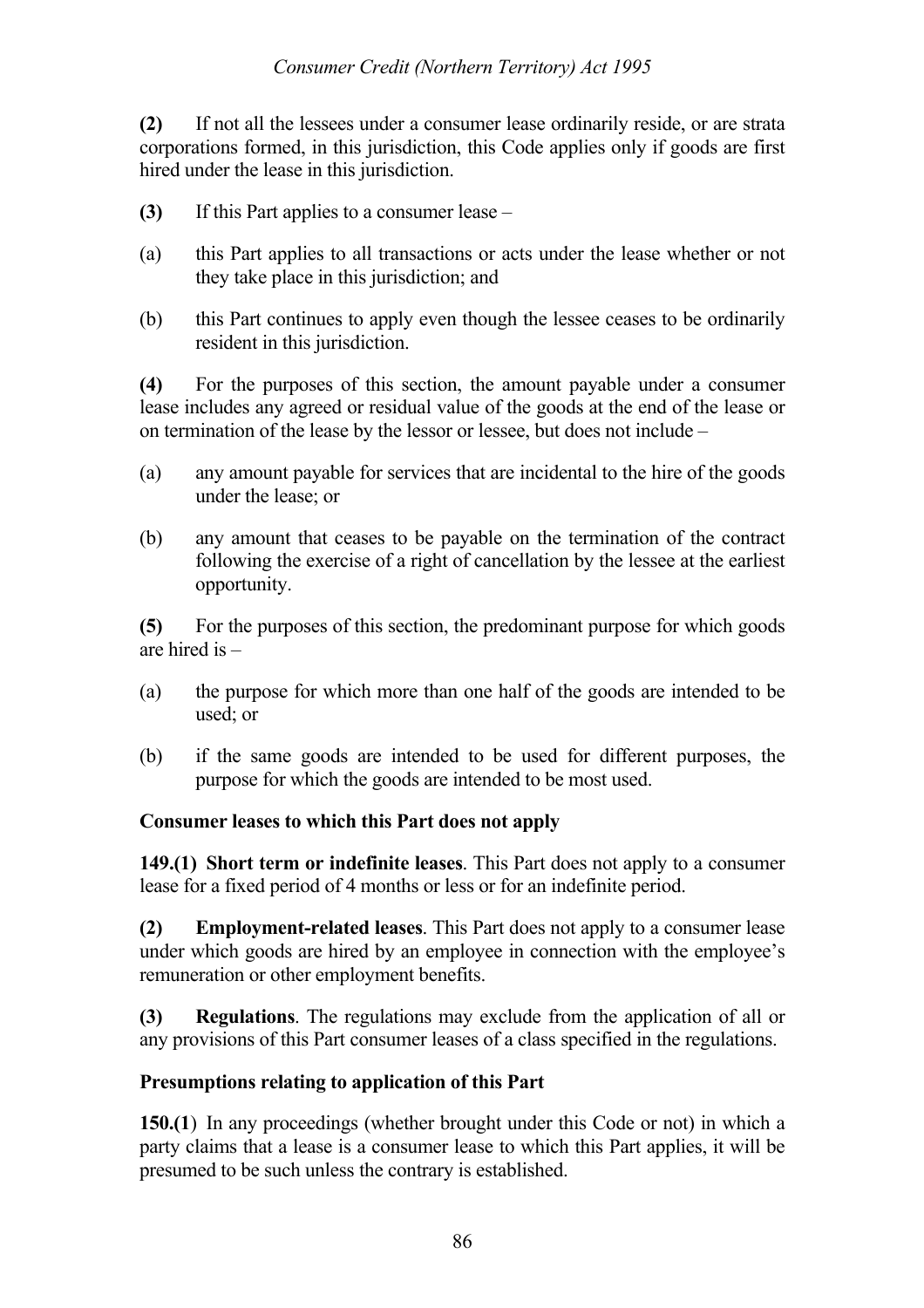### *Consumer Credit (Northern Territory) Act 1995*

**(2)** Goods hired under a lease are presumed conclusively for the purposes of this Part not to be hired wholly or predominantly for personal, domestic or household purposes if the lessee declares, before hiring the goods, that the goods are hired wholly or predominantly for business purposes.

**(3)** However, such a declaration is ineffective for the purposes of this section if the lessor (or any other person who obtained the declaration from the lessee) knew, or had reason to believe, at the time the declaration was made that the goods were in fact hired wholly or predominantly for personal, domestic or household purposes.

**Note:** See section 176 for the circumstances in which a credit provider is taken to have knowledge of or reason to believe something for the purposes of this Code.

**(4)** A declaration under this section is to be substantially in the form (if any) required by the regulations and is ineffective for the purposes of this section if it is not.

## *Division 2 – Form of and information to be included in consumer leases*

### **Form of consumer lease**

**151.(1)** A consumer lease must be in the form of a written lease document signed by the lessee and containing the information required by this Division.

**(2)** The regulations may make provision for or with respect to the form of consumer leases and the way they are expressed.

**(3)** A lessor must not enter into a consumer lease that contravenes a requirement of this section or regulations made under this section.

Maximum penalty (subsection  $(3)$ ) – 100 penalty units.

#### **Disclosures in consumer leases**

**152.(1)** A consumer lease must contain the following matters, if ascertainable –

- (a) a description or identification of the goods hired under the lease;
- (b) the amount or value of any consideration to be paid or provided by the lessee before the delivery of those goods;
- (c) the amount of any stamp duty or other government charge payable by the lessee in respect of the lease;
- (d) the amount of any other charges not included in the rental payable under the lease, and a description of those charges;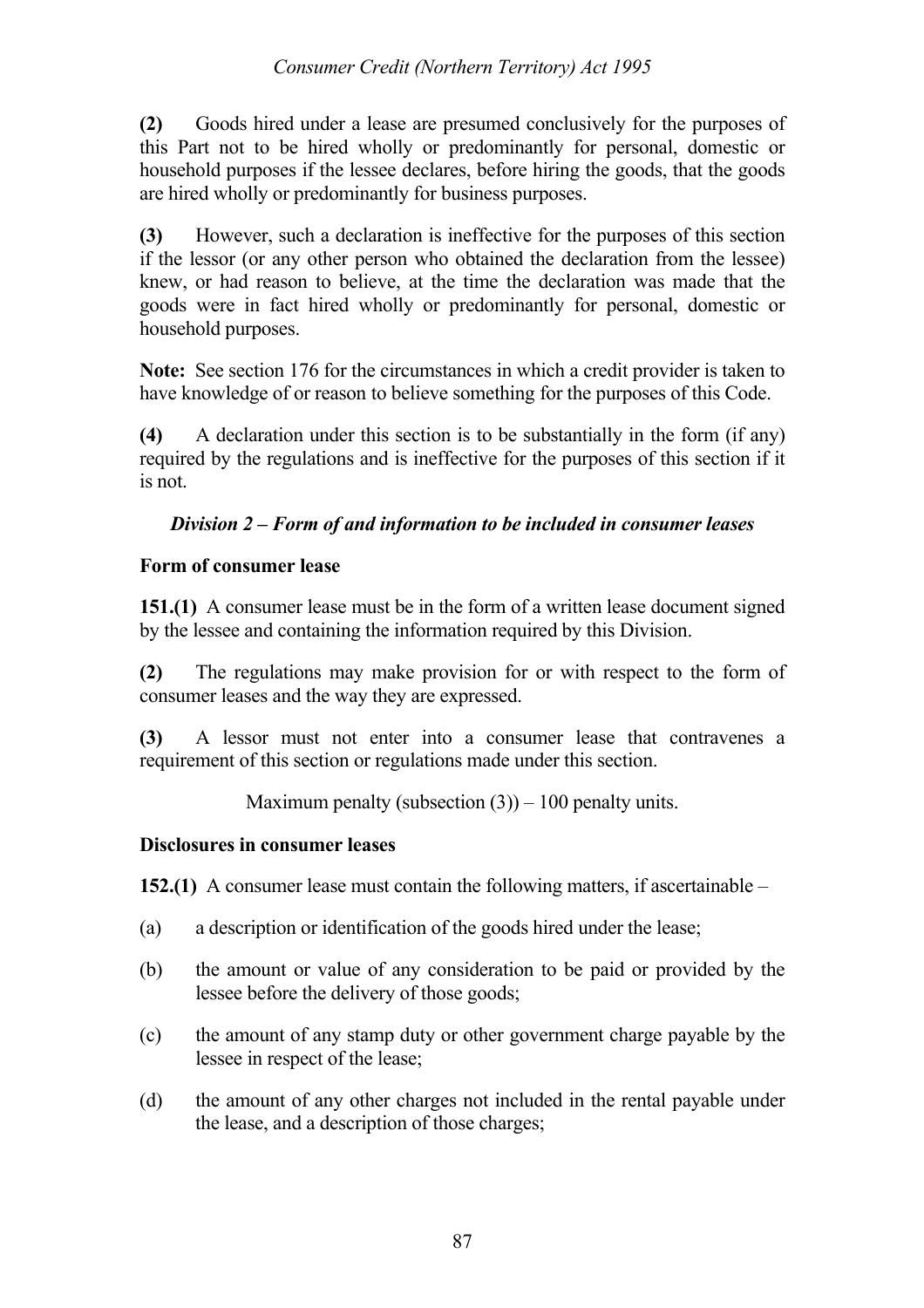- (e) the amount of each rental payment to be made by the lessee under the lease, the date on which the first rental payment is due and either the dates on which subsequent rental payments are due or the interval between rental payments;
- (f) the number of rental payments to be made by the lessee, and the total amount of rental payable under the lease;
- (g) a statement of the conditions on which the lessee may terminate the lease;
- (h) a statement of the liabilities (if any) of the lessee on termination of the lease.

**(2)** A consumer lease is taken to comply with this section despite any omission or other error if the Court is satisfied that the omission or error is not of such a nature as to mislead the lessee to his or her disadvantage.

**(3)** A lessor must not enter into a consumer lease that contravenes a requirement of this section.

Maximum penalty (subsection  $(3)$ ) – 100 penalty units.

### **Copy of lease etc. for lessee**

**153**. A lessor must, within 14 days after entering into a consumer lease, give to the lessee a copy of the consumer lease, together with a statement in the form prescribed by the regulations explaining the rights and obligations of a lessee.

Maximum penalty  $-50$  penalty units.

## **Further goods and deferrals or waivers under consumer leases**

**154**. The provision of further goods under a consumer lease or a change in a consumer lease as a result of a deferral or waiver of payment of an amount payable under a consumer lease is not to be treated as creating a new consumer lease for the purposes of this Part or as creating a credit contract, if the provision of the further goods or the deferral or waiver is permitted by this Code or the consumer lease.

## *Division 3 – Other provisions applicable to consumer leases*

## **Application of certain Code provisions to consumer leases**

**155.(1)** The following provisions of this Code apply in relation to a consumer lease in the same way as they apply in relation to credit contracts –

(a) Division 3 of Part 4 (relating to changes to contracts on the grounds of hardship and unjust transactions), other than section 72;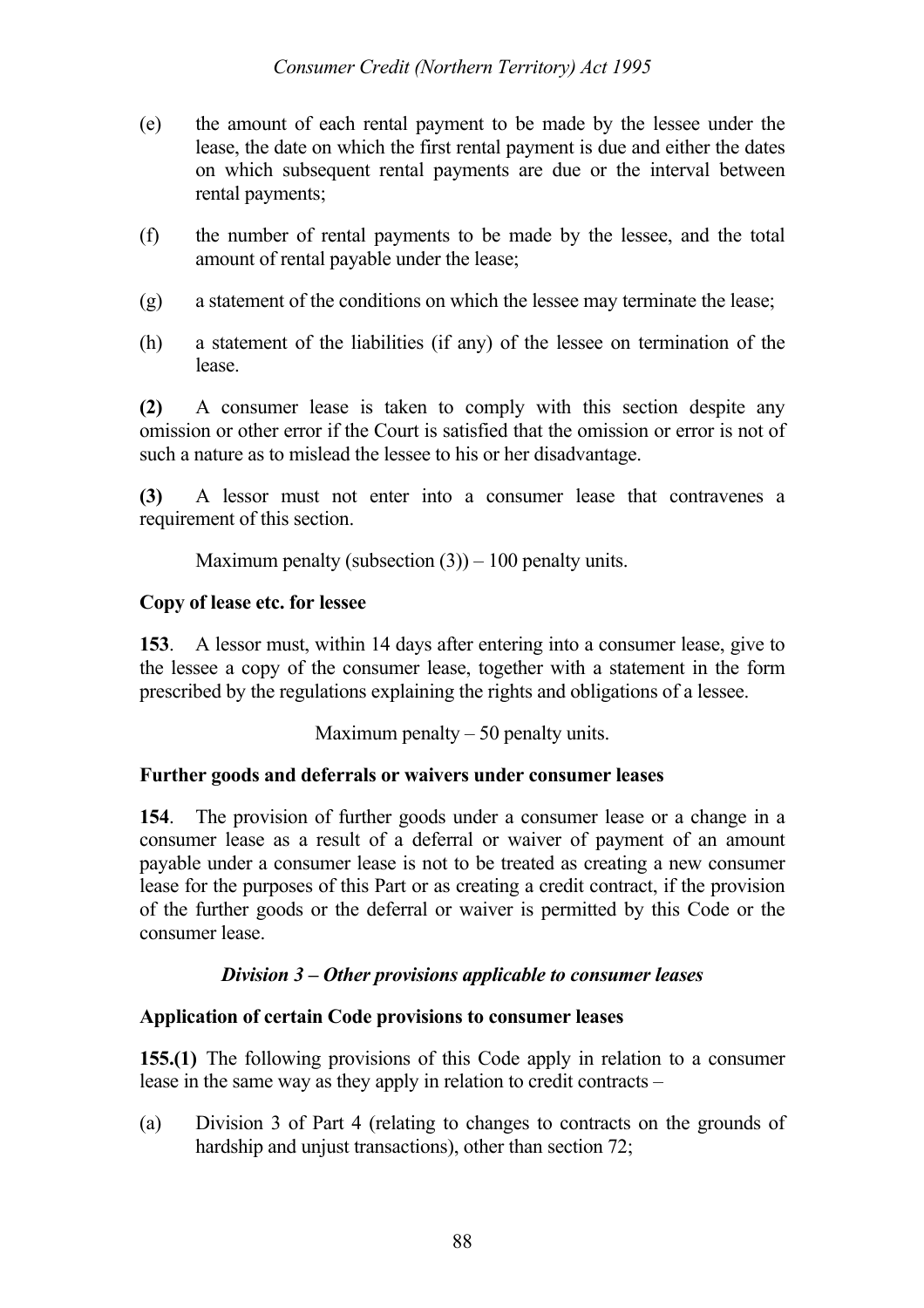- (b) sections 90 to 93 (relating to information as to mortgaged goods, entry to residential property to take possession of goods and orders by the Court for entry and possession);
- (c) Part 11 (relating to miscellaneous matters).
- **(2)** For the purposes of the application of those provisions –
- (a) references to a credit provider are to be read as references to a lessor; and
- (b) references to a debtor are to be read as references to a lessee; and
- (c) references to a credit contract or contract are to be read as references to a consumer lease; and
- (d) references to mortgaged goods are to be read as references to goods hired under a consumer lease.

**(3)** For the purposes of the application of Division 3 of Part 4, the words '(without a change being made to the annual percentage rate or rates)' are taken to be omitted from section 66 wherever occurring.

#### **Notice of repossession**

**156.(1)** A lessor must not exercise any right under a consumer lease to take possession of goods subject to the lease unless the lessor has given the lessee 30 days' written notice of the lessor's intention to do so.

**(2)** However, the lessor is not required to give the notice in accordance with this section if –

- (a) the right arises under a lease granted for a fixed term at the end of that term; or
- (b) the lessor believes on reasonable grounds that the lessee has disposed of goods hired under the lease, or intends to dispose of such goods, contrary to the terms of the lease; or
- (c) the lessor has made reasonable attempts to locate the lessee but without success; or
- (d) the lessee is insolvent; or
- (e) the Court authorises the lessor to do so.

Maximum penalty  $-50$  penalty units.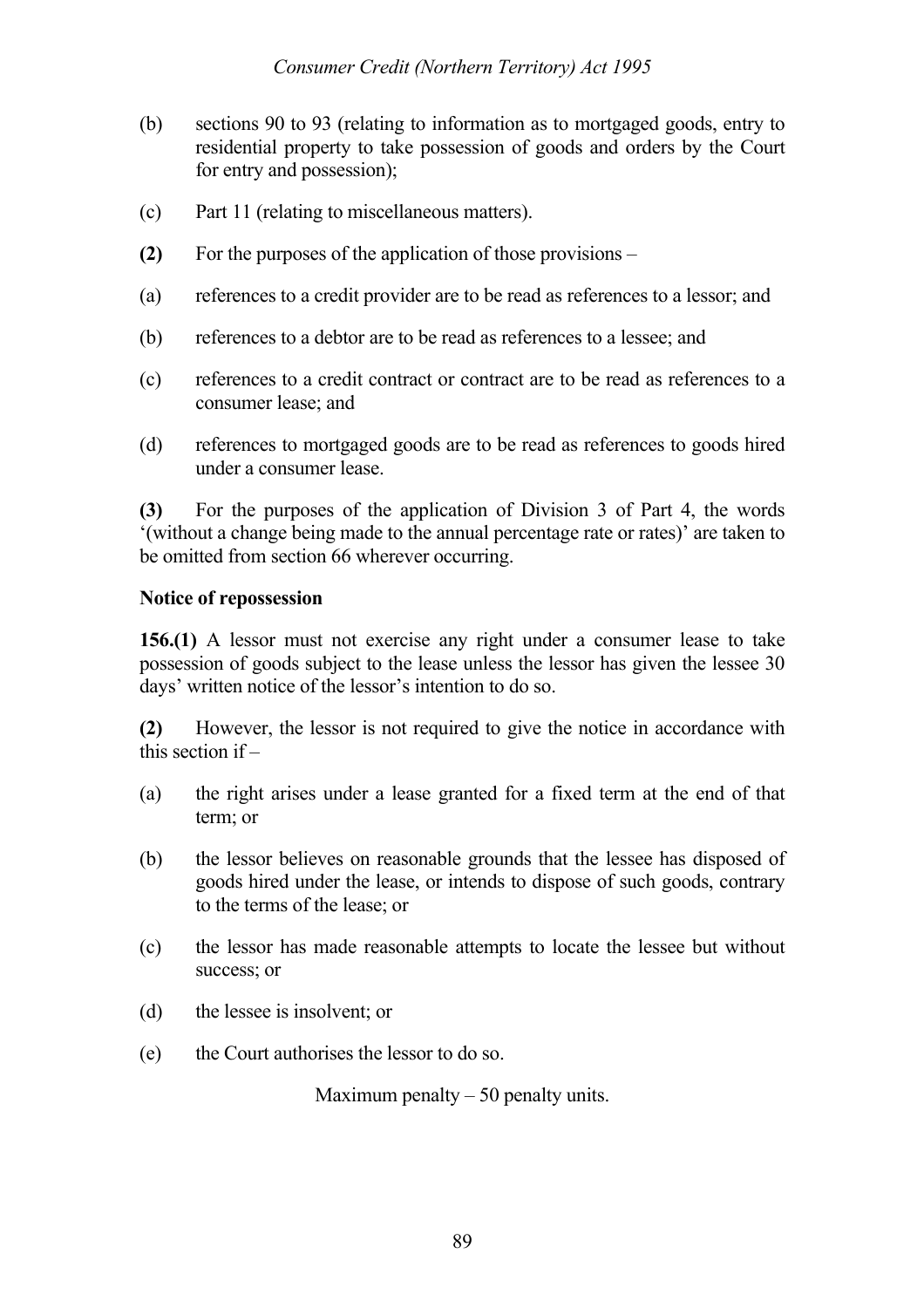## **Termination of lease**

**157.(1)** A lessee may, at any time before the end of a consumer lease, end the lease by returning the goods hired under the lease to the lessor during ordinary business hours or at such other time as may be agreed with the lessor or fixed by the Court on the application of the lessee.

**(2)** The amount payable by a lessee on the termination of a consumer lease under this section before the end of its fixed term is –

(a) the amount payable under the lease on such a termination; or

(b) the amount determined in accordance with the principles (if any) set out in the regulations for the purposes of this section;

whichever is the lesser.

# **PART 11 – MISCELLANEOUS**

## *Division 1 – Tolerances and assumptions*

### **Tolerances and assumptions relating to information**

**158.(1)** Disclosures generally. Information disclosed in a pre-contractual statement, contract document, mortgage document or guarantee, statement, notice or consumer lease, or otherwise disclosed for the purposes of this Code, is taken to be correctly disclosed if –

- (a) it is within tolerances allowed by the regulations; and
- (b) the disclosure is made as at a date stated in it.

**(2) Disclosure of interest charges**. Disclosures for the purposes of this Code relating to interest charges may be made on the following assumptions (and such other assumptions under this section as are applicable) –

- (a) that, in the case of an annual percentage rate or default rate, there will be no variation in the rate as disclosed over the whole term of the contract or any shorter term for which it applies;
- (b) if a change to a variable rate is provided for by the contract, that the variable rate applicable over the term for which it applies is the same as the equivalent variable rate as at the date disclosure is made;
- (c) that the debtor will make the repayments required by the contract at the times required by the contract.

**(3) Disclosure of repayments**. Disclosures for the purposes of this Code relating to repayments may be made on the assumption that the debtor will pay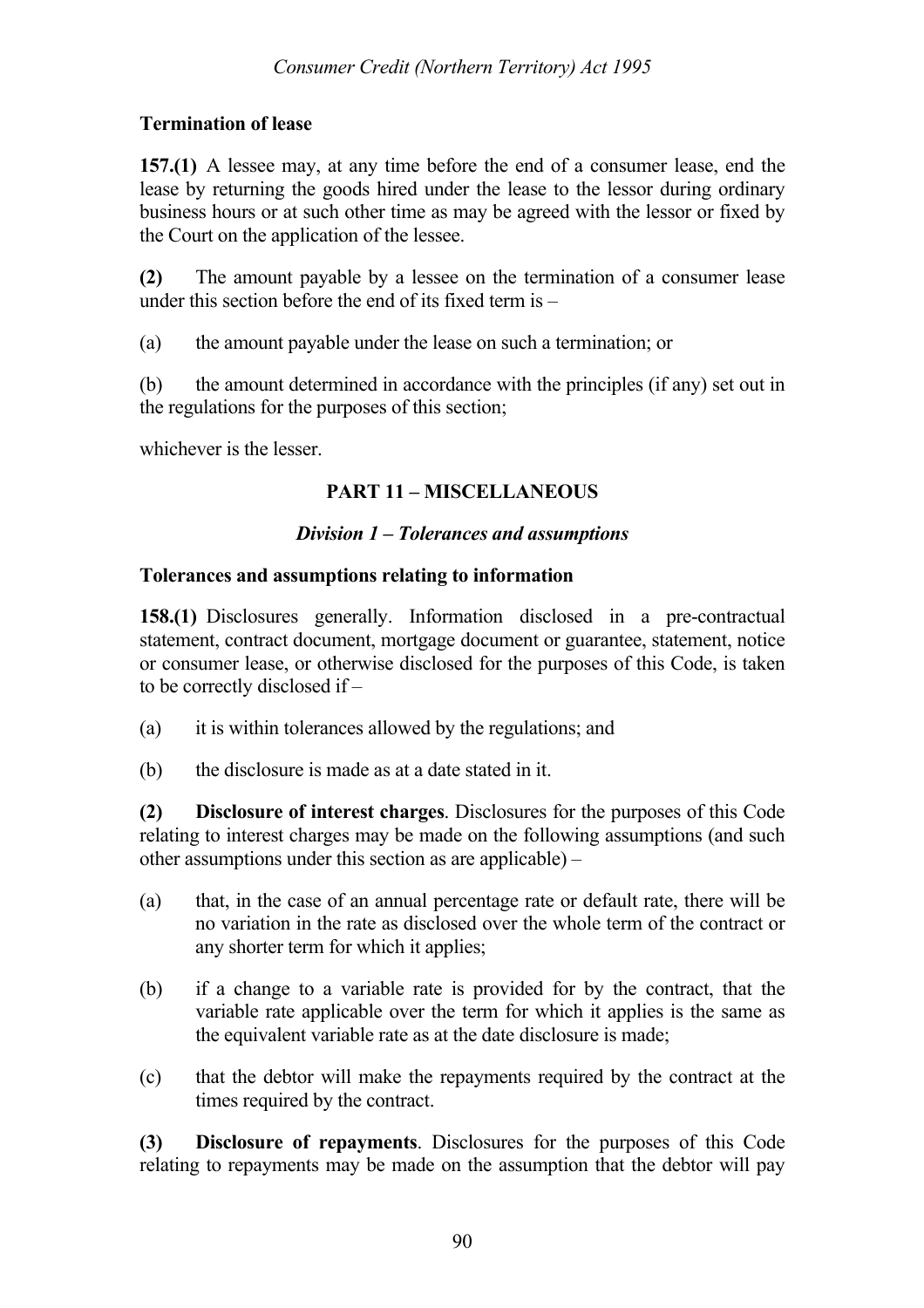the repayments required by the contract at the times required by the contract and on such other assumptions under this section as are applicable.

**(4) Disclosures of credit fees and charges**. Disclosures relating to credit fees and charges for the purposes of this Code may be made on the following assumptions (and on such other assumptions under this section as are applicable) –

- (a) that there will be no change in the credit fees and charges as so disclosed and no new fees or charges imposed;
- (b) that the debtor will pay the fees and charges required by the contract at the times required by the contract.

**(5) Disclosures in consumer leases**. Disclosures for the purposes of this Code relating to consideration, charges and payments in a consumer lease may be made on the assumptions that there will be no change in the matters disclosed and no new charges imposed.

**(6) When information is ascertainable**. Information required to be disclosed for the purposes of this Code, which is not otherwise ascertainable, is taken to be ascertainable if it is ascertainable, as at the date the disclosure is made, on the basis of assumptions set out in this section or in the regulations.

**(7) Disclosure of names**. Information disclosed for the purposes of this Code as to a name is taken to be correctly disclosed if the information is sufficient to identify the person concerned.

## **Tolerances relating to contracts and other documents**

**159**. An amount of interest, a fee or charge or any other amount charged, payable or calculated under or in connection with a credit contract, mortgage, guarantee or consumer lease is, for the purposes of this Code, taken to comply with this Code if the amount is within tolerances allowed by the regulations.

# **Regulations**

**160**. The regulations may vary an assumption set out in this Division and may provide for additional assumptions.

## *Division 2 – Documentary provisions*

## **Form of notices**

**161.(1)** The regulations may prescribe the form of any notices required or authorised to be given under this Code and may require such notices to contain specified information.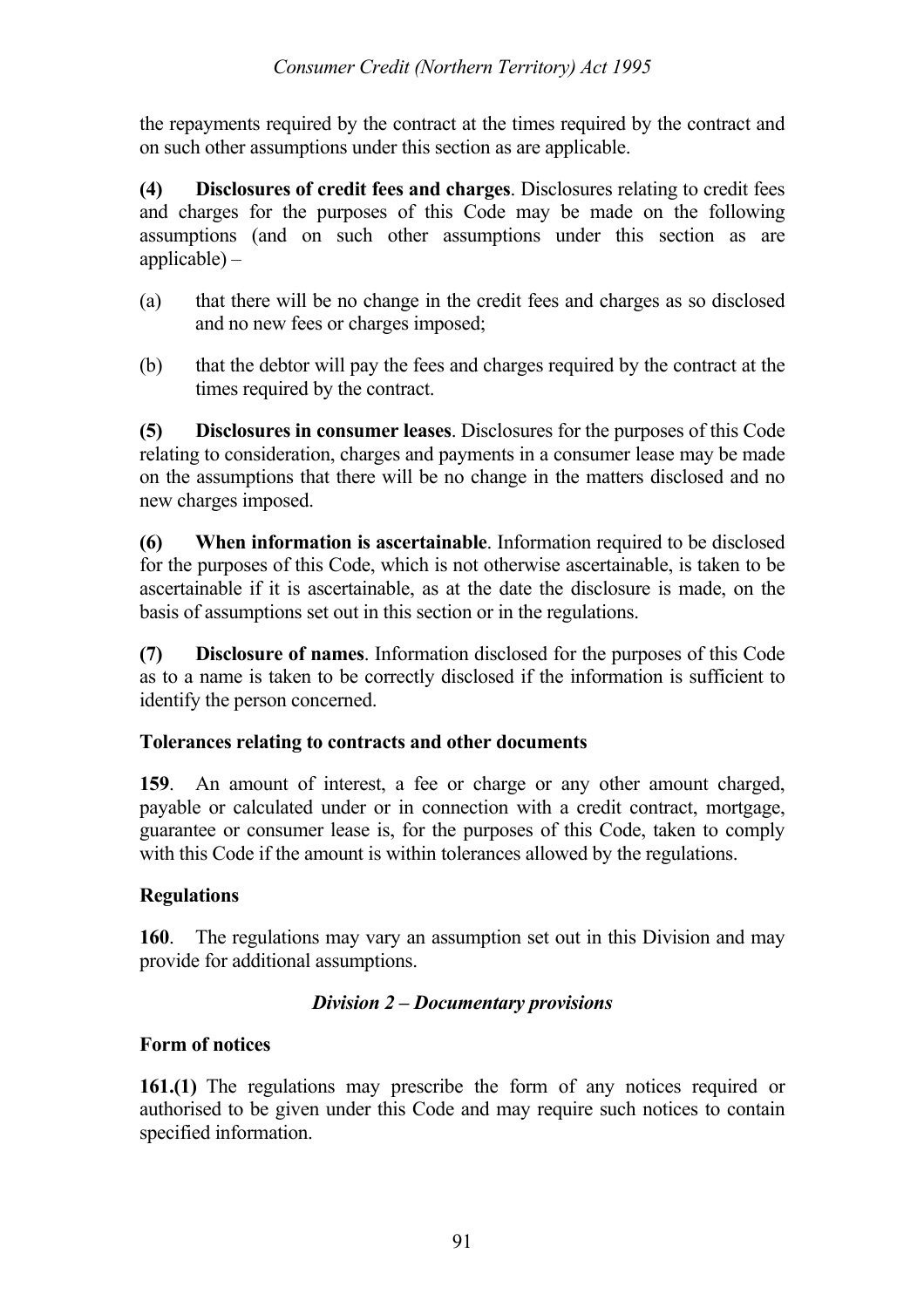**(2)** A notice required to be given by a mortgagee under this Code may include information required to be given in the same situation under an Act, and the notice may be included in any notice given under that Act.

**(3)** A notice required or authorised to be given under this Code is to be in writing unless this Code or the regulations otherwise provide.

## **Legibility and language**

**162.(1)** A credit contract, guarantee or a notice given by a credit provider under this Code –

- (a) must be easily legible; and
- (b) to the extent that it is printed or typed must conform with the provisions of the regulations as to print or type; and
- (c) must be clearly expressed.

**(2)** If the Court is satisfied, on application by the Government Consumer Agency, that a provision of a credit contract, a guarantee or a notice given by a credit provider under this Code does not comply with the requirements of this section, it may prohibit the credit provider from using a provision in the same or similar terms in future credit contracts, guarantees or notices.

**(3)** A credit provider that contravenes a prohibition imposed under subsection (2) is guilty of an offence.

Maximum penalty (subsection  $(3)$ ) – 100 penalty units.

# **Copies of contracts and other documents**

**163.(1)** A credit provider must in accordance with this section, at the written request of a debtor, mortgagor or guarantor, provide to the debtor, mortgagor or guarantor a copy of –

- (a) the credit contract, mortgage or guarantee; or
- (b) any credit-related insurance contract in the credit provider's possession; or
- (c) a notice previously given to the debtor, mortgagor or guarantor under this Code.
- **(2)** The copy must be provided –
- (a) within 14 days, if the original came into existence 1 year or less before the request is given; or
- (b) within 30 days, if the original came into existence more than 1 year before the request is given.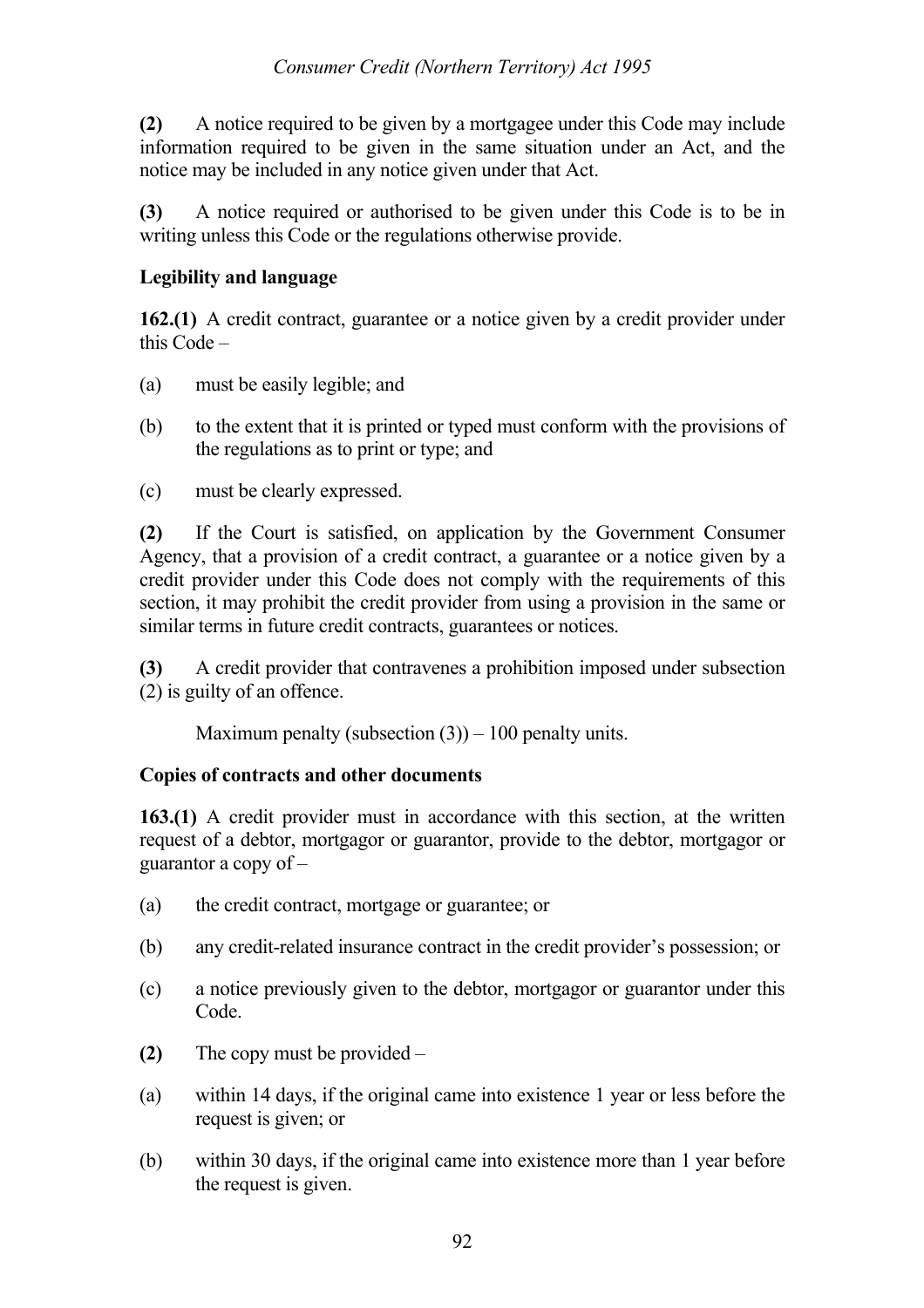**Note:** Section 173 provides for the date on which notice is taken to be given.

**(3)** A copy under this section may instead be provided in the form of a computer generated facsimile containing the same information as was contained in the original document, or in any other manner prescribed by the regulations. Until the contrary is proved, any such facsimile or copy is taken to contain the same information as the original document.

**(4)** A credit provider must provide a copy of a notice which requires a debtor, mortgagor or guarantor to take action if requested in accordance with subsection (1) even though the contract has been discharged or terminated but only if the request is made within 2 years of the discharge or termination.

Maximum penalty  $-30$  penalty units.

# **Signing of documents**

**164.(1)** It is sufficient compliance with a requirement under this Code that a document be signed by a person if the person's signature is written on the document by another person by or under the authority of the person required to sign.

**(2)** This section has effect subject to section 176 (Conduct of agents and related matters).

# *Division 3 – General provisions*

## **Crown to be bound**

**165**. This Code binds the Crown in right of this jurisdiction and, in so far as the legislative power of the Legislature of this jurisdiction permits, the Crown in all its other capacities.

# **Assignment by credit provider**

**166.(1)** If the rights of a credit provider under a credit contract, mortgage or guarantee are assigned or pass by law to another person, this Code from then on applies to that other person and does not impose any further obligation on the credit provider.

**(2)** The debtor, mortgagor or guarantor has and may exercise the same rights in respect of the credit contract, mortgage or guarantee against the assignee as the debtor, mortgagor or guarantor has against the credit provider.

**(3)** Subsection (1) does not apply while the credit provider continues to receive payments from the debtor.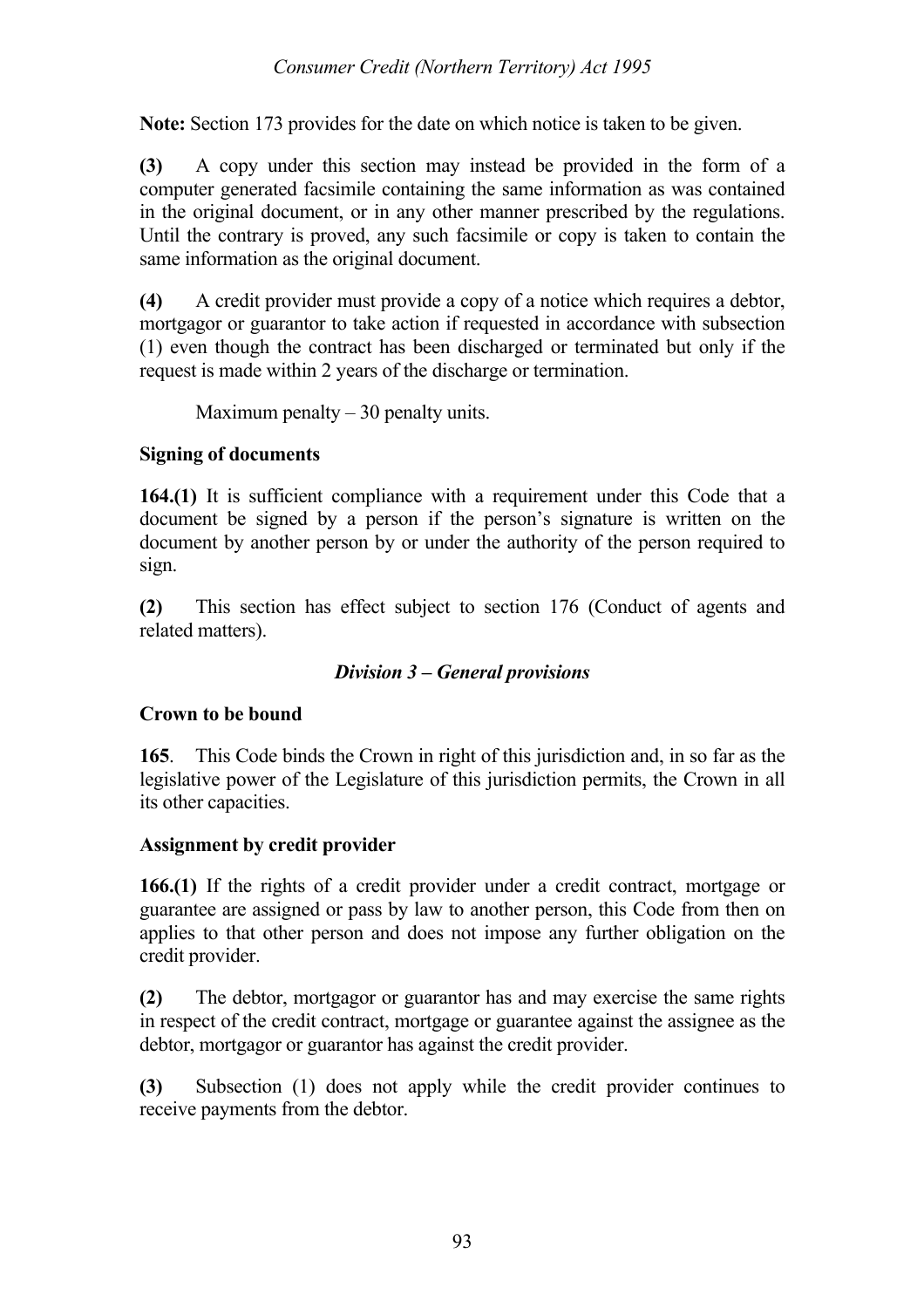### **Assignment by debtor, mortgagor or guarantor**

**167.(1)** If the rights of a debtor, mortgagor or guarantor under a credit contract, mortgage or guarantee are assigned or pass by law to another person, this Code from then on applies to that other person and does not confer any further rights on the debtor, mortgagor or guarantor.

**(2)** Subsection (1) does not apply if the rights are assigned or pass by law to a corporation which is neither a trustee for the debtor, mortgagor or guarantor nor an executor of the debtor's, mortgagor's or guarantor's estate.

**(3)** Subsection (1) does not affect a requirement which is made of a debtor or mortgagor under section 48.

## **Appropriation of payments**

**168.(1)** A debtor who is liable to a credit provider under 2 or more credit contracts may require the credit provider by written notice to apply a payment to a particular one of those contracts or to divide the payment between them in a specified manner.

**(2)** A credit provider that contravenes a requirement under this section is guilty of an offence.

Maximum penalty  $-30$  penalty units.

**(3)** A debtor may not make a requirement under this section if the debtor and the credit provider have previously agreed as to the application of the payment concerned in relation to the credit contracts under which the debtor is liable to the credit provider.

## **Contracting out**

**169.(1)** A provision of a contract or other instrument by which a person seeks to avoid or modify the effect of this Code is void.

**(2)** A provision of a contract or other instrument by which a person seeks to have the debtor or guarantor indemnify the credit provider for any loss or liability arising under this Code is void.

**(3)** A credit provider that is a party to any such contract or other instrument is guilty of an offence.

Maximum penalty  $-100$  penalty units.

**(4)** Subsection (2) does not affect the operation of section 55(2).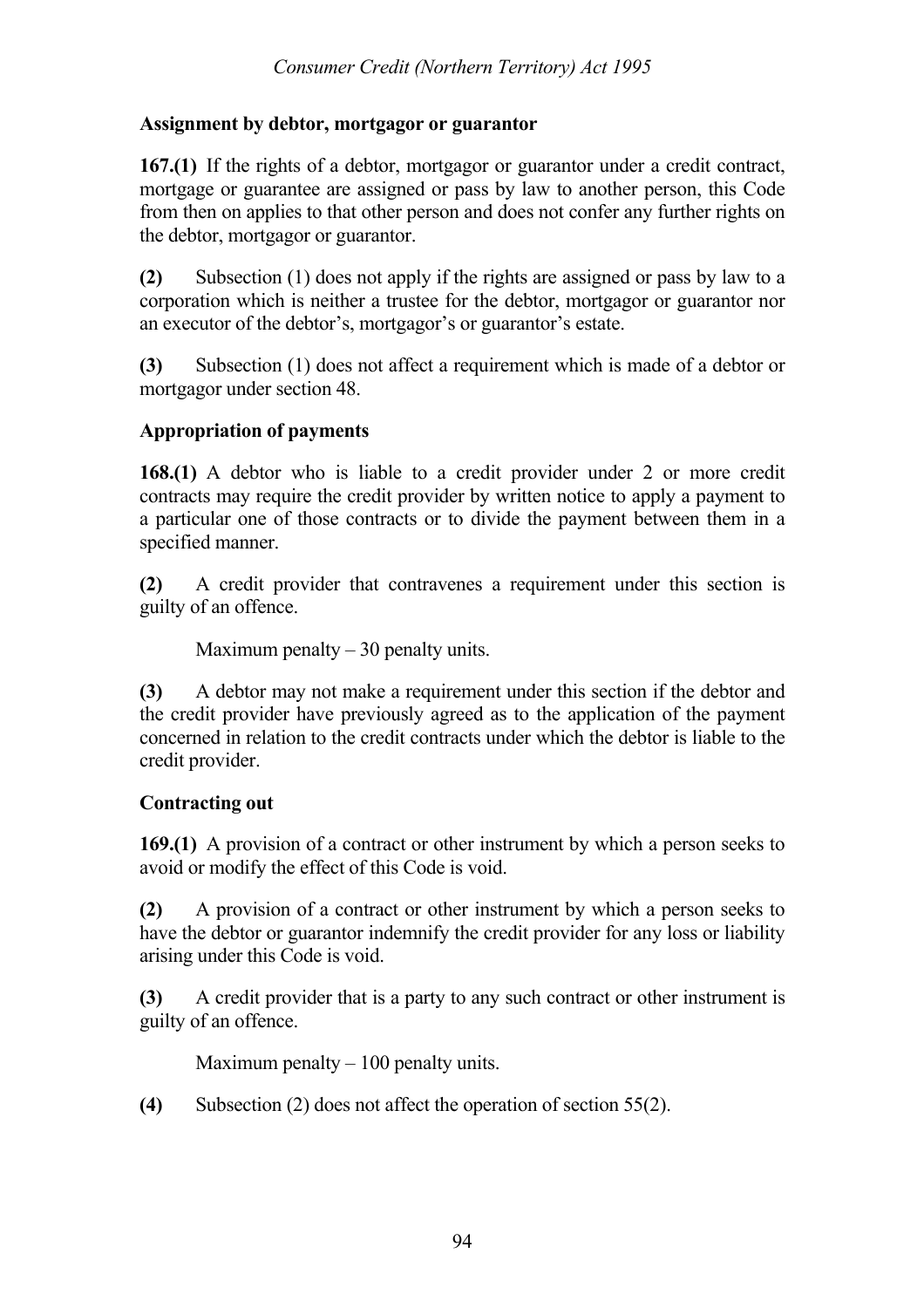## **Effect of noncompliance**

**170.(1)** A credit contract, mortgage or guarantee or any other contract is not illegal, void or unenforceable because of a contravention of this Code unless this Code contains an express provision to that effect.

**(2)** Except as provided by this section, this Code does not derogate from rights and remedies that exist apart from this Code.

### **Giving notice or other document**

**171.(1)** The Court may relieve a person from the obligation to give a notice or other document if satisfied that a reasonable attempt has been made to locate the person to whom the notice or other document is to be given, but without success. The order of the Court may be made subject to conditions.

**(2)** A notice or other document must be given to each debtor, mortgagor or guarantor to be effective in the case of joint debtors, mortgagors or guarantors.

**(3)** In a case where the joint debtors, mortgagors or guarantors reside at the same address, one may be nominated by them to receive notices and other documents on behalf of all of them. In that event, a notice or other document given to that one is, while the nomination remains in force, taken to have been given to both or all of them.

**(4)** A nomination under subsection (3) must be in the form required by the regulations.

**(5)** Subsection (3) does not apply in relation to default notices.

## **Manner of giving notice or other document**

**172.(1)** If this Code requires or permits a notice or other document to be given to a person (whether the expression "deliver", "serve", "notify", "send" or "give" or another expression is used), the notice or other document may be given –

- (a) to a natural person  $-$ 
	- (i) by delivering it to the person personally; or
	- (ii) by leaving it at, or by sending it by post, telex, facsimile or similar facility to, the address of the place of residence or business of the person last known to the person giving the notice or other document; or
- (a) to a body corporate  $-$ 
	- (i) by leaving it at the registered office of the body corporate with an officer of the body corporate; or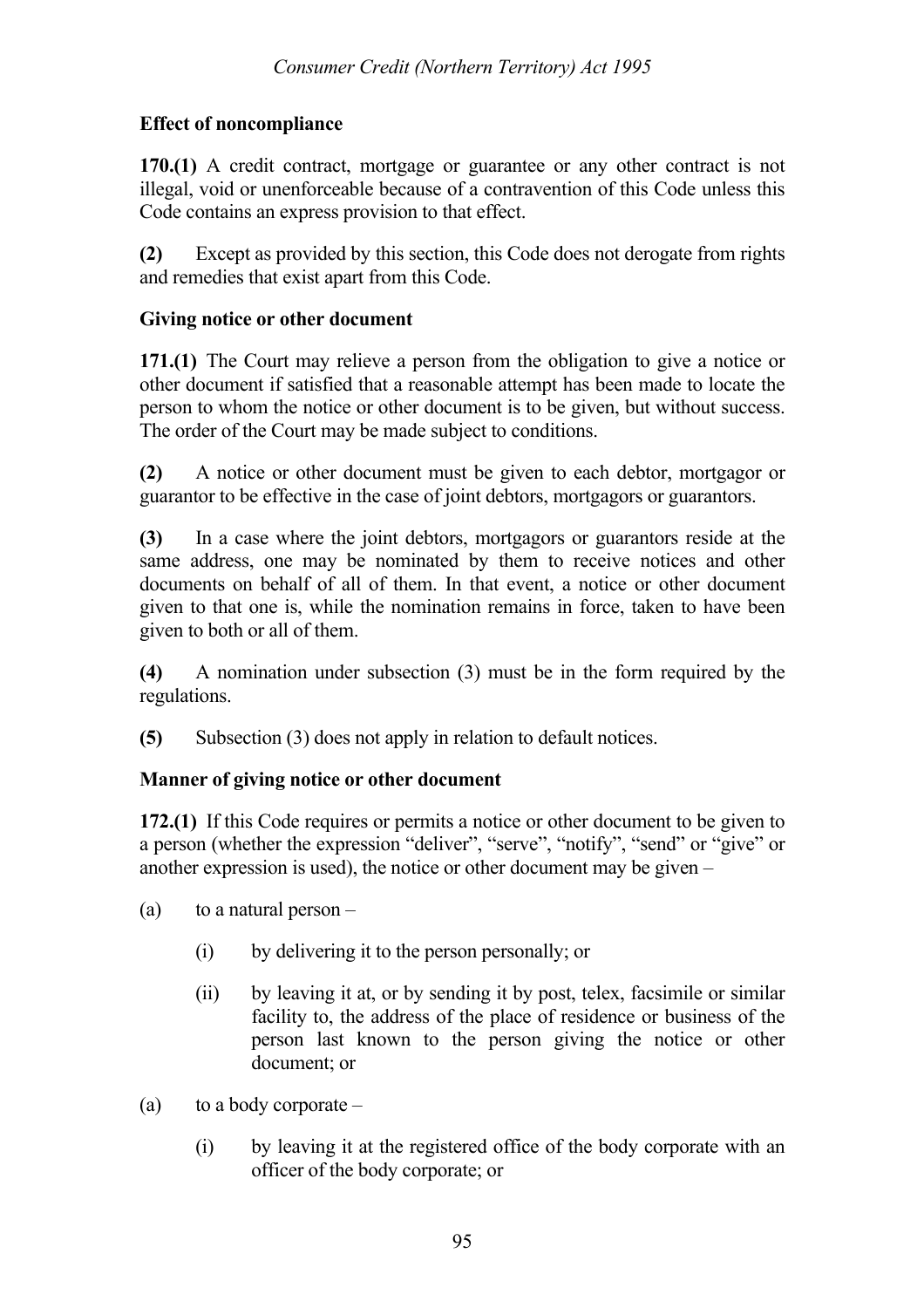- (ii) by sending it by post, telex, facsimile or similar electronic facility to its registered office.
- **(2)** Nothing in subsection  $(1)$  –
- (a) affects the operation of another law that authorises the service of a notice or other document otherwise than as provided in subsection (1); or
- (b) affects the power of a court or tribunal to authorise service of a notice or other document otherwise than as provided in subsection (1).

**(2)** If this Code requires or permits a notice or other document to be given by post (whether the expression "deliver", "serve", "notify", "send" or "give" or another expression is used), service may be effected by properly addressing, prepaying and posting the notice or other document as a letter.

## **Date of notice or other document**

**173.(1)** For the purposes of this Code a notice or other document is taken to be  $e$ iven –

- (a) in the case of a notice or other document given personally on the date it bears or the date it is received by the addressee, whichever is the later; or
- (b) in the case of a notice or other document sent by post on the date it bears or the date when it would have been delivered in the ordinary course of post, whichever is the later; or
- (c) in the case of a notice or other document sent by facsimile transmission or some other form of electronic transmission – on the date it bears or the date on which the machine from which the transmission was sent produces a report indicating that the notice or other document was sent to the facsimile or other number of the addressee, whichever is the later.

**(2)** For the purposes of this Code, the date of a notice or other document is the date it is taken to be given in accordance with this section.

#### **Extensions of time**

**174**. The Court may extend a period if authorised by this Code to do so even though the period has elapsed.

## **Orders of Court**

**175**. An order of the Court in force under this Code, including such an order as varied from time to time, has effect according to its tenor.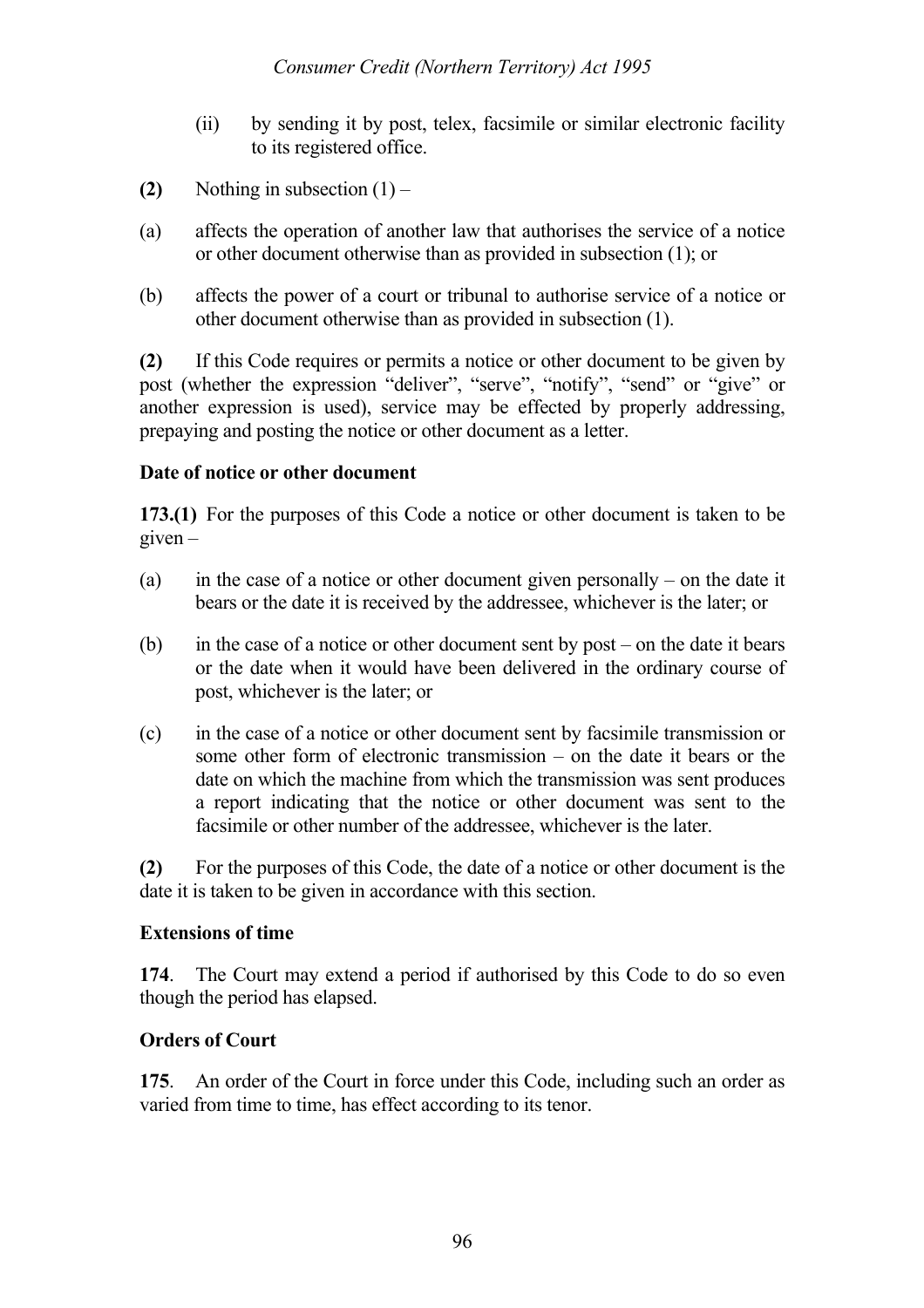## **Conduct of agents and related matters**

**176.(1)** The conduct of an officer, agent or employee of a credit provider acting within his or her actual or ostensible authority will be imputed to the credit provider and taken to be conduct of the credit provider.

**(2)** A person cannot authorise a credit provider, or a person associated with a credit provider, to enter into a credit contract, mortgage or guarantee on the person's behalf.

**(3)** A credit provider or person associated with a credit provider that purports to act as agent of a debtor, mortgagor or a guarantor in entering into a credit contract or a mortgage or guarantee is guilty of an offence.

Maximum penalty  $-50$  penalty units.

- **(4)** A person is associated with a credit provider if –
- (a) that person and the credit provider are related bodies corporate for the purposes of the Corporations Law; or
- (b) that person is an officer, agent or employee of the credit provider or a related body corporate.

**(5)** A credit provider is not, for the purposes of this Code taken to know or have reason to believe something because an officer, agent or employee of the credit provider does so, unless the knowledge or reason to believe that thing is acquired by the officer, agent or employee acting in that capacity and in connection with the transaction concerned.

## **Reciprocal conferral of powers and jurisdiction**

**177.(1)** The regulations may give effect to a cross-vesting scheme under which –

- (a) administrative and judicial powers conferred by this Code may be exercised by administrative and judicial authorities of any jurisdiction in which a law adopting this Code is in force; and
- (b) administrative and judicial authorities of this jurisdiction may exercise administrative and judicial powers conferred by any such law of that jurisdiction.
- **(2)** Nothing in subsection (1) affects any other powers of any court.

## *Division 4 – Provisions relating to offences*

## **Penalty at end of provision**

**178.(1)** In this Code, a penalty specified at the end of –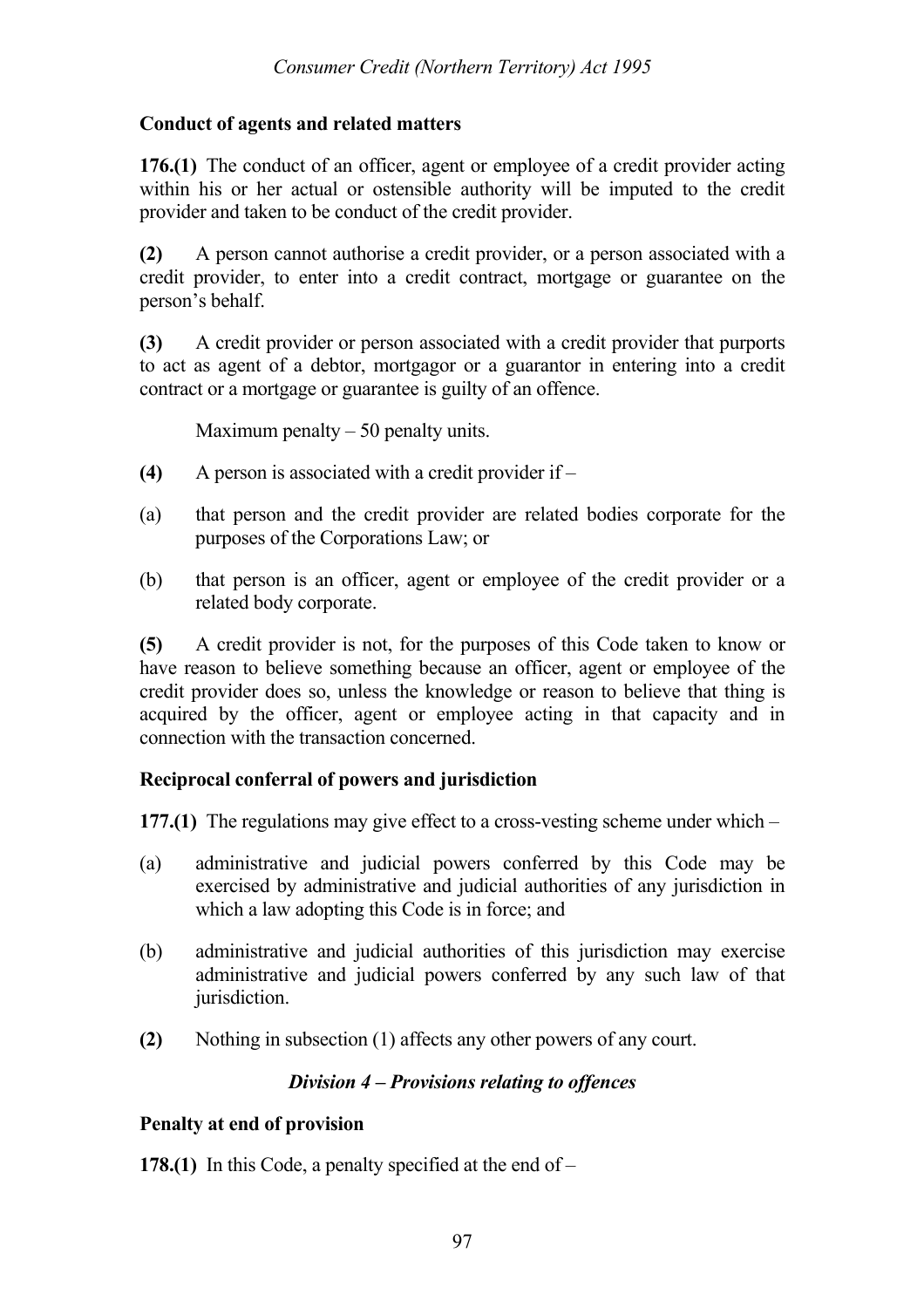- (a) a section (whether or not the section is divided into subsections); or
- (b) a subsection (but not at the end of a section); or
- (c) a section or subsection and expressed in such a way as to indicate that it applies only to part of the section or subsection;

indicates that an offence mentioned in the section, subsection or part is punishable on conviction by a penalty not more than the specified penalty.

**(2)** If no offence is so mentioned, a contravention of the section, subsection or part constitutes an offence against the provision that is punishable on conviction by a penalty not more than the specified penalty.

**(3)** This section applies to the regulations in the same way as it applies to this Code, subject to any necessary modification.

## **Penalty units**

**179**. A reference in this Code or the regulations to a number of penalty units is to be read as a reference to an amount of money equal to the amount obtained by multiplying \$100 by that number of penalty units.

#### **Summary offences**

**180**. An offence against this Code or the regulations is punishable summarily.

## **Double jeopardy**

**181**. If an act or omission constitutes an offence –

- (a) under this Code; or
- (b) under a law of this jurisdiction or a law of another jurisdiction;

and the offender has been punished in relation to the offence under a law mentioned in paragraph (b), the offender is not liable to be punished in relation to the offence under this Code.

#### **Aiding and abetting, attempts**

**182.(1)** A person who aids, abets, counsels or procures, or by act or omission is in any way directly or indirectly concerned in or a party to, the commission of an offence against this Code or the regulations is taken to have committed that offence and is liable to the penalty for the offence.

**(2)** A person who attempts to commit an offence against this Code or the regulations commits an offence and is punishable as if the attempted offence had been committed.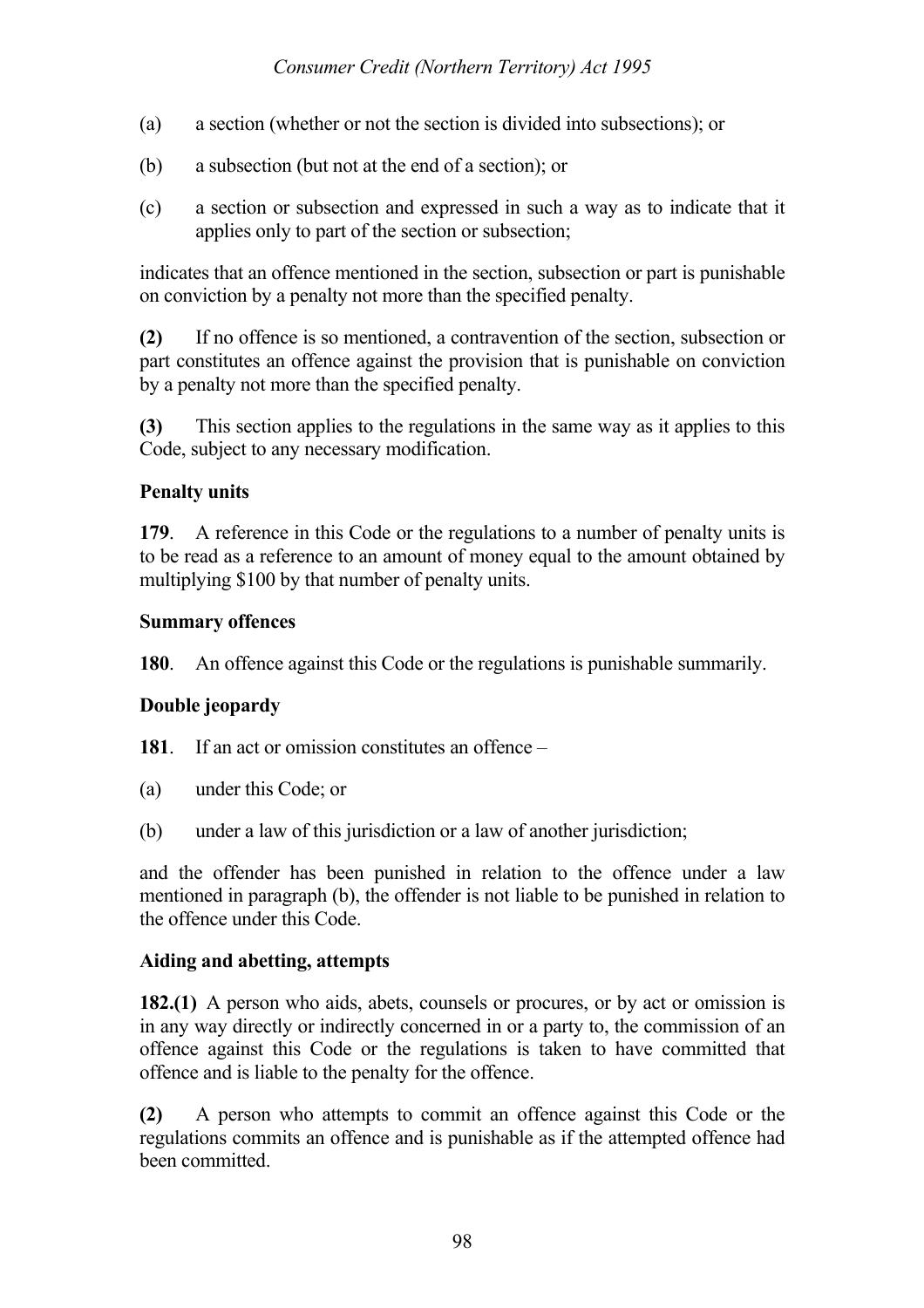### **Offences by corporations**

**183.(1)** If a corporation contravenes a provision of this Code or the regulations, each officer of the corporation is taken to have contravened the provision if the officer knowingly authorised or permitted the contravention.

**(2)** An officer of a corporation may be proceeded against and convicted under a provision pursuant to this section whether or not the corporation has been proceeded against or convicted under the provision.

**(3)** Nothing in this section affects the liability imposed on a corporation for an offence committed by the corporation against this Code or the regulations.

**(4)** In this section –

**"officer"** means a director of the corporation or a person who is otherwise concerned in its management.

#### **Limitations**

**184**. Despite anything in any Act, proceedings for an offence against this Code or the regulations may be brought within the period of 3 years that next succeeds the commission of the offence or, with the consent of the Attorney-General, at any later time.

#### **SCHEDULE 1**

#### **PRINCIPAL DEFINITIONS**

section 3 (1)

In this Code, unless the contrary intention appears –

**"acceleration clause"** see section 84.

**"amount of credit"** see section 4 (2).

#### **"annual percentage rate"** see section 25.

- **"cash price"** of goods or services to which a credit contract relates means the lowest price (unaffected by any discount between the credit provider and the supplier) that a cash purchaser might reasonably be expected to pay for them (either from the supplier or, if not available for cash from the supplier, from another supplier).
- **"commission"** includes any form of monetary consideration or any form of nonmonetary consideration to which a monetary value can be assigned.

**"compulsory insurance"** means –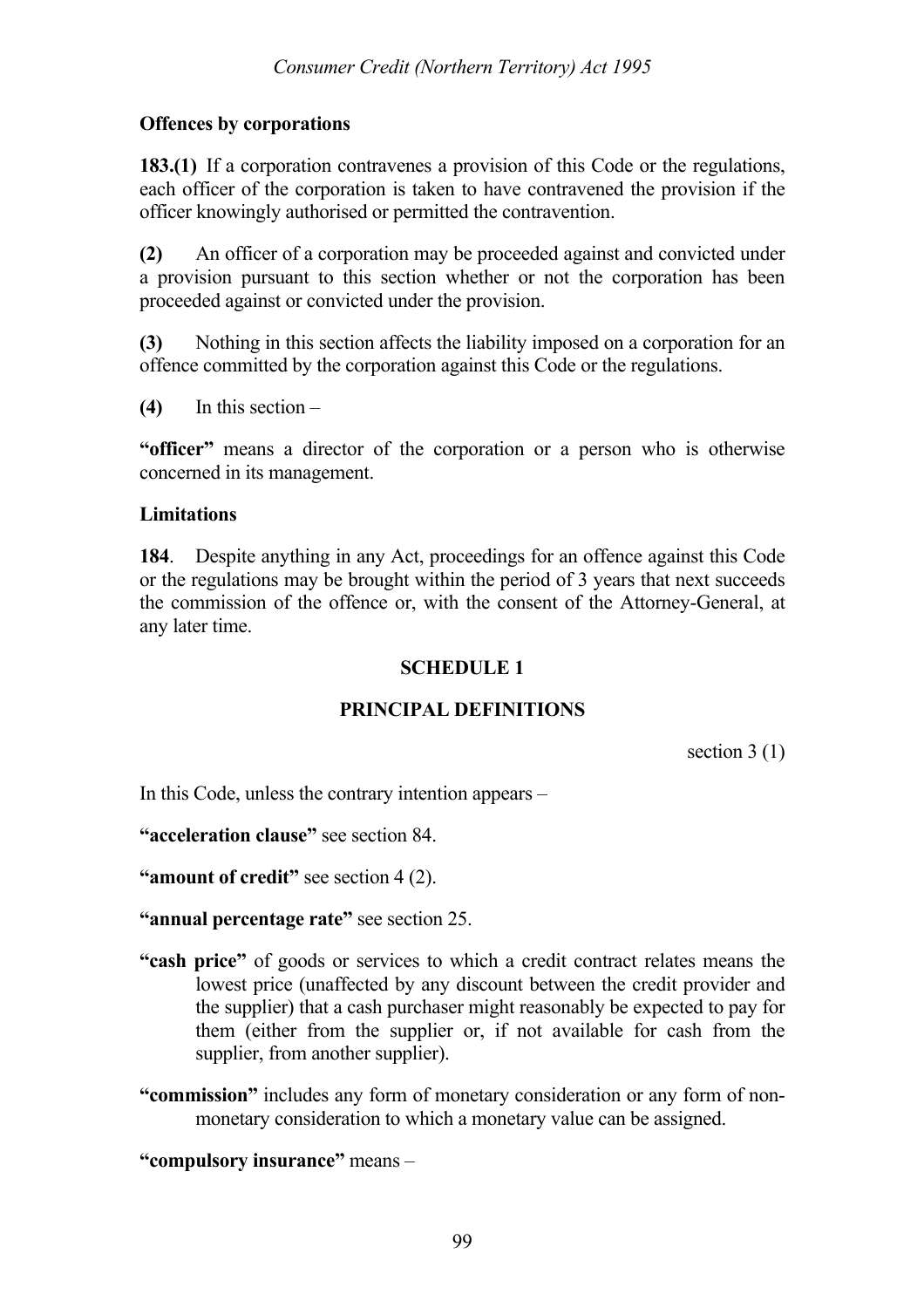- (a) compulsory third-party personal injury insurance; or
- (b) insurance of a nature declared by the regulations to be compulsory insurance for the purposes of this Code.
- **"consumer credit insurance"** means insurance that insures the capacity of the debtor to make repayments under the credit contract, including insurance against sickness of, injury to, or disability or death of, the debtor or against unemployment of the debtor, and also including life insurance (including insurance under a group policy) to cover any outstanding amount on the debtor's death.

**"consumer lease"** see section 147.

**"continuing credit contract"** means a credit contract under which –

- (a) multiple advances of credit are contemplated; and
- (b) the amount of available credit ordinarily increases as the amount of credit is reduced.
- **"contract"** includes a series or combination of contracts, or contracts and arrangements.
- **"contract document"** means the document or documents setting out the terms of a contract.
- **"Court"**, in relation to a provision of this Code, means the court or tribunal which has by law jurisdiction under that provision.

**"credit"** see section 4 (1).

**"credit contract"** see section 7.

- **"credit fees and charges"** means fees and charges payable in connection with a credit contract or mortgage, but does not include –
- (a) interest charges (including default charges); or
- (b) any fees or charges that are payable to or by a credit provider in connection with a credit contract under which both credit and debit facilities are available whether or not a transaction involves the provision of credit (for example, transaction fees); or
- (c) government charges and duties on receipts or withdrawals.
- **"credit provider"** means a person that provides credit, and includes a prospective credit provider.

**"credit-related insurance contract"** see section 132.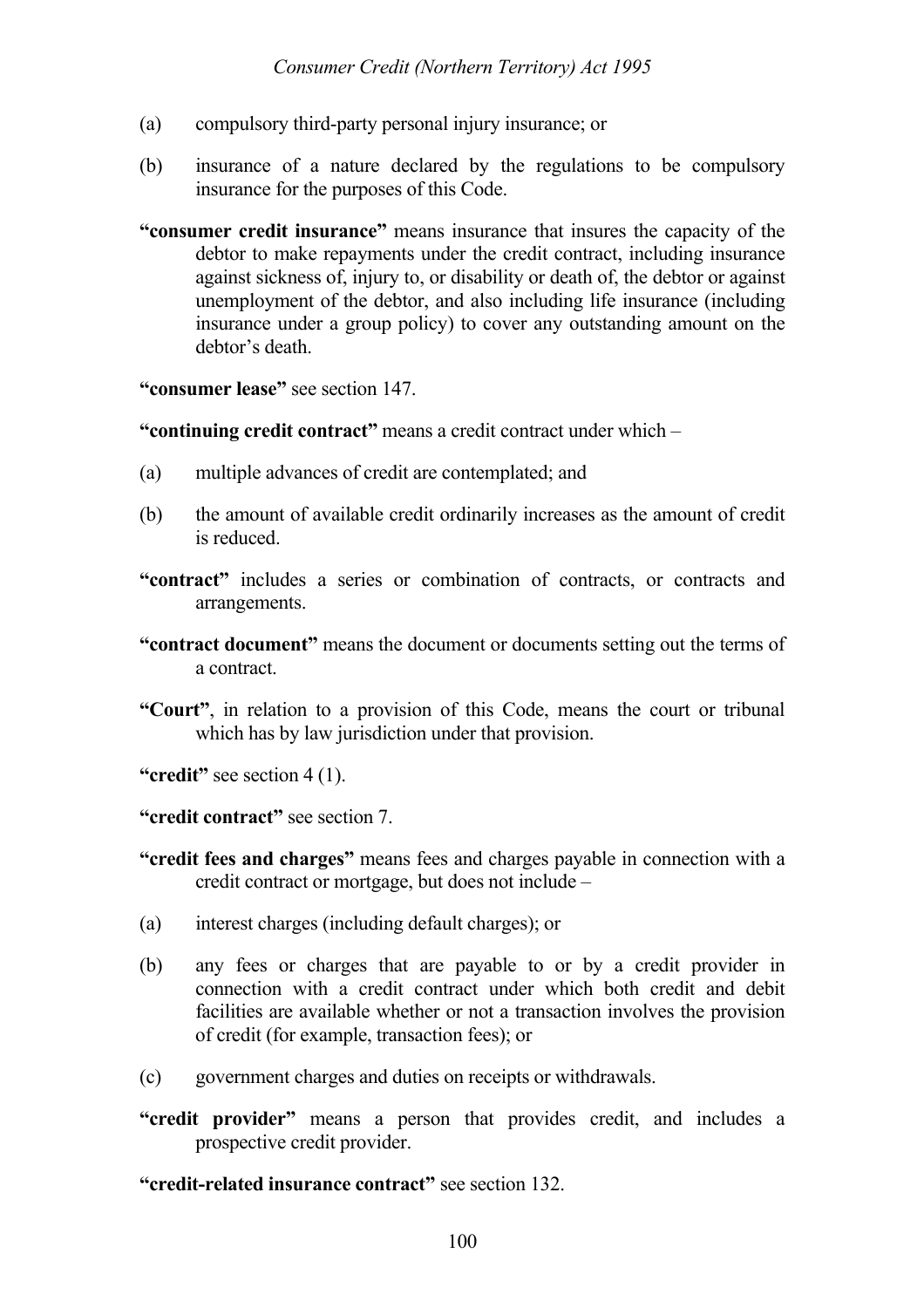**"daily percentage rate"** see section 25.

**"date"** of a notice see section 173.

**"debtor"** means a person (other than a guarantor) who is liable to pay for (or to repay) credit, and includes a prospective debtor.

**"default notice"** see Part 5.

**"default rate"** see section 25.

**"dispose"** of property includes –

- (a) sell the property; or
- (b) part with possession of the property to the prejudice of the owner or a mortgagee of the property; or
- (c) destroy the property.
- **"enforcement expenses"**, in relation to a mortgage, includes expenses incurred by the mortgagee in preserving or maintaining property subject to the mortgage (including insurance, rates and taxes payable for the property) but only if the expenses are incurred after a breach occurs and are authorised by the mortgage.
- **"enforcement proceedings"**, in relation to a credit contract or a guarantee or mortgage, means –
- (a) proceedings in a court to recover a payment due under the contract or a guarantee; or
- (b) taking possession of property under a mortgage or taking any other action to enforce a mortgage.

**"goods"** includes –

- (a) ships, aircraft or other vehicles; or
- (b) animals, including fish; or
- (c) minerals, trees or crops, whether on, under or attached to land or not;
- but does not include anything declared by the regulations not to be goods for the purposes of this Code.

**"goods mortgage"** means a mortgage over goods.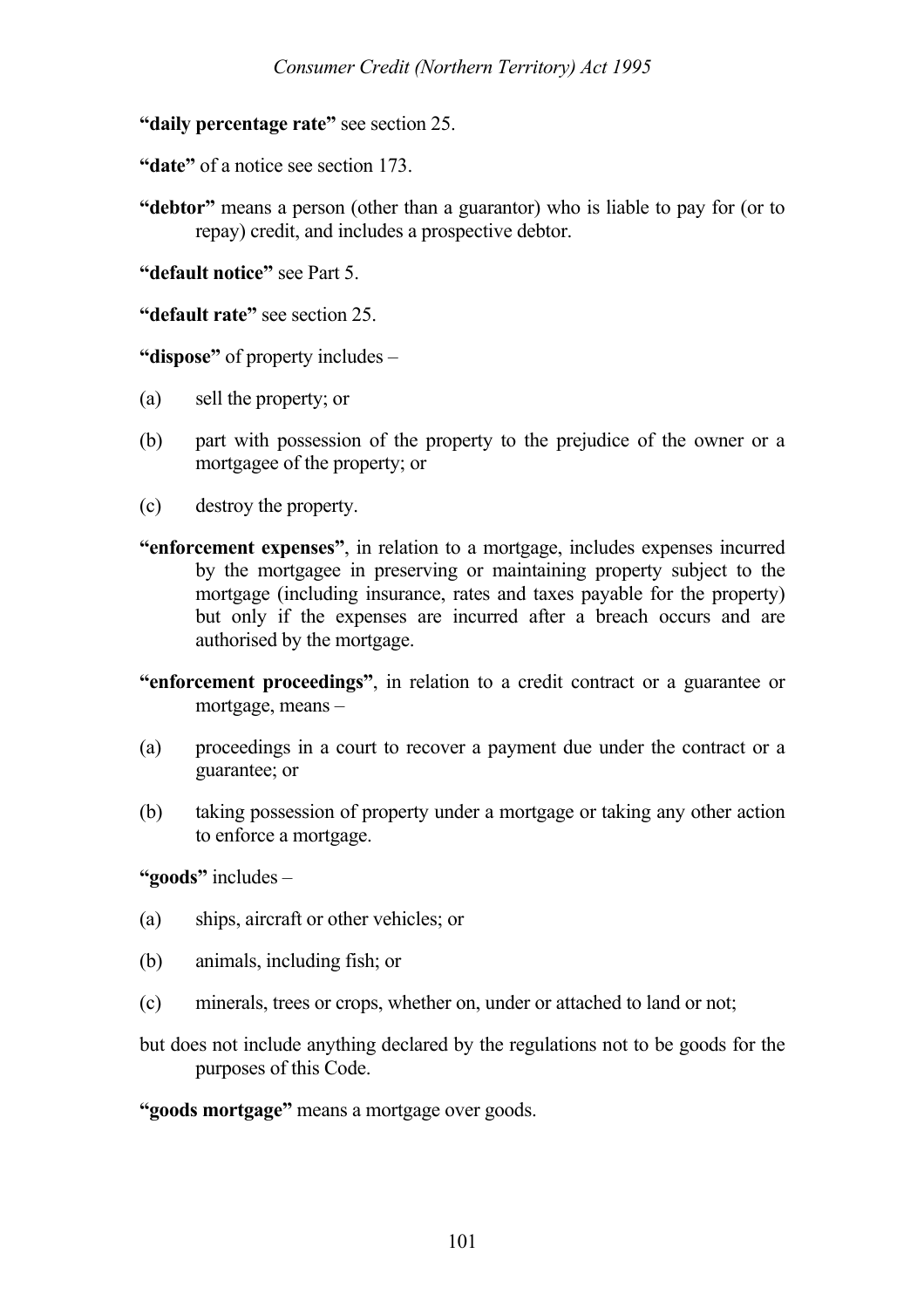- **"Government Consumer Agency"** means the person who, or body which, has by law the functions of the Government Consumer Agency under this Code.
- **"guarantee"** includes an indemnity (other than one arising under a contract of insurance).
- **"guarantee document"** means the document or documents setting out the terms of a guarantee.

**"guarantor"** includes a prospective guarantor.

**"insolvent"** means –

- (a) in the case of a natural person a person who is an insolvent under administration within the meaning of the Corporations Law; or
- (b) in the case of a corporation a corporation that is an externally administered corporation within the meaning of the Corporations Law.

**"jurisdiction"** means a State or Territory.

**"key requirement"** see Part 6.

**"land"** includes any interest in land.

**"linked credit provider"** see section 117 (1).

**"merchant service agreement"** means an agreement between a credit provider and a supplier of goods and services under which the credit provider agrees to pay to the supplier amounts for goods or services supplied by the supplier and paid by means of credit cards, whether or not the credit cards are issued by the credit provider.

**"mortgage"** includes –

- (a) any interest in, or power over, property securing obligations of a debtor or guarantor; or
- (b) a credit provider's title to land or goods subject to a sale by instalments; or
- (c) a mortgage taken to have been entered into under section 10 (3);

but does not include a consumer lease to which Part 10 applies.

**"mortgage document"** means the document or documents setting out the terms of a mortgage by reference to which the mortgage is created.

**"mortgagor"** includes a prospective mortgagor.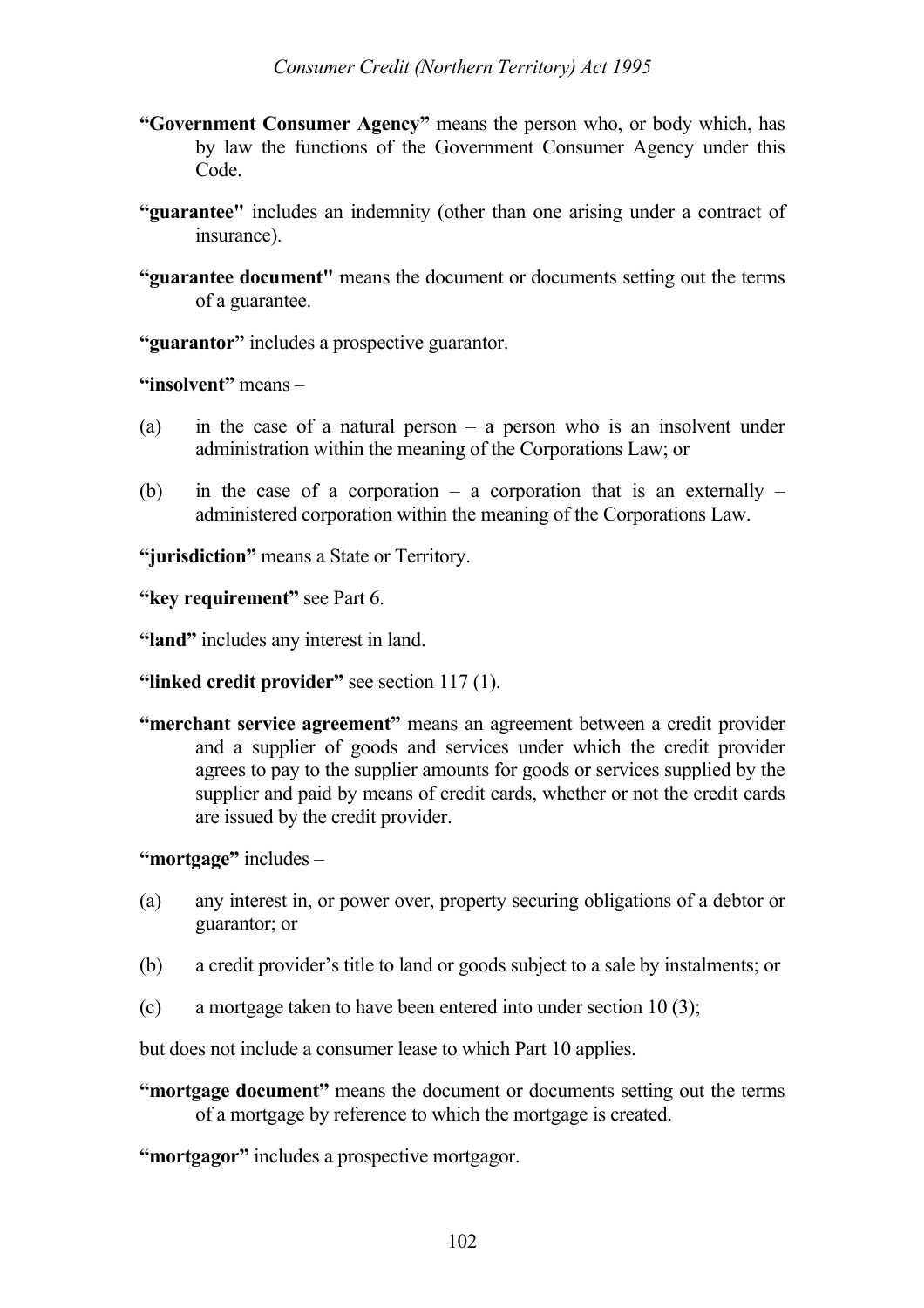- **"ordinarily resident"** in a jurisdiction means, if the person concerned is not ordinarily resident in Australia, resident for the time being in the jurisdiction.
- **"penalty unit"** see section 179.
- **"predominant"** purpose for which credit is provided or goods are hired under a consumer lease means –
- (a) a purpose for which more than half of the credit is or goods are intended to be used; or
- (b) if the credit is intended to be used to obtain goods or services intended to be used for more than one purpose, or the goods are intended to be used for more than one purpose, the purpose for which the goods or services are intended to be most used.

**"purchaser"** means –

- (a) in relation to goods a person who purchases, or proposes to purchase, the goods; or
- (b) in relation to services a person who contracts, or proposes to contract, to obtain services.

**"reference rate"** means a benchmark, index or other reference rate.

**"regulation"** means a regulation made or in force for the purposes of this Code.

**"sale contract"** see section 115.

**"services"** includes –

- (a) rights in relation to, and interests in, real property; or
- (b) insurance; or
- (c) professional services; or
- (d) a right to services;
- but does not include the provision of credit or a right to credit or services provided under a consumer lease.

#### **"strata corporation"** means –

(a) a body corporate incorporated in relation to land subdivided wholly or mainly for residential purposes under a law of this or some other jurisdiction providing for strata, cluster, precinct or other subdivision of land; or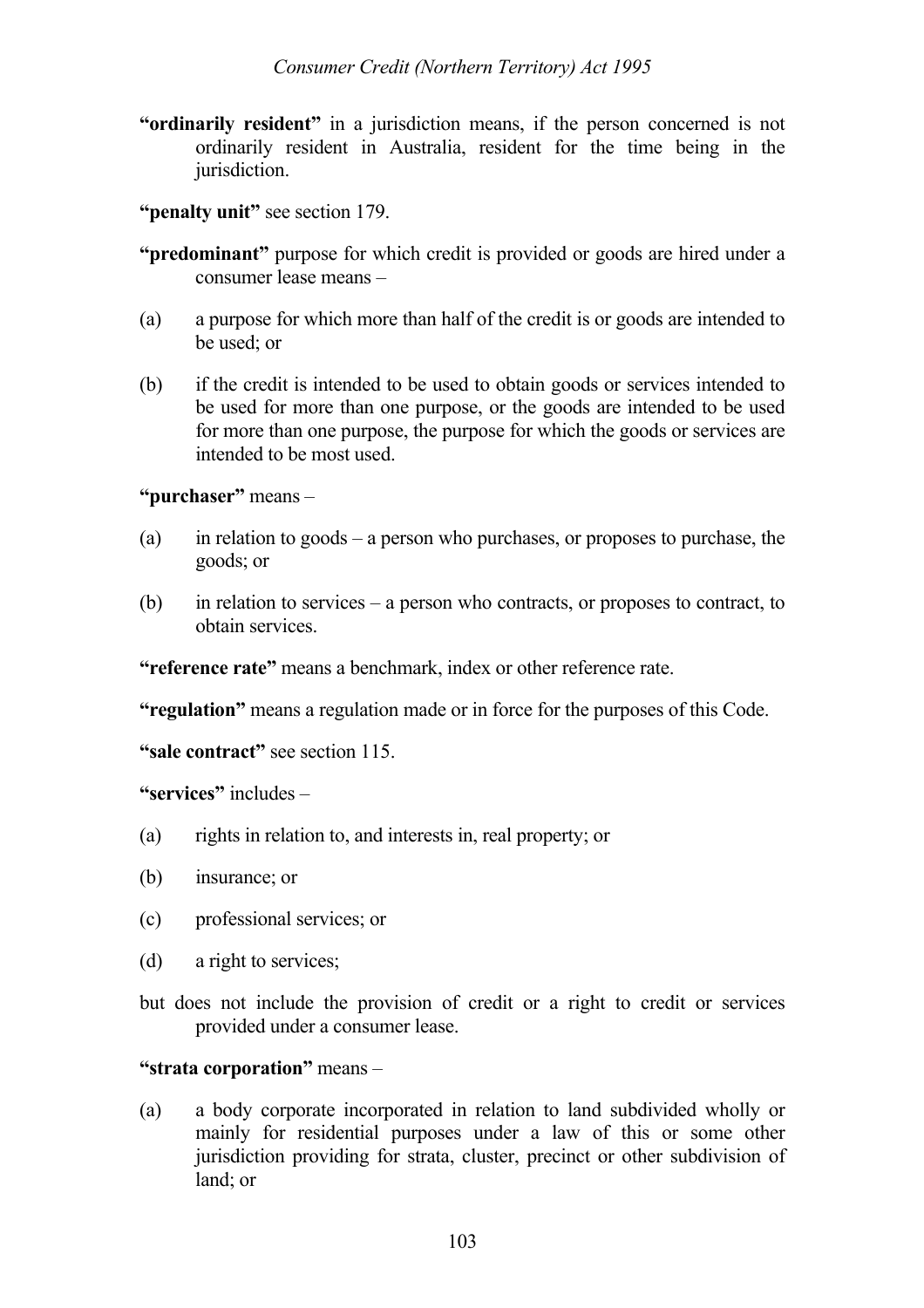(b) a body corporate whose issued shares confer a right to occupy land for residential purposes.

**"supplier"** means a supplier of goods or services.

**"supply"** includes agree to supply.

**"termination"** of a contract includes the discharge or rescission of the contract.

**"tied continuing credit contract"** see section 117 (2).

"tied loan contract" see section 117 (3).

**"unpaid balance"** see section 25.

**"unpaid daily balance"** see section 25.

#### **SCHEDULE 2**

### **MISCELLANEOUS PROVISIONS RELATING TO INTERPRETATION**

section 3 (2)

#### **PART 1 – PRELIMINARY**

#### **Displacement of Schedule by contrary intention**

**1.** The application of this Schedule may be displaced, wholly or partly, by a contrary intention appearing in this Code.

#### **PART 2 – GENERAL**

#### **Code to be construed not to exceed legislative power of Legislature**

**2.(1)** This Code is to be construed as operating to the full extent of, but so as not to exceed, the legislative power of the Legislature of this jurisdiction.

**(2)** If a provision of this Code, or the application of a provision of this Code to a person, subject matter or circumstance, would, but for this clause, be construed as being in excess of the legislative power of the Legislature of this jurisdiction –

- (a) it is a valid provision to the extent to which it is not in excess of the power; and
- (b) the remainder of this Code, and the application of the provision to other persons, subject matters or circumstances, is not affected.

**(3)** This clause applies to this Code in addition to, and without limiting the effect of, any provision of this Code.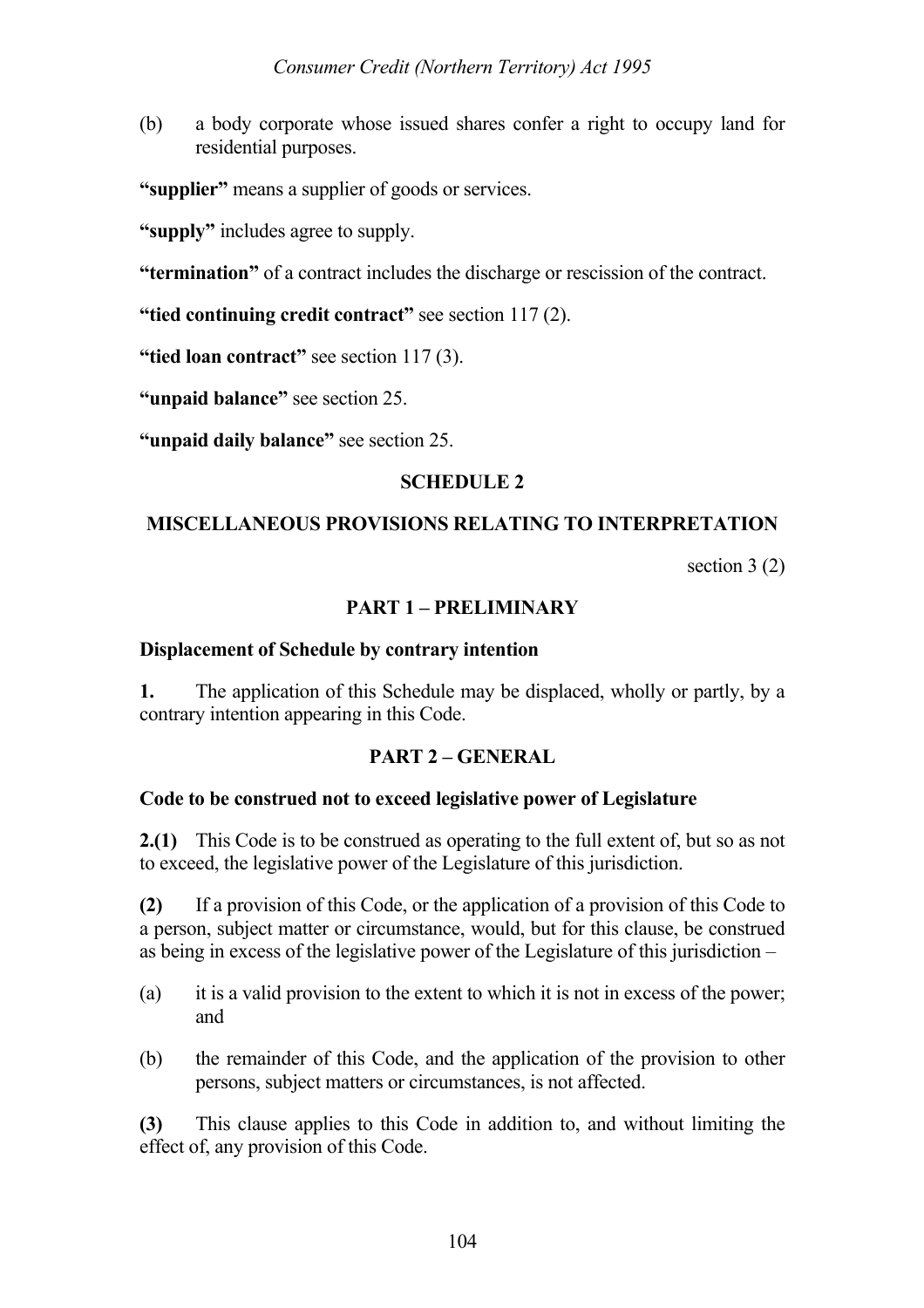#### **Every section to be a substantive enactment**

**3.** Every section of this Code has effect as a substantive enactment without introductory words.

#### **Material that is, and is not, part of this Code**

**4.(1)** The heading to a Part, Division or Subdivision into which this Code is divided is part of this Code.

- **(2)** A Schedule to this Code is part of this Code.
- **(3)** Punctuation in this Code is part of this Code.

**(4)** A heading to a section or subsection of this Code does not form part of this Code.

**(5)** Notes included in this Code (including footnotes and endnotes) do not form part of this Code.

#### **References to particular Acts and to enactments**

**5.** In this Code –

- (a) an Act of this jurisdiction may be cited
	- (i) by its short title; or
	- (ii) by reference to the year in which it was passed and its number; and

#### (b) a Commonwealth Act may be cited –

- (i) by its short title; or
- (ii) in another way sufficient in a Commonwealth Act for the citation of such an Act;

together with a reference to the Commonwealth; and

- (c) an Act of another jurisdiction may be cited
	- (i) by its short title; or
	- (ii) in another way sufficient in an Act of the jurisdiction for the citation of such an Act;

together with a reference to the jurisdiction.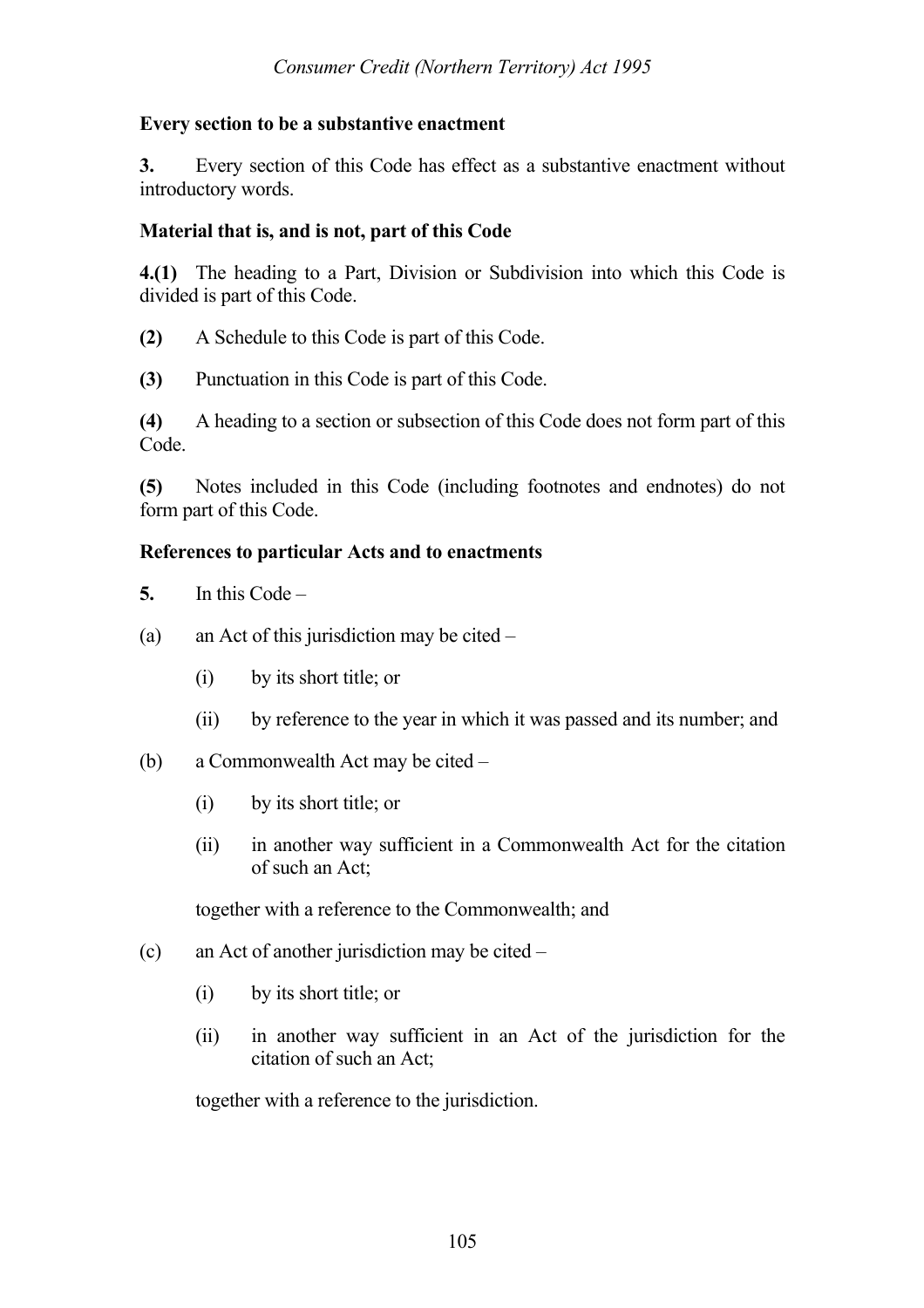#### **References taken to be included in Act or Code citation etc.**

- **6.(1)** A reference in this Code to an Act includes a reference to –
- (a) the Act as originally enacted, and as amended from time to time since its original enactment; and
- (b) if the Act has been repealed and re-enacted (with or without modification) since the enactment of the reference – the Act as re-enacted, and as amended from time to time since its re-enactment.

**(2)** A reference in this Code to a provision of this Code or of an Act includes a reference to –

- (a) the provision as originally enacted, and as amended from time to time since its original enactment; and
- (b) if the provision has been omitted and re-enacted (with or without modification) since the enactment of the reference – the provision as reenacted, and as amended from time to time since its re-enactment.

**(3)** Subclauses (1) and (2) apply to a reference in this Code to a law of the Commonwealth or another jurisdiction as they apply to a reference in this Code to an Act and to a provision of an Act.

#### **Interpretation best achieving Code's purpose**

**7.(1)** In the interpretation of a provision of this Code, the interpretation that will best achieve the purpose or object of this Code is to be preferred to any other interpretation.

**(2)** Subclause (1) applies whether or not the purpose is expressly stated in this Code.

#### **Use of extrinsic material in interpretation**

- **8.(1)** In this clause  $-$
- **"extrinsic material"** means relevant material not forming part of this Code, including, for example –
- (a) material that is set out in the document containing the text of this Code as printed by the Government Printer of Queensland; and
- (b) a relevant report of a Royal Commission, Law Reform Commission, commission or committee of inquiry, or a similar body, that was laid before the Legislative Assembly of Queensland before the provision concerned was enacted; and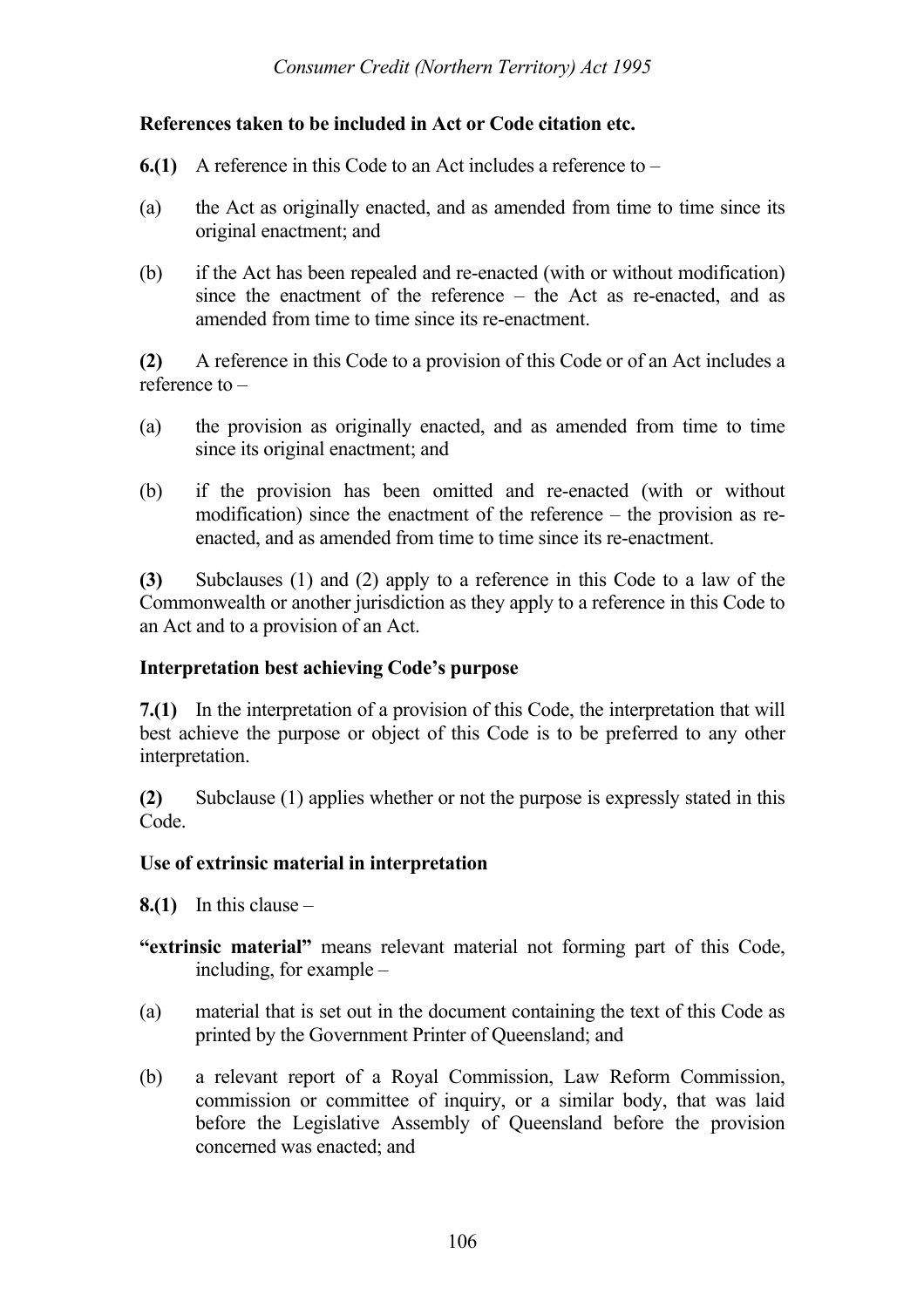- (c) a relevant report of a committee of the Legislative Assembly of Queensland that was made to the Legislative Assembly of Queensland before the provision was enacted; and
- (d) a treaty or other international agreement that is mentioned in this Code; and
- (e) an explanatory note or memorandum relating to the Bill that contained the provision, or any relevant document, that was laid before, or given to the members of, the Legislative Assembly of Queensland by the member bringing in the Bill before the provision was enacted; and
- (f) the speech made to the Legislative Assembly of Queensland by the member in moving a motion that the Bill be read a second time; and
- (g) material in the Votes and Proceedings of the Legislative Assembly of Queensland or in any official record of debates in the Legislative Assembly of Queensland; and
- (h) a document that is declared by this Code to be a relevant document for the purposes of this clause;

**"ordinary meaning"** means the ordinary meaning conveyed by a provision having regard to its context in this Code and to the purpose of this Code.

**(2)** Subject to subclause (3), in the interpretation of a provision of this Code, consideration may be given to extrinsic material capable of assisting in the interpretation –

- (a) if the provision is ambiguous or obscure to provide an interpretation of it; or
- (b) if the ordinary meaning of the provision leads to a result that is manifestly absurd or is unreasonable – to provide an interpretation that avoids such a result; or
- (c) in any other case to confirm the interpretation conveyed by the ordinary meaning of the provision.

**(3)** In determining whether consideration should be given to extrinsic material, and in determining the weight to be given to extrinsic material, regard is to be had to –

- (a) the desirability of a provision being interpreted as having its ordinary meaning; and
- (b) the undesirability of prolonging proceedings without compensating advantage; and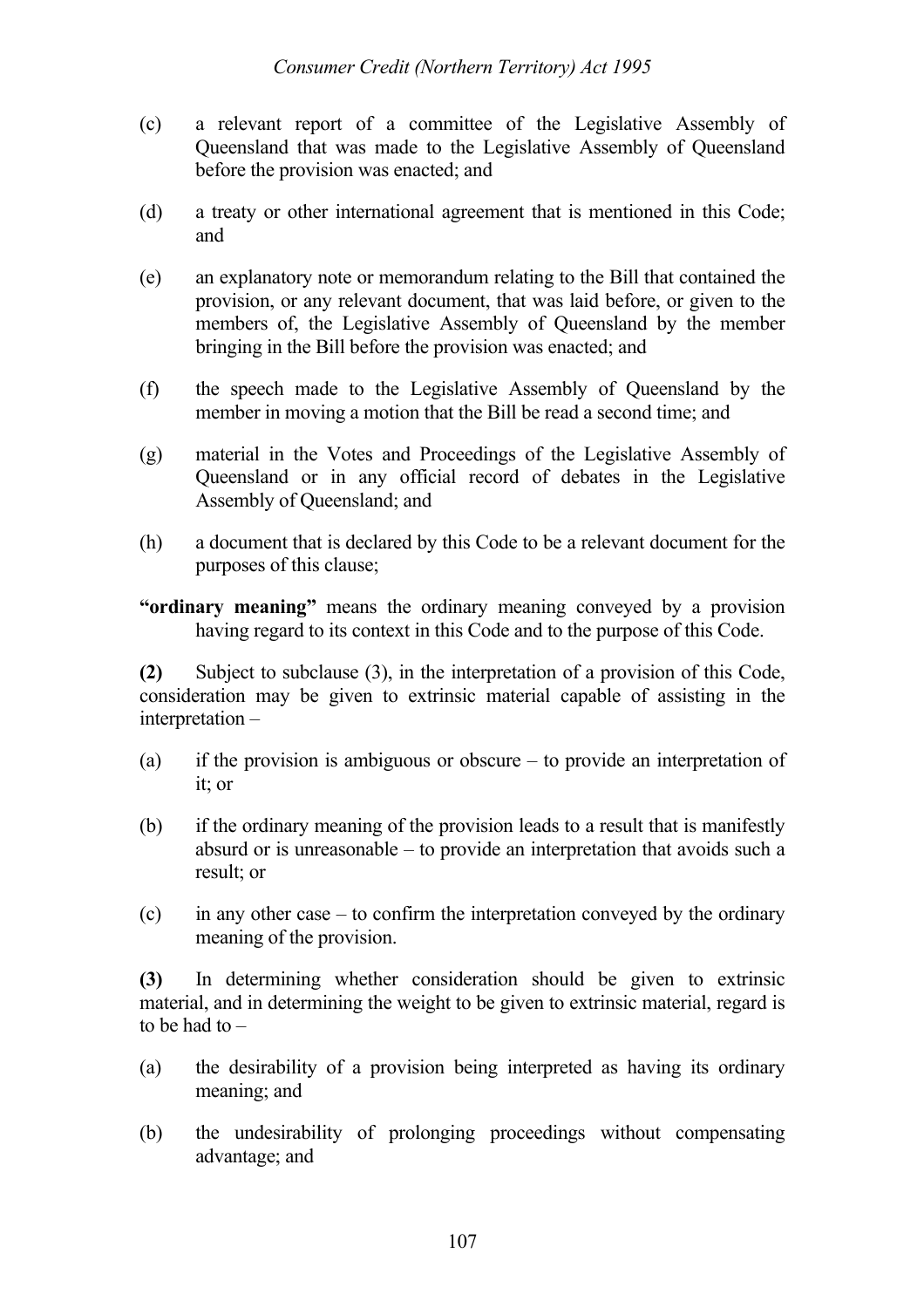(c) other relevant matters.

# **Effect of change of drafting practice and use of examples**

- **9.** If –
- (a) a provision of this Code expresses an idea in particular words; and
- (b) a provision enacted later appears to express the same idea in different words for the purpose of implementing a different legislative drafting practice, including, for example –
	- (i) the use of a clearer or simpler style; or
	- (ii) the use of gender-neutral language;

the ideas must not be taken to be different merely because different words are used.

### **Use of examples**

- **10.** If this Code includes an example of the operation of a provision –
- (a) the example is not exhaustive; and
- (b) the example does not limit, but may extend, the meaning of the provision; and
- (c) the example and the provision are to be read in the context of each other and the other provisions of this Code, but, if the example and the provision so read are inconsistent, the provision prevails.

### **Compliance with forms**

**11.(1)** If a form is prescribed or approved by or for the purpose of this Code, strict compliance with the form is not necessary and substantial compliance is sufficient.

**(2)** If a form prescribed or approved by or for the purpose of this Code requires –

- (a) the form to be completed in a specified way; or
- (b) specified information or documents to be included in, attached to or given with the form; or
- (c) the form, or information or documents included in, attached to or given with the form, to be verified in a specified way:

the form is not properly completed unless the requirement is complied with.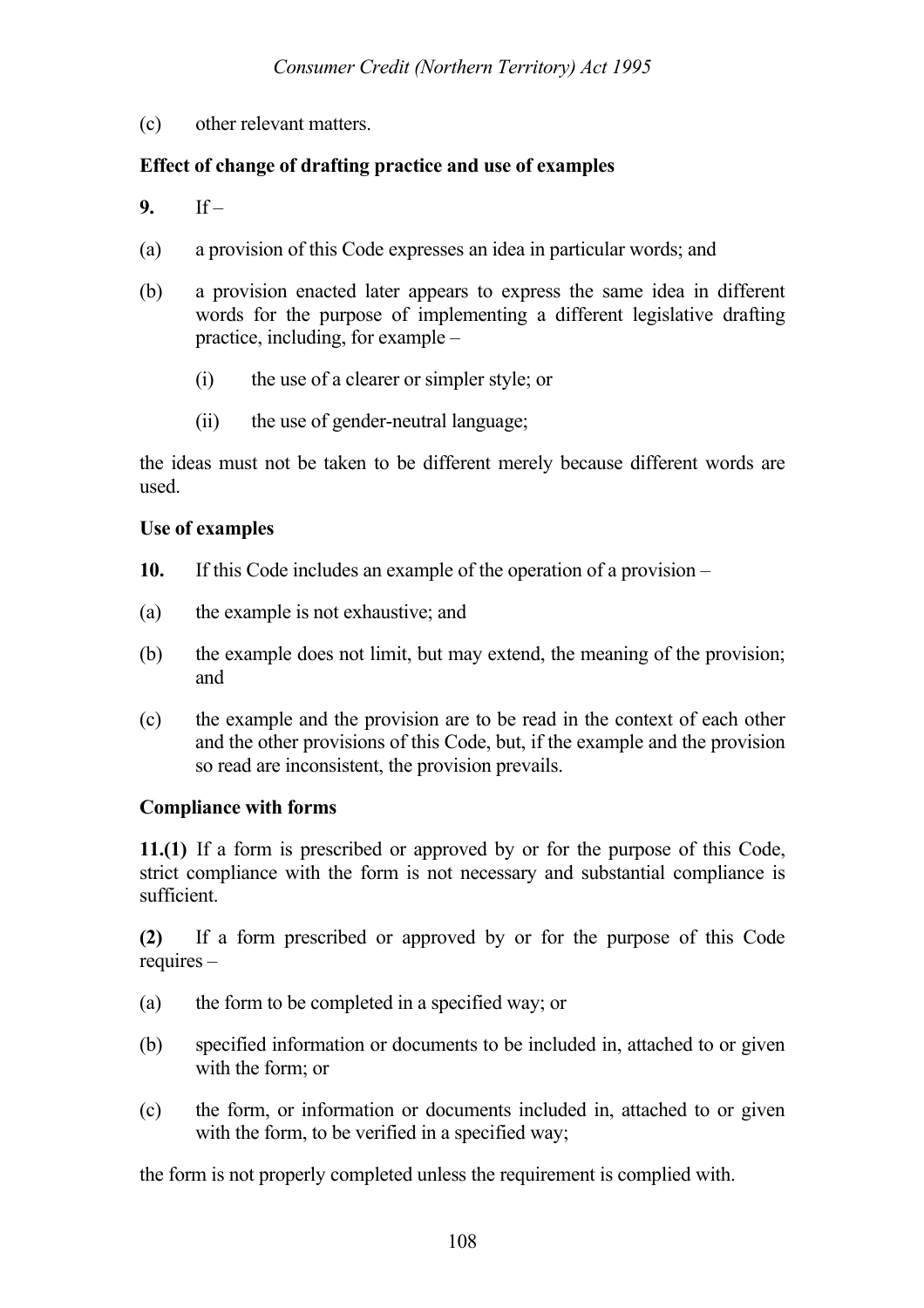# **PART 3 – TERMS AND REFERENCES**

### **Definitions**

- **12.(1)** In this Code –
- **"Act"** means an Act of the Legislature of this jurisdiction.
- **"adult"** means an individual who is 18 or more.
- **"affidavit"**, in relation to a person allowed by law to affirm, declare or promise, includes affirmation, declaration and promise.

**"amend"** includes –

- (a) omit or omit and substitute; or
- (b) alter or vary; or
- (c) amend by implication.

**"appoint"** includes re-appoint.

**"Australia"** means the Commonwealth of Australia but, when used in a geographical sense, does not include an external Territory.

**"business day"** means a day that is not –

- (a) a Saturday or Sunday; or
- (b) a public holiday, special holiday or bank holiday in the place in which any relevant act is to be or may be done.
- **"calendar month"** means a period starting at the beginning of any day of 1 of the 12 named months and ending –
- (a) immediately before the beginning of the corresponding day of the next named month; or
- (b) if there is no such corresponding day at the end of the next named month.

**"calendar year"** means a period of 12 months beginning on 1 January.

- **"commencement"**, in relation to this Code or an Act or a provision of this Code or an Act, means the time at which this Code, the Act or provision comes into operation.
- **"Commonwealth"** means the Commonwealth of Australia but, when used in a geographical sense, does not include an external Territory.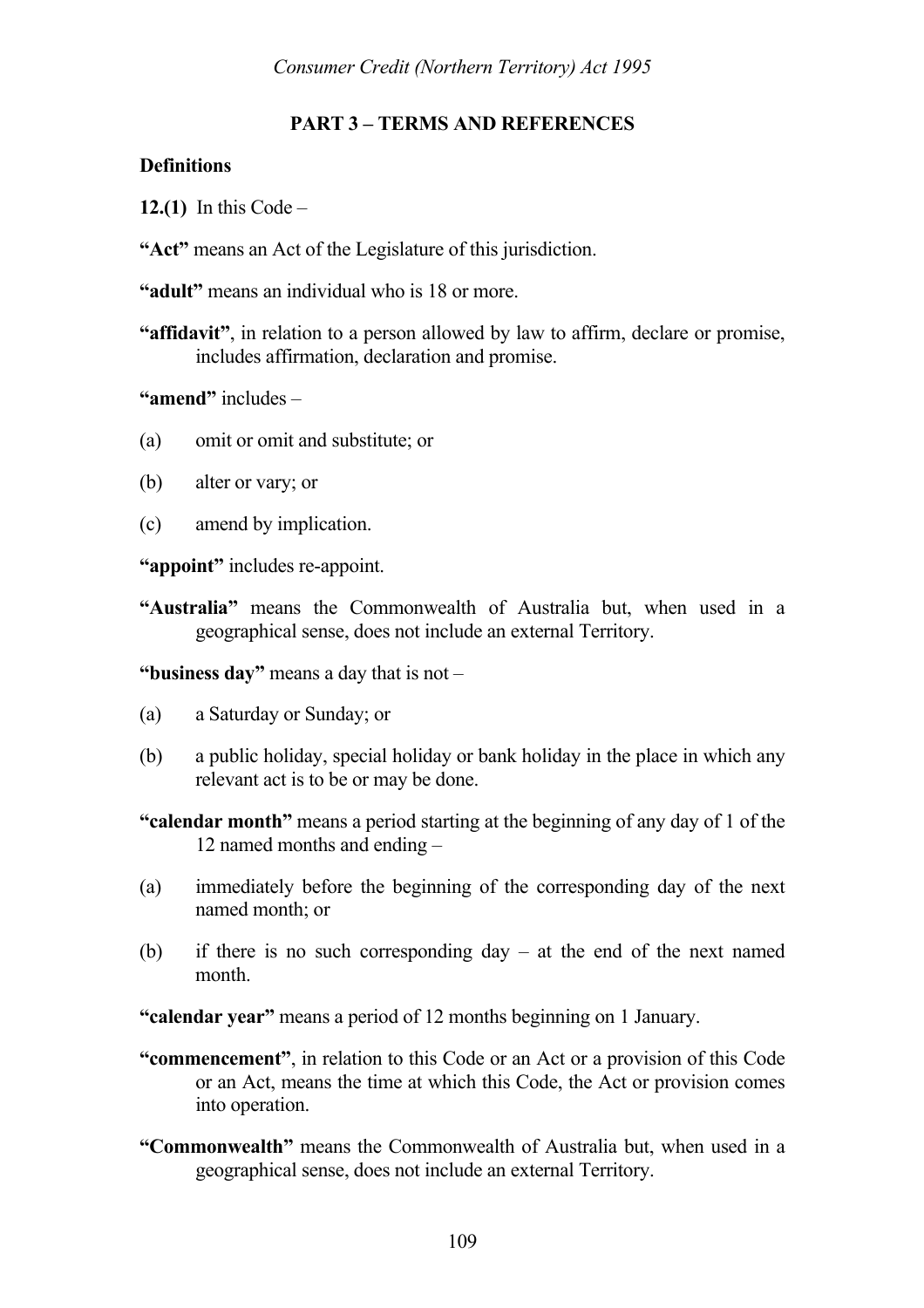**"confer"**, in relation to a function, includes impose.

**"contravene"** includes fail to comply with.

**"country"** includes –

- (a) a federation; or
- (b) a state, province or other part of a federation.
- **"date of assent"**, in relation to an Act, means the day on which the Act receives the Royal Assent.

**"definition"** means a provision of this Code (however expressed) that –

- (a) gives a meaning to a word or expression; or
- (b) limits or extends the meaning of a word or expression.

**"document"** includes –

- (a) any paper or other material on which there is writing; or
- (b) any paper or other material on which there are marks, figures, symbols or perforations having a meaning for a person qualified to interpret them; or
- (c) any disc, tape or other article or any material from which sounds, images, writings or messages are capable of being reproduced (with or without the aid of another article or device).
- **"estate"** includes easement, charge, right, title, claim, demand, lien or encumbrance, whether at law or in equity.
- **"expire"** includes lapse or otherwise cease to have effect.
- **"external Territory"** means a Territory, other than an internal Territory, for the government of which as a Territory provision is made by a Commonwealth Act.

**"fail"** includes refuse.

- **"financial year"** means a period of 12 months beginning on 1 July.
- **"foreign country"** means a country (whether or not an independent sovereign State) outside Australia and the external Territories.

**"function"** includes duty.

### **"Gazette"** means the Government Gazette of this jurisdiction.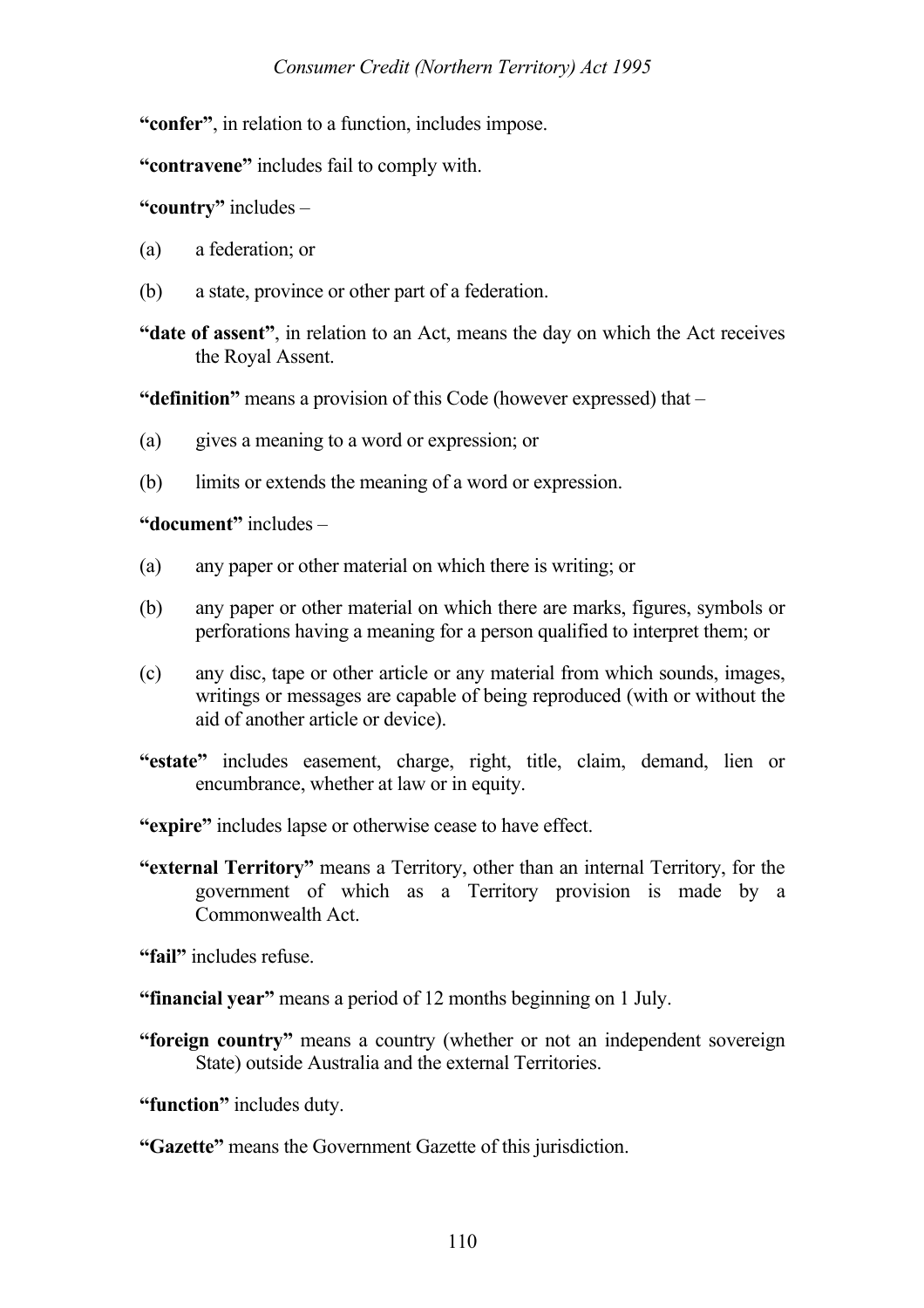**"Gazette notice"** means notice published in the Gazette.

**"gazetted"** means published in the Gazette.

**"Government Printer"** means the Government Printer of this jurisdiction, and includes any other person authorised by the Government of this jurisdiction to print an Act or instrument.

"**individual**" means a natural person.

**"insert"**, in relation to a provision of this Code, includes substitute.

**"instrument"** includes a statutory instrument.

**"interest"**, in relation to land or other property, means –

- (a) a legal or equitable estate in the land or other property; or
- (b) a right, power or privilege over, or in relation to, the land or other property.
- **"internal Territory"** means the Australian Capital Territory, the Jervis Bay Territory or the Northern Territory.
- **"Jervis Bay Territory"** means the Territory mentioned in the *Jervis Bay Territory Acceptance Act 1915* (Cwlth).

"make" includes issue or grant.

**"minor"** means an individual who is under 18.

**"modification"** includes addition, omission or substitution.

**"month"** means a calendar month.

**"named month"** means 1 of the 12 months of the year.

**"Northern Territory"** means the Northern Territory of Australia.

**"number"** means –

- (a) a number expressed in figures or words; or
- (b) a letter; or
- (c) a combination of a number so expressed and a letter.
- **"oath"**, in relation to a person allowed by law to affirm, declare or promise, includes affirmation, declaration or promise.

**"office"** includes position.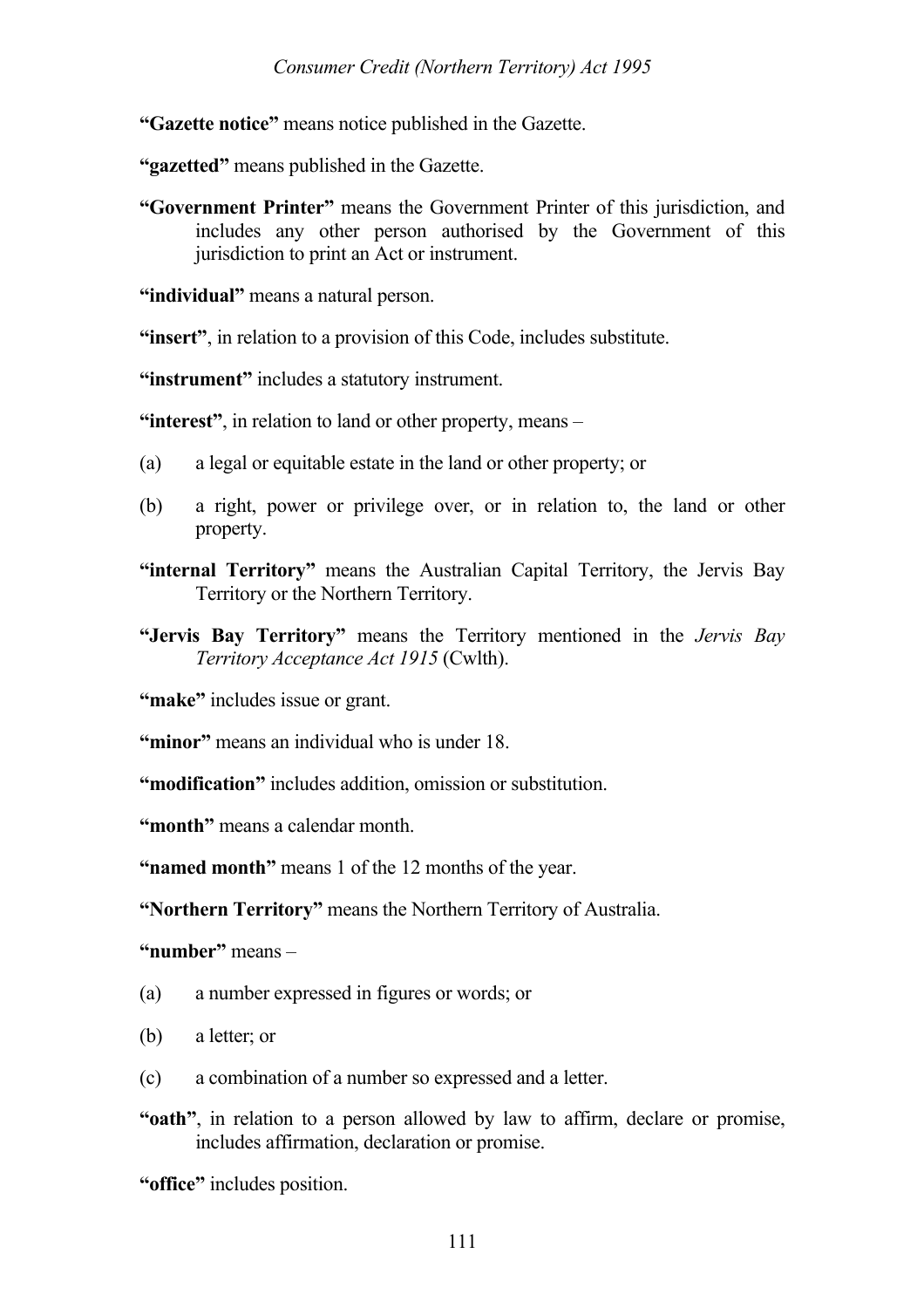**"omit"**, in relation to a provision of this Code or an Act, includes repeal.

**"party"** includes an individual or a body politic or corporate.

**"penalty"** includes forfeiture or punishment.

- **"person"** includes an individual or a body politic or corporate.
- **"power"** includes authority.
- **"prescribed"** means prescribed by, or by regulations made or in force for the purposes of or under, this Code.
- **"printed"** includes typewritten, lithographed or reproduced by any mechanical means.
- **"proceeding"** means a legal or other action or proceeding.
- **"property"** means any legal or equitable estate or interest (whether present or future, vested or contingent, or tangible or intangible) in real or personal property of any description (including money), and includes things in action.
- **"provision"**, in relation to this Code or an Act, means words or other matter that form or forms part of this Code or the Act, and includes –
- (a) a Chapter, Part, Division, Subdivision, section, subsection, paragraph, subparagraph, sub-subparagraph or Schedule of or to this Code or the Act; or
- (b) a section, clause, subclause, item, column, table or form of or in a Schedule to this Code or the Act; or
- (c) the long title and any preamble to the Act.

**"record"** includes information stored or recorded by means of a computer.

**"repeal"** includes –

- (a) revoke or rescind; or
- (b) repeal by implication; or
- (c) abrogate or limit the effect of this Code or instrument concerned; or
- (d) exclude from, or include in, the application of this Code or instrument concerned any person, subject matter or circumstance.

**"sign"** includes the affixing of a seal or the making of a mark.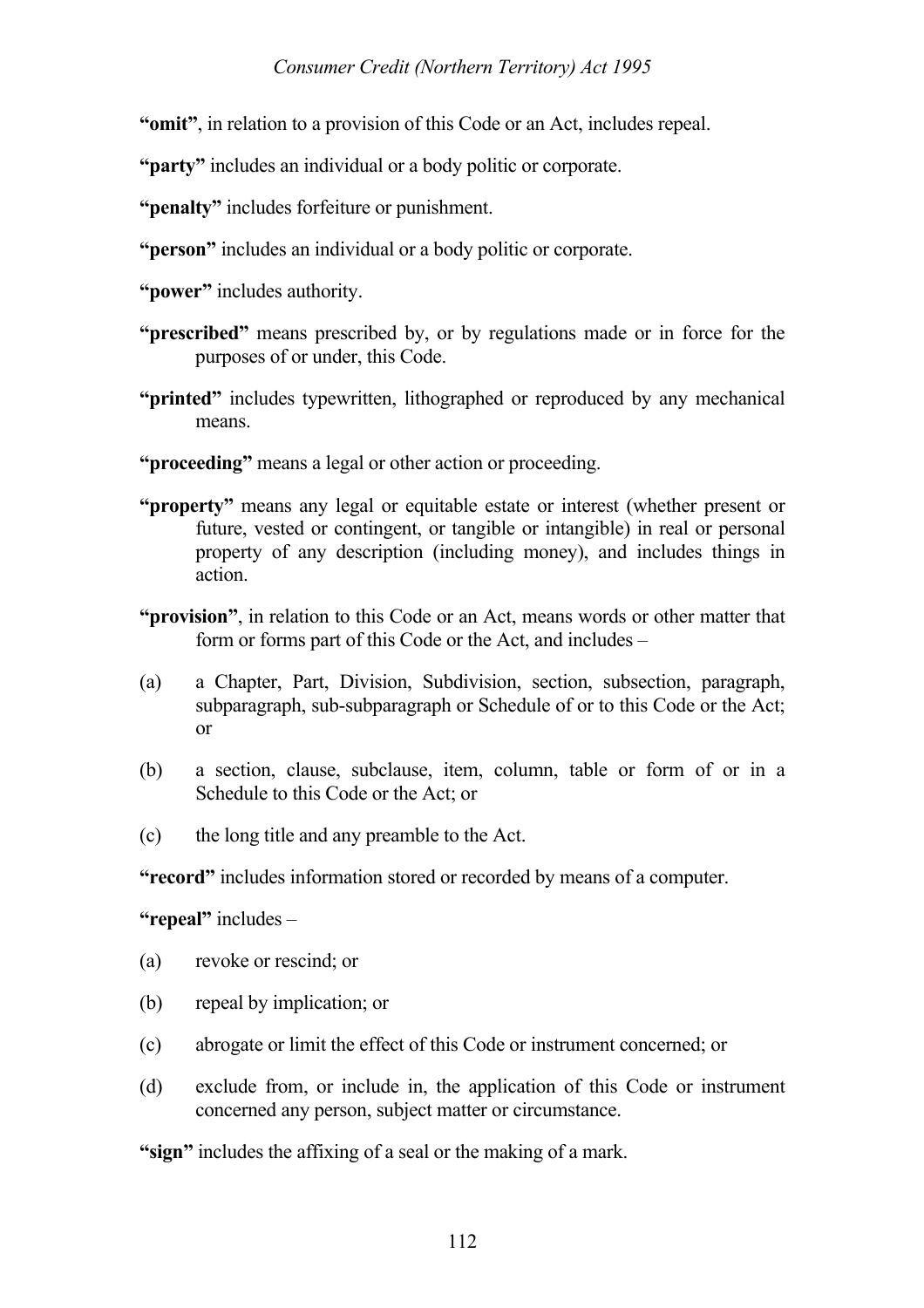- **"statutory declaration"** means a declaration made under an Act, or under a Commonwealth Act or an Act of another jurisdiction, that authorises a declaration to be made otherwise than in the course of a judicial proceeding.
- **"statutory instrument"** means an instrument (including a regulation) made or in force under or for the purposes of this Code, and includes an instrument made or in force under any such instrument.
- **"swear"**, in relation to a person allowed by law to affirm, declare or promise, includes affirm, declare or promise.
- **"word"** includes any symbol, figure or drawing.
- **"writing"** includes any mode of representing or reproducing words in a visible form.
- **(2)** In a statutory instrument –

**"the Code"** means this Code.

## **Provisions relating to defined terms and gender and number**

**13.(1)** If this Code defines a word or expression, other parts of speech and grammatical forms of the word or expression have corresponding meanings.

**(2)** Definitions in or applicable to this Code apply except so far as the context or subject matter otherwise indicates or requires.

- **(3)** In this Code, words indicating a gender include each other gender.
- **(4)** In this Code –
- (a) words in the singular include the plural; and
- (b) words in the plural include the singular.

### **Meaning of may and must etc.**

**14.(1)** In this Code, the word **"may"**, or a similar word or expression, used in relation to a power indicates that the power may be exercised or not exercised, at discretion.

**(2)** In this Code, the word **"must"**, or a similar word or expression, used in relation to a power indicates that the power is required to be exercised.

**(3)** This clause has effect despite any rule of construction to the contrary.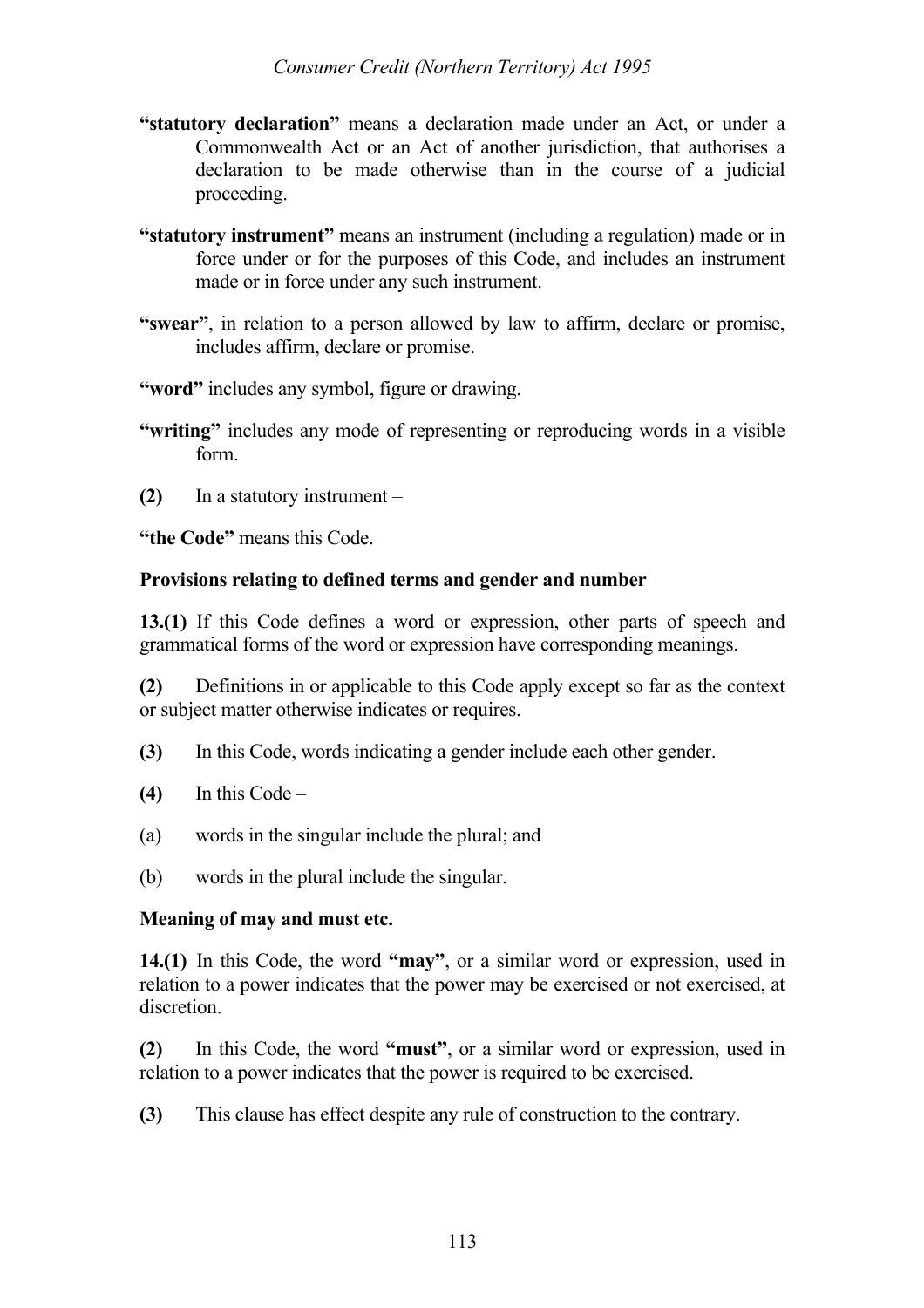### **Words and expressions used in statutory instruments**

**15.(1)** Words and expressions used in a statutory instrument have the same meanings as they have, from time to time, in this Code, or relevant provisions of this Code, under or for the purposes of which the instrument is made or in force.

**(2)** This clause has effect in relation to an instrument except so far as the contrary intention appears in the instrument.

### **Effect of express references to bodies corporate and individuals**

**16.** In this Code, a reference to a person generally (whether the expression "person", "party", "someone", "anyone", "no-one", "one", "another" or "whoever" or another expression is used) –

- (a) does not exclude a reference to a body corporate or an individual merely because elsewhere in this Code there is particular reference to a body corporate (however expressed); and
- (b) does not exclude a reference to an individual or a body corporate merely because elsewhere in this Code there is particular reference to an individual (however expressed).

## **Production of records kept in computers etc.**

**17.** If a person who keeps a record of information by means of a mechanical, electronic or other device is required by or under this Code –

- (a) to produce the information or a document containing the information to a court, tribunal or person; or
- (b) to make a document containing the information available for inspection by a court, tribunal or person;

then, unless the court, tribunal or person otherwise directs –

- (c) the requirement obliges the person to produce or make available for inspection, as the case may be, a document that reproduces the information in a form capable of being understood by the court, tribunal or person; and
- (d) the production to the court, tribunal or person of the document in that form complies with the requirement.

# **References to this jurisdiction to be implied**

- **18.** In this Code –
- (a) a reference to an officer, office or statutory body is a reference to such an officer, office or statutory body in and for this jurisdiction; and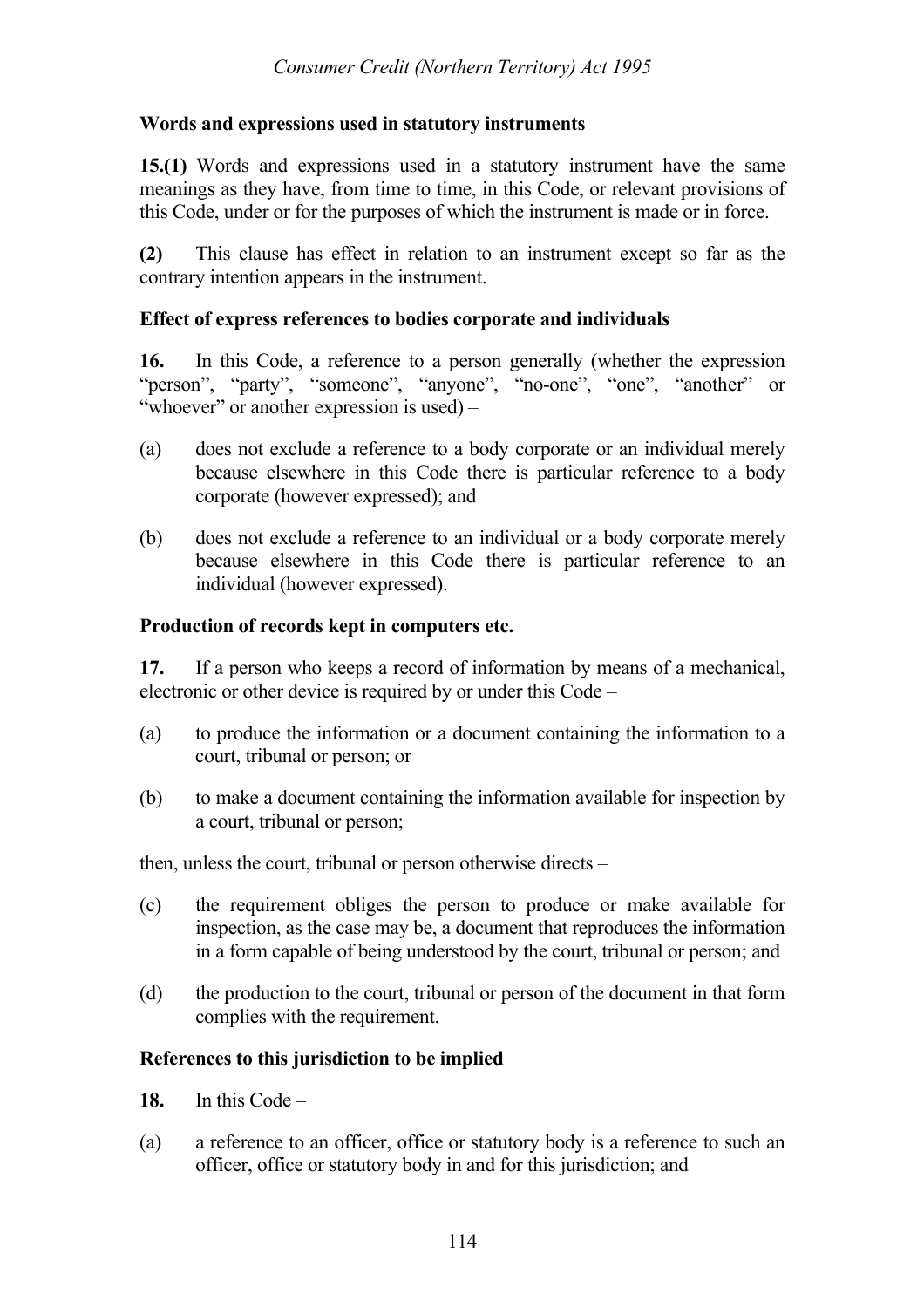(b) a reference to a locality or other matter or thing is a reference to such a locality or other matter or thing in and of this jurisdiction.

#### **References to officers and holders of offices**

**19.** In this Code, a reference to a particular officer, or to the holder of a particular office, includes a reference to the person for the time being occupying or acting in the office concerned.

#### **Reference to certain provisions of Code**

- **20.** If a provision of this Code refers –
- (a) to a Part, section or Schedule by a number and without reference to this Code – the reference is a reference to the Part, section or Schedule, designated by the number, of or to this Code; or
- (b) to a Schedule without reference to it by a number and without reference to this Code – the reference, if there is only 1 Schedule to this Code, is a reference to the Schedule; or
- (c) to a Division, Subdivision, subsection, paragraph, subparagraph, subsubparagraph, clause, subclause, item, column, table or form by a number and without reference to this Code – the reference is a reference to –
	- (i) the Division, designated by the number, of the Part in which the reference occurs; and
	- (ii) the Subdivision, designated by the number, of the Division in which the reference occurs; and
	- (iii) the subsection, designated by the number, of the section in which the reference occurs; and
	- (iv) the paragraph, designated by the number, of the section, subsection, Schedule or other provision in which the reference occurs; and
	- (v) the paragraph, designated by the number, of the clause, subclause, item, column, table or form of or in the Schedule in which the reference occurs; and
	- (vi) the subparagraph, designated by the number, of the paragraph in which the reference occurs; and
	- (vii) the sub-subparagraph, designated by the number, of the subparagraph in which the reference occurs; and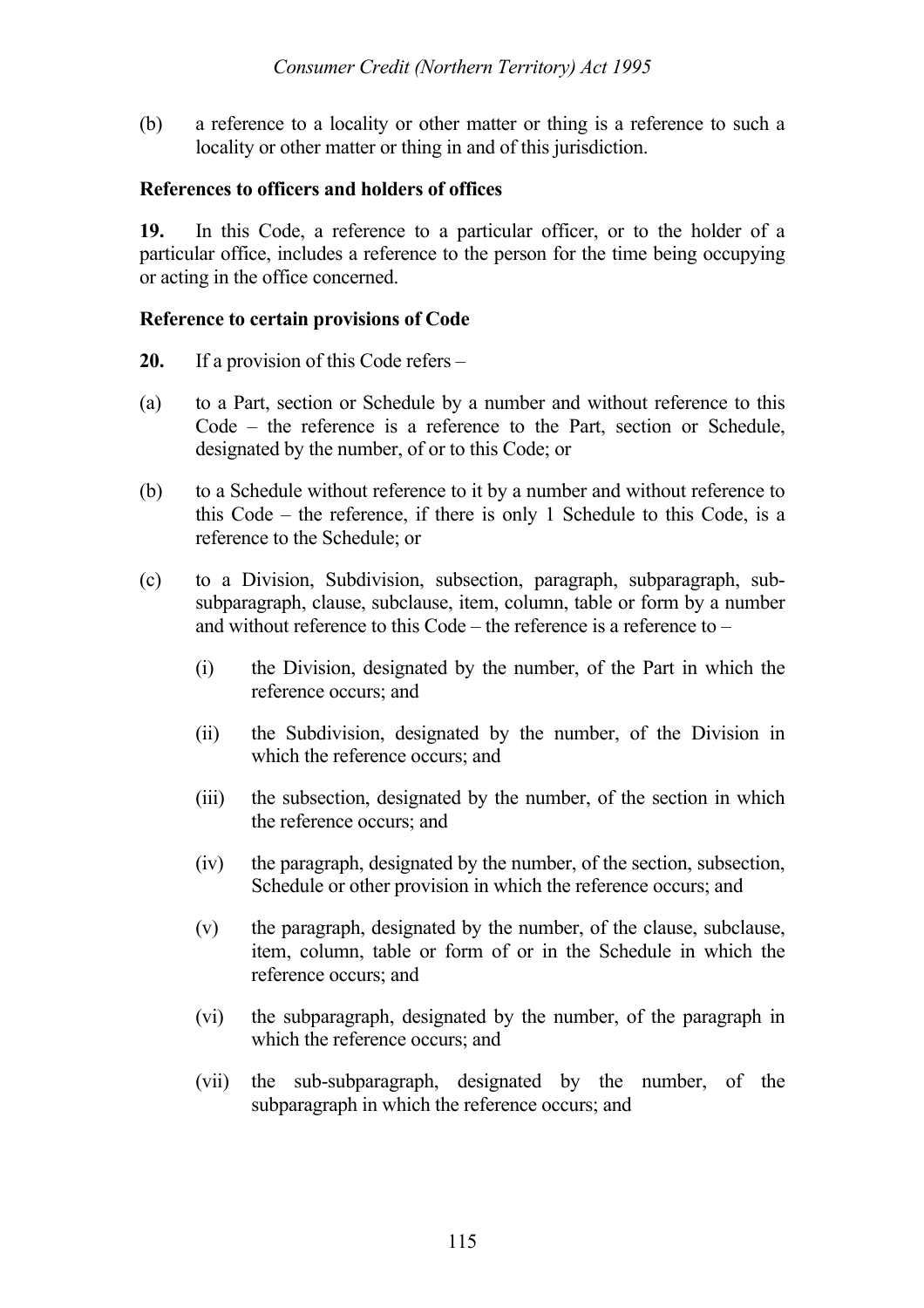(viii) the section, clause, subclause, item, column, table or form, designated by the number, of or in the Schedule in which the reference occurs;

as the case requires.

### **Reference to provisions of this Code or an Act is inclusive**

- **21.** In this Code, a reference to a portion of this Code or an Act includes –
- (a) a reference to the Chapter, Part, Division, Subdivision, section, subsection or other provision of this Code or the Act referred to that forms the beginning of the portion; and
- (b) a reference to the Chapter, Part, Division, Subdivision, section, subsection or other provision of this Code or the Act referred to that forms the end of the portion.

# *Example –*

A reference to 'sections 5 to 9' includes both section 5 and section 9. It is not necessary to refer to 'sections 5 to 9 (both inclusive)' to ensure that the reference is given an inclusive interpretation.

# **PART 4 – FUNCTIONS AND POWERS**

# **Performance of statutory functions**

**22.(1)** If this Code confers a function or power on a person or body, the function may be performed, or the power may be exercised, from time to time as occasion requires.

**(2)** If this Code confers a function or power on a particular officer or the holder of a particular office, the function may be performed, or the power may be exercised, by the person for the time being occupying or acting in the office concerned.

**(3)** If this Code confers a function or power on a body (whether or not incorporated), the performance of the function, or the exercise of the power, is not affected merely because of vacancies in the membership of the body.

# **Power to make instrument or decision includes power to amend or repeal**

**23.** If this Code authorises or requires the making of an instrument or decision –

(a) the power includes power to amend or repeal the instrument or decision; and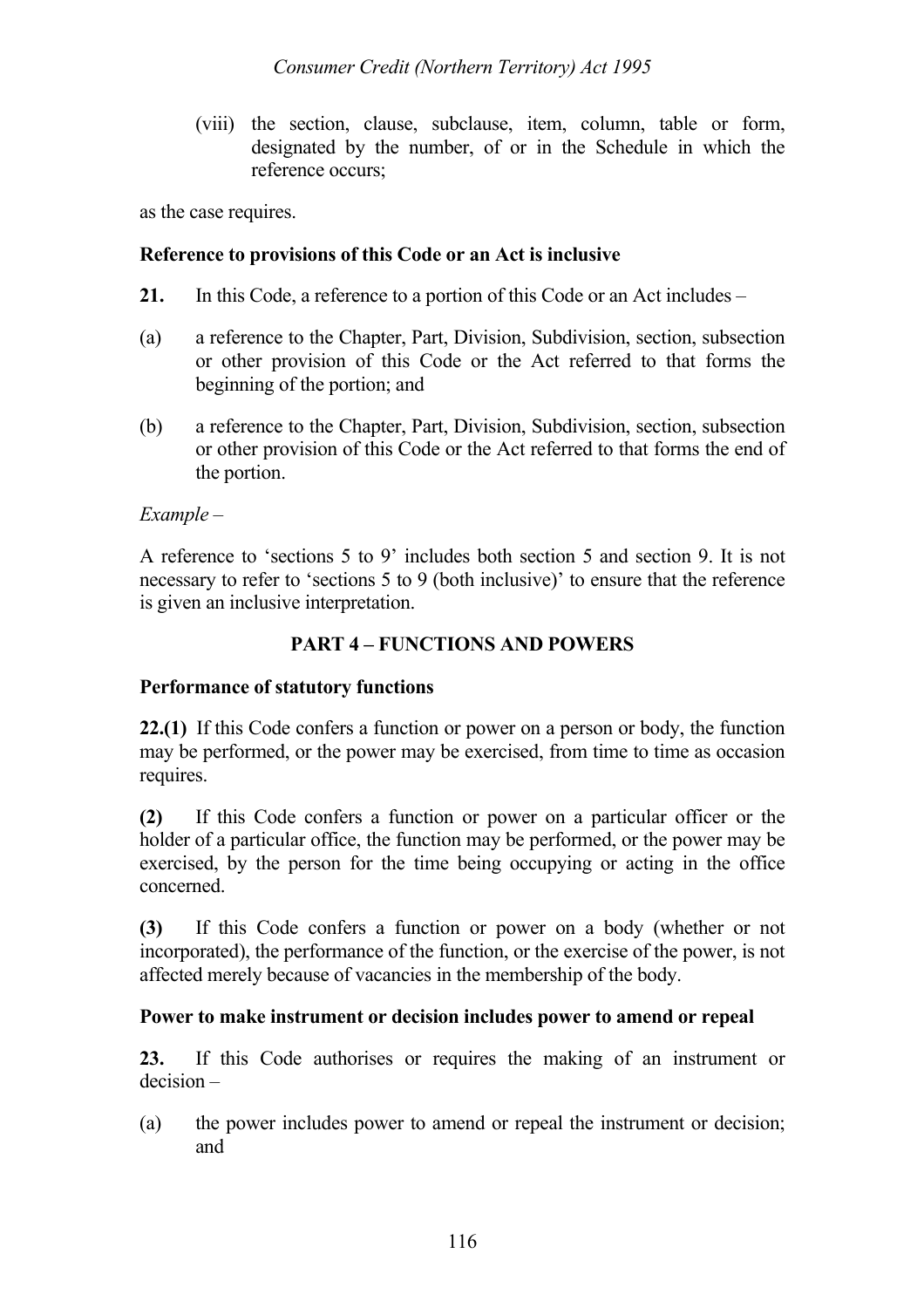(b) the power to amend or repeal the instrument or decision is exercisable in the same way, and subject to the same conditions, as the power to make the instrument or decision.

#### **Matters for which statutory instruments may make provision**

**24.(1)** If this Code authorises or requires the making of a statutory instrument in relation to a matter, a statutory instrument made under this Code may make provision for the matter by applying, adopting or incorporating (with or without modification) the provisions of –

- (a) an Act or statutory instrument; or
- (b) another document (whether of the same or a different kind);

as in force at a particular time or as in force from time to time.

**(2)** If a statutory instrument applies, adopts or incorporates the provisions of a document, the statutory instrument applies, adopts or incorporates the provisions as in force from time to time, unless the statutory instrument otherwise expressly provides.

- **(3)** A statutory instrument may –
- (a) apply generally throughout this jurisdiction or be limited in its application to a particular part of this jurisdiction; or
- (b) apply generally to all persons, matters or things or be limited in its application to –
	- (i) particular persons, matters or things; or
	- (ii) particular classes of persons, matters or things; or
- (c) otherwise apply generally or be limited in its application by reference to specified exceptions or factors.
- **(4)** A statutory instrument may –
- (a) apply differently according to different specified factors; or
- (b) otherwise make different provision in relation to  $-$ 
	- (i) different persons, matters or things; or
	- (ii) different classes of persons, matters or things.

**(5)** A statutory instrument may authorise a matter or thing to be from time to time determined, applied or regulated by a specified person or body.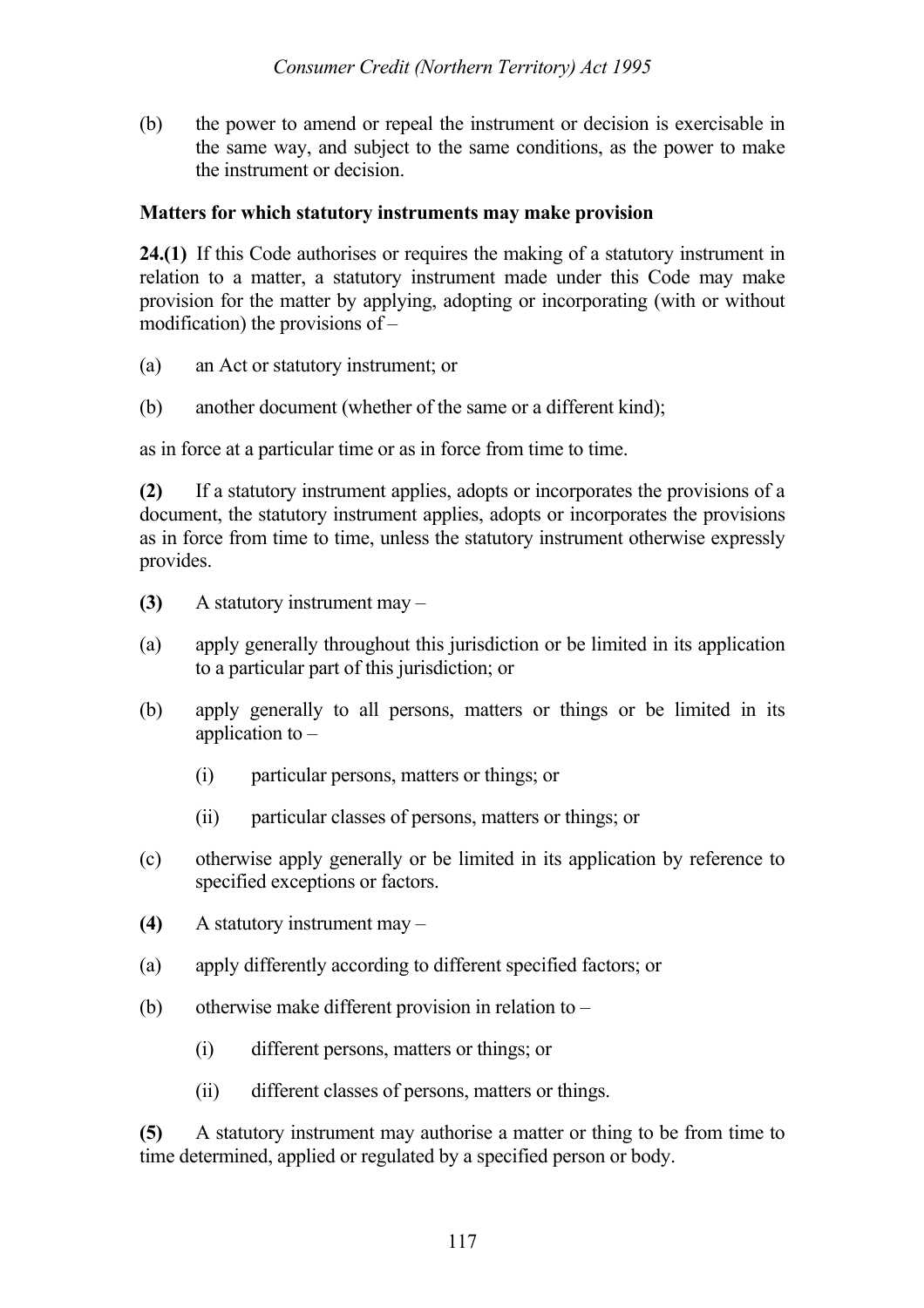## *Consumer Credit (Northern Territory) Act 1995*

**(6)** If this Code authorises or requires a matter to be regulated by statutory instrument, the power may be exercised by prohibiting by statutory instrument the matter or any aspect of the matter.

**(7)** If this Code authorises or requires provision to be made with respect to a matter by statutory instrument, a statutory instrument made under this Code may make provision with respect to a particular aspect of the matter despite the fact that provision is made by this Code in relation to another aspect of the matter or in relation to another matter.

**(8)** A statutory instrument may provide for the review of, or a right of appeal against, a decision made under the statutory instrument, or this Code, and may, for that purpose, confer jurisdiction on any court, tribunal, person or body.

**(9)** A statutory instrument may require a form prescribed by or under the statutory instrument, or information or documents included in, attached to or given with the form, to be verified by statutory declaration.

# **Presumption of validity and power to make**

**25.(1)** All conditions and preliminary steps required for the making of a statutory instrument are presumed to have been satisfied and performed in the absence of evidence to the contrary.

**(2)** A statutory instrument is taken to be made under all powers under which it may be made, even though it purports to be made under this Code or a particular provision of this Code.

# **Appointments may be made by name or office**

**26.(1)** If this Code authorises or requires a person or body –

- (a) to appoint a person to an office; or
- (b) to appoint a person or body to exercise a power; or
- (c) to appoint a person or body to do another thing;

the person or body may make the appointment by  $-$ 

- (d) appointing a person or body by name; or
- (e) appointing a particular officer, or the holder of a particular office, by reference to the title of the office concerned.

**(2)** An appointment of a particular officer, or the holder of a particular office, is taken to be the appointment of the person for the time being occupying or acting in the office concerned.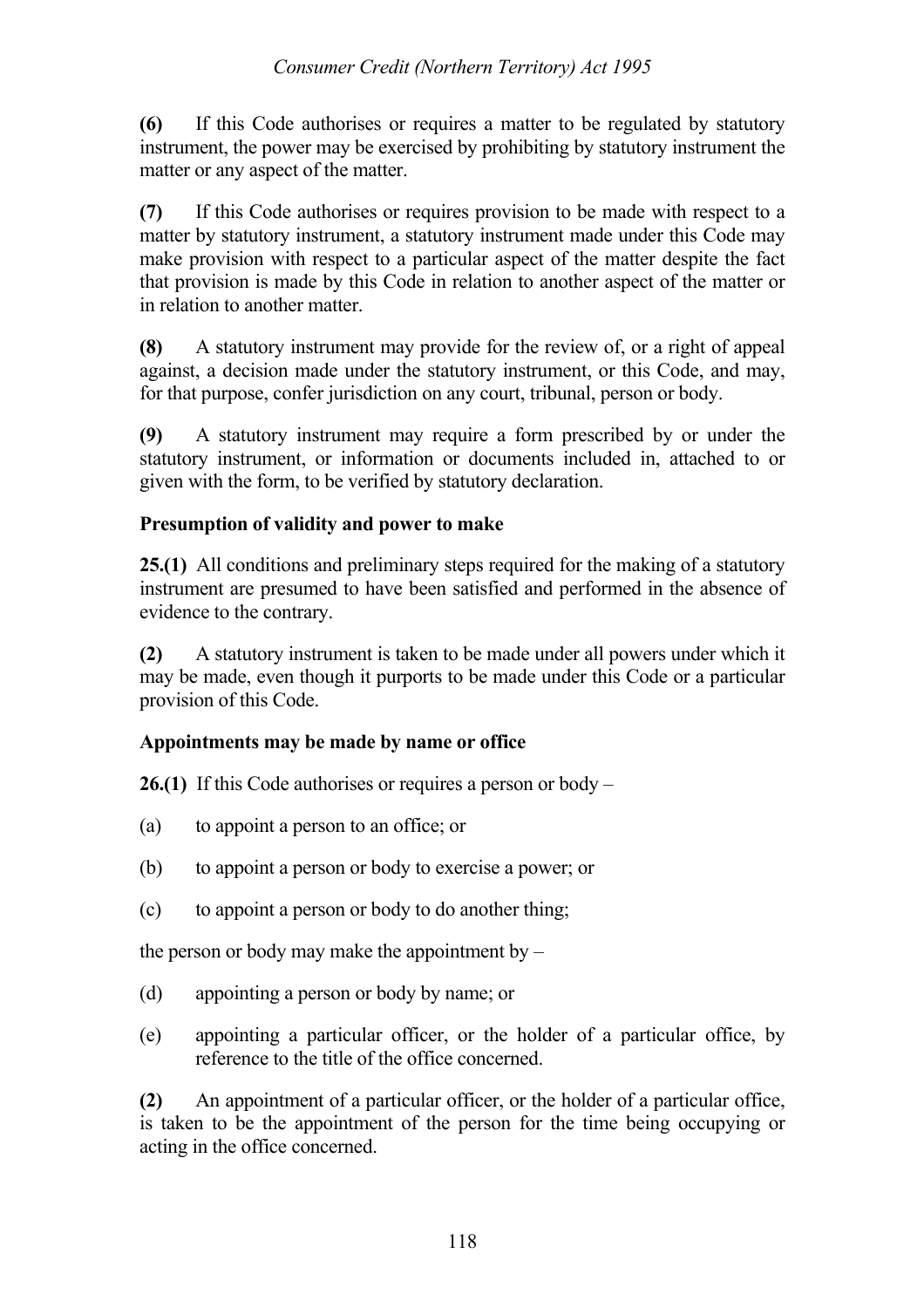### **Acting appointments**

**27.(1)** If this Code authorises a person or body to appoint a person to act in an office, the person or body may, in accordance with this Code, appoint –

- (a) a person by name; or
- (b) a particular officer, or the holder of a particular office, by reference to the title of the office concerned;

to act in the office.

**(2)** The appointment may be expressed to have effect only in the circumstances specified in the instrument of appointment.

- **(3)** The appointer may –
- (a) determine the terms and conditions of the appointment, including remuneration and allowances; and
- (b) terminate the appointment at any time.

**(4)** The appointment, or the termination of the appointment, must be in, or evidenced by, writing signed by the appointer.

**(5)** The appointee must not act for more than 1 year during a vacancy in the office.

**(6)** If the appointee is acting in the office otherwise than because of a vacancy in the office and the office becomes vacant, then, subject to subclause (2), the appointee may continue to act until –

- (a) the appointer otherwise directs; or
- (b) the vacancy is filled; or
- (c) the end of a year from the day of the vacancy;

whichever happens first.

**(7)** The appointment ceases to have effect if the appointee resigns by writing signed and delivered to the appointer.

- **(8)** While the appointee is acting in the office –
- (a) the appointee has all the powers and functions of the holder of the office; and
- (b) this Code and other laws apply to the appointee as if the appointee were the holder of the office.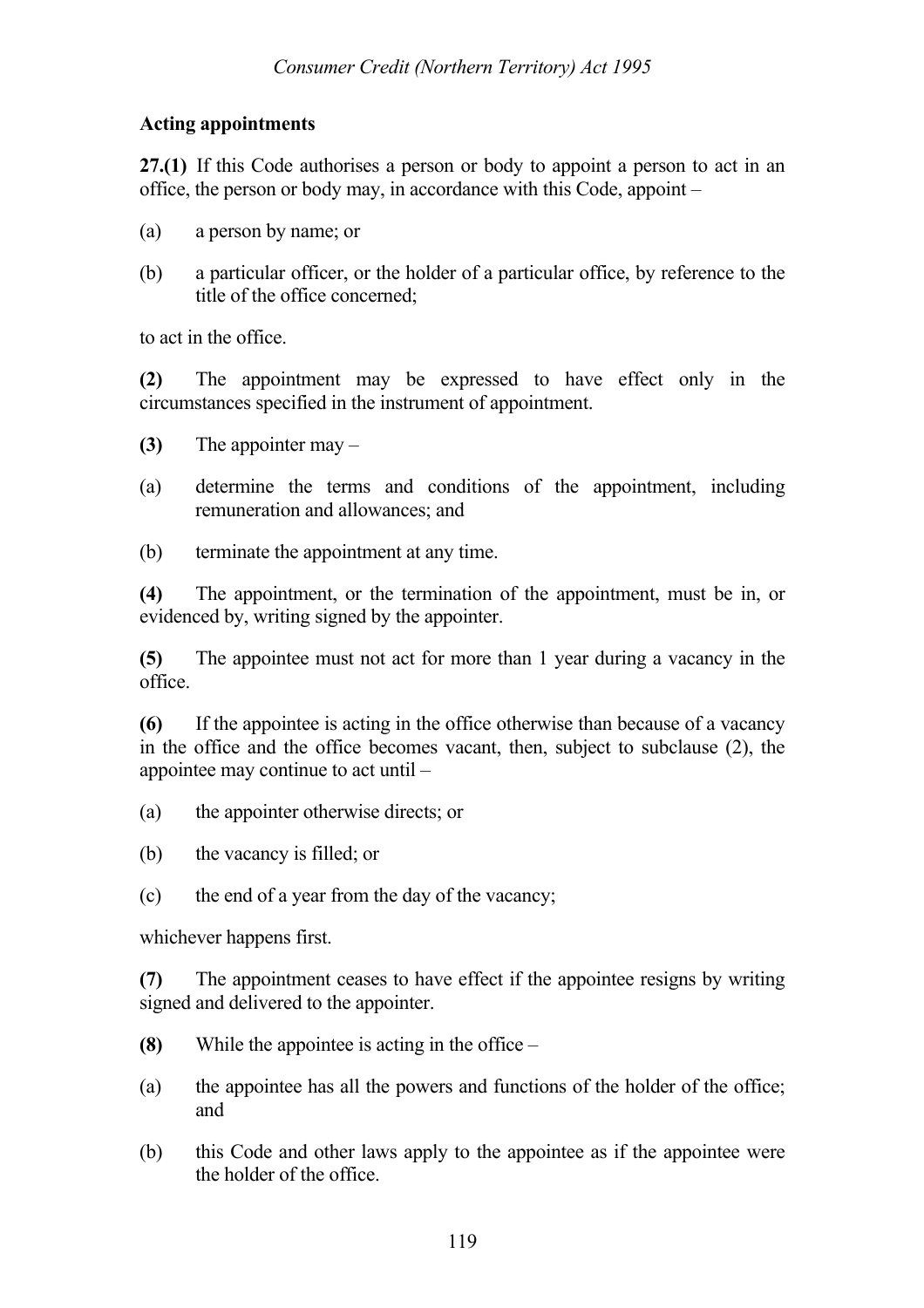**(9)** Anything done by or in relation to a person purporting to act in the office is not invalid merely because –

- (a) the occasion for the appointment had not arisen; or
- (b) the appointment had ceased to have effect; or
- (c) the occasion for the person to act had not arisen or had ceased.

**(10)** If this Code authorises the appointer to appoint a person to act during a vacancy in the office, an appointment to act in the office may be made by the appointer whether or not an appointment has previously been made to the office.

#### **Powers of appointment imply certain incidental powers**

**28.(1)** If this Code authorises or requires a person or body to appoint a person to an office –

- (a) the power may be exercised from time to time as occasion requires; and
- (b) the power includes  $-$ 
	- (i) power to remove or suspend, at any time, a person appointed to the office; and
	- (ii) power to appoint another person to act in the office if a person appointed to the office is removed or suspended; and
	- (iii) power to reinstate or reappoint a person removed or suspended; and
	- (iv) power to appoint a person to act in the office if it is vacant (whether or not the office has ever been filled); and
	- (v) power to appoint a person to act in the office if the person appointed to the office is absent or is unable to discharge the functions of the office (whether because of illness or otherwise).

**(2)** The power to remove or suspend a person under subclause (1)(b) may be exercised even if this Code provides that the holder of the office to which the person was appointed is to hold office for a specified period.

**(3)** The power to make an appointment under subclause (1)(b) may be exercised from time to time as occasion requires.

**(4)** An appointment under subclause (1)(b) may be expressed to have effect only in the circumstances specified in the instrument of appointment.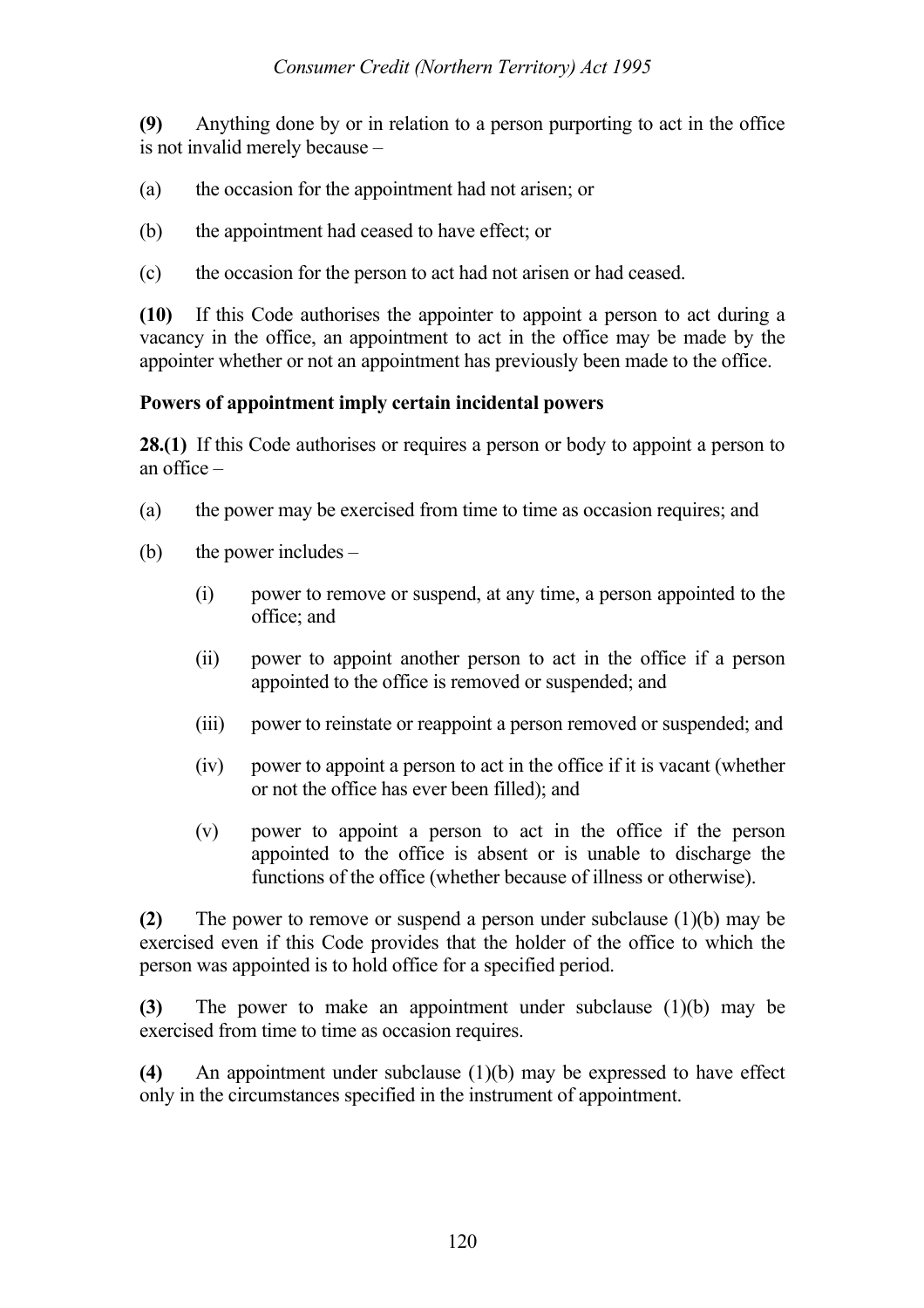## **Exercise of powers between enactment and commencement**

**29.(1)** If a provision of this Code (the **"empowering provision"**) that does not commence on its enactment would, had it commenced, confer a power –

- (a) to make an appointment; or
- (b) to make a statutory instrument of a legislative or administrative character; or
- (c) to do another thing;

then–

- (d) the power may be exercised; and
- (e) anything may be done for the purpose of enabling the exercise of the power or of bringing the appointment, instrument or other thing into effect;

before the empowering provision commences.

**(2)** If a provision of a Queensland Act (the **"empowering provision"**) that does not commence on its enactment would, had it commenced, amend a provision of this Code so that it would confer a power –

- (a) to make an appointment; or
- (b) to make a statutory instrument of a legislative or administrative character; or
- (c) to do another thing;

 $then -$ 

- (d) the power may be exercised; and
- (e) anything may be done for the purpose of enabling the exercise of the power or of bringing the appointment, instrument or other thing into effect;

before the empowering provision commences.

**(3)** If –

- (a) this Code has commenced and confers a power to make a statutory instrument (the **"basic instrument-making power"**); and
- (b) a provision of a Queensland Act that does not commence on its enactment would, had it commenced, amend this Code so as to confer additional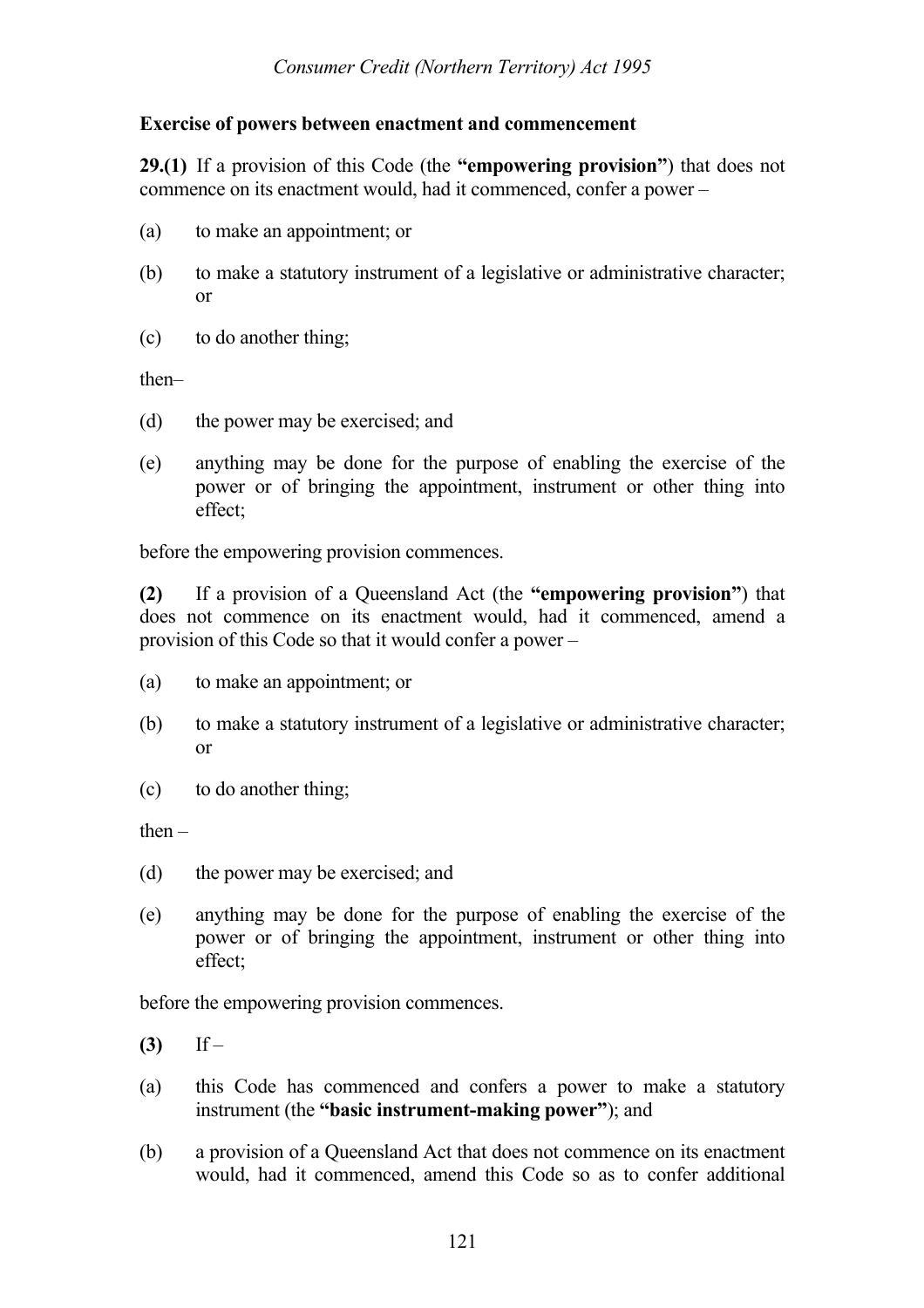power to make a statutory instrument (the **"additional instrumentmaking power"**);

then  $-$ 

- (c) the basic instrument-making power and the additional instrument−making power may be exercised by making a single instrument; and
- (d) any provision of the instrument that required an exercise of the additional instrument-making power is to be treated as made under subclause (2).

**(4)** If an instrument, or a provision of an instrument, is made under subclause (1) or (2) that is necessary for the purpose of  $-$ 

- (a) enabling the exercise of a power mentioned in the subclause; or
- (b) bringing an appointment, instrument or other thing made or done under such a power into effect;

the instrument or provision takes effect –

- (c) on the making of the instrument; or
- (d) on such later day (if any) on which, or at such later time (if any) at which, the instrument or provision is expressed to take effect.
- **(5)** If –
- (a) an appointment is made under subclause (1) or (2); or
- (b) an instrument, or a provision of an instrument, made under subclause (1) or (2) is not necessary for a purpose mentioned in subclause (4);

the appointment, instrument or provision takes effect –

- (c) on the commencement of the relevant empowering provision; or
- (d) on such later day (if any) on which, or at such later time (if any) at which, the appointment, instrument or provision is expressed to take effect.

**(6)** Anything done under subclause (1) or (2) does not confer a right, or impose a liability, on a person before the relevant empowering provision commences.

**(7)** After the enactment of a provision mentioned in subclause (2) but before the provision's commencement, this clause applies as if the references in subclauses (2) and (5) to the commencement of the empowering provision were references to the commencement of the provision mentioned in subclause (2) as amended by the empowering provision.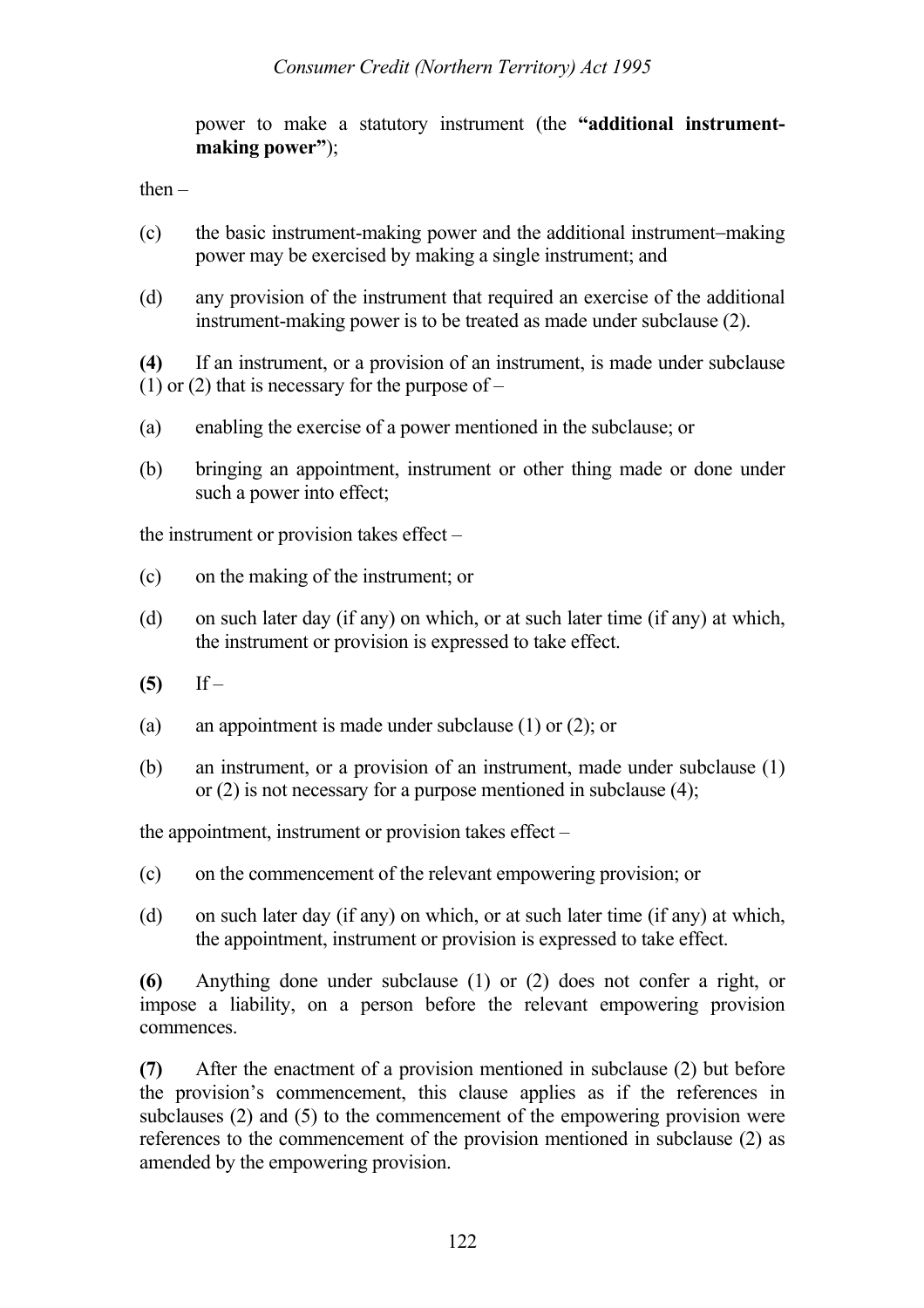**(8)** In the application of this clause to a statutory instrument, a reference to the enactment of the instrument is a reference to the making of the instrument.

# **PART 5 – DISTANCE, TIME AND AGE**

### **Matters relating to distance, time and age**

**30.(1)** In the measurement of distance for the purposes of this Code, the distance is to be measured along the shortest road ordinarily used for travelling.

**(2)** If a period beginning on a given day, act or event is provided or allowed for a purpose by this Code, the period is to be calculated by excluding the day, or the day of the act or event, and –

- (a) if the period is expressed to be a specified number of clear days or at least a specified number of days – by excluding the day on which the purpose is to be fulfilled; and
- (b) in any other case by including the day on which the purpose is to be fulfilled.

**(3)** If the last day of a period provided or allowed by this Code for doing anything is not a business day in the place in which the thing is to be or may be done, the thing may be done on the next business day in the place.

**(4)** If the last day of a period provided or allowed by this Code for the filing or registration of a document is a day on which the office is closed where the filing or registration is to be or may be done, the document may be filed or registered at the office on the next day that the office is open.

**(5)** If no time is provided or allowed for doing anything, the thing is to be done as soon as possible, and as often as the prescribed occasion happens.

**(6)** If, in this Code, there is a reference to time, the reference is, in relation to the doing of anything in a jurisdiction, a reference to the legal time in the jurisdiction.

**(7)** For the purposes of this Code, a person attains an age in years at the beginning of the person's birthday for the age.

# **PART 6 – EFFECT OF REPEAL, AMENDMENT OR EXPIRATION**

### **Time of Code ceasing to have effect**

**31.** If a provision of this Code is expressed –

(a) to expire on a specified day; or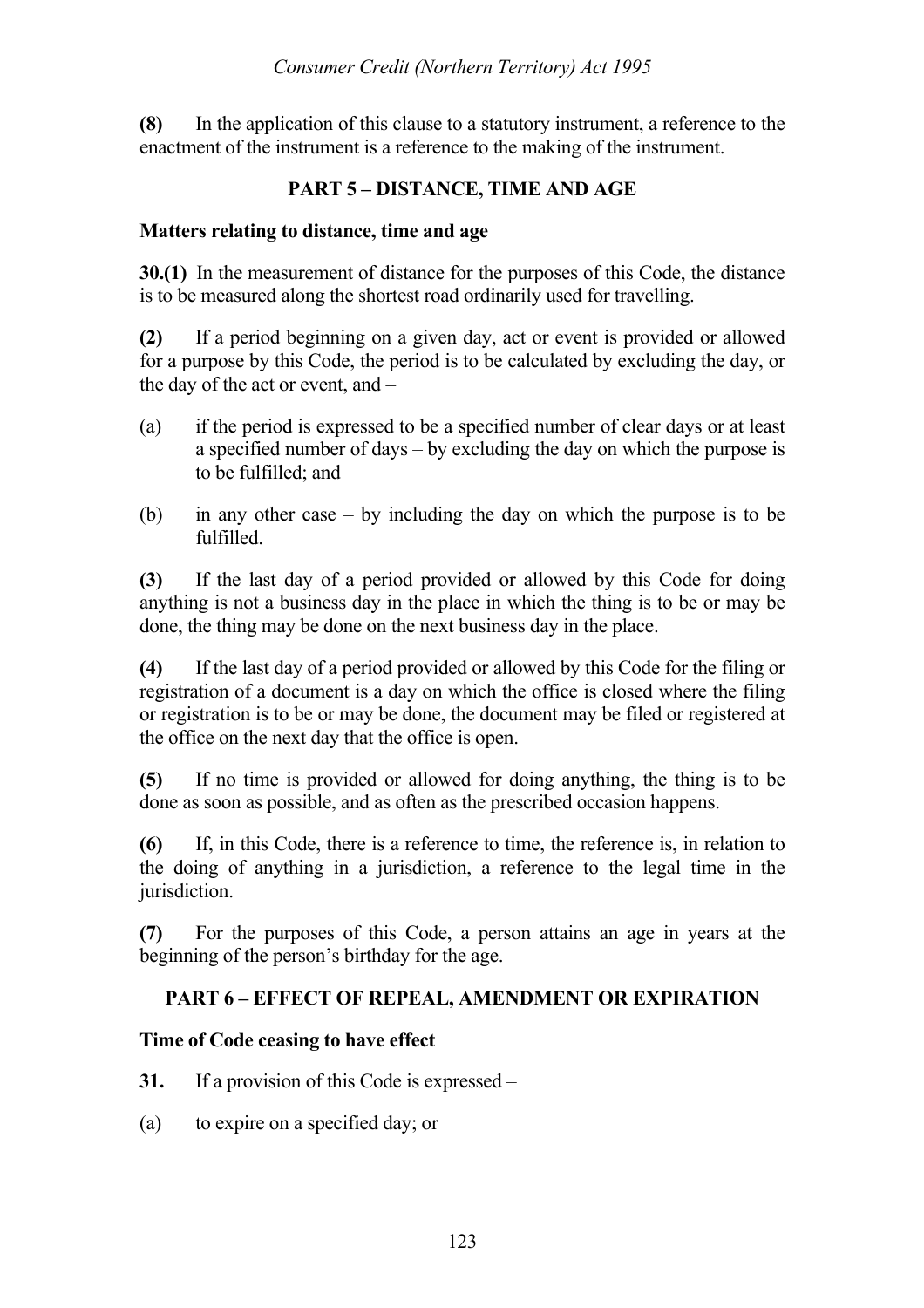(b) to remain or continue in force, or otherwise have effect, until a specified day;

this provision has effect until the last moment of the specified day.

## **Repealed Code provisions not revived**

**32.** If a provision of this Code is repealed or amended by a Queensland Act, or a provision of a Queensland Act, the provision is not revived merely because the Queensland Act or the provision of the Queensland Act –

- (a) is later repealed or amended; or
- (b) later expires.

## **Saving of operation of repealed Code provisions**

**33.(1)** The repeal, amendment or expiry of a provision of this Code does not –

- (a) revive anything not in force or existing at the time the repeal, amendment or expiry takes effect; or
- (b) affect the previous operation of the provision or anything suffered, done or begun under the provision; or
- (c) affect a right, privilege or liability acquired, accrued or incurred under the provision; or
- (d) affect a penalty incurred in relation to an offence arising under the provision; or
- (e) affect an investigation, proceeding or remedy in relation to such a right, privilege, liability or penalty.

**(2)** Any such penalty may be imposed and enforced, and any such investigation, proceeding or remedy may be begun, continued or enforced, as if the provision had not been repealed or amended or had not expired.

### **Continuance of repealed provisions**

**34.** If a Queensland Act repeals some provisions of this Code and enacts new provisions in substitution for the repealed provisions, the repealed provisions continue in force until the new provisions commence.

### **Code and amending Acts to be read as one**

**35.** This Code and all Queensland Acts amending this Code are to be read as one.